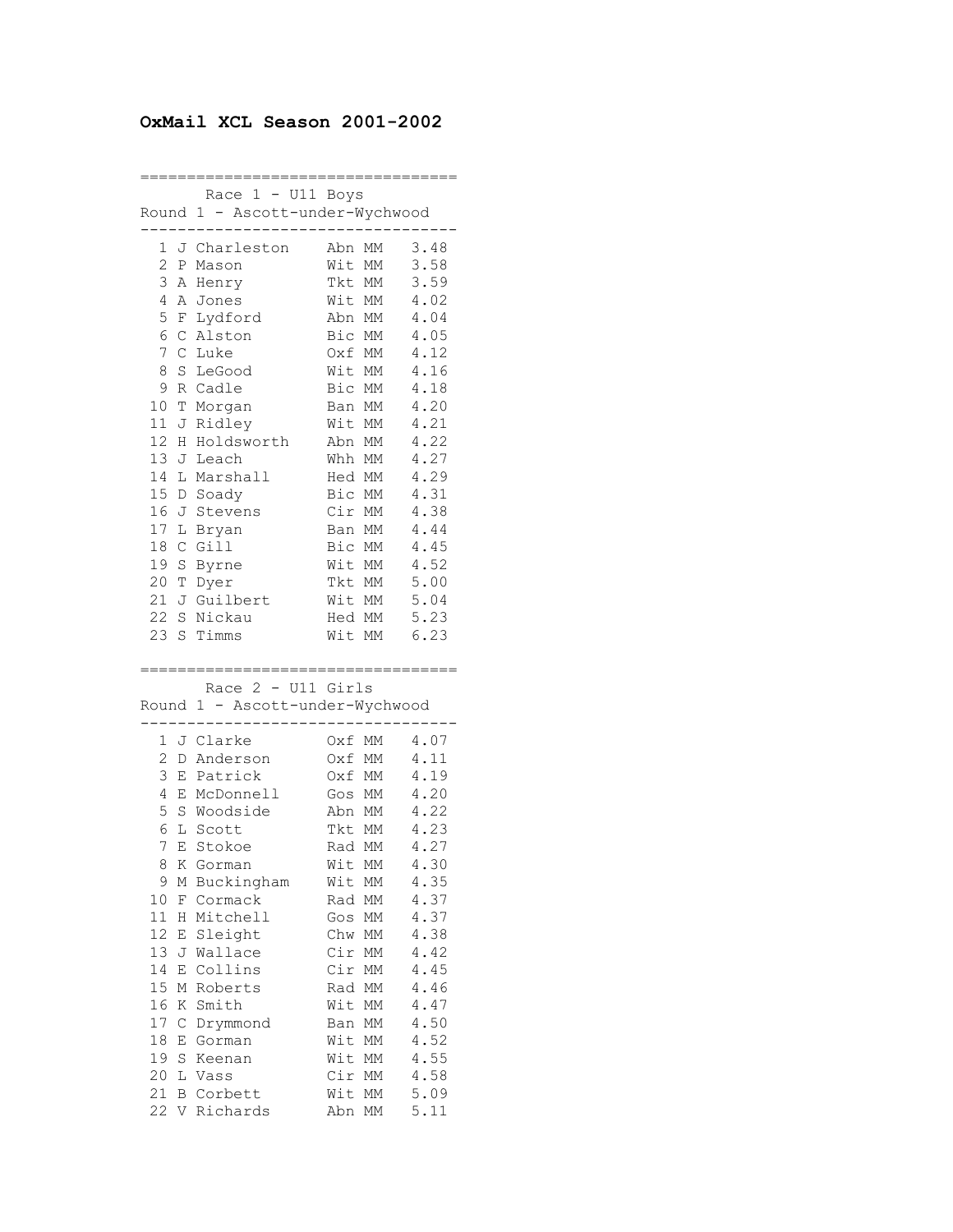| 23<br>24<br>25<br>26<br>27<br>28<br>29 | Η<br>G<br>D<br>Κ<br>Е<br>Е | <b>Brooks</b><br>Potter<br>Howard<br>Dyer<br><b>Brooks</b><br>Green<br>M Herbert |   | Gos<br>Wit<br>Gos MM<br>Tkt MM<br>Gos MM<br>Wit MM<br>Oxf MM | МM<br>МM | 5.18<br>5.19<br>5.29<br>5.34<br>5.36<br>5.42<br>6.14 |
|----------------------------------------|----------------------------|----------------------------------------------------------------------------------|---|--------------------------------------------------------------|----------|------------------------------------------------------|
|                                        |                            | .=========================                                                       |   |                                                              |          |                                                      |
|                                        |                            | Race 3 - U13 Boys<br>Round 1 - Ascott-under-Wychwood<br>Team Results             |   |                                                              |          |                                                      |
| 1                                      |                            | Abingdon                                                                         |   | 15                                                           |          |                                                      |
| 2                                      |                            | Oxford City                                                                      |   | 24                                                           |          |                                                      |
| 3                                      |                            | Witney                                                                           |   | 31                                                           |          |                                                      |
| 4                                      |                            | Abingdon                                                                         | Β | 32                                                           |          |                                                      |
| 5                                      |                            | Exel Gosford                                                                     |   | 41                                                           |          |                                                      |
| 6                                      |                            | Abingdon                                                                         | С | 49                                                           |          |                                                      |
|                                        |                            |                                                                                  |   |                                                              |          |                                                      |
| Round                                  |                            | Race $3 - U13$ Boys<br>1 - Ascott-under-Wychwood<br>Individual Results           |   |                                                              |          |                                                      |
| 1                                      |                            | J Wilson                                                                         |   |                                                              | Oxf U13  | 7.11                                                 |
| 2                                      |                            | G Wood                                                                           |   |                                                              | Abn U13  | 7.27                                                 |
| 3                                      |                            | I Castle                                                                         |   |                                                              | Oxf U13  | 7.35                                                 |
| 4                                      |                            | D Ridley                                                                         |   |                                                              | Wit U13  | 7.43                                                 |
| 5                                      | S                          | Mitchell                                                                         |   |                                                              | Gos U13  | 7.46                                                 |
| 6                                      |                            | R Hill                                                                           |   |                                                              | Abn U13  | 7.52                                                 |
| 7                                      | O                          | Berger                                                                           |   |                                                              | Abn U13  | 7.58                                                 |
| 8                                      | Η                          | Penfold                                                                          |   |                                                              | Whh U13  | 8.03                                                 |
| 9                                      | S                          | Harris                                                                           |   |                                                              | Abn U13  | 8.06                                                 |
| 10                                     | L                          | Warren                                                                           |   |                                                              | Wit U13  | 8.24                                                 |
| 11                                     | G                          | Harris                                                                           |   |                                                              | Abn U13  | 8.30                                                 |
| 12                                     |                            | J Pomeroy                                                                        |   |                                                              | Abn U13  | 8.51                                                 |
|                                        |                            | 13 T Ridley                                                                      |   |                                                              | Tkt U13  | 8.55                                                 |
| 14                                     | $\, {\bf B}$               | Schofield                                                                        |   |                                                              | Abn U13  | 8.59                                                 |
|                                        |                            | 15 D Bridgeman                                                                   |   |                                                              | Abn U13  | 9.07                                                 |
|                                        |                            | 16 M Hall                                                                        |   |                                                              |          | Gos U13 9.25                                         |
|                                        |                            | 17 T Timms                                                                       |   |                                                              |          | Wit U13 9.44                                         |
|                                        |                            | 18 H Sleight                                                                     |   |                                                              |          | Chw U13 10.28                                        |
|                                        |                            | 19 J Bean                                                                        |   |                                                              |          | Ban U13 10.59                                        |
|                                        |                            | :===============================                                                 |   |                                                              |          |                                                      |
|                                        |                            | Race $4 - U13/U15$ Girls                                                         |   |                                                              |          |                                                      |
|                                        |                            | Round 1 - Ascott-under-Wychwood                                                  |   |                                                              |          |                                                      |
|                                        |                            | Team Results                                                                     |   |                                                              |          |                                                      |
| 1                                      |                            | Oxford City                                                                      |   | 14                                                           |          |                                                      |
|                                        |                            | 2 Radley Ladies                                                                  |   | 16                                                           |          |                                                      |
| 3                                      |                            | Radley Ladies B                                                                  |   | 35                                                           |          |                                                      |
|                                        |                            | 4 Banbury                                                                        |   | 38                                                           |          |                                                      |
|                                        |                            | 5 Oxford City                                                                    | В | 42                                                           |          |                                                      |
|                                        |                            | 6 Witney                                                                         |   | 50                                                           |          |                                                      |
|                                        |                            | 7 Abingdon                                                                       |   | 55                                                           |          |                                                      |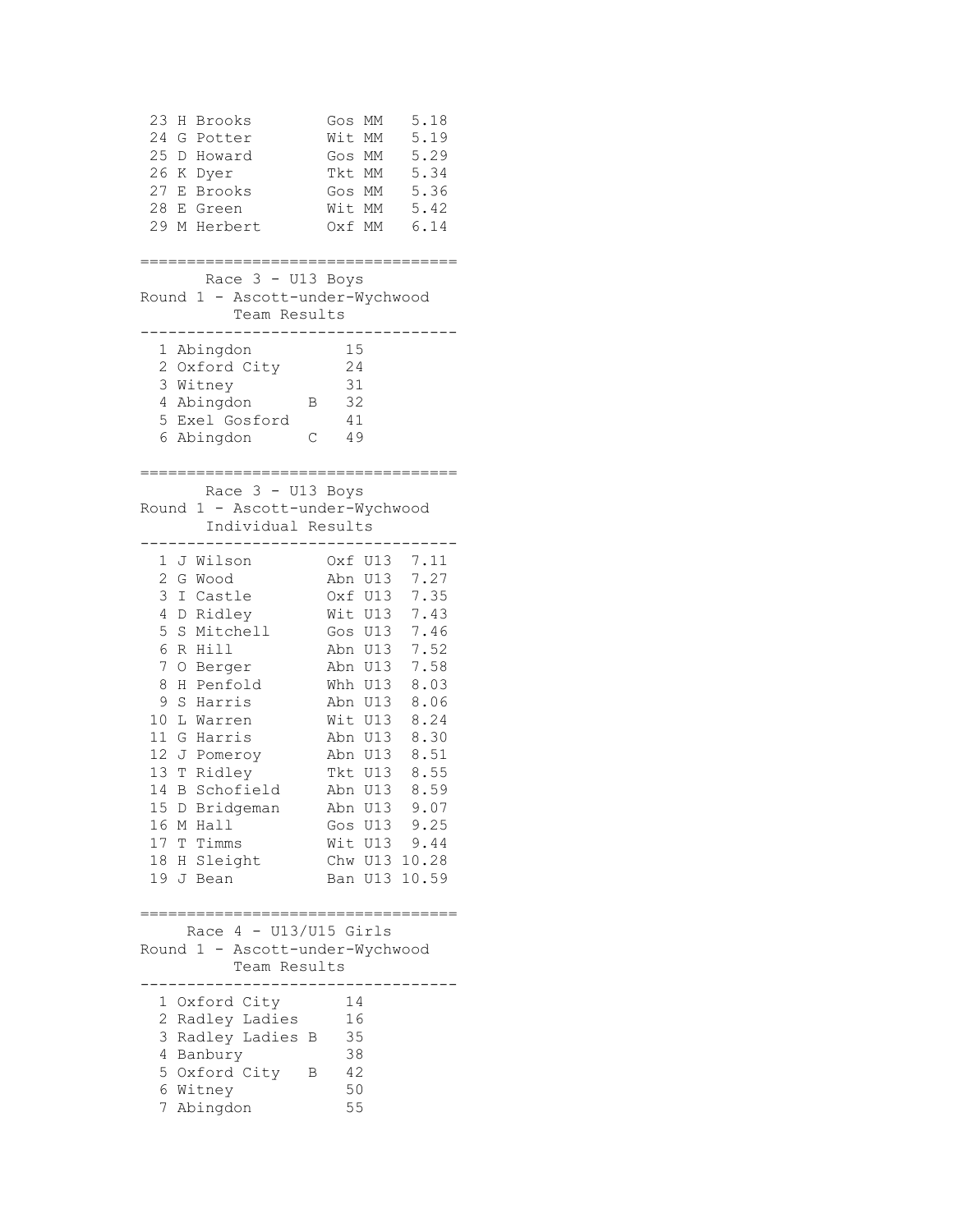8 Radley Ladies C 57 9 Bicester 86 10 Witney B 92 11 Team Kennet 93 12 Bicester B 107 ================================== Race 4 - U13/U15 Girls Round 1 - Ascott-under-Wychwood Individual Results ---------------------------------- 1 E Ridley Mit U15 7.36<br>2 C Eadle 0xf U15 7.52 2 C Eadle Oxf U15 7.52 3 L Ward Rad U15 8.05 4 G Hood Oxf U13 8.10 5 A Peacock Ban U13 8.16 6 H Chaundy Rad U13 8.27 7 K E.Daly Rad U13 8.28 8 T Martin Oxf U15 8.31 9 M Lloyd Oxf U13 8.33 10 J Kafke Rad U13 8.36 11 C Newbound Ban U15 8.37 12 K I.Daly Rad U13 8.38 13 L Tolmie Rad U13 8.41 14 S Daly Rad U15 8.47 15 H Luke Oxf U13 8.50 16 B Hampson Abn U13 8.53 17 H Roberts Rad U15 8.53 18 G Hood Oxf U15 8.55 19 L Chisnall Abn U15 8.57 20 A Chisnall Abn U13 8.57 21 L Hewitt Tkt U13 8.59 22 K Filshie Ban U15 9.00 23 R Gill Bic U13 9.06 24 H Nixon Wit U15 9.10 25 F Snare Wit U13 9.10 26 N Davies Rad U15 9.12 27 D Allen Ban U15 9.17 28 G Byrne Wit U15 9.25 29 E Corbett Wit U13 9.35 30 R Hampson Abn U15 9.43 31 A McGill Bic U13 9.49 32 D Devonish Bic U13 9.50 33 L Sweeney Bic U15 9.54 34 S Lee Tkt U13 9.56 35 D Thomas Wit U13 10.04 36 K Allen Bic U13 10.44 37 A Bayliss Wit U15 11.25 ====================================== Race 5 - U15/U17 Boys Round 1 - Ascott-under-Wychwood Team Results ---------------------------------- 1 White Horse 23 2 Witney 27 3 Bicester 29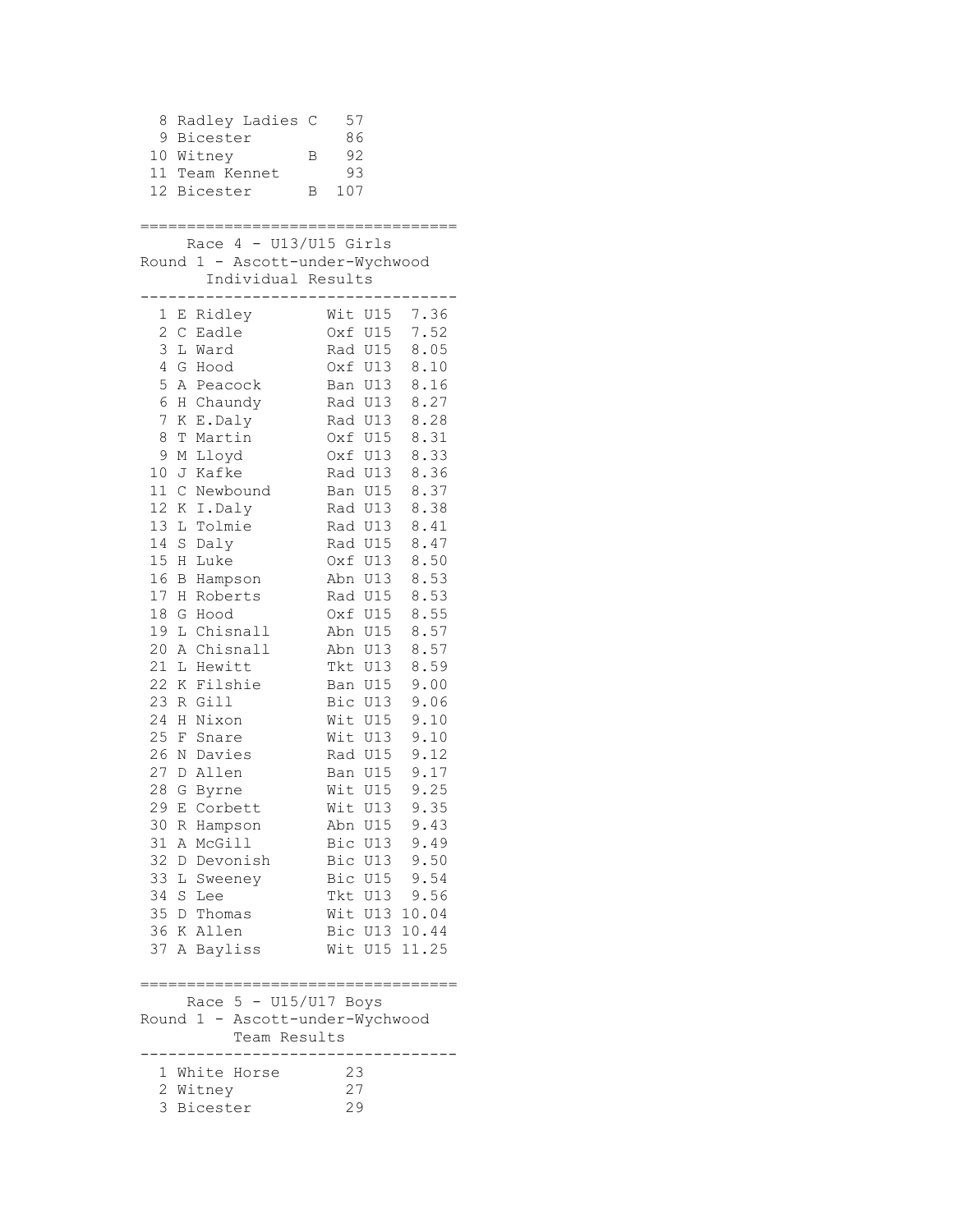|    | 4 Banbury                           |             | 33                             |  |
|----|-------------------------------------|-------------|--------------------------------|--|
|    | 5 Oxford City                       |             | 36                             |  |
|    | 6 Team Kennet                       |             | 42                             |  |
|    | 7 Abingdon                          |             | 46                             |  |
|    |                                     |             |                                |  |
|    | ============================        |             |                                |  |
|    | Race $5 - U15/U17$ Boys             |             |                                |  |
|    | Round 1 - Ascott-under-Wychwood     |             |                                |  |
|    | Individual Results<br>------------- |             |                                |  |
|    | 1 C Gillespie Whh U17 17.52         |             |                                |  |
|    | 2 O Bristow                         |             | Whh U17 18.11                  |  |
|    | 3 A Williams                        |             | Ban U15 19.36                  |  |
|    | 4 N Flynn                           |             | Bic U15 20.18                  |  |
|    | 5 P Castle                          |             | Oxf U15 20.49                  |  |
|    | 6 L Haines                          |             | Wit U17 20.58                  |  |
|    | 7 C Miles                           |             | Wit U17 20.58                  |  |
| 8  | J Mackinnon                         |             |                                |  |
| 9  | D Brown                             |             | Abn U17 21.25<br>Bic U15 21.37 |  |
|    | 10 I Timms                          |             | Ban U15 21.44                  |  |
|    | 11 D Luke                           |             | Oxf U15 21.49                  |  |
|    | 12 M Vardy                          |             | Tkt U15 22.00                  |  |
|    | 13 R Ridley                         |             | Tkt U15 22.02                  |  |
|    | 14 G Petts                          |             | Wit U15 22.09                  |  |
|    | 15 C Tucker                         |             | Chw U15 22.18                  |  |
|    | 16 D Broadhead                      |             | Bic U15 22.39                  |  |
|    | 17 E Scott                          |             | Tkt U15 22.55                  |  |
|    | 18 G Allsop                         |             | Abn U17 23.17                  |  |
|    | 19 L Alstan                         |             | Bic U15 23.24                  |  |
|    |                                     |             |                                |  |
|    | =================                   |             |                                |  |
|    | Race $6 -$ Women                    |             |                                |  |
|    | Round 1 - Ascott-under-Wychwood     |             |                                |  |
|    | Team Results                        |             |                                |  |
|    | 1 Headington                        |             | 27                             |  |
|    | 2 Banbury                           |             | 35                             |  |
|    | 3 Cirencester                       |             | 45                             |  |
|    | 4 Oxford City                       |             | 46                             |  |
|    | 5 White Horse                       |             | 53                             |  |
| 6  | Witney                              |             | 61                             |  |
| 7  | Radley Ladies                       |             | 66                             |  |
| 8  | Hook Norton                         |             | 75                             |  |
| 9  | Alchester                           |             | 93                             |  |
| 10 | Bourton                             |             | 94                             |  |
|    | 11 Cherwell                         |             | 96                             |  |
|    | 12 Abingdon                         |             | 115                            |  |
| 13 | Headington                          | Β           | 125                            |  |
| 14 | Oxf Uni Press                       |             | 129                            |  |
|    | 15 Cirencester                      | Β           | 132                            |  |
| 16 | Eynsham                             |             | 138                            |  |
| 17 | Witney                              | Β           | 162                            |  |
| 18 | Cirencester                         | С           | 169                            |  |
|    | 19 Headington                       | $\mathsf C$ | 178                            |  |
| 20 | Hook Norton                         | В           | 182                            |  |
| 21 | White Horse                         | В           | 184                            |  |
| 22 | Banbury                             | Β           | 193                            |  |
|    |                                     |             |                                |  |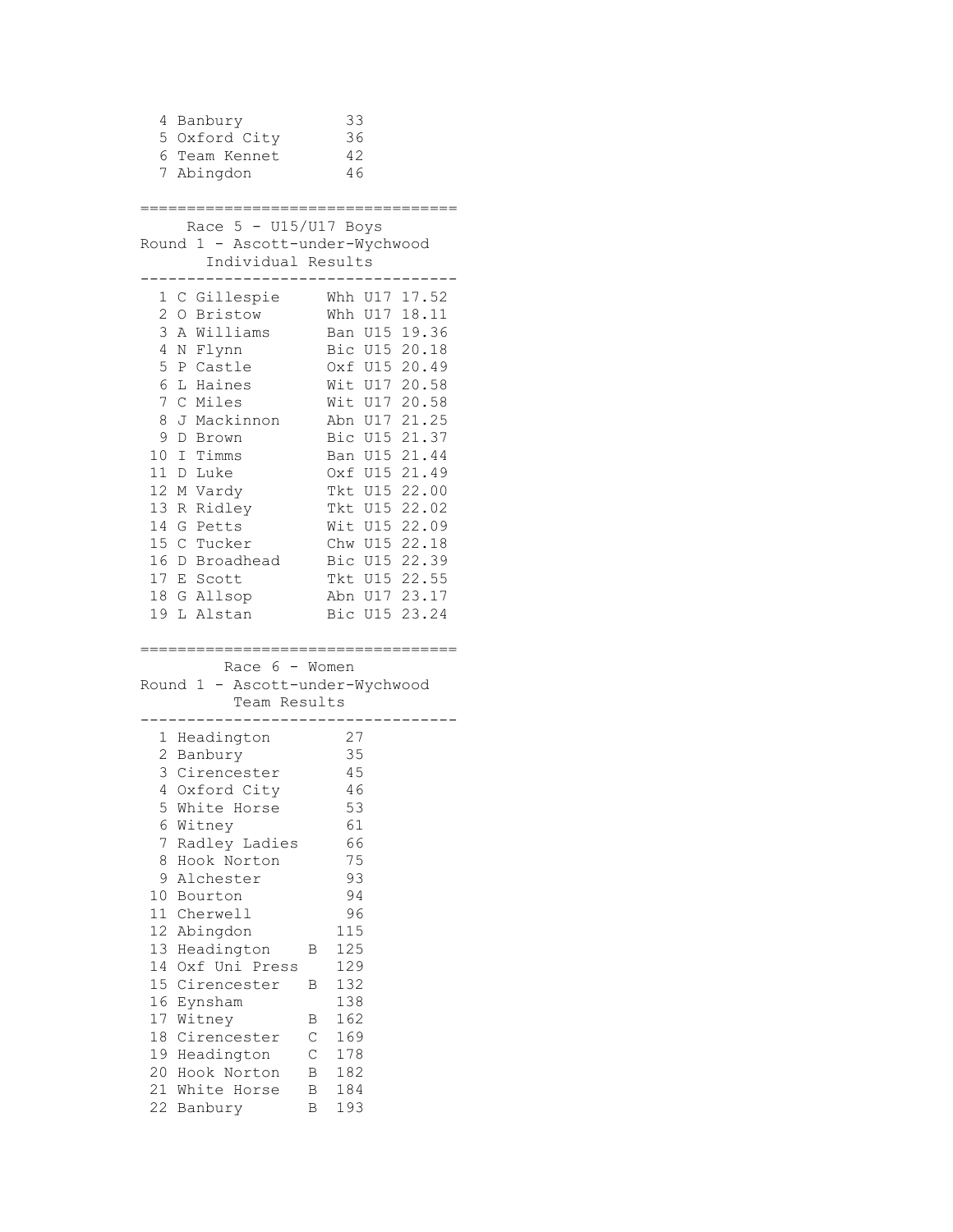## 23 Abingdon B 199

|       |              | Race 6 - Women                  |        |                |               |
|-------|--------------|---------------------------------|--------|----------------|---------------|
|       |              | Round 1 - Ascott-under-Wychwood |        |                |               |
|       |              | Individual Results              |        |                |               |
|       |              |                                 | ------ |                |               |
| $1 -$ |              | J Rhodes                        |        |                | Whh U17 19.58 |
| 2     | $\mathbb{I}$ | Robertson                       | Hed S  |                | 20.15         |
|       |              |                                 |        |                |               |
| 3     | S            | Pinwoodie                       | Cir V1 |                | 20.57         |
| 4     | W            | Jones                           | Cir S  |                | 21.22         |
| 5     | B            | LLoyd                           | Bor S  |                | 21.34         |
| 6     | М            | Buzzard                         | Ban S  |                | 22.08         |
| 7     | С            | Reagen                          | Hkn V1 |                | 22.24         |
| 8     | Ρ            | Jones                           | Hed S  |                | 22.32         |
| 9     | G            | Hueter                          | Oxf V1 |                | 22.50         |
| 10    | S            | Stockdale                       | Oup V1 |                | 23.04         |
| 11    | J            | Bennett                         |        | Alc S          | 23.07         |
| 12    | М            | Williams                        |        | Oxf U17        | 23.17         |
| 13    | J            | Ashton                          | Wit V1 |                | 23.22         |
| 14    | V            | Lears                           | Ban S  |                | 23.29         |
| 15    | D            | Kukainis                        | Ban S  |                | 23.38         |
| 16    | R            | Cormack-Loyd                    |        | Rad U17        | 23.48         |
| 17    | H            | Turley                          | Hed V2 |                | 23.57         |
| 18    | Κ            | Brook                           | Wit S  |                | 24.00         |
| 19    | V            | McDonnel                        |        | Gos V1         | 24.01         |
| 20    | $\rm S$      | Bailey                          | Whh V2 |                | 24.26         |
| 21    | S            | Cook                            |        | Alc V1         | 24.38         |
| 22    |              |                                 |        | Rad U17        | 24.41         |
| 23    | J            | Roberts                         |        |                | 24.51         |
|       | R            | Allen                           | Kid S  |                |               |
| 24    | А            | Hogan                           | Chw V1 |                | 24.59         |
| 25    | L            | Newport                         |        | Oxf U17        | 25.03         |
| 26    | Е            | Welsh                           | Hed S  |                | 25.09         |
| 27    | Η            | O'Shea                          |        | Abn V2         | 25.10         |
| 28    | Е            | Hussey                          |        | Rad V1         | 25.10         |
| 29    | Κ            | Williamson                      |        | Eyn V2         | 25.24         |
| 30    | S            | LeGood                          |        | Wit U17        | 25.26         |
| 31    | V            | Thomas                          |        | Chw V1         | 25.32         |
| 32    | R            | Knopp                           | Whh V1 |                | 25.37         |
| 33    | В            | Taylor                          | Hkn S  |                | 25.43         |
| 34    | R            | Thomas                          | Wit    | V <sub>2</sub> | 25.45         |
| 35    | S            | Rees                            | Hkn S  |                | 25.58         |
| 36    | J            | Smith                           | Rad    | U20            | 26.15         |
| 37    | L            | Spedding                        | Bor    | $\mathtt{V1}$  | 26.44         |
| 38    | J            | Stevens                         | Cir    | V1             | 26.44         |
| 39    | J            | Pinnock                         | Eyn V1 |                | 26.44         |
| 40    | S            | <b>Briggs</b>                   | Wds    | V1             | 26.50         |
| 41    | Η            | Aston                           | Chw V1 |                | 27.00         |
| 42    | R            | Fulford                         | Cir    | V1             | 27.09         |
| 43    | R            | Hollingworth                    | Abn    | V3             | 27.22         |
| 44    | L            | Ferris                          | Cir    | V1             | 27.25         |
| 45    | Г            | Clark                           | Abn    | V1             | 27.28         |
|       |              |                                 | Cir    | V <sub>2</sub> | 27.28         |
| 46    | $\mathsf C$  | Clarke                          |        |                |               |
| 47    | Α            | Harris                          | Oup    | S              | 27.29         |
| 48    | М            | Fischer                         | Hed V1 |                | 27.29         |
| 49    |              | J Crook                         | Whh    | V1             | 27.29         |
| 50    | L            | Ferris                          | Cir    | V <sub>2</sub> | 27.30         |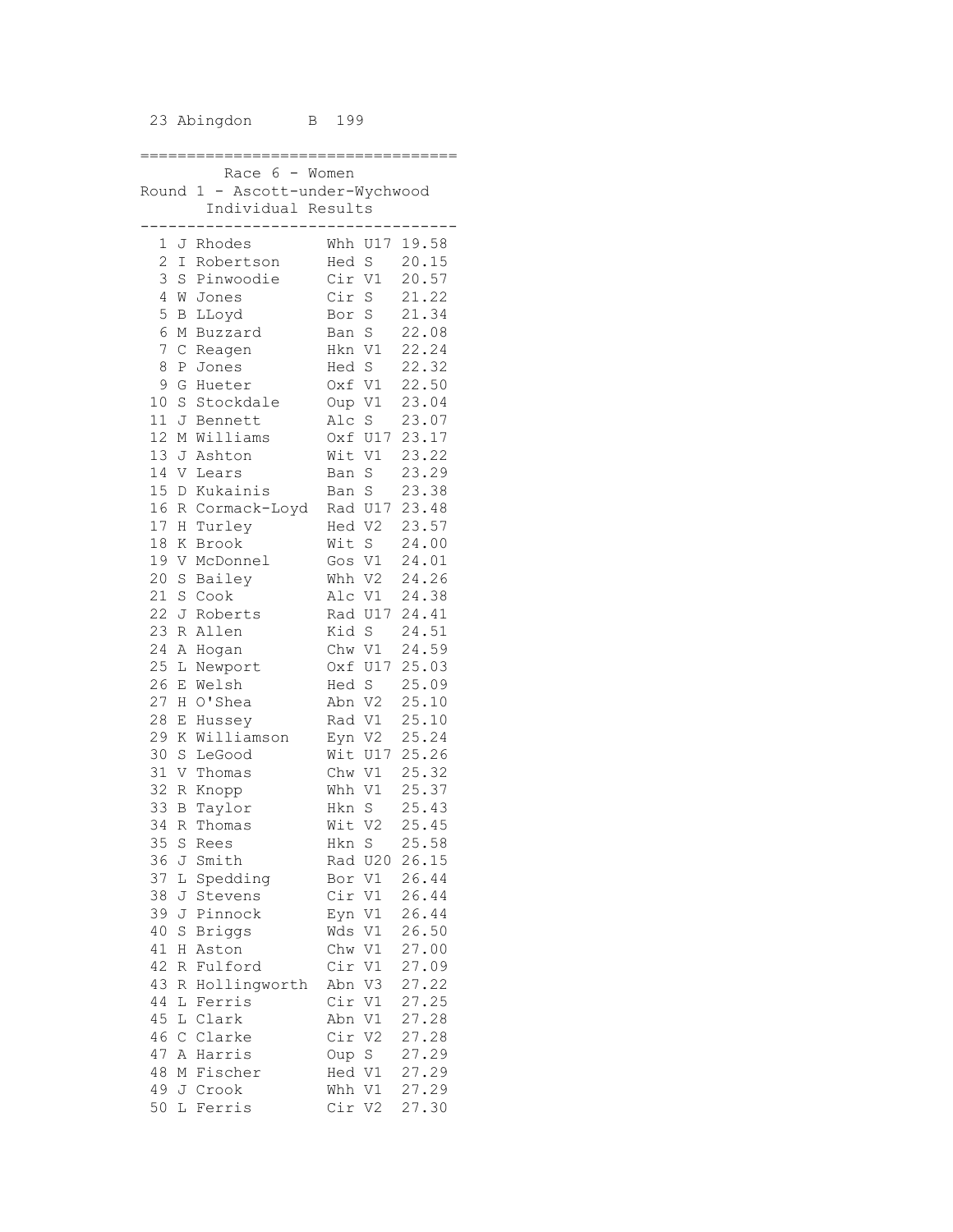|                           | 51 J Dean                  |                                                                  |        |                             | Hed S | 27.34        |  |
|---------------------------|----------------------------|------------------------------------------------------------------|--------|-----------------------------|-------|--------------|--|
|                           |                            | 52 R McKenzie                                                    |        |                             |       | Bor V1 27.39 |  |
|                           |                            | 53 L Carpenter                                                   |        | Hkn V3 28.11                |       |              |  |
|                           | 54 S Smith                 |                                                                  |        | Ban V2 28.13                |       |              |  |
|                           | 55 M McIver                |                                                                  |        | Hed V2 28.15                |       |              |  |
|                           | 56 J LeGood                |                                                                  |        | Wit V2 28.18                |       |              |  |
|                           | 57 E Wilson                |                                                                  |        | Cir V1 28.22                |       |              |  |
|                           | 58 S Cameron               |                                                                  |        | Tkt V1 28.24                |       |              |  |
|                           |                            | 59 G Partridge                                                   |        | Hed V3 28.26<br>Hkn S 28.36 |       |              |  |
|                           | 60 H Arthur                |                                                                  |        |                             |       |              |  |
|                           | 61 H Howard                |                                                                  |        | Alc V1 28.40                |       |              |  |
|                           | 62 P Vass                  |                                                                  |        | Cir V1 28.46                |       |              |  |
|                           |                            | 63 G Henderson Whh V2 28.49                                      |        |                             |       |              |  |
|                           | 64 E Blyth                 |                                                                  |        | Hed V1 28.58                |       |              |  |
|                           |                            | 65 T Powell-Jones Abn S 29.41                                    |        |                             |       |              |  |
|                           |                            | 66 N Blatchford Abn V2 30.00                                     |        |                             |       |              |  |
|                           |                            |                                                                  |        |                             |       |              |  |
|                           |                            |                                                                  |        |                             |       |              |  |
|                           | 69 S McCabe                |                                                                  |        | Hkn V2 30.59                |       |              |  |
|                           | 70 S Jarks?                |                                                                  |        | Eyn V1 32.20                |       |              |  |
|                           | 71 J Ryan                  |                                                                  |        |                             |       | Eyn V1 32.21 |  |
|                           |                            | First Division<br>-----------------------------<br>1 White Horse |        | 153                         |       |              |  |
|                           | 2 Woodstock                |                                                                  |        | 162                         |       |              |  |
|                           |                            | 3 Headington                                                     |        | 193                         |       |              |  |
|                           | 4 Witney                   |                                                                  |        | 201                         |       |              |  |
|                           | 5 Banbury                  |                                                                  |        | 210                         |       |              |  |
|                           |                            | 6 Oxford City 275<br>7 Cirencester                               |        | 588                         |       |              |  |
|                           |                            | 8 Headington B 625                                               |        |                             |       |              |  |
|                           | 9 Bourton                  |                                                                  |        | 707                         |       |              |  |
|                           |                            |                                                                  |        |                             |       |              |  |
|                           |                            | Second Division<br>------------------------------                |        |                             |       |              |  |
| 1                         | Abingdon                   |                                                                  |        | 367                         |       |              |  |
| $\mathbf{2}^{\mathsf{I}}$ | Cherwell                   |                                                                  |        | 448                         |       |              |  |
| 3                         | Witney                     |                                                                  | Β      | 660                         |       |              |  |
| 4                         | Kidlington                 |                                                                  |        | 710                         |       |              |  |
| 5                         |                            | Team Kennet                                                      |        | 753                         |       |              |  |
| 6                         | Abingdon                   |                                                                  | Β      | 762                         |       |              |  |
| 7                         | Woodstock                  |                                                                  | В      | 833                         |       |              |  |
| 8                         | Eynsham                    |                                                                  |        | 837                         |       |              |  |
| 9.                        |                            | Hook Norton                                                      |        | 839                         |       |              |  |
| 10                        | Alchester                  |                                                                  |        | 840                         |       |              |  |
|                           |                            | 11 Oxf Uni Press                                                 |        | 851                         |       |              |  |
|                           | 12 Headington              |                                                                  | С      | 923<br>964                  |       |              |  |
|                           |                            |                                                                  |        |                             |       |              |  |
|                           | 13 Banbury                 |                                                                  | Β      |                             |       |              |  |
|                           | 14 Cherwell                |                                                                  | В      | 982                         |       |              |  |
|                           |                            | 15 Cirencester                                                   | Β      | 1050                        |       |              |  |
|                           | 16 Headington<br>17 Witney |                                                                  | D<br>С | 1130<br>1174                |       |              |  |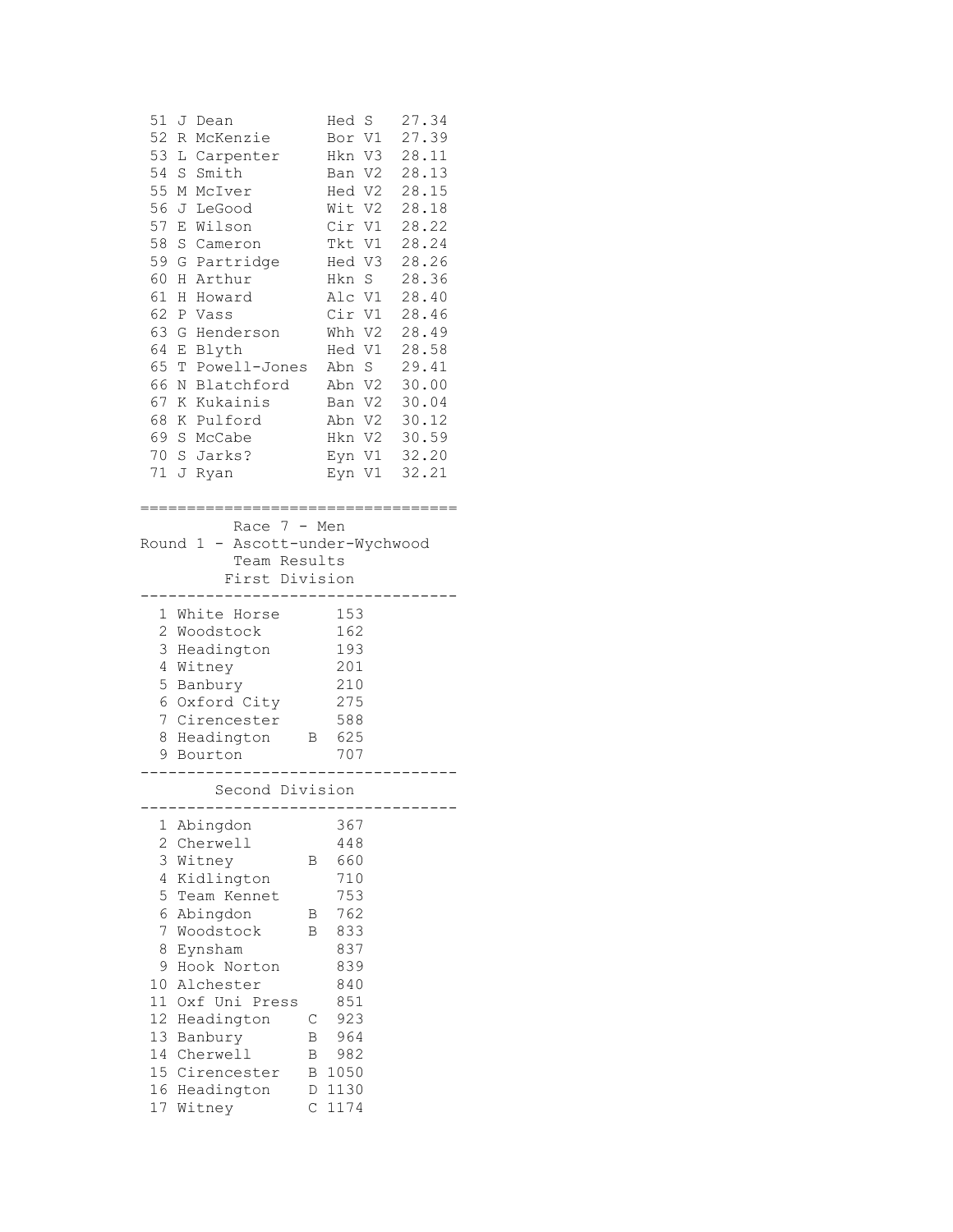|                     | 7<br>Race                  | Men    |                |       |
|---------------------|----------------------------|--------|----------------|-------|
| Round               | 1<br>Ascott-under-Wychwood |        |                |       |
|                     | Individual Results         |        |                |       |
|                     |                            |        |                |       |
| 1<br>J              | Lisiewicz                  | Hed    | S              | 30.08 |
| $\overline{c}$<br>Т | Penfold                    | Whh    | J              | 30.45 |
| 3<br>J              | McCarthy                   | Wit    | S              | 31.17 |
|                     |                            |        |                |       |
| 4<br>D              | Ashton                     | Wds    | S              | 31.22 |
| 5<br>$\rm S$        | McGuigan                   | Whh S  |                | 31.34 |
| 6<br>S              | Kimbel                     | Oxf S  |                | 31.39 |
| 7<br>S              | Pritchard                  | Ban S  |                | 31.46 |
| 8<br>Ρ              | George                     | Ban S  |                | 31.57 |
| 9<br>D              | Wright                     | Whh V1 |                | 32.16 |
| 10<br>Ρ             | Northrop                   | Hed S  |                | 32.23 |
| 11<br>R             | Purcell                    | Tkt V1 |                | 32.30 |
| 12<br>T             | Hughes                     | Whh V1 |                | 32.42 |
| 13<br>G             | Harris                     | Hed    | S              | 32.54 |
| 14<br>T             | Lock                       | Wit S  |                | 32.55 |
| 15<br>В             | King                       | Oxf J  |                | 33.02 |
| 16<br>N             | Baimbridge                 | Wds    | S              | 33.05 |
| 17<br>М             | Jones                      | Ban S  |                | 33.09 |
| 18<br>J             | Cooke                      | Whh    | S              | 33.13 |
| 19<br>G             | Dell                       | Wds    | S              | 33.15 |
| 20<br>Ρ             | Jegou                      | Whh    | S              | 33.21 |
| 21<br>T             | Hunn                       | Wds S  |                | 33.26 |
| 22                  |                            | Oxf V1 |                | 33.29 |
| B<br>23             | Green                      |        |                | 33.30 |
| R                   | Schofield                  | Oxf V1 |                |       |
| 24<br>М             | Baillie                    | Wit    | S              | 33.37 |
| 25<br>$\mathsf{C}$  | Hetherington               | Hed S  |                | 33.51 |
| 26<br>Κ             | Roebuck                    | Wit S  |                | 33.58 |
| 27<br>R             | Bradley                    | Wds    | S              | 34.15 |
| 28<br>М             | Hurd                       | Wds    | V <sub>2</sub> | 34.21 |
| 29<br>L             | Newell                     | Abn    | S              | 34.24 |
| 30<br>T             | Chambers                   | Ban    | $\rm S$        | 34.25 |
| 31<br>Κ             | Firkin                     | Cir    | S              | 34.26 |
| 32<br>A             | Tilsley                    | Hkn    | S              | 34.28 |
| 33<br>$\mathbf I$   | Robinson                   | Ban    | S              | 34.35 |
| 34<br>K             | Read                       | Wit    | S              | 34.44 |
| 35                  | M Wason                    | Bic    | S              | 34.45 |
| 36<br>D             | Keavin                     | Tkt    | V1             | 34.51 |
| 37<br>D             | Wheeler                    | Oxf    | V1             | 34.57 |
| 38<br>G             | Richards                   | Abn    | V1             | 35.04 |
| 39<br>G             | Cox                        | Kid    | S              | 35.13 |
| 40<br>D             | Gavaghan                   | Hed    | S              | 35.21 |
| 41<br>R             | Parsons                    | Wit    | V1             | 35.29 |
| 42<br>S             | Wheeler                    | Bor    | S              | 35.30 |
| 43<br>М             | Giles                      | Abn    | $\rm S$        | 35.33 |
| 44<br>$\mathsf C$   | Hobday                     | Chw    | $\rm S$        | 35.36 |
|                     |                            |        |                | 35.40 |
| 45<br>G             | Tucker                     | Chw    | V1             |       |
| 46<br>Ρ             | Gilkes                     | Chw    | V1             | 35.47 |
| 47<br>V             | Walker                     | Wds    | V1             | 35.55 |
| 48<br>$\mathsf C$   | Nellins                    | Hed V1 |                | 35.59 |
| 49<br>Т             | Spedding                   | Bor    | V1             | 36.08 |
| 50<br>D             | <b>Burns</b>               | Eyn    | V1             | 36.15 |
| 51<br>J             | Nash                       | Oup    | S              | 36.17 |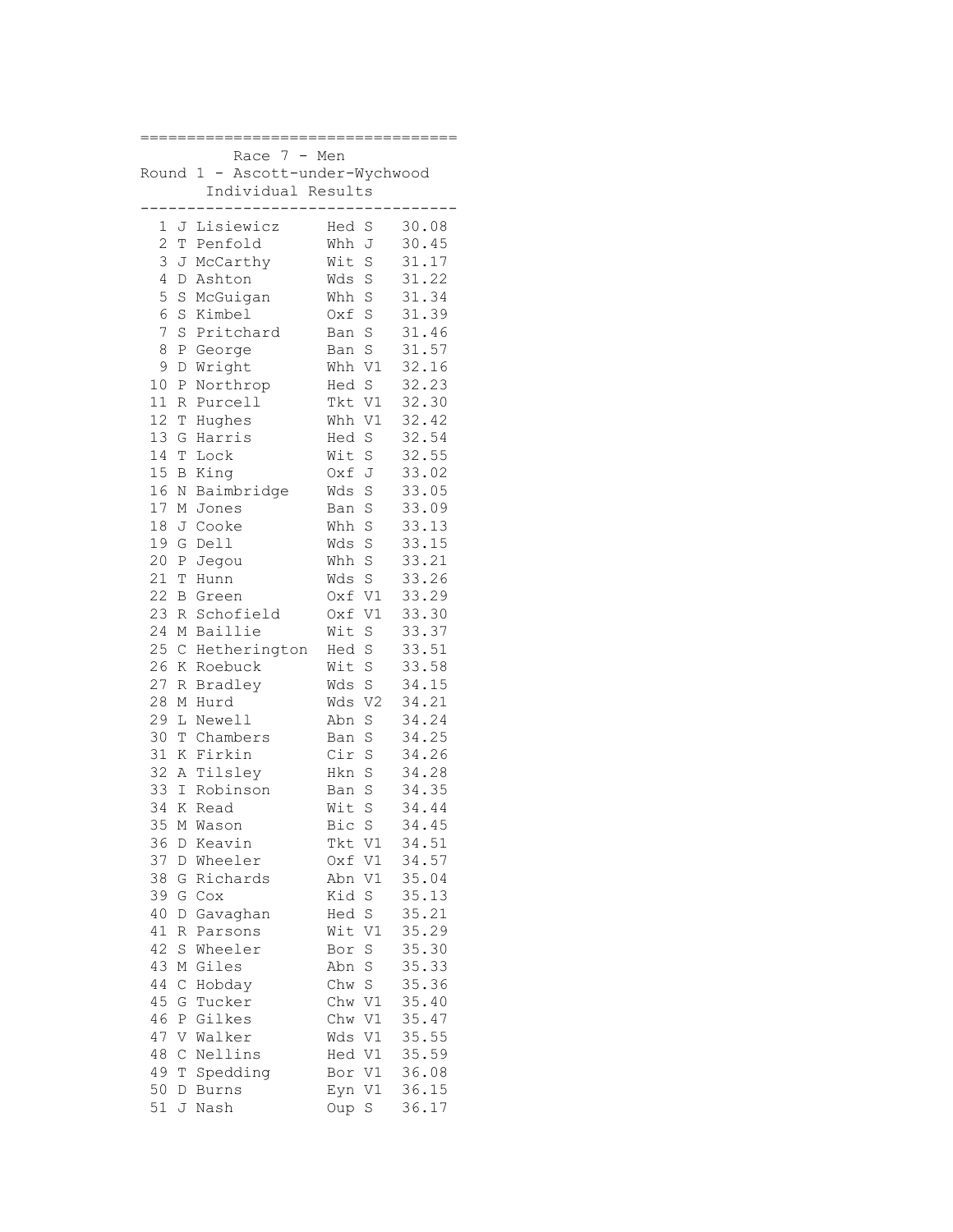| 52     | М            | Hammersley    | Abn<br>S                    | 36.21 |
|--------|--------------|---------------|-----------------------------|-------|
| 53     | R            | <b>Briggs</b> | V1<br>Wds                   | 36.23 |
| 54     | G            | Mort          | V1<br>Oup                   | 36.28 |
| 55     | Ρ            | Vincent       | S<br>Ban                    | 36.31 |
| 56     | F            | Howard        | S<br>Hed                    | 36.34 |
| 57     | Ν            | <b>Bull</b>   | S<br>Tkt                    | 36.37 |
| 58     | Ρ            | Kyberd        | Kid<br>S                    | 36.39 |
| 59     | Ρ            | Howkins       | Wit<br>V1                   | 36.44 |
| 60     | R            | Brain         | V1<br>Ban                   | 36.47 |
| 61     | Η            | Nickau        | S<br>Hed                    | 36.51 |
| 62     | G            | Clench        | $\mathtt{V1}$<br>Alc        | 36.54 |
| 63     | R            | Gill          | Bic<br>V1                   | 36.57 |
| 64     | V            | Davies        | Alc<br>S                    | 37.02 |
| 65     | S            | Caswell       | Wds<br>V1                   | 37.02 |
| 66     | T            | Greenland     | Abn<br>V <sub>2</sub>       | 37.05 |
| 67     | J            | Marshall      | Hed<br>S                    | 37.09 |
| 68     | Ρ            | Stepney       | V1<br>Abn                   | 37.14 |
| 69     | R            | Bufton        | S<br>Bor                    | 37.16 |
| 70     | $\mathbb D$  | O'Conell      | Chw<br>S                    | 37.38 |
| $7\,1$ | R            | Bridgemans    | V1<br>Abn                   | 37.47 |
| 72     | $\, {\bf P}$ | Sabin         | S<br>Chw                    | 37.49 |
| 73     | I            | Ross          | Abn<br>$\rm S$              | 38.01 |
| 74     | Α            | Garner        | Abn<br>V1                   | 38.05 |
| 75     | S            | Cresswell     | S<br>Hkn                    | 38.09 |
| 76     | G            | Smith         | V <sub>2</sub><br>Ban       | 38.14 |
| 77     | R            | Langton       | V <sub>2</sub><br>Oxf       | 38.30 |
| 78     | Ρ            | Ainsley       | Wit<br>V1                   | 38.33 |
| 79     | Κ            | Ferris        | Cir<br>V1                   | 38.36 |
| 80     | В            | Ferris        | Cir<br>V1                   | 38.43 |
| 81     | J            | Shaw          | Chw<br>V1                   | 38.46 |
| 82     | В            | Leggate       | Cir<br>S                    | 38.48 |
| 83     | G            | LeGood        | Wit<br>V1                   | 38.53 |
| 84     | $\, {\bf P}$ | Coy           | V1<br>Ban                   | 38.59 |
| 85     | Α            | Simpson       | Wit<br>S                    | 39.06 |
| 86     | J            | Oliver        | V1<br>Abn                   | 39.12 |
| 87     | N            | Ponting       | V1<br>Whh                   | 39.18 |
| 88     | F            | Burtenshaw    | V <sub>2</sub><br>Hed       | 39.28 |
| 89     | Μ            | Vallance      | S<br>Alc                    | 39.39 |
| 90     | Α            | Sleight       | Chw<br>V1                   | 39.47 |
| 91     | D            | Webster       | Wit<br>S.                   | 39.49 |
| 92     | J            | Hanson        | S<br>Oup                    | 39.53 |
| 93     | Ρ            | Clapham       | Wit<br>V1                   | 39.54 |
| 94     | Τ            | Collings      | Cir<br>$\rm S$              | 39.58 |
| 95     | Ρ            | Grimsdale     | V1<br>Oxf                   | 39.58 |
| 96     | В            | Nash          | Bic<br>J                    | 39.58 |
| 97     | $\mathbb M$  | Davies        | $\mathtt{V1}$<br>Hed        | 39.59 |
| 98     | D            | Kukainis      | V1                          | 40.02 |
| 99     | J            | Christopher   | Ban<br>$\mathtt{V1}$<br>Wds | 40.07 |
| 100    |              | Shoesmith     | V <sub>2</sub>              | 40.11 |
| 101    | Ε<br>J       |               | Hed                         | 40.14 |
|        |              | Keily         | V2<br>Bor                   |       |
| 102    | N            | Brown         | Kid<br>V1                   | 40.17 |
| 103    | Α            | Sabin         | Chw<br>S                    | 40.21 |
| 104    | Τ            | Whitlock      | Eyn V1                      | 40.29 |
| 105    | G            | Hudson        | Hed V1                      | 40.31 |
| 106    | Τ            | Curry         | Cir<br>V <sub>2</sub>       | 40.31 |
| 107    | Ρ            | Grant         | S<br>Hed                    | 40.39 |
| 108    | G            | Taylor        | Hed V2                      | 40.40 |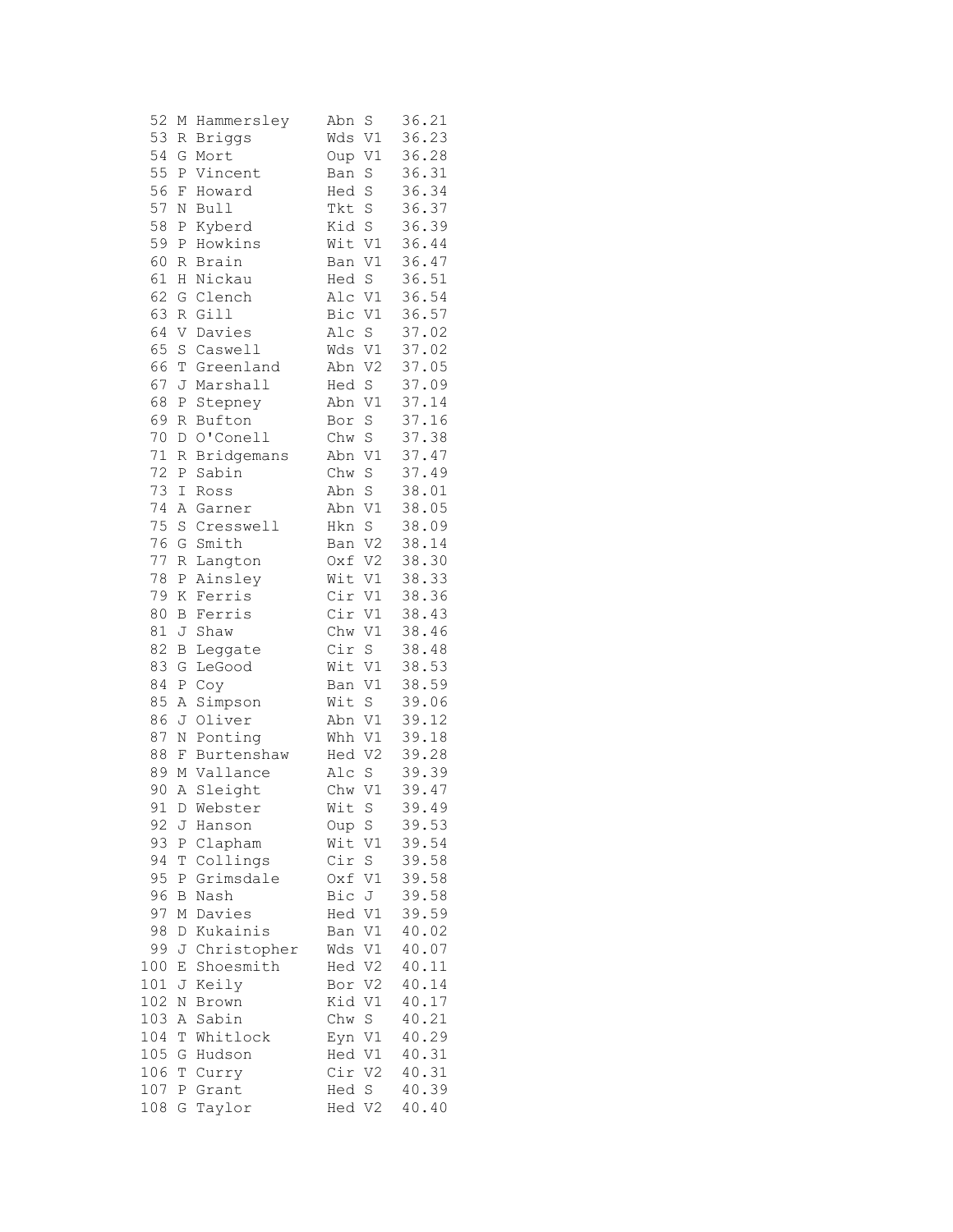| 109 | S            | Twinn          | Abn<br>V <sub>2</sub> | 40.45 |
|-----|--------------|----------------|-----------------------|-------|
| 110 | Ρ            | Jennings       | V <sub>2</sub><br>Kid | 40.46 |
| 111 | Ρ            | Kimbel         | Oxf V2                | 40.48 |
| 112 | R            | Blencowe       | Hkn S                 | 40.49 |
| 113 | J            | Ashton         | Wit V1                | 40.51 |
| 114 | L            | Parkes         | Chw V1                | 40.52 |
| 115 |              | Dunbabin       |                       |       |
|     | R            |                | Wds V1                | 40.57 |
| 116 | T            | Willson        | Cir V1                | 41.07 |
| 117 | Ρ            | Thomas         | Wit V2                | 41.10 |
| 118 | $\mathbb D$  | <b>Breaker</b> | Eyn V1                | 41.13 |
| 119 | Α            | Caine          | Kid S                 | 41.14 |
| 120 | Т            | Thomas         | Chw V1                | 41.26 |
| 121 | D            | Adams          | Abn V1                | 41.31 |
| 122 | G            | Bryant         | Cir S                 | 41.34 |
| 123 | J            | Weaver         | Hkn S                 | 41.39 |
| 124 | $\mathsf C$  | Jones          | Whh S                 | 41.41 |
| 125 | Α            | Dawkins        | Abn V1                | 41.42 |
| 126 | I            | Meadowcroft    | $\rm S$<br>Hed        | 41.44 |
| 127 |              |                | Wds S                 | 41.44 |
|     | J            | 0'Shea         |                       |       |
| 128 | $\mathsf C$  | O'Hare         | Cir V2                | 41.44 |
| 129 | R            | Cox            | Hed V1                | 41.54 |
| 130 | Ν            | Tomkins        | Oup S                 | 42.06 |
| 131 | Ν            | Cherry         | Alc S                 | 42.07 |
| 132 | R            | Macdonald      | Bor V2                | 42.11 |
| 133 | М            | Gascoigne      | Eyn S                 | 42.11 |
| 134 | W            | <b>Bunce</b>   | Kid V2                | 42.12 |
| 135 | J            | Prince         | Cir S                 | 42.17 |
| 136 | $\, {\bf P}$ | Read           | Hed V1                | 42.21 |
| 137 | S            | Taylor         | Eyn V2                | 42.26 |
| 138 | М            | Glanville      | Eyn V2                | 42.27 |
| 139 | W            | Atkinson       | Hed V1                | 42.28 |
|     |              |                |                       |       |
| 140 | D            | Candlin        | Wit V1                | 42.40 |
| 141 | J            | Ross           | Chw V1                | 42.49 |
| 142 | Α            | Pike           | Hed S                 | 42.50 |
| 143 | $\mathsf C$  | Slator         | Hed S                 | 42.54 |
| 144 | $\rm H$      | Marshall       | Hed V2                | 43.08 |
| 145 | $\mathbf{P}$ | Bevis          | Ban V2                | 43.09 |
| 146 |              | G Walker       | Hed V2                | 43.13 |
| 147 | J            | Brain          | S<br>Hkn              | 43.18 |
|     |              | 148 M Search   | Kid V2                | 43.19 |
| 149 | Κ            | Morgan         | Wit V2                | 43.46 |
| 150 | Τ            | O'Keefe        | Oup V1                | 43.47 |
| 151 | D            | Howse          | Alc V2                | 44.03 |
| 152 | D            | Johnson        | Tkt J                 | 44.06 |
| 153 | Α            | Loker          | Bor V1                | 44.07 |
|     |              |                |                       | 44.14 |
| 154 | J            | Roulstone      | Chw V1                |       |
| 155 | D            | Edwards        | $\mathbf S$<br>Cir    | 44.19 |
| 156 | D            | Hubbard        | $\mathtt{V1}$<br>Tkt  | 44.43 |
| 157 | L            | Creasey        | М<br>Eyn              | 44.45 |
| 158 | J            | Moore          | Hed S                 | 44.47 |
| 159 | S            | Hewitt         | Tkt V1                | 44.53 |
| 160 | J            | Warnock        | Kid V1                | 44.58 |
| 161 | D            | Wise           | Bor V3                | 45.06 |
| 162 | В            | May            | Cir V2                | 45.13 |
| 163 | Α            | Thomas         | Chw V1                | 45.17 |
| 164 | S            | Howard         | Alc V1                | 45.22 |
| 165 | G            | Norris         | Hed V2                | 45.48 |
|     |              |                |                       |       |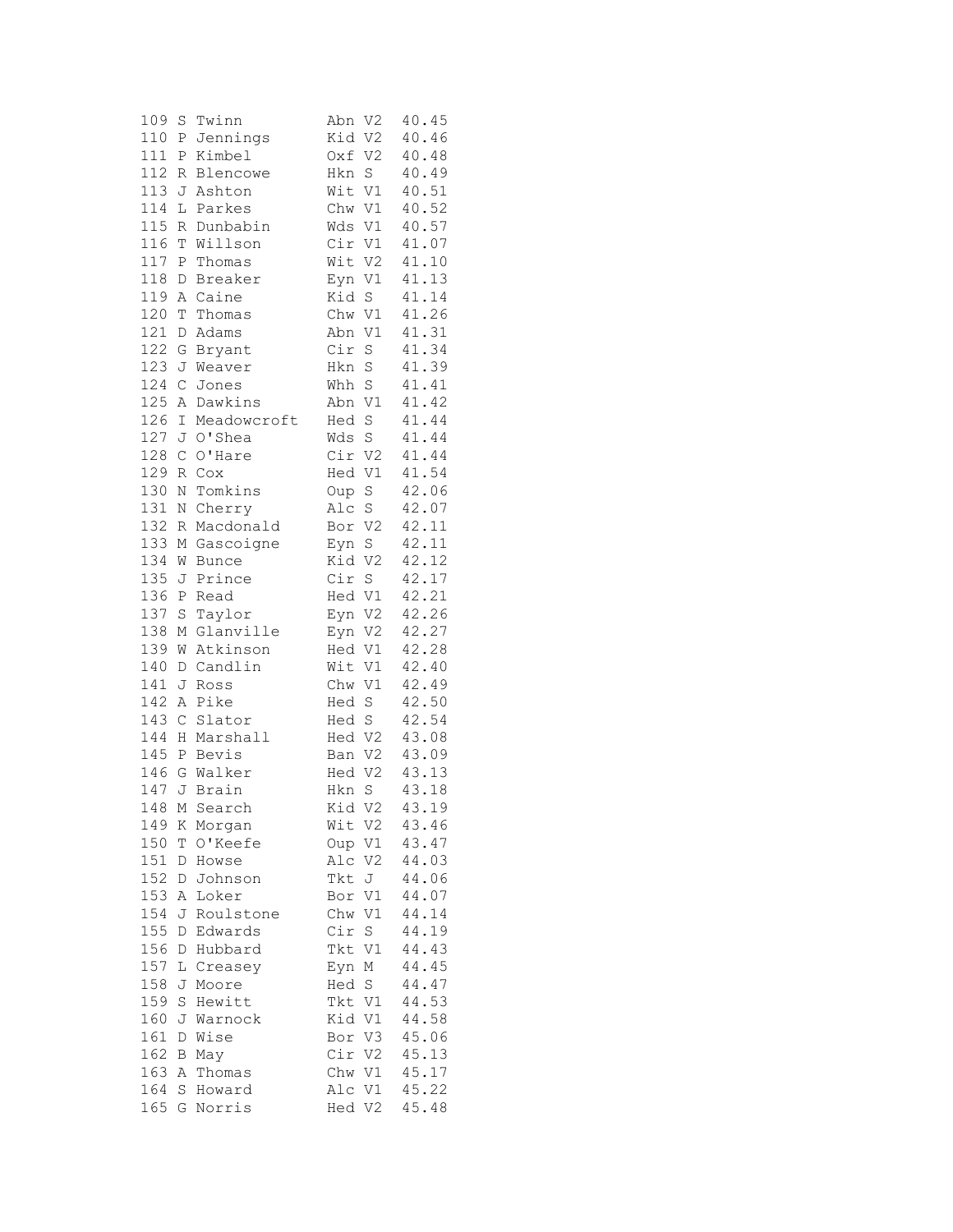| 166 |   | P Creasey     | Eyn V2 |    | 46.09 |
|-----|---|---------------|--------|----|-------|
| 167 | C | Riches        | Cir V1 |    | 46.12 |
| 168 | J | Abrams        | Wit V3 |    | 46.17 |
| 169 | Κ | Villiers      | Hed V2 |    | 46.30 |
| 170 | Α | Roche         | Hkn V2 |    | 46.46 |
| 171 | S | Wysocki-Jones | Whh    | S  | 46.56 |
| 172 | D | Roberts       | Wit    | V2 | 47.00 |
| 173 | S | Finnemore     | Hed    | S  | 47.12 |
| 174 | D | Roberts       | Abn    | S  | 47.21 |
| 175 | R | Buswell       | Hed V2 |    | 47.34 |
| 176 | В | Hay           | Wit    | V2 | 47.39 |
| 177 | Α | Creasey       | Eyn V2 |    | 47.40 |
| 178 | G | Manning       | Hed V1 |    | 48.17 |
| 179 | А | Johnson       | Alc V2 |    | 48.35 |
| 180 | S | Knight        | Hkn    | S. | 48.42 |
| 181 | Т | Stevens       | Cir    | V1 | 49.06 |
| 182 | G | Chambers      | Tkt V2 |    | 49.18 |
| 183 | G | Adkins        | Wit    | S  | 49.39 |
| 184 | F | Josephs       | Hed V2 |    | 52.10 |
| 185 | Т | Hampson       | Abn    | V2 | 52.43 |
| 186 | Α | Millbank      | Wit V2 |    | 53.41 |

==================================

 Race 1 - U11 Boys Round 2 - Enslow Quarry ---------------------------------- 1 J Charleston Abn MM 2.34 2 G Rossiter Tkt MM 2.35 3 P Mason Wit MM 2.40 4 S LeGood Wit MM 2.40 5 E Strang Tkt MM 2.40 6 C Scott Tkt MM 2.45 7 A Jones Wit MM 2.46 8 F Lydford Abn MM 2.50 9 C King Wit MM 2.51 10 J Ridley Wit MM 2.52 11 A Grinsted Abn MM 2.58 12 L Marshall Hed MM 2.59 13 J Stevens Cir MM 2.59 14 R Cadle Bic MM 3.01 15 C Luke Oxf MM 3.06 16 G Chapman Wit MM 3.09 17 O Robinson Bic MM 3.13 18 D Mestecky Ban MM 3.14 19 T O'Sullivan Bic MM 3.15 20 S Byrne Wit MM 3.16 21 C Gill Bic MM 3.17 22 T Dyer Tkt MM 3.18 23 J Savage Tkt MM 3.19 24 S Nickau Hed MM 3.20<br>25 J Newman Bic MM 3.27 25 J Newman Bic MM 3.27 26 L Bryan Ban MM 3.32 27 R King Wit MM 3.37 28 J Milton Tkt MM 3.43 29 N Poulson Tkt MM 4.05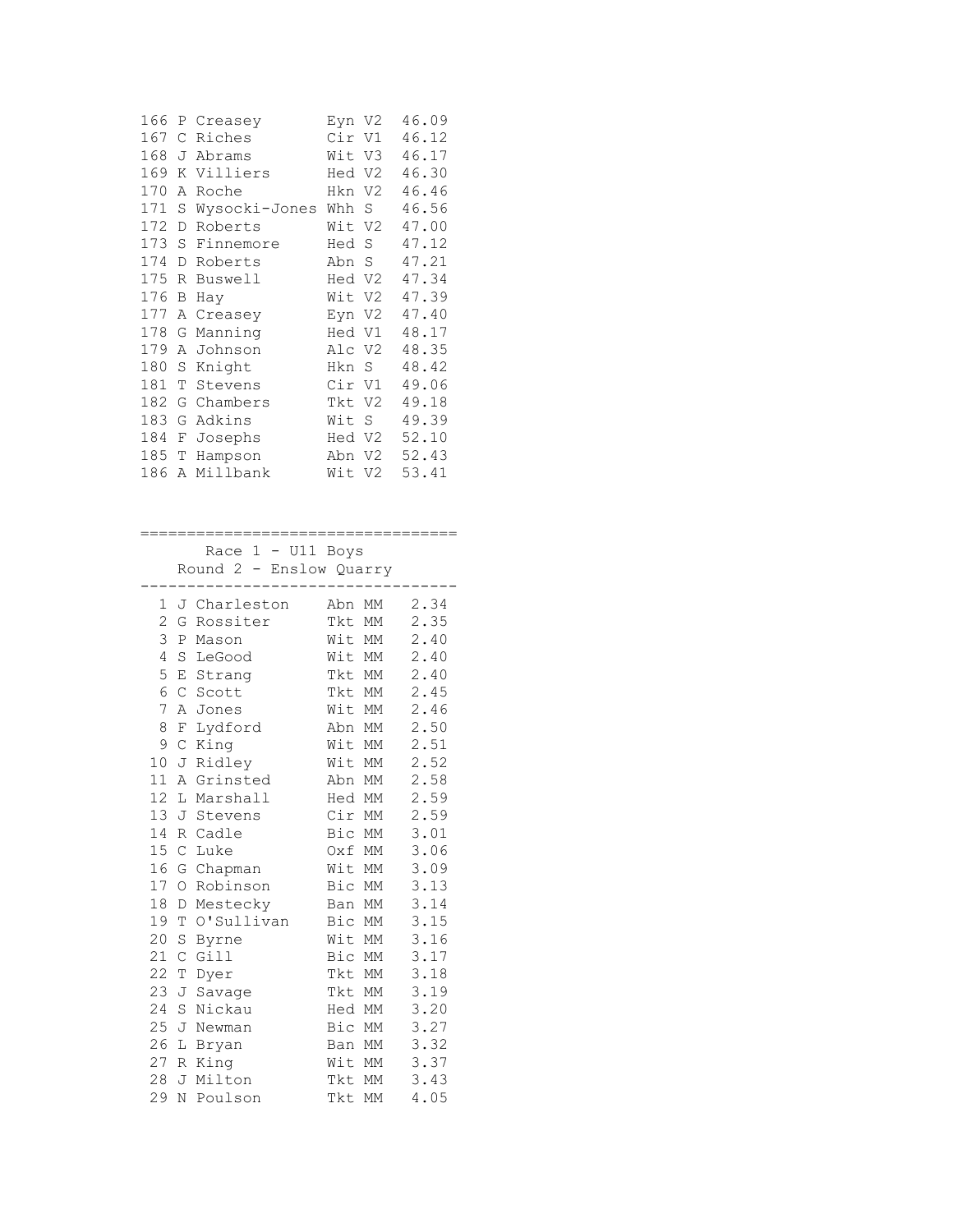|                 |               | Overall U11 Boys                              |        |                 |          |     |
|-----------------|---------------|-----------------------------------------------|--------|-----------------|----------|-----|
| 1               |               | J Charleston                                  | Abn    | 1               | (1)      |     |
| 2               | G             | Rossiter                                      | Tkt    | 2               | $(-)$    | $=$ |
| 2               | $\, {\bf P}$  | Mason                                         | Wit    | 2               | (3)      | $=$ |
| 4               | Α             | Henry                                         | Tkt    | 3               | $(-)$    |     |
| 5               | Α             | Jones                                         | Wit    | 4               | (7)      | $=$ |
| 5               | $\rm S$       | LeGood                                        | Wit    | 4               | (8)      | $=$ |
| 7               | E             | Strang                                        | Tkt    | 5               | $(-)$    | $=$ |
| 7               | F             | Lydford                                       | Abn    | 5               | (8)      | $=$ |
| 9               | $\mathsf C$   | Alston                                        | Bic    | 6               | $(-)$    | $=$ |
| 9               | $\mathsf C$   | Scott                                         | Tkt    | 6               | $(-)$    | $=$ |
| 11              | $\mathcal{C}$ | Luke                                          | Oxf    | 7               | (15)     |     |
| 12              | $\mathcal{C}$ | King                                          | Wit    | 9               | $(-)$    | $=$ |
| 12              | $R_{\perp}$   | Cadle                                         | Bic    | 9               | (14)     | $=$ |
| 14              | J             | Ridley                                        | Wit    | 10              | (11)     | $=$ |
| 14              | T             | Morgan                                        | Ban    | 10              | $(-)$    | $=$ |
| 16              | A             | Grinsted                                      | Abn    | 11              | $(-)$    |     |
| 17              | Н             | Holdsworth                                    | Abn    | 12              | $(-)$    | $=$ |
| 17              | L             | Marshall                                      | Hed    | 12 <sub>2</sub> | (14)     | $=$ |
| 19              | J             | Leach                                         | Whh    | 13              | $(-)$    | $=$ |
| 19              | J             | Stevens                                       | Cir    | 13              | (16)     | $=$ |
| 21              | D             | Soady                                         | Bic    | 15 <sub>1</sub> | $(-)$    |     |
| 22              | G             | Chapman                                       | Wit    | 16              | $(-)$    |     |
| 23              | L             | Bryan                                         | Ban    | 17              | (26)     | $=$ |
| 23              | $\bigcirc$    | Robinson                                      | Bic    | 17              | $(-)$    | $=$ |
| 25              | $\mathsf C$   | Gill                                          | Bic    | 18              | (21)     | $=$ |
| 25              | D             | Mestecky                                      | Ban    | 18              | $(-)$    | $=$ |
| 27              | S             | Byrne                                         | Wit    | 19              | (20)     | $=$ |
| 27              | Т             | O'Sullivan                                    | Bic    | 19              | $(-)$    | $=$ |
| 29              | Τ             | Dyer                                          | Tkt    | 20              | (22)     |     |
| 30              | J             | Guilbert                                      | Wit    | 21              | $(-)$    |     |
| 31              | S             | Nickau                                        | Hed    | 22              | (24)     |     |
| 32              | J             | Savage                                        | Tkt    | 23              | $(-)$    | $=$ |
| 32              | S             | Timms                                         | Wit    | 23              | $(-)$    | $=$ |
| 34              | J             | Newman                                        | Bic    | 25              | $(-)$    |     |
| 35              | R             | King                                          | Wit    | 27              | $(-)$    |     |
| 36              | J             | Milton                                        | Tkt    | 28              | $(-)$    |     |
| 37              |               | N Poulson                                     | Tkt    |                 | $29 (-)$ |     |
|                 |               |                                               |        |                 |          |     |
|                 |               | Race 2 - U11 Girls<br>Round 2 - Enslow Quarry |        |                 |          |     |
|                 |               |                                               |        |                 |          |     |
| 1               |               | D Anderson                                    |        | Oxf MM 2.47     |          |     |
| $\overline{2}$  |               | H Mitchell                                    | Gos MM |                 | 2.47     |     |
| 3               | Е             | McDonnell                                     |        | Gos MM          | 2.48     |     |
| 4               |               | J Clarke                                      |        | Oxf MM          | 2.49     |     |
| 5               |               | E Stokoe                                      |        | Rad MM          | 2.55     |     |
| 6               |               | L Scott                                       |        | Tkt MM          | 2.56     |     |
| 7               |               | <b>B</b> Newton                               |        | Tkt MM          | 3.01     |     |
| 8               |               | C Drymmond                                    | Ban MM |                 | 3.05     |     |
| 8               |               | H Drury                                       | Tkt MM |                 | 3.08     |     |
| 10              |               | K Gorman                                      | Wit MM |                 | 3.10     |     |
| 11 <sup>1</sup> |               | K Smith                                       | Wit MM |                 | 3.10     |     |
| 12              |               | E Collins                                     |        | Cir MM 3.10     |          |     |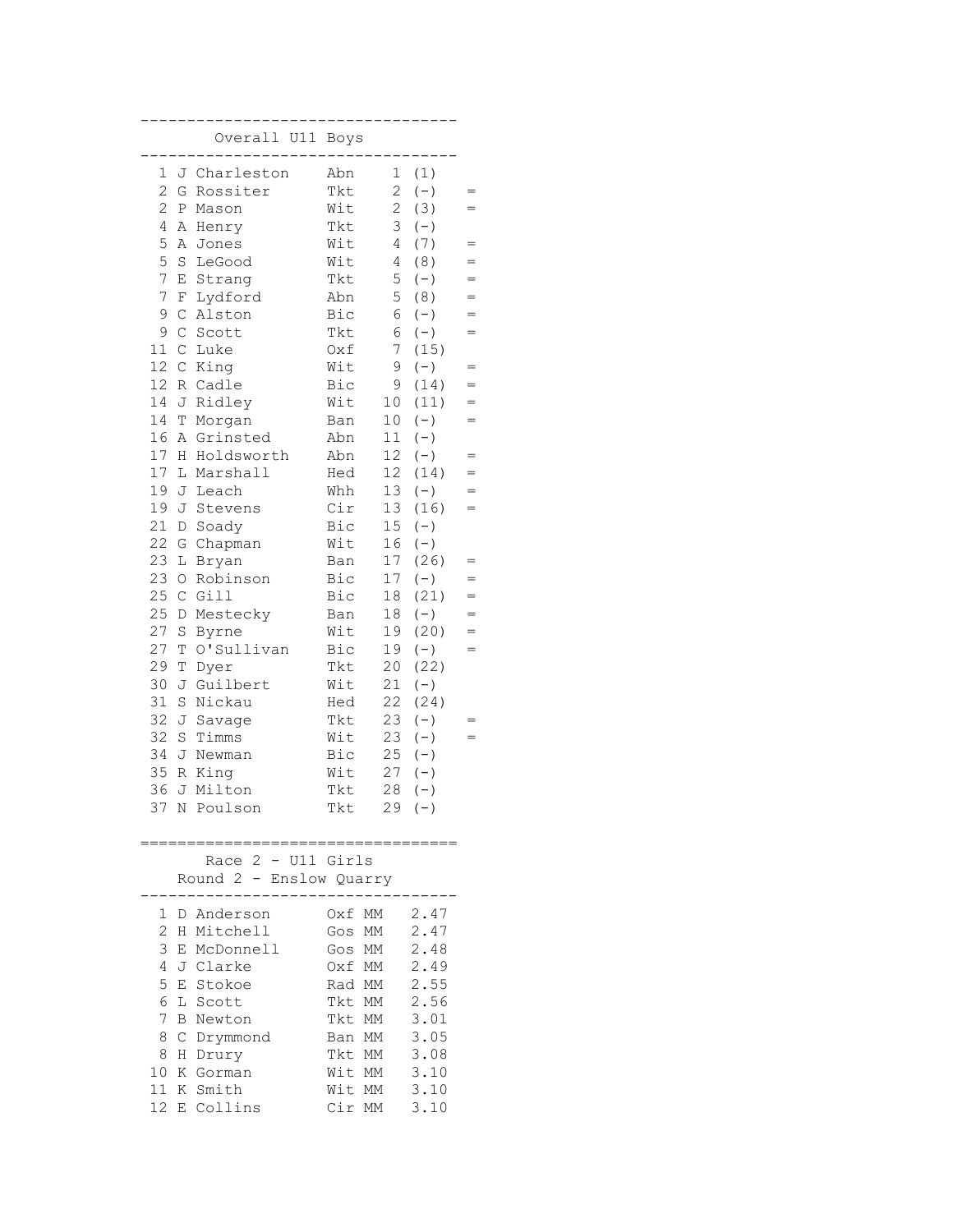| 13<br>14<br>15<br>16<br>17<br>18<br>19<br>20<br>21 M<br>22 L<br>23<br>24<br>25<br>26<br>27            | V<br>Ε<br>F<br>Μ<br>E<br>S<br>E<br>B<br>Ε<br>Η<br>Т<br>L<br>Κ                                      | Richards<br>Sleight<br>Cormack<br>Buckingham<br>Patrick<br>Keenan<br>Gorman<br>Harrison<br>Roberts<br>Vass<br>Brooks<br>Thetford<br>Lee<br>Gorman<br>Dyer                                                | Abn<br>Chw<br>Rad<br>Wit<br>Oxf<br>Wit<br>Wit<br>Bic<br>Rad MM<br>Cir MM<br>Gos<br>Hed<br>Tkt<br>Wit<br>Tkt                | МM<br>МM<br>MM<br>MM<br>МM<br>МM<br>МM<br>MM<br>МM<br>МM<br>MM<br>МM<br>МM                                                        | 3.12<br>3.12<br>3.14<br>3.14<br>3.17<br>3.18<br>3.19<br>3.23<br>3.26<br>3.27<br>3.31<br>3.32<br>3.33<br>3.40<br>3.43                           |                                                                           |
|-------------------------------------------------------------------------------------------------------|----------------------------------------------------------------------------------------------------|----------------------------------------------------------------------------------------------------------------------------------------------------------------------------------------------------------|----------------------------------------------------------------------------------------------------------------------------|-----------------------------------------------------------------------------------------------------------------------------------|------------------------------------------------------------------------------------------------------------------------------------------------|---------------------------------------------------------------------------|
| 28<br>29<br>30<br>31<br>32<br>33<br>34<br>35 A                                                        | Η<br>D<br>М<br>Α<br>$\mathbf S$<br>Η<br>Ε                                                          | Brooks<br>Howard<br>Herbert<br>Warren<br>Knight<br>Owen<br>Green<br>Hay<br>$------$                                                                                                                      | Gos MM<br>Gos MM<br>Oxf MM<br>Wit MM<br>Hkn MM<br>Bic<br>Wit MM<br>. _ _ _ _ _ _ _ _ _ _ _ _ _                             | MM<br>Bic MM 4.03                                                                                                                 | 3.46<br>3.47<br>3.54<br>3.55<br>3.59<br>4.00<br>4.03                                                                                           |                                                                           |
|                                                                                                       |                                                                                                    | Overall U11 Girls<br>. _ _ _ _ _ _ _ .                                                                                                                                                                   | . _ _ _ _ _ _ _ _ _ .                                                                                                      |                                                                                                                                   |                                                                                                                                                |                                                                           |
| $\mathbf{1}$<br>3<br>4<br>4<br>6<br>6<br>8<br>9<br>10<br>10<br>10<br>13<br>15<br>16<br>16<br>18<br>18 | Η<br>Ε<br>Ε<br>E<br>$\rm S$<br>L<br>В<br>$\mathsf C$<br>$\rm H$<br>Κ<br>М<br>Κ<br>Ε<br>Ε<br>J<br>V | J Clarke<br>Mitchell<br>McDonnell<br>Patrick<br>Stokoe<br>Woodside<br>Scott<br>Newton<br>Drymmond<br>Drury<br>Gorman<br>Buckingham<br>14 F Cormack<br>Smith<br>Collins<br>Sleight<br>Wallace<br>Richards | Oxf<br>Gos<br>Gos<br>Oxf<br>Rad<br>Abn<br>Tkt<br>Tkt<br>Ban<br>Tkt<br>Wit<br>Wit<br>Rad<br>Wit<br>Cir<br>Chw<br>Cir<br>Abn | $1 -$<br>$\overline{2}$<br>$\mathfrak{Z}$<br>3<br>5<br>5<br>6<br>$7\phantom{.}$<br>8<br>8<br>8<br>9<br>11<br>12<br>12<br>13<br>13 | (4)<br>(11)<br>(4)<br>(17)<br>(7)<br>$(-)$<br>(6)<br>$(-)$<br>(17)<br>$(-)$<br>(10)<br>(16)<br>10(15)<br>(16)<br>(14)<br>(14)<br>$(-)$<br>(22) | $=$<br>$=$<br>$=$<br>$=$<br>$=$<br>$=$<br>$=$<br>$=$<br>$=$<br>$=$<br>$=$ |
| 20<br>21<br>21<br>23<br>23<br>25<br>26<br>26<br>28<br>28<br>30<br>30                                  | Μ<br>Ε<br>$\rm S$<br>В<br>L<br>В<br>Ε<br>Η<br>G<br>Η<br>D<br>Τ                                     | Roberts<br>Gorman<br>Keenan<br>Harrison<br>Vass<br>Corbett<br>Brooks<br>Brooks<br>Potter<br>Thetford<br>Howard<br>Lee                                                                                    | Rad<br>Wit<br>Wit<br>Bic<br>Cir<br>Wit<br>Gos<br>Gos<br>Wit<br>Hed<br>Gos<br>Tkt                                           | 15<br>18<br>18<br>20<br>20<br>21<br>23<br>23<br>24<br>24<br>25<br>25                                                              | (21)<br>(19)<br>(19)<br>$(-)$<br>(22)<br>$(-)$<br>(27)<br>(28)<br>$(-)$<br>$(-)$<br>(29)<br>$(-)$                                              | $=$<br>$=$<br>$=$<br>$=$<br>$=$<br>$=$<br>$=$                             |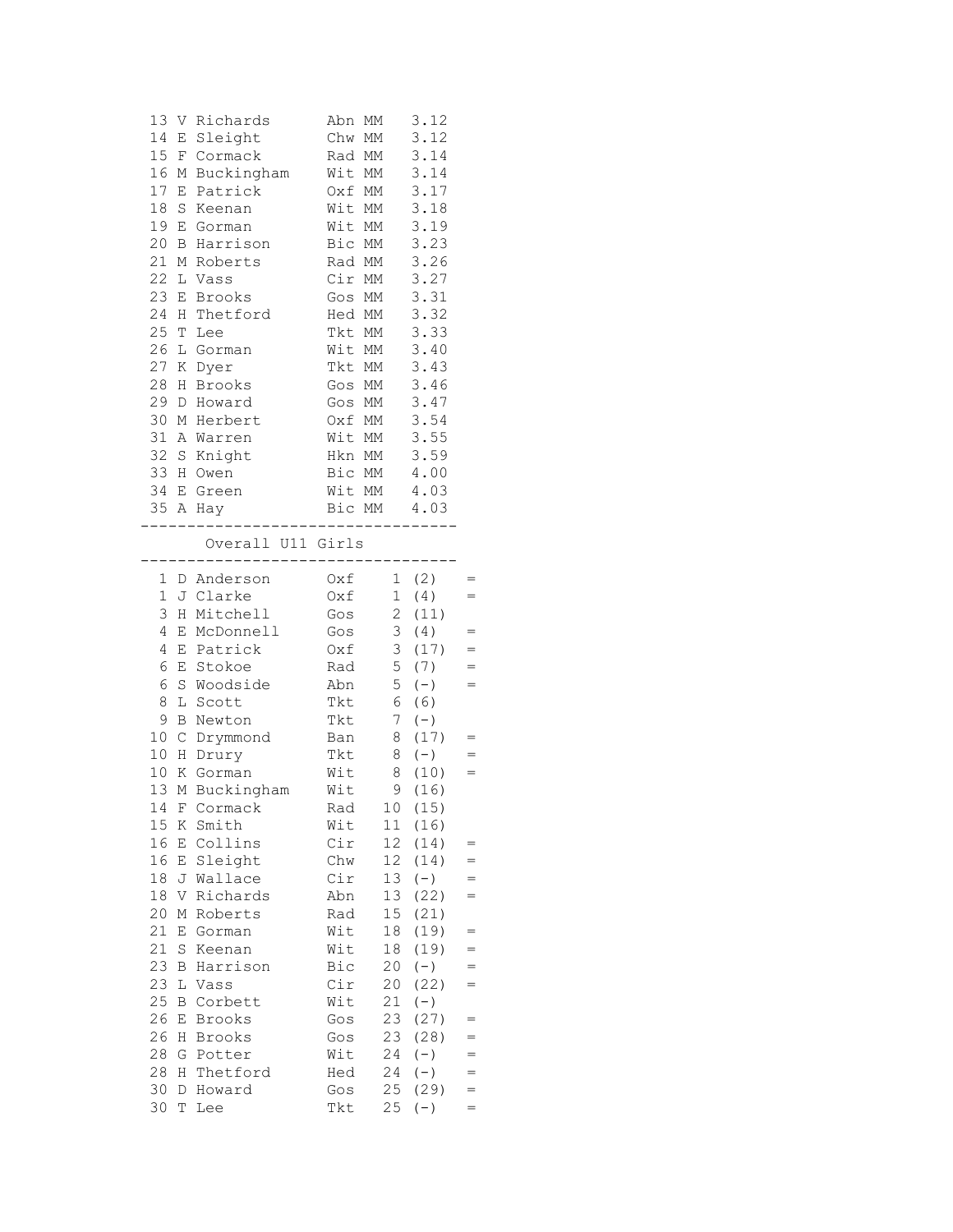| 32<br>34<br>35                                                                                                | 32 K Dyer<br>L Gorman<br>Е<br>Green<br>М<br>Herbert<br>36 A Warren<br>37 S Knight<br>38 H Owen<br>39 A Hay                                                                                                                                                       | 26<br>Tkt<br>26<br>Wit<br>28<br>Wit<br>Oxf<br>Wit<br>Hkn 32<br>Bic<br>Bic<br>35                                                                                                                                                              | (27)<br>$(-)$<br>(34)<br>29 (30)<br>$31 (-)$<br>$(-)$<br>$33 (-)$<br>$(-)$                   |  |
|---------------------------------------------------------------------------------------------------------------|------------------------------------------------------------------------------------------------------------------------------------------------------------------------------------------------------------------------------------------------------------------|----------------------------------------------------------------------------------------------------------------------------------------------------------------------------------------------------------------------------------------------|----------------------------------------------------------------------------------------------|--|
|                                                                                                               | Race 3 - U13 Boys<br>Round 2 - Enslow Quarry<br>Team Results                                                                                                                                                                                                     |                                                                                                                                                                                                                                              |                                                                                              |  |
|                                                                                                               | 1 Abingdon<br>2 Oxford City<br>3 Team Kennet<br>4 Witney<br>5 Exel Gosford<br>6 Abingdon<br>В<br>Overall Standings                                                                                                                                               | 19<br>22<br>28<br>35<br>39<br>50                                                                                                                                                                                                             |                                                                                              |  |
|                                                                                                               | 1 Abingdon<br>2 Oxford City<br>3 Witney<br>4 Exel Gosford<br>5 Abingdon<br>B                                                                                                                                                                                     | 34<br>46<br>66<br>80<br>82                                                                                                                                                                                                                   |                                                                                              |  |
|                                                                                                               | Race 3 - U13 Boys<br>Round 2 - Enslow Quarry<br>Individual Results                                                                                                                                                                                               |                                                                                                                                                                                                                                              |                                                                                              |  |
| $\overline{2}$<br>3<br>4<br>5<br>7<br>8<br>9<br>10 <sub>o</sub><br>11<br>12<br>13<br>14<br>16 M<br>17 D<br>18 | 1 J Wilson<br>I Castle<br>R Knape<br>G Wood<br>O Berger<br>6 D Ridley<br>I Robinson<br>S<br>Mitchell<br>Penfold<br>H<br>Hill<br>R<br>L<br>Warren<br>Ridley<br>Т<br>T Purcell<br>Schofield<br>В<br>15 G Holding<br>Hall<br>Bridgeman<br>T<br>Timms<br>Overall U13 | Oxf U13 8.01<br>Oxf U13<br>Tkt U13<br>Abn U13<br>Abn U13<br>Wit U13 8.40<br>Bic U13<br>Gos U13<br>Whh U13<br>Abn U13<br>Wit U13<br>Tkt U13<br>Tkt U13<br>Abn U13<br>Gos U13 10.01<br>Gos U13 10.09<br>Abn U13 10.34<br>Wit U13 13.15<br>Boys | 8.08<br>8.18<br>8.22<br>8.25<br>8.46<br>9.00<br>9.11<br>9.17<br>9.25<br>9.26<br>9.53<br>9.58 |  |
| $\mathbf{1}$<br>$\overline{2}$                                                                                | J Wilson<br>G Wood                                                                                                                                                                                                                                               | Oxf<br>Abn                                                                                                                                                                                                                                   | 1(1)<br>$\overline{2}$<br>(4)<br>$=$                                                         |  |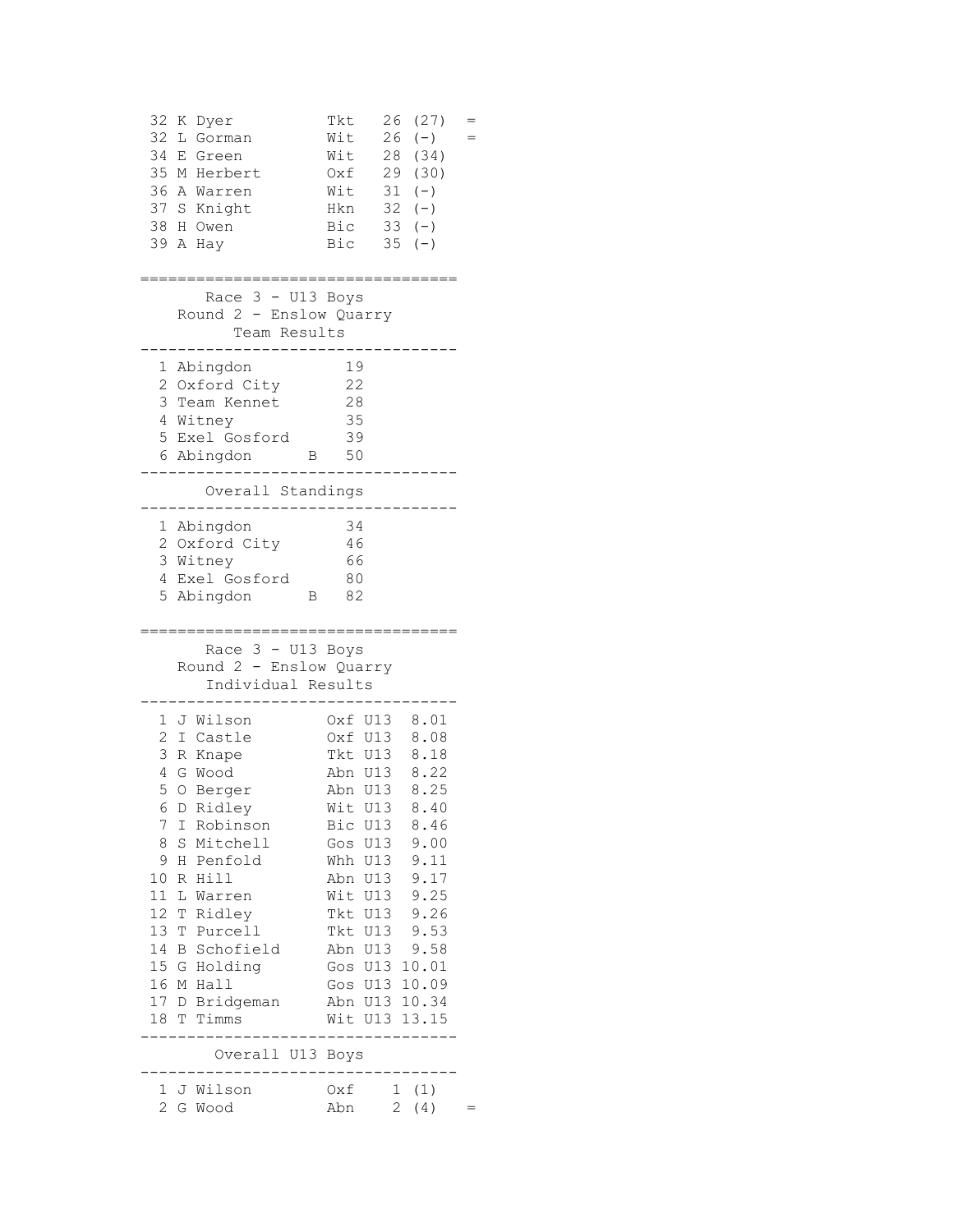| 2<br>Ι<br>4<br>R<br>5<br>D<br>6<br>O<br>6<br>$\mathbf S$<br>8<br>R<br>9<br>Ι<br>10<br>Η<br>11<br>$\mathbf S$<br>12<br>L<br>13<br>G<br>14<br>J<br>14<br>Т<br>16<br>$\mathbb T$<br>17<br>B<br>18<br>18<br>G<br>20<br>М<br>21<br>22<br>Η<br>23<br>J | Castle<br>Knape<br>Ridley<br>Berger<br>Mitchell<br>Hill<br>Robinson<br>Penfold<br>Harris<br>Warren<br>Harris<br>Pomeroy<br>Ridley<br>Purcell<br>Schofield<br>D Bridgeman<br>Holding<br>Hall<br>T Timms<br>Sleight<br>Bean  | Oxf<br>Tkt<br>Wit<br>Abn<br>Gos<br>Abn<br>Bic<br>Whh<br>Abn<br>Wit<br>Abn<br>Abn<br>Tkt<br>Tkt<br>Abn<br>Abn<br>Gos<br>Gos<br>Wit<br>Chw<br>Ban | 2<br>3<br>4<br>5<br>5<br>6<br>7<br>8<br>9<br>10<br>11<br>12 <sup>7</sup><br>12<br>13<br>14<br>15 <sub>1</sub><br>15 <sub>1</sub><br>16<br>17<br>18<br>19 | (3)<br>$(-)$<br>(6)<br>(7)<br>(8)<br>(10)<br>$(-)$<br>(9)<br>$(-)$<br>(11)<br>$(\,-\,)$<br>$(-)$<br>(13)<br>$(\,-\,)$<br>(14)<br>(17)<br>$(-)$<br>(16)<br>(18)<br>$(-)$<br>$(-)$ |  |
|--------------------------------------------------------------------------------------------------------------------------------------------------------------------------------------------------------------------------------------------------|----------------------------------------------------------------------------------------------------------------------------------------------------------------------------------------------------------------------------|-------------------------------------------------------------------------------------------------------------------------------------------------|----------------------------------------------------------------------------------------------------------------------------------------------------------|----------------------------------------------------------------------------------------------------------------------------------------------------------------------------------|--|
|                                                                                                                                                                                                                                                  | Race $4 - U13/U15$ Girls<br>Round 2 - Enslow Quarry<br>Team Results                                                                                                                                                        |                                                                                                                                                 |                                                                                                                                                          |                                                                                                                                                                                  |  |
| $\overline{c}$<br>3<br>4<br>5<br>6<br>7<br>8                                                                                                                                                                                                     | 1 Oxford City<br>Radley Ladies<br>Banbury<br>Radley Ladies B<br>Abingdon<br>Witney<br>Bicester<br>Radley Ladies C<br>9 White Horse<br>10 Oxford City<br>11 Abingdon<br>11 Witney<br>. – – – – – – – –<br>Overall Standings | 13<br>22<br>29<br>41<br>46<br>48<br>71<br>72<br>73<br>81<br>В<br>$92 =$<br>В<br>$92 =$<br>B                                                     |                                                                                                                                                          |                                                                                                                                                                                  |  |
| 2<br>3<br>4<br>5<br>6                                                                                                                                                                                                                            | 1 Oxford City<br>Radley Ladies<br>Banbury<br>Radley Ladies<br>Witney<br>Abingdon<br>7 Oxford City<br>8 Radley Ladies<br>9 Bicester<br>10 Witney                                                                            | 27<br>38<br>67<br>76<br>В<br>98<br>101<br>123<br>B<br>$\mathbb{C}$<br>129<br>157<br>184<br>В                                                    |                                                                                                                                                          | .------------                                                                                                                                                                    |  |
|                                                                                                                                                                                                                                                  | Race $4 - U13/U15$ Girls<br>Round 2 - Enslow Quarry<br>Individual Results                                                                                                                                                  |                                                                                                                                                 |                                                                                                                                                          |                                                                                                                                                                                  |  |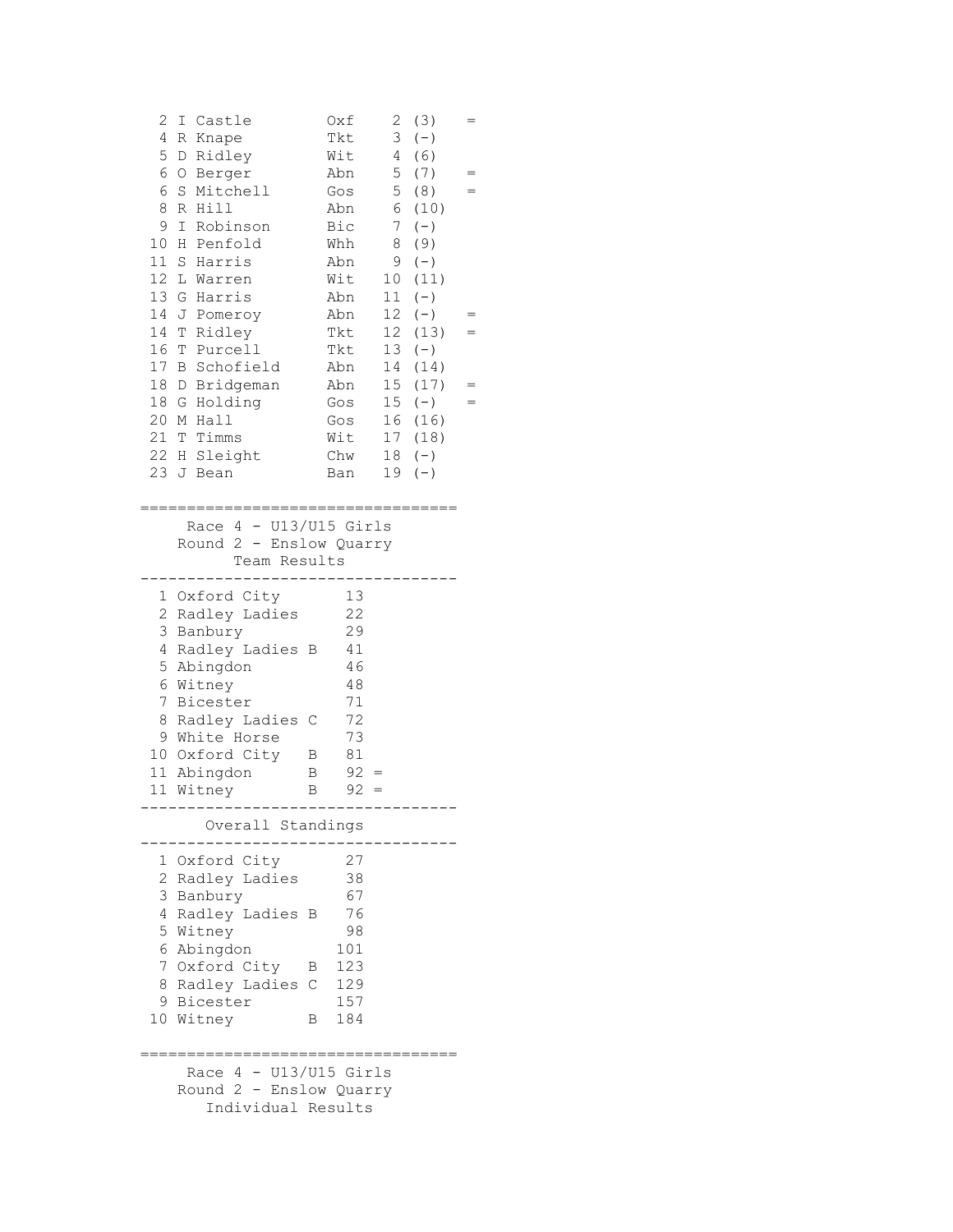| 1                | Ε            | Ridley                      |     | 8.34<br>Wit U15         |  |
|------------------|--------------|-----------------------------|-----|-------------------------|--|
| $\overline{c}$   | $\mathsf C$  | Eadle                       | Oxf | U15<br>9.00             |  |
| 3                | G            | Hood                        | Oxf | U13<br>9.09             |  |
| 4                | $\mathsf{C}$ | Newbound                    | Ban | U15<br>9.17             |  |
| 5                | Α            | Peacock                     | Ban | U13<br>9.17             |  |
| 6                | Κ            | E.Daly                      |     | Rad U13<br>9.22         |  |
| $\boldsymbol{7}$ | К            | I.Daly                      |     | 9.33<br>Rad U13         |  |
| 8                | М            | Lloyd                       |     | 9.38<br>Oxf U13         |  |
| 9                | J            | Kafke                       |     | 9.58<br>Rad U13         |  |
| 10               | $\rm S$      | Daly                        | Rad | <b>U15</b><br>9.59      |  |
| 11               | Ρ            | Arbuthnot                   | Whh | 10.04<br>U13            |  |
| 12               | В            | Hampson                     | Abn | U13 10.05               |  |
| 13               | L            | Chisnall                    | Abn | U15 10.12               |  |
| 14               | Η            | Roberts                     |     | Rad U15 10.14           |  |
| 15               | R            | Gill                        |     | Bic U13<br>10.15        |  |
| 16               | Η            | Luke                        |     | Oxf U13<br>10.16        |  |
| 17               | Η            | Chaundy                     |     | 10.21<br>Rad U13        |  |
| 18               | K            | Wilkinson                   |     | 10.27<br>Rad U15        |  |
| 19               | Ν            | Davies                      | Rad | 10.28<br>U15            |  |
| 20               | Κ            | Filshie                     | Ban | 10.37<br>U15            |  |
| 21               | Α            | Chisnall                    | Abn | U13<br>10.38            |  |
| 22               | S            | Lee                         | Tkt | U13 10.39               |  |
| 23               | Ε            | Corbett                     | Wit | U13<br>10.50            |  |
| 24               | Η            | Nixon                       | Wit | U15<br>10.54            |  |
| 25               | $\rm F$      | Snare                       | Wit | U13<br>10.57            |  |
| 26               | R            | Hampson                     | Abn | U15 10.59               |  |
| 27               | Α            | McGill                      | Bic | U13 11.00               |  |
| 28               | Μ            | Fairfax                     | Whh | 11.02<br>U13            |  |
| 29               | L            | Sweeney                     | Bic | U15 11.06               |  |
| 30               | T            | Martin                      | Oxf | U15 11.07               |  |
| 31               | L            | Barklie                     | Abn | U13 11.09               |  |
| 32               | D            | Thomas                      | Wit | U13 12.39               |  |
| 33               | Κ            | Allen                       |     | Bic U13 13.00           |  |
| 34               | K            | Wysocki-Jones Whh U13 16.51 |     |                         |  |
|                  |              |                             |     |                         |  |
|                  |              | Overall U13 Girls           |     |                         |  |
|                  |              | 1 G Hood                    | Oxf | 3(4)                    |  |
| 2                |              | A Peacock                   | Ban | 5(5)                    |  |
| 3                | H            | Chaundy                     | Rad | 6<br>(17)               |  |
| 3                | Κ            | E.Daly                      | Rad | 6<br>(7)                |  |
| 5                | Κ            | I.Daly                      | Rad | 7<br>(12)               |  |
| 6                | М            | Lloyd                       | Oxf | 8<br>(9)                |  |
| 7                | J            | Kafke                       | Rad | 9<br>(10)               |  |
| 8                | Ρ            | Arbuthnot                   | Whh | $(-)$<br>11             |  |
| 9                | B            | Hampson                     | Abn | 12<br>(16)              |  |
| 10               | L            | Tolmie                      | Rad | 13<br>$(-)$             |  |
| 11               | Η            | Luke                        | Oxf | 15<br>(16)              |  |
| 11               | R            | Gill                        | Bic | 15 <sub>1</sub><br>(23) |  |
| 13               | Α            | Chisnall                    | Abn | 20<br>(21)              |  |
| 14               | L            | Hewitt                      | Tkt | 21<br>$(-)$             |  |
| 15               | $\rm S$      | Lee                         | Tkt | 22<br>(34)              |  |
| 16               | Ε            | Corbett                     | Wit | 23<br>(29)              |  |
| 17               | F            | Snare                       | Wit | (25)<br>25              |  |
| 18               | Α            | McGill                      | Bic | 27<br>(31)              |  |
| 19               | М            | Fairfax                     | Whh | $(-)$<br>28             |  |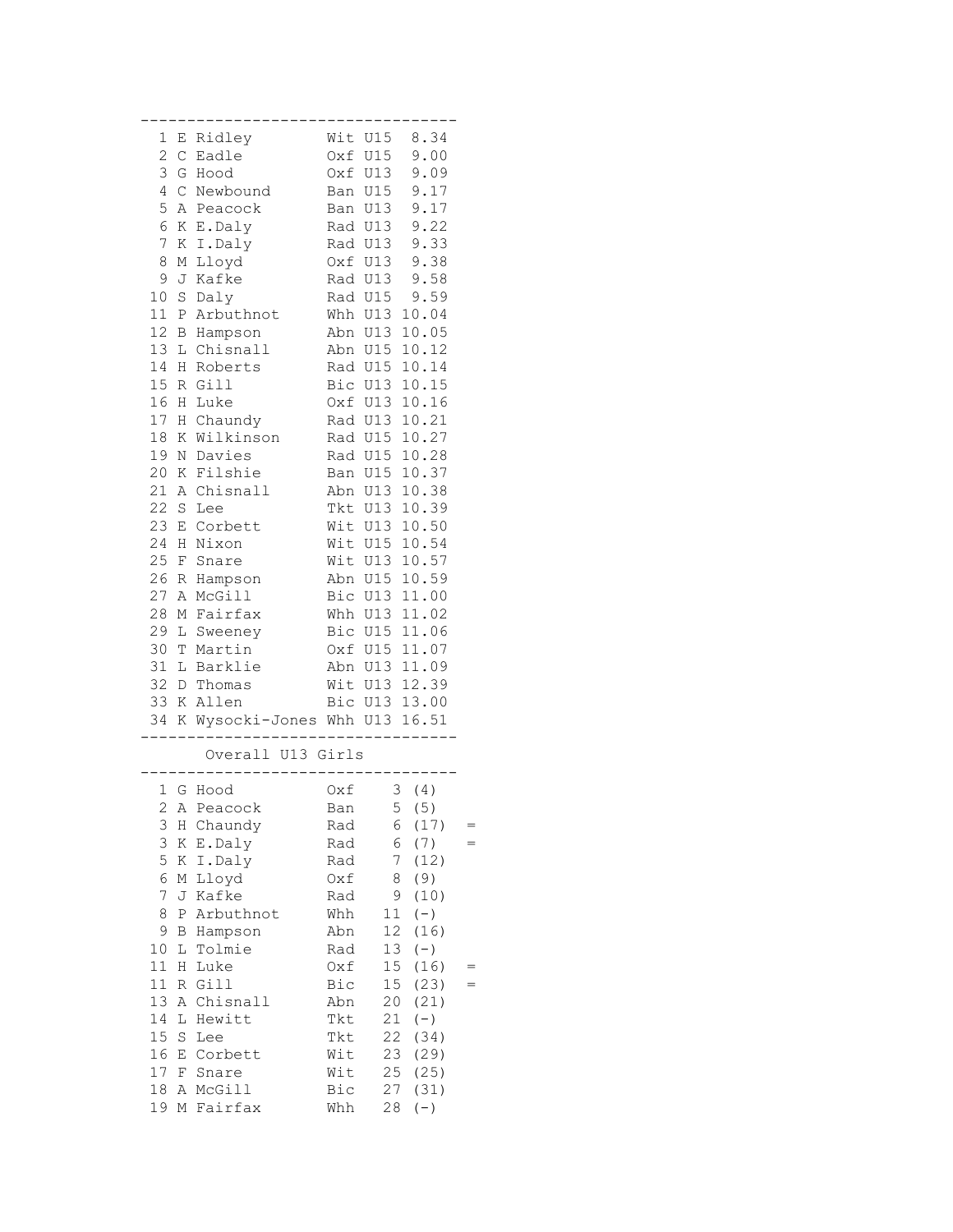| 20<br>L<br>21<br>21<br>23 K Allen                                                                                                                                                                                 | Barklie<br>D Devonish<br>D Thomas                                                                                                                  | Abn<br>Bic<br>Wit<br>Bic                                                                                                   | 31<br>32                                                                                                                              | $(-)$<br>$(-)$<br>32 (35)<br>33 (36)                                                                                                              |  |
|-------------------------------------------------------------------------------------------------------------------------------------------------------------------------------------------------------------------|----------------------------------------------------------------------------------------------------------------------------------------------------|----------------------------------------------------------------------------------------------------------------------------|---------------------------------------------------------------------------------------------------------------------------------------|---------------------------------------------------------------------------------------------------------------------------------------------------|--|
|                                                                                                                                                                                                                   | 24 K Wysocki-Jones Whh                                                                                                                             |                                                                                                                            |                                                                                                                                       | $34 (-)$                                                                                                                                          |  |
|                                                                                                                                                                                                                   | Overall U15 Girls                                                                                                                                  |                                                                                                                            |                                                                                                                                       |                                                                                                                                                   |  |
| 1<br>Е<br>$\overline{c}$<br>$\mathsf{C}$<br>3<br>L Ward<br>4<br>$\mathsf{C}$<br>5<br>6<br>S Daly<br>7<br>L<br>8<br>Η<br>9<br>G Hood<br>9<br>11<br>12<br>13<br>Η<br>14<br>15 D Allen<br>16 G<br>17 L Sweeney<br>18 | Ridley<br>Eadle<br>Newbound<br>T Martin<br>Chisnall<br>Roberts<br>K Wilkinson<br>N Davies<br>K Filshie<br>Nixon<br>R Hampson<br>Byrne<br>A Bayliss | Wit<br>Oxf<br>Rad<br>Ban<br>Oxf<br>Rad<br>Abn<br>Rad<br>Oxf<br>Rad<br>Rad<br>Ban<br>Wit<br>Abn<br>Ban<br>Wit<br>Bic<br>Wit | $\overline{2}$<br>$\mathfrak{Z}$<br>$\overline{4}$<br>8<br>10<br>13<br>14<br>18<br>18<br>19<br>20<br>24<br>26<br>27<br>28<br>29<br>37 | 1(1)<br>(2)<br>$(-)$<br>(11)<br>(30)<br>(14)<br>(19)<br>(17)<br>$(-)$<br>$(-)$<br>(26)<br>(22)<br>(24)<br>(30)<br>$(-)$<br>$(-)$<br>(33)<br>$(-)$ |  |
|                                                                                                                                                                                                                   | Race $5 - U15/U17$ Boys<br>Round 2 - Enslow Quarry<br>Team Results                                                                                 |                                                                                                                            |                                                                                                                                       |                                                                                                                                                   |  |
| Witney<br>1<br>2<br>3<br>4<br>Banbury<br>5<br>Abingdon<br>6<br>7                                                                                                                                                  | White Horse<br>Bicester<br>Team Kennet<br>Oxford City                                                                                              | 22<br>26<br>28<br>33<br>40<br>45<br>48                                                                                     |                                                                                                                                       |                                                                                                                                                   |  |
|                                                                                                                                                                                                                   | . – – – – – – – – – – – –<br>Overall Standings                                                                                                     |                                                                                                                            |                                                                                                                                       |                                                                                                                                                   |  |
| 1<br>1<br>Witney<br>3<br>Bicester<br>4 Banbury<br>6 Abingdon                                                                                                                                                      | White Horse<br>5 Oxford City<br>7 Team Kennet                                                                                                      | $49 =$<br>$49 =$<br>57<br>66<br>84<br>86<br>87                                                                             |                                                                                                                                       |                                                                                                                                                   |  |
| Race                                                                                                                                                                                                              | $5 - U15/U17$ Boys<br>Round 2 - Enslow Quarry<br>Individual Results                                                                                |                                                                                                                            |                                                                                                                                       |                                                                                                                                                   |  |
| 2                                                                                                                                                                                                                 | 1 C Gillespie<br>M Ashton                                                                                                                          | Whh<br>Wit U17 18.21                                                                                                       |                                                                                                                                       | U17 18.20                                                                                                                                         |  |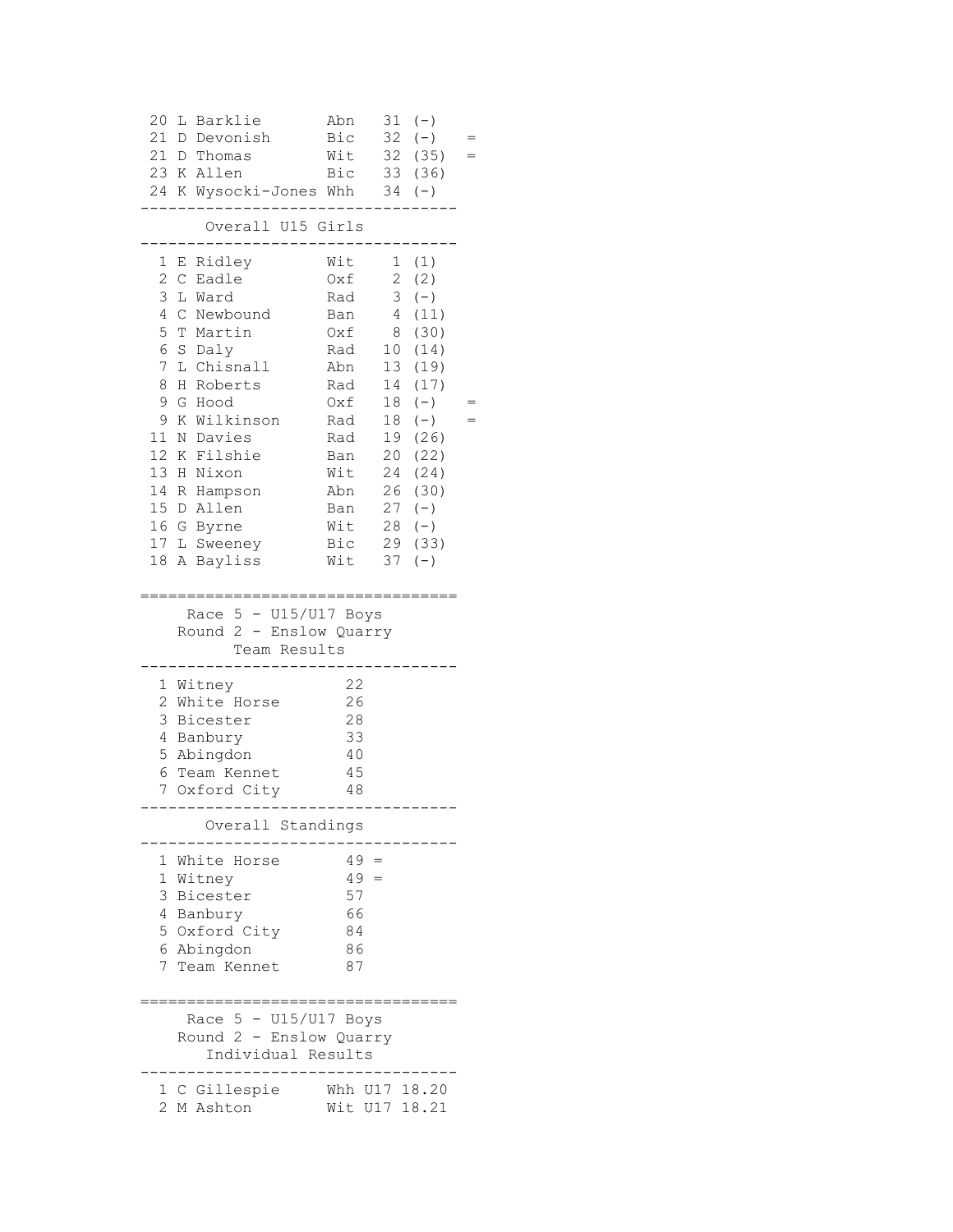| 3<br>4<br>5<br>6<br>7<br>8<br>9<br>10<br>11<br>12 <sup>°</sup><br>13<br>14<br>15<br>16                              | Α<br>J<br>J<br>R<br>Ρ<br>$\mathcal{C}$<br>N<br>Α<br>D<br>I<br>$\rm S$<br>М                     | O Bristow<br>Williams<br>Mackinnon<br>Stachowiak<br>Ridley<br>Castle<br>Miles<br>Flynn<br>Osment<br>Brown<br>J Hill<br>Timms<br>Devonish<br>Vardy                                                                       | Whh<br>Abn<br>Bic<br>Tkt<br>Oxf<br>Wit<br>Bic<br>Ban<br>Ban<br>Tkt                                                                 | 18.30<br>U17<br>Ban U15 20.33<br>U17 20.58<br>U15 21.04<br>U15 21.29<br>U15 21.32<br>U17 21.51<br>U15 22.01<br>Wit U17 22.19<br>Bic U15 22.26<br>Abn U15 22.39<br>U15 22.57<br>U15 23.23<br>U15 23.30                                                                                                                                |  |
|---------------------------------------------------------------------------------------------------------------------|------------------------------------------------------------------------------------------------|-------------------------------------------------------------------------------------------------------------------------------------------------------------------------------------------------------------------------|------------------------------------------------------------------------------------------------------------------------------------|--------------------------------------------------------------------------------------------------------------------------------------------------------------------------------------------------------------------------------------------------------------------------------------------------------------------------------------|--|
| 17<br>18<br>19                                                                                                      | $\mathsf{C}$<br>D<br>G                                                                         | Tucker<br>Luke<br>Petts<br>20 D Broadhead<br>21 M Hawkins                                                                                                                                                               |                                                                                                                                    | Chw U15 23.52<br>Oxf U15 23.57<br>Wit U15 25.59<br>Bic U15 27.18<br>Ban U15 30.40<br>$- - - -$                                                                                                                                                                                                                                       |  |
|                                                                                                                     |                                                                                                | Overall U15 Boys<br>$- - - - - -$                                                                                                                                                                                       |                                                                                                                                    |                                                                                                                                                                                                                                                                                                                                      |  |
| 1<br>$\overline{c}$<br>3<br>4<br>5<br>6<br>7<br>8<br>9<br>10<br>11<br>12<br>12 <sup>2</sup><br>14<br>15<br>16<br>17 | Α<br>J<br>R<br>D<br>$\mathbbm{I}$<br>D<br>М<br>J<br>G<br>$\mathsf{C}$<br>S<br>D<br>$\mathbf E$ | Williams<br>N Flynn<br>P Castle<br>Stachowiak<br>Ridley<br>Brown<br>Timms<br>Luke<br>Vardy<br>Hill<br>Petts<br>Tucker<br>Devonish<br>Broadhead<br>Scott<br>L Alstan<br>M Hawkins<br>---------------<br>Overall U17 Boys | Ban<br>Bic<br>Oxf<br>Bic<br>Tkt<br>Bic<br>Ban<br>Oxf<br>Tkt<br>Abn<br>Wit<br>Chw<br>Ban<br>Bic<br>Tkt<br>Bic<br>Ban<br>$--- - - -$ | (4)<br>3<br>$\overline{4}$<br>(10)<br>5<br>(8)<br>6<br>$(-)$<br>7 <sup>7</sup><br>(13)<br>(12)<br>9<br>10 <sub>1</sub><br>(14)<br>11<br>(18)<br>12<br>(16)<br>13<br>$(-)$<br>14<br>(19)<br>15 <sub>1</sub><br>(17)<br>15 <sub>1</sub><br>$(-)$<br>16<br>(20)<br>17<br>$(-)$<br>$(-)$<br>19<br>21<br>$(\,-\,)$<br>. _ _ _ _ _ _ _ _ _ |  |
| 1<br>2<br>$\overline{2}$<br>4<br>5<br>8                                                                             |                                                                                                | C Gillespie<br>M Ashton<br>O Bristow<br>J Mackinnon<br>L Haines<br>6 C Miles<br>7 A Osment<br>G Allsop                                                                                                                  | Whh<br>Wit<br>Whh<br>Abn<br>Wit<br>Wit<br>Wit<br>Abn                                                                               | 1(1)<br>$\overline{2}$<br>$(-)$<br>$\overline{2}$<br>(3)<br>$\overline{5}$<br>(8)<br>6<br>$(-)$<br>$7\overline{ }$<br>(9)<br>11<br>$(-)$<br>18<br>$(-)$                                                                                                                                                                              |  |
|                                                                                                                     |                                                                                                | Race $6 -$ Women<br>Round 2 - Enslow Quarry<br>Team Results                                                                                                                                                             |                                                                                                                                    |                                                                                                                                                                                                                                                                                                                                      |  |
|                                                                                                                     |                                                                                                | 1 Headington                                                                                                                                                                                                            | 20                                                                                                                                 |                                                                                                                                                                                                                                                                                                                                      |  |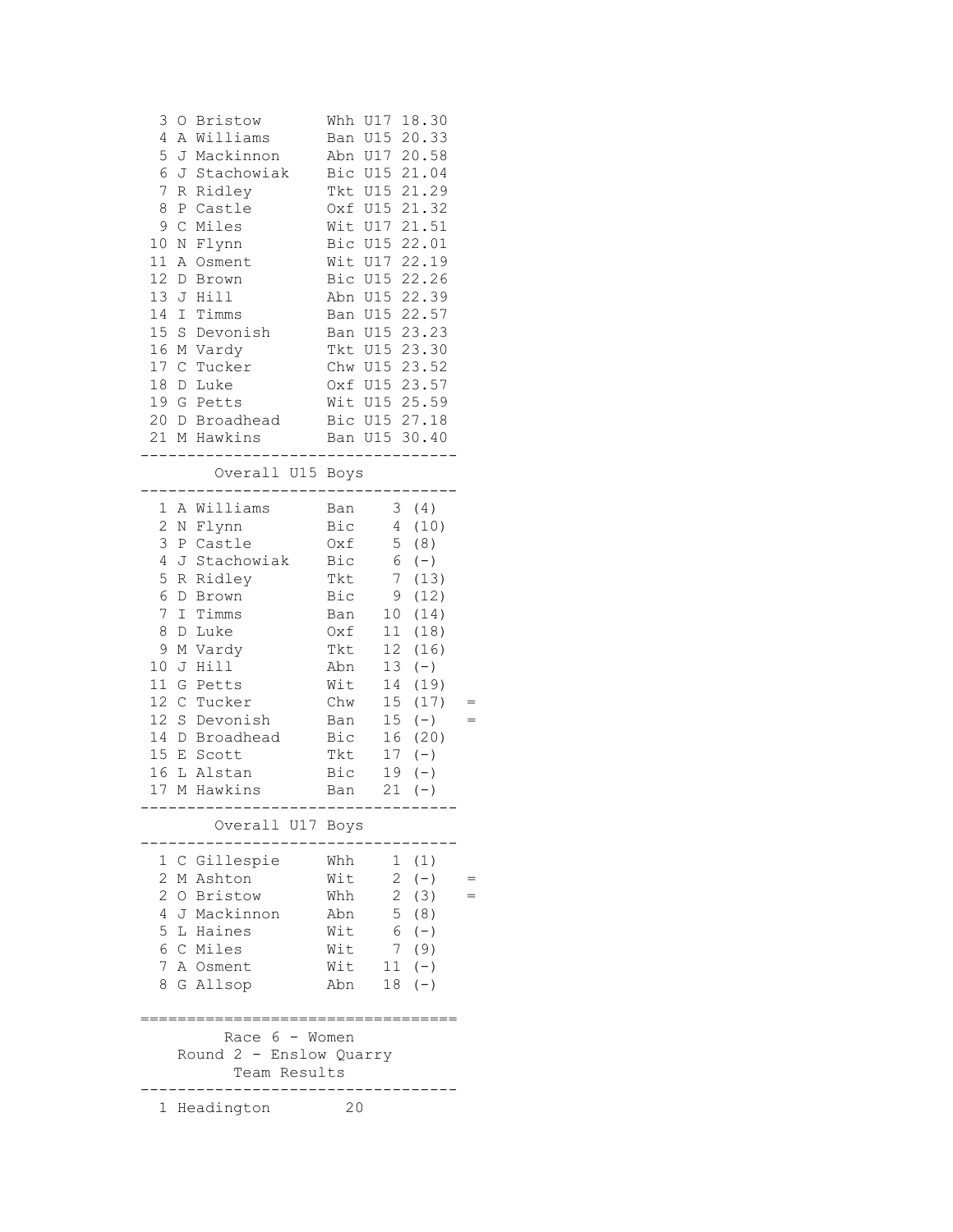| 22 Woodstock   |                                                                                                                                                                                                                                                     | 186                                                                                                      |                                                                                                                                                                                                |                                                |                         |  |  |
|----------------|-----------------------------------------------------------------------------------------------------------------------------------------------------------------------------------------------------------------------------------------------------|----------------------------------------------------------------------------------------------------------|------------------------------------------------------------------------------------------------------------------------------------------------------------------------------------------------|------------------------------------------------|-------------------------|--|--|
|                |                                                                                                                                                                                                                                                     |                                                                                                          |                                                                                                                                                                                                |                                                |                         |  |  |
|                |                                                                                                                                                                                                                                                     | 194                                                                                                      |                                                                                                                                                                                                |                                                |                         |  |  |
|                |                                                                                                                                                                                                                                                     | 195                                                                                                      |                                                                                                                                                                                                |                                                |                         |  |  |
|                |                                                                                                                                                                                                                                                     |                                                                                                          |                                                                                                                                                                                                |                                                |                         |  |  |
|                |                                                                                                                                                                                                                                                     |                                                                                                          |                                                                                                                                                                                                |                                                |                         |  |  |
| --------       |                                                                                                                                                                                                                                                     |                                                                                                          |                                                                                                                                                                                                |                                                |                         |  |  |
|                |                                                                                                                                                                                                                                                     |                                                                                                          |                                                                                                                                                                                                |                                                |                         |  |  |
|                |                                                                                                                                                                                                                                                     | 101                                                                                                      |                                                                                                                                                                                                |                                                |                         |  |  |
| 4 Witney       |                                                                                                                                                                                                                                                     | 105                                                                                                      |                                                                                                                                                                                                |                                                |                         |  |  |
| 5 Cirencester  |                                                                                                                                                                                                                                                     | 133                                                                                                      |                                                                                                                                                                                                |                                                |                         |  |  |
| 6 Hook Norton  |                                                                                                                                                                                                                                                     | 146                                                                                                      |                                                                                                                                                                                                |                                                |                         |  |  |
| 7 Oxford City  |                                                                                                                                                                                                                                                     | 150                                                                                                      |                                                                                                                                                                                                |                                                |                         |  |  |
|                |                                                                                                                                                                                                                                                     | 164                                                                                                      |                                                                                                                                                                                                |                                                |                         |  |  |
|                |                                                                                                                                                                                                                                                     |                                                                                                          |                                                                                                                                                                                                |                                                |                         |  |  |
|                |                                                                                                                                                                                                                                                     | 187                                                                                                      |                                                                                                                                                                                                |                                                |                         |  |  |
|                |                                                                                                                                                                                                                                                     |                                                                                                          |                                                                                                                                                                                                |                                                |                         |  |  |
|                |                                                                                                                                                                                                                                                     |                                                                                                          |                                                                                                                                                                                                |                                                |                         |  |  |
|                |                                                                                                                                                                                                                                                     |                                                                                                          |                                                                                                                                                                                                |                                                |                         |  |  |
|                |                                                                                                                                                                                                                                                     |                                                                                                          |                                                                                                                                                                                                |                                                |                         |  |  |
|                |                                                                                                                                                                                                                                                     |                                                                                                          |                                                                                                                                                                                                |                                                |                         |  |  |
|                |                                                                                                                                                                                                                                                     |                                                                                                          |                                                                                                                                                                                                |                                                |                         |  |  |
|                |                                                                                                                                                                                                                                                     |                                                                                                          |                                                                                                                                                                                                |                                                |                         |  |  |
|                | С                                                                                                                                                                                                                                                   |                                                                                                          |                                                                                                                                                                                                |                                                |                         |  |  |
|                |                                                                                                                                                                                                                                                     |                                                                                                          |                                                                                                                                                                                                |                                                |                         |  |  |
| 20 Hook Norton |                                                                                                                                                                                                                                                     |                                                                                                          |                                                                                                                                                                                                |                                                |                         |  |  |
| 22 Abingdon    |                                                                                                                                                                                                                                                     | 379                                                                                                      |                                                                                                                                                                                                |                                                |                         |  |  |
|                |                                                                                                                                                                                                                                                     |                                                                                                          |                                                                                                                                                                                                |                                                |                         |  |  |
|                | 21 Headington<br>24 Eynsham<br>25 Alchester<br>1 Headington<br>2 Banbury<br>3 White Horse<br>10 Bourton<br>11 Alchester<br>13 Abingdon<br>14 Cherwell<br>15 White Horse<br>16 Witney<br>17 Cirencester<br>18 Eynsham<br>19 Headington<br>20 Banbury | 23 Cirencester<br>$\overline{B}$<br>8 Radley Ladies<br>9 Headington B<br>12 Oxf Uni Press<br>В<br>В<br>B | $\mathbb D$<br>183<br>$\mathbf{B}$<br>25 Headington E<br>Overall Standings<br>47<br>81<br>180<br>206<br>219<br>228<br>240<br>277<br>281<br>326<br>333<br>342<br>$\mathbf{B}$<br>Race 6 - Women | $222 =$<br>$222 =$<br>$B$ 364 =<br>$B = 364 =$ | Round 2 - Enslow Quarry |  |  |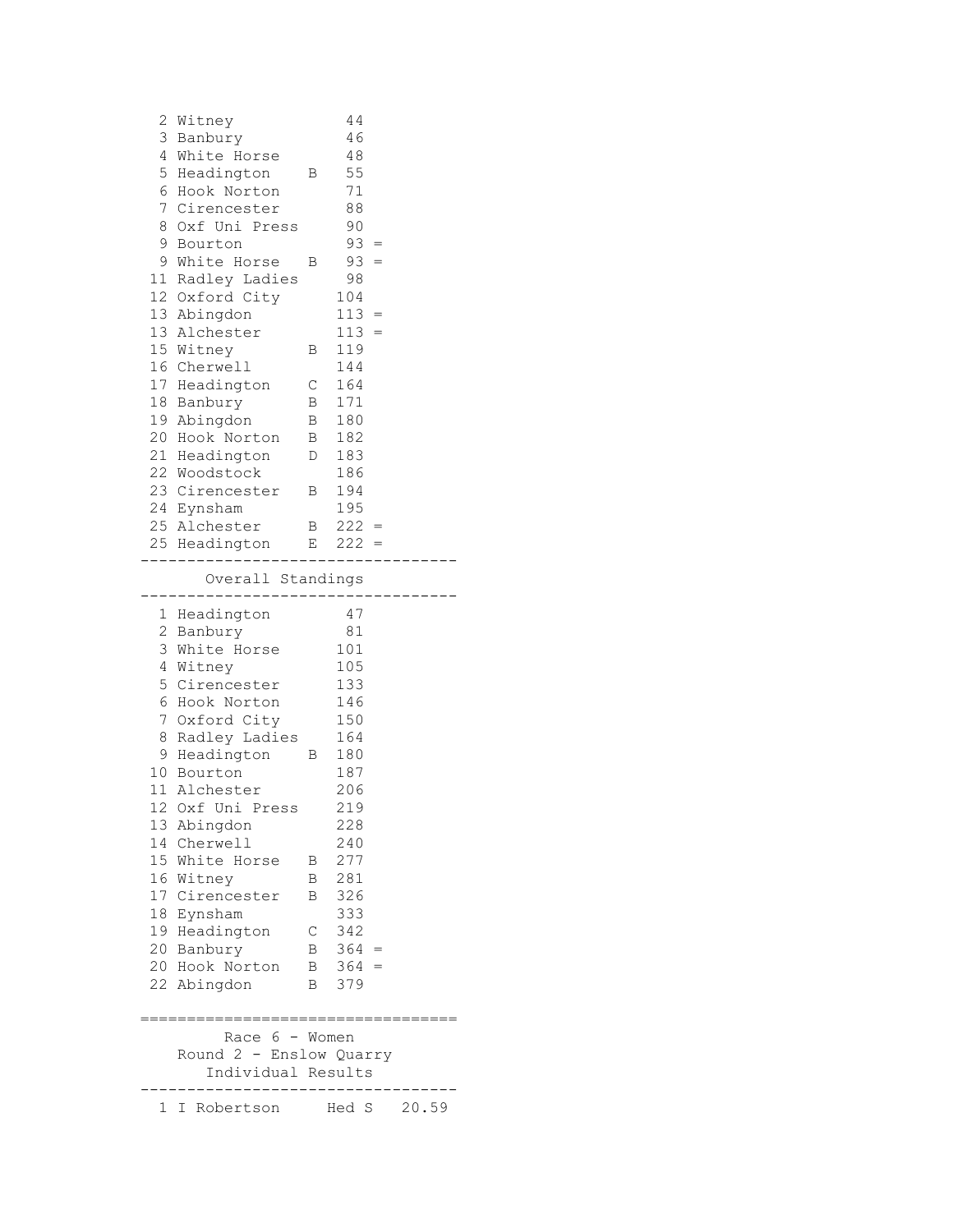| $\mathbf{Z}$ | Τ           | Galbraith    | Rad    | S              | 21.13 |
|--------------|-------------|--------------|--------|----------------|-------|
| 3            | J           | Rhodes       |        | Whh U17        | 21.36 |
| 4            | S           | Pinwoodie    | Cir    | V1             | 22.06 |
| 5            | B           | LLoyd        | Bor    | S              | 22.24 |
| 6            | Ρ           | Mason        | Wit    | S              | 23.11 |
| 7            | $\mathsf C$ | Reagen       | Hkn    | V1             | 23.32 |
| 8            | Μ           | Buzzard      | Ban    | S              | 23.47 |
| 9            | J           | Choulerton   | Hed    | $\rm S$        | 24.04 |
| 10           | Μ           | Horton       | Hed    | S              | 24.20 |
| 11           | Ρ           | Jones        | Hed S  |                | 24.30 |
| 12           | М           | Williams     |        | Oxf U17        | 24.32 |
| 13           | Η           | Turley       | Hed V2 |                | 24.35 |
| 14           | D           | Kukainis     | Ban    | S              | 24.46 |
| 15           | L           | Newport      |        | Oxf U17        | 24.49 |
| 16           | $\rm S$     | Stockdale    | Oup    | V1             | 24.52 |
| 17           | J           | Bennett      | Alc S  |                | 24.54 |
| 18           | Κ           | Brook        | Wit    | S              | 24.58 |
| 19           | R           | Cormack-Loyd |        | Rad U17        | 24.59 |
| 20           | J           | Ashton       | Wit V1 |                | 25.01 |
| 21           | Α           | Hogan        | Chw    | V1             | 25.10 |
| 22           | Κ           | Miles        | Whh    | V1             | 25.16 |
| 23           | Μ           | Roberts      | Whh    | V1             | 26.15 |
| 24           | Η           | Hore         | Ban    | $\mathbf S$    | 26.22 |
| 25           | S           | LeGood       |        | Wit U17        | 26.30 |
| 26           | Α           | Foster       | Hkn    | V1             | 26.37 |
| 27           | V           | McDonnel     | Gos    | V1             | 26.43 |
| 28           | Α           | Cummings     | Whh    | V1             | 26.44 |
| 29           | $\mathbf S$ | Cook         | Alc    | V1             | 26.49 |
| 30           | R           | Allen        | Kid    | S              | 27.00 |
| 31           | М           | Fischer      | Hed V1 |                | 27.10 |
| 32           | R           | Knopp        | Whh    | V1             | 27.17 |
| 33           | S           | Bailey       | Whh    | V <sub>2</sub> | 27.18 |
| 34           | Η           | O'Shea       | Abn    | V <sub>2</sub> | 27.30 |
| 35           | $\rm S$     | Nash         | Oup    | $\rm S$        | 27.36 |
| 36           | Ζ           | Thornburgh   | Abn    | S              | 27.44 |
| 37           | J           | Stevens      | Cir    | V1             | 27.55 |
| 38           | $\rm S$     | Rees         | Hkn    | S              | 28.01 |
| 39           | Α           | Harris       | Oup S  |                | 28.04 |
| 40           | L           | Spedding     | Bor    | V1             | 28.05 |
| 41           | R           | Thomas       | Wit    | V <sub>2</sub> | 28.09 |
| 42           | J           | Crook        |        | Whh V1         | 28.35 |
| 43           | Μ           | Richards     | Abn    | V1             | 28.37 |
| 44           | J           | Pinnock      | Eyn V1 |                | 28.42 |
| 45           | $\mathbb R$ | Hollington   | Abn V3 |                | 28.45 |
| 46           | Η           | Aston        | Chw V1 |                | 29.06 |
| 47           | $\mathsf C$ | Clarke       | Cir V2 |                | 29.23 |
| 48           | J           | Wilkie       | Bor    | V2             | 29.24 |
| 49           | В           | Taylor       | Hkn    | S              | 29.42 |
| 50           | S           | Smith        | Ban    | V <sub>2</sub> | 29.47 |
| 51           | S           | Christopher  | Bor    | $\rm S$        | 29.59 |
| 52           | J           | Dean         | Hed S  |                | 30.07 |
| 53           | J           | LeGood       | Wit V2 |                | 30.15 |
| 54           | Α           | Donaldson    | Hed S  |                | 30.20 |
| 55           | Ρ           | Vass         | Cir V1 |                | 30.31 |
| 56           | L           | Mestecky     | Ban S  |                | 30.51 |
| 57           |             | J Howard     | Wds V1 |                | 30.52 |
| 58           | Е           | Blyth        | Hed V1 |                | 31.03 |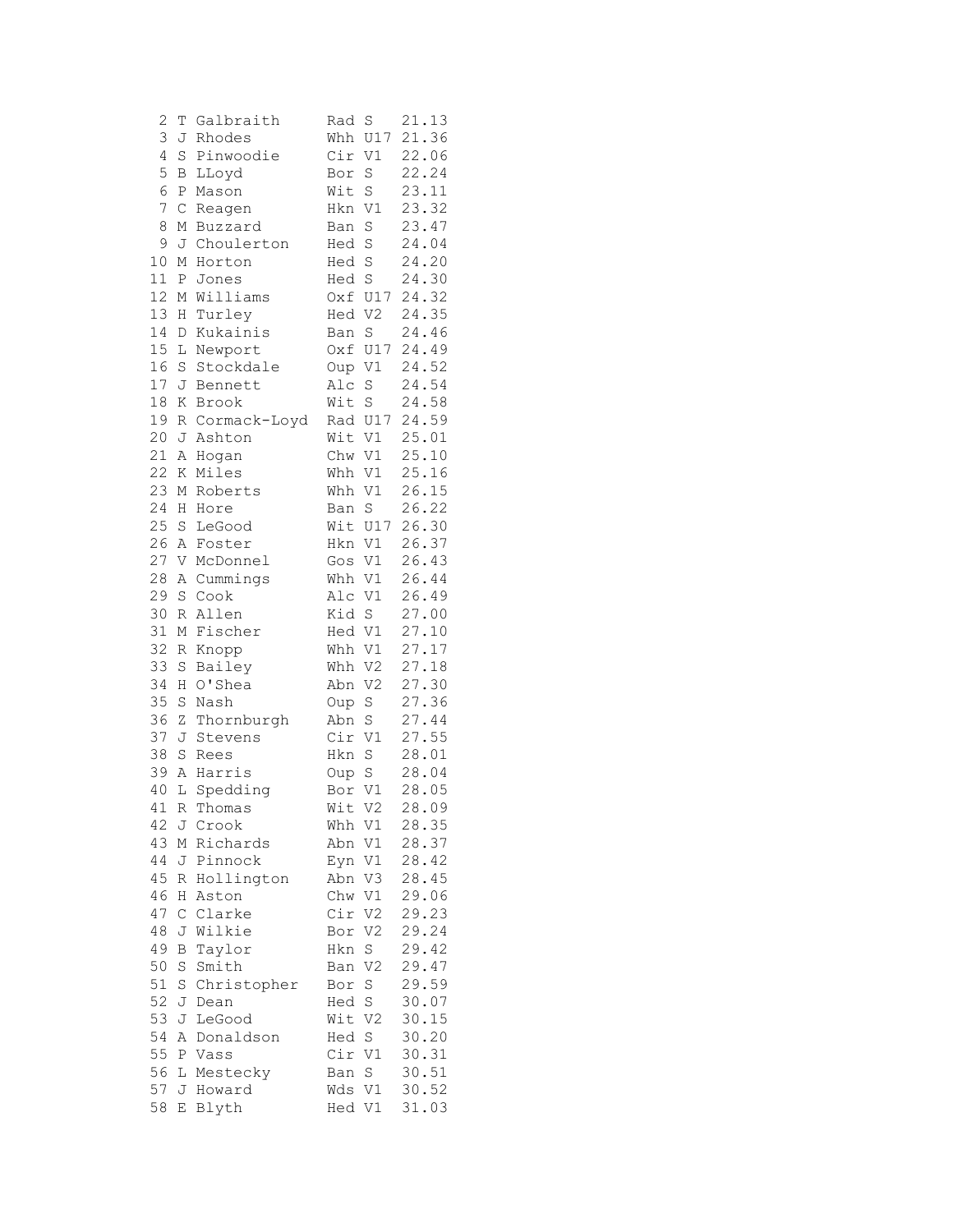|          |        | 59 V Finnemore Hed S 31.16<br>60 G Partridge<br>61 S Briggs<br>62 L Ferris<br>63 H Arthur<br>64 M McIver<br>65 K Kukainis Ban V2 33.27                             |            |              | Hed V3 31.17<br>Wds V2 31.51<br>Cir V1 33.03<br>Hkn S 33.19<br>Hed V2 33.23 |     |  |
|----------|--------|--------------------------------------------------------------------------------------------------------------------------------------------------------------------|------------|--------------|-----------------------------------------------------------------------------|-----|--|
|          |        |                                                                                                                                                                    |            |              |                                                                             |     |  |
|          |        | 69 N Blatchford Abn V2 34.04<br>70 S McCabe Hkn V2 34.25                                                                                                           |            |              |                                                                             |     |  |
|          |        | 71 K Atkinson Hed V1 34.54                                                                                                                                         |            |              |                                                                             |     |  |
|          |        | 72 R Steel                                                                                                                                                         |            | Alc V1 35.01 |                                                                             |     |  |
|          |        | 73 D Bursnall Alc V2 35.40                                                                                                                                         |            |              |                                                                             |     |  |
|          |        | 74 J Edwards Eyn S 36.12                                                                                                                                           |            |              |                                                                             |     |  |
|          |        |                                                                                                                                                                    |            |              |                                                                             |     |  |
|          |        | 75 K Canatella Hed V1 36.36<br>76 V Lau Hed J 38.50<br>-------------------------------                                                                             |            |              |                                                                             |     |  |
|          |        | Overall U17 Women<br>--------------------------------                                                                                                              |            |              |                                                                             |     |  |
|          |        | Whh 1 (3)<br>1 J Rhodes<br>2 M Williams 0xf 12 (12)<br>3 L Newport 0xf 15 (25)<br>4 R Cormack-Loyd Rad 16 (19)<br>5 J Roberts Rad 22 (-)<br>6 S LeGood Wit 25 (30) |            |              |                                                                             |     |  |
|          |        |                                                                                                                                                                    |            |              |                                                                             |     |  |
|          |        |                                                                                                                                                                    |            |              |                                                                             |     |  |
|          |        | ___________________________________<br>Overall Junior Women<br>--------------------------------                                                                    |            |              |                                                                             |     |  |
|          |        | 1 J Smith Rad 36 (-)                                                                                                                                               |            |              |                                                                             |     |  |
|          |        | 2 V Lau<br>---------------                                                                                                                                         |            |              | Hed 76 (-)<br>-----------------                                             |     |  |
|          |        | Overall Senior Women<br>------------------------                                                                                                                   |            |              |                                                                             |     |  |
|          |        | 1 I Robertson Hed 1 (2)<br>2 T Galbraith Rad 2 (-)<br>3 W Jones Cir 4 (-)                                                                                          |            |              |                                                                             |     |  |
|          |        |                                                                                                                                                                    |            |              |                                                                             |     |  |
|          |        | 4 B LLoyd                                                                                                                                                          |            | Bor 5 (5)    |                                                                             |     |  |
|          |        | 5 M Buzzard Ban 6 (8)                                                                                                                                              |            |              |                                                                             |     |  |
| 5        | Ρ      | Mason                                                                                                                                                              | Wit        | 6            | $(-)$                                                                       | $=$ |  |
| 7        | Ρ      | Jones                                                                                                                                                              | Hed        | 8            | (11)                                                                        |     |  |
| 8        | J      | Choulerton                                                                                                                                                         | Hed        | 9            | $(-)$                                                                       |     |  |
| 9        | М      | Horton                                                                                                                                                             | Hed        | 10           | $(-)$                                                                       |     |  |
| 10       | J      | Bennett                                                                                                                                                            | Alc        | 11           | (17)                                                                        |     |  |
| 11       | D      | Kukainis                                                                                                                                                           | Ban        | 14           | (15)                                                                        | $=$ |  |
| 11       | V      | Lears                                                                                                                                                              | Ban        | 14           | $(-)$                                                                       | $=$ |  |
| 13       | Κ      | Brook                                                                                                                                                              | Wit        | 18           | (18)                                                                        |     |  |
| 14       | R      | Allen                                                                                                                                                              | Kid<br>Ban | 23           | (30)                                                                        |     |  |
| 15<br>16 | Η<br>Е | Hore<br>Welsh                                                                                                                                                      | Hed        | 24<br>26     | $(-)$<br>$(-)$                                                              |     |  |
| 17       | B      | Taylor                                                                                                                                                             | Hkn        | 33           | (49)                                                                        |     |  |
| 18       | S      | Nash                                                                                                                                                               | Oup        | 35           | $(-)$                                                                       | $=$ |  |
| $1\,8$   | S      | Rees                                                                                                                                                               | Hkn        | 35           | (38)                                                                        | $=$ |  |
| 20       | Ζ      | Thornburgh                                                                                                                                                         | Abn        | 36           | $(-)$                                                                       |     |  |
| 21       | Α      | Harris                                                                                                                                                             | Oup        | 39           | (47)                                                                        |     |  |
| 22       | J      | Dean                                                                                                                                                               | Hed        | 51           | (52)                                                                        | $=$ |  |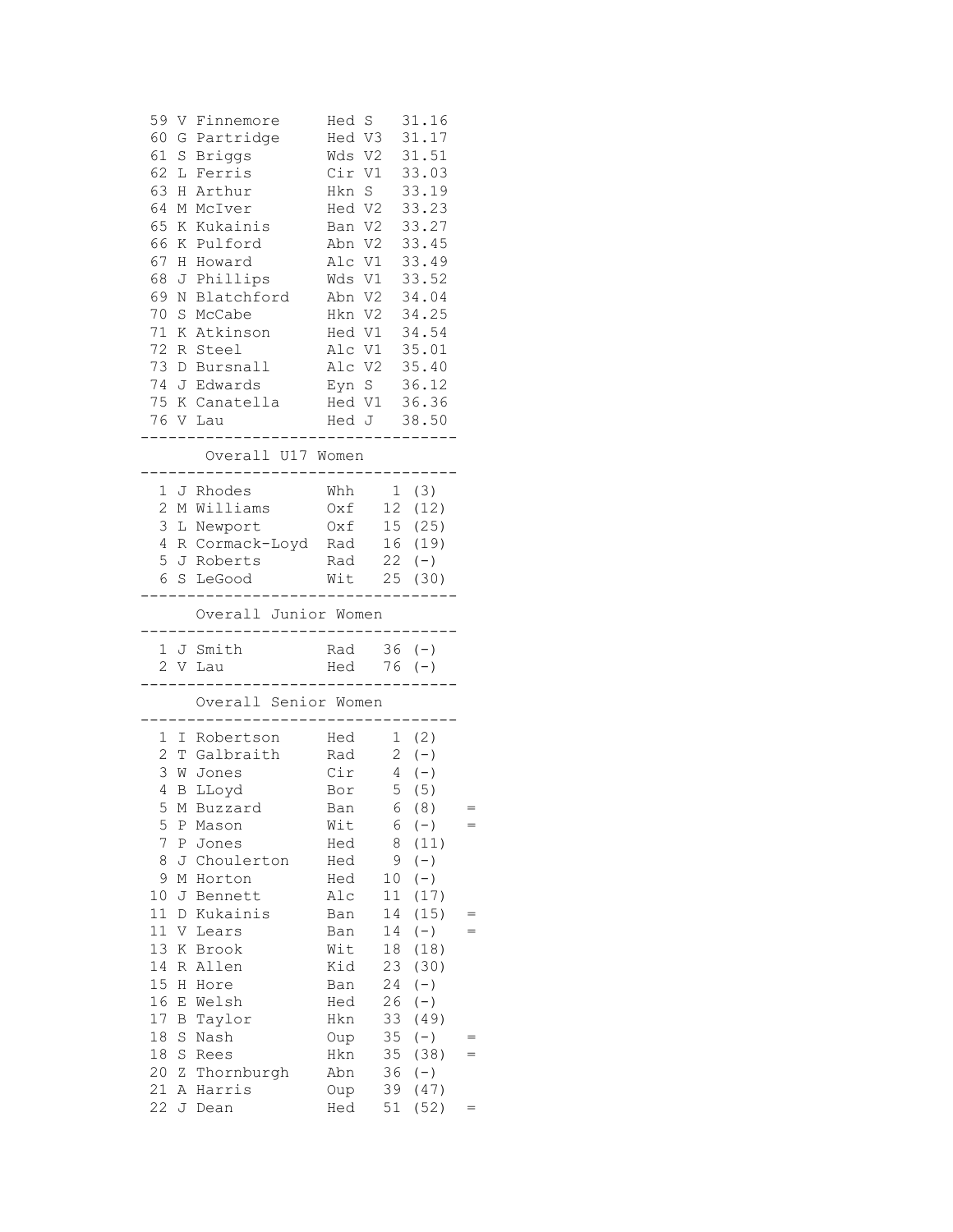| 22 S           |                  | Christopher          | Bor |                 | $51 (-)$  |     |
|----------------|------------------|----------------------|-----|-----------------|-----------|-----|
| 24             | Α                | Donaldson            | Hed | 54              | $(-)$     |     |
| 25             |                  | L Mestecky           | Ban | 56              | $(-)$     |     |
| 26             | V                | Finnemore            | Hed |                 | $59 (-)$  |     |
|                |                  |                      |     |                 |           |     |
| 27             |                  | H Arthur             | Hkn |                 | 60 (63)   |     |
| 28             |                  | T Powell-Jones       | Abn |                 | $65 (-)$  |     |
|                |                  | 29 J Edwards         | Eyn | 74              | $(\,-\,)$ |     |
|                |                  | Overall Vet 35 Women |     |                 |           |     |
| $\mathbf 1$    | S                | Pinwoodie            | Cir |                 | 3(4)      |     |
| $\overline{c}$ | $\mathsf C$      | Reagen               | Hkn | 7 <sup>7</sup>  | (7)       |     |
| 3              |                  | G Hueter             | Oxf | 9               | $(-)$     |     |
| 4              |                  | S Stockdale          | Oup | 10 <sub>o</sub> | (16)      |     |
| 5              |                  | J Ashton             | Wit | 13              | (20)      |     |
| 6              | V                | McDonnel             | Gos | 19              | (27)      |     |
| $\overline{7}$ | Α                | Hogan                | Chw | 21              | (24)      |     |
| 7              | $\rm S$          | Cook                 | Alc | 21              | (29)      | $=$ |
| 9              | Κ                | Miles                | Whh | 22              | $(-)$     |     |
| 10             |                  | M Roberts            | Whh | 23              | $(-)$     |     |
| 11             | Α                | Foster               | Hkn | 26              | $(-)$     |     |
| 12             | Α                | Cummings             | Whh | 28              | $(-)$     |     |
| 12             | Ε                | Hussey               | Rad | 28              | $(-)$     |     |
| 14             | М                | Fischer              | Hed | 31              | (48)      |     |
| 14             |                  | V Thomas             | Chw | 31              | $(-)$     |     |
| 16             | $\, {\mathbb R}$ | Knopp                | Whh | 32              | (32)      |     |
| 17             | J                | Stevens              | Cir | 37              | (38)      | $=$ |
| 17             | L                | Spedding             | Bor | 37              | (40)      | $=$ |
| 19             |                  | J Pinnock            | Eyn | 39              | (44)      |     |
| 20             | Η                | Aston                | Chw | 41              | (46)      |     |
| 21             | J                | Crook                | Whh | 42              | (49)      |     |
| 21             | $\mathbb R$      | Fulford              | Cir | 42              | $(-)$     |     |
| 23             | М                | Richards             | Abn | 43              | $(-)$     |     |
| 24             | L                | Ferris               | Cir | 44              | (62)      |     |
| 25             |                  | L Clark              | Abn | 45              | $(-)$     |     |
| 26             | $\mathbb R$      | McKenzie             | Bor | 52              | $(-)$     |     |
|                |                  | 27 P Vass            | Cir | 55              | (62)      |     |
| 28             |                  | E Wilson             | Cir | 57              | $(-)$     |     |
| 28             |                  | J Howard             | Wds | 57              | $(-)$     | $=$ |
| 30             | Е                | Blyth                | Hed | 58              | (64)      |     |
| 31             | Η                | Howard               | Alc | 61              | (67)      |     |
| 32             | J                | Phillips             | Wds | 68              | $(-)$     |     |
| 33             | $\rm S$          | Jarks?               | Eyn | 70              | $(-)$     |     |
| 34             | J                | Ryan                 | Eyn | 71              | $(-)$     |     |
| 34             | Κ                | Atkinson             | Hed | 71              | $(-)$     |     |
| 36             |                  | R Steel              | Alc | 72              | $(-)$     |     |
| 37             |                  | K Canatella          | Hed | 75              | $(-)$     |     |
|                |                  |                      |     |                 |           |     |
|                |                  | Overall Vet 45 Women |     |                 |           |     |
| 1              | Η                | Turley               | Hed | 13              | (17)      |     |
| $\mathbf 2$    | $\rm S$          | Bailey               | Whh | 20              | (33)      |     |
| 3              | Η                | O'Shea               | Abn | 27              | (34)      |     |
| $\overline{4}$ | Κ                | Williamson           | Eyn | 29              | $(-)$     |     |
| 5              | $\mathbb R$      | Thomas               | Wit | 34              | (41)      |     |
| 6              | $\rm S$          | <b>Briggs</b>        | Wds | 40              | (61)      |     |
| 7              | C                | Clarke               | Cir | 46              | (47)      |     |
|                |                  |                      |     |                 |           |     |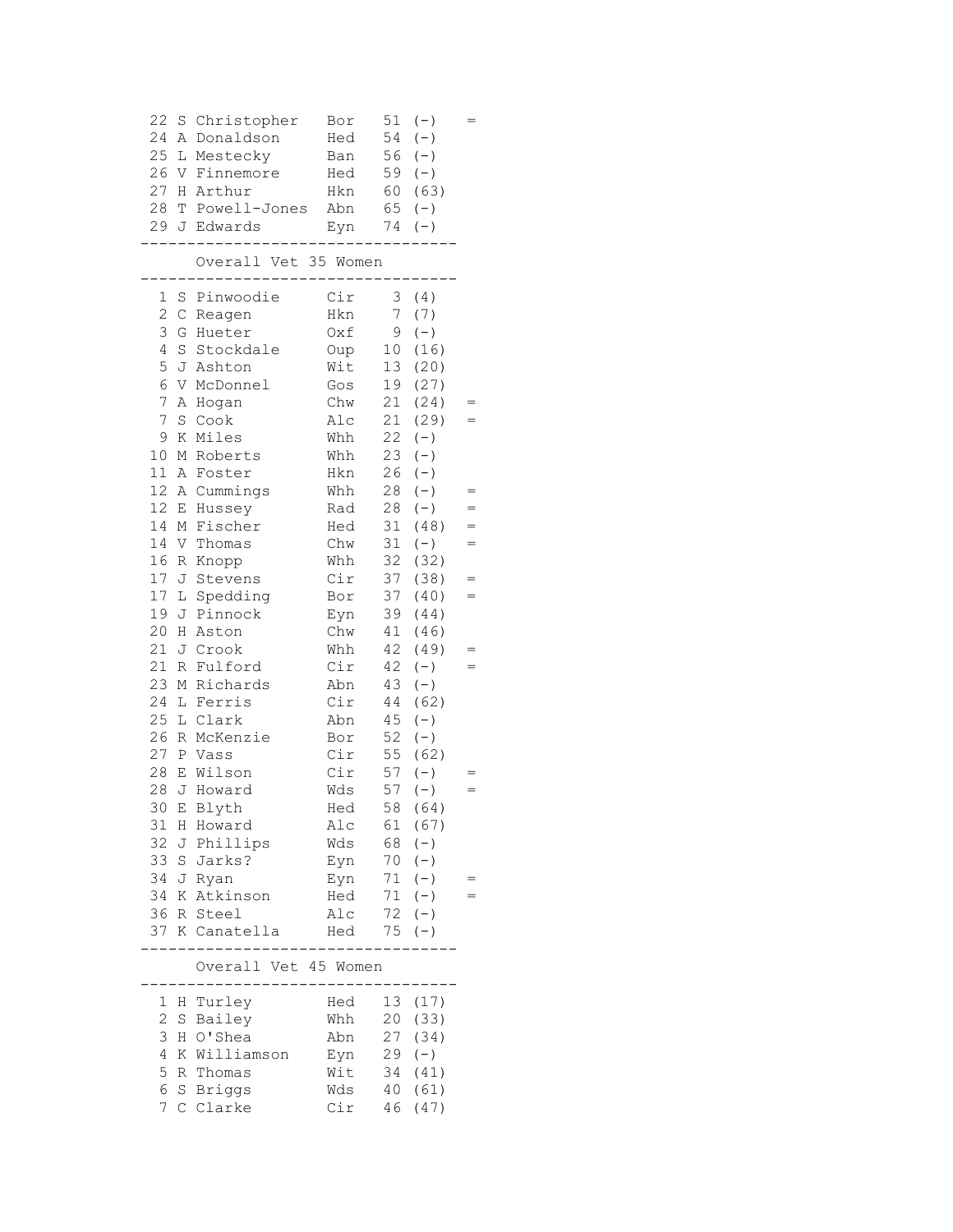| J Wilkie<br>8<br>9<br>L Ferris<br>9<br>S<br>Smith<br>11<br>J LeGood<br>12 <sup>2</sup><br>M McIver<br>13<br>- S<br>Cameron<br>14<br>G<br>Henderson<br>15 K Kukainis<br>16<br>K Pulford<br>16 N Blatchford<br>18 S McCabe<br>19 D Bursnall                                         | Bor<br>Cir<br>Ban<br>Wit 53<br>Hed 55<br>Tkt<br>Whh<br>Ban<br>Abn<br>Abn<br>Hkn<br>Alc                                                            | 48<br>50<br>50<br>58<br>63<br>65<br>66<br>66<br>69<br>73 | $(-)$<br>$(-)$<br>(54)<br>(56)<br>(64)<br>$(-)$<br>$(-)$<br>(67)<br>(68)<br>(69)<br>(70)<br>$(-)$ | $=$<br>$=$ |
|-----------------------------------------------------------------------------------------------------------------------------------------------------------------------------------------------------------------------------------------------------------------------------------|---------------------------------------------------------------------------------------------------------------------------------------------------|----------------------------------------------------------|---------------------------------------------------------------------------------------------------|------------|
| Overall Vet 55 Women                                                                                                                                                                                                                                                              |                                                                                                                                                   |                                                          | 43 (45)                                                                                           |            |
| 1 R Hollington<br>2 L Carpenter<br>3<br>G Partridge                                                                                                                                                                                                                               | Abn<br>Hkn<br>Hed                                                                                                                                 | $53 (-)$<br>59                                           | (60)                                                                                              |            |
| Race $7 - Men$<br>Round 2 - Enslow Quarry<br>Team Results<br>First Division                                                                                                                                                                                                       |                                                                                                                                                   |                                                          |                                                                                                   |            |
| 1 Woodstock<br>2<br>White Horse<br>3<br>Headington<br>4<br>Banbury<br>5<br>Witney<br>6 Oxford City<br>7<br>Cirencester<br>8<br>Headington B 446<br>9<br>Bourton                                                                                                                   | 139<br>156<br>178<br>215<br>251<br>315<br>385<br>451                                                                                              |                                                          |                                                                                                   |            |
| Second Division                                                                                                                                                                                                                                                                   |                                                                                                                                                   |                                                          |                                                                                                   |            |
| 1 Abingdon<br>2<br>Team Kennet<br>3<br>Hook Norton<br>4<br>Cherwell<br>5<br>Woodstock<br>6<br>Witney<br>7<br>Headington<br>8<br>Abingdon<br>9<br>White Horse<br>Cirencester<br>10<br>11<br>Alchester<br>12<br>Eynsham<br>13<br>Kidlington<br>Headington<br>14<br>15<br>Headington | 496<br>641<br>680<br>692<br>707<br>В<br>712<br>Β<br>735<br>С<br>853<br>Β<br>В<br>937<br>949<br>Β<br>958<br>1014<br>1016<br>1019<br>D<br>1204<br>Е |                                                          |                                                                                                   |            |
| Overall Standings<br>First Division                                                                                                                                                                                                                                               |                                                                                                                                                   |                                                          |                                                                                                   |            |
| Woodstock<br>1                                                                                                                                                                                                                                                                    | 301                                                                                                                                               |                                                          |                                                                                                   |            |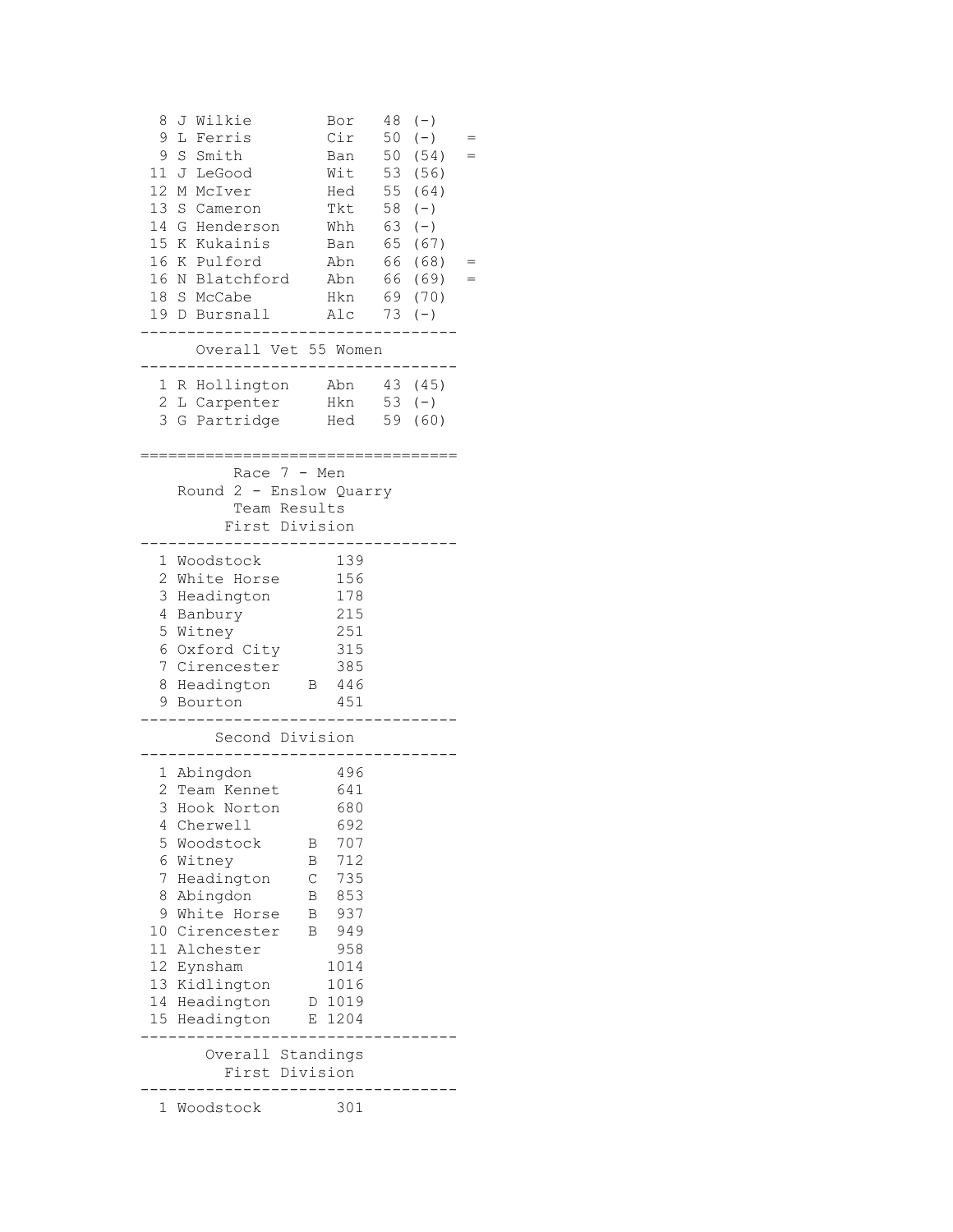| 2<br>3<br>4<br>5<br>6<br>7<br>8<br>9                                                                                                                       | White Horse<br>Headington<br>Banbury<br>Witney<br>Oxford City<br>Cirencester<br>Headington<br>Bourton<br>Second Division                                                                                                                                                                                                                                                                                                       | 309<br>371<br>425<br>452<br>590<br>973<br>1071<br>Β<br>1158                                                                                                                                                                                                                                                                                                              |                                                                                                                                                                                                                                                 |
|------------------------------------------------------------------------------------------------------------------------------------------------------------|--------------------------------------------------------------------------------------------------------------------------------------------------------------------------------------------------------------------------------------------------------------------------------------------------------------------------------------------------------------------------------------------------------------------------------|--------------------------------------------------------------------------------------------------------------------------------------------------------------------------------------------------------------------------------------------------------------------------------------------------------------------------------------------------------------------------|-------------------------------------------------------------------------------------------------------------------------------------------------------------------------------------------------------------------------------------------------|
|                                                                                                                                                            |                                                                                                                                                                                                                                                                                                                                                                                                                                |                                                                                                                                                                                                                                                                                                                                                                          |                                                                                                                                                                                                                                                 |
| 1<br>2<br>3<br>4<br>5<br>6<br>7<br>8<br>9                                                                                                                  | Abingdon<br>Cherwell<br>Witney<br>Team Kennet<br>Hook Norton<br>Woodstock<br>Abingdon<br>Headington<br>Kidlington<br>10 Alchester<br>11 Eynsham<br>12 Cirencester<br>13 Headington                                                                                                                                                                                                                                             | 863<br>1140<br>1372<br>В<br>1394<br>1519<br>1540<br>B<br>1615<br>В<br>1658<br>C<br>1726<br>1798<br>1851<br>B 1999<br>D 2149                                                                                                                                                                                                                                              |                                                                                                                                                                                                                                                 |
|                                                                                                                                                            |                                                                                                                                                                                                                                                                                                                                                                                                                                |                                                                                                                                                                                                                                                                                                                                                                          |                                                                                                                                                                                                                                                 |
|                                                                                                                                                            | Race $7 - Men$<br>Round 2 - Enslow Quarry<br>Individual Results                                                                                                                                                                                                                                                                                                                                                                |                                                                                                                                                                                                                                                                                                                                                                          |                                                                                                                                                                                                                                                 |
| 1<br>T<br>2<br>3<br>4<br>5<br>6<br>7<br>8<br>9<br>10<br>11<br>12<br>13<br>14<br>15<br>16<br>17<br>18<br>19<br>20<br>21<br>22<br>23<br>24<br>25<br>26<br>27 | Penfold<br>G Harris<br>P Wilson<br>J McCarthy<br>$\rm S$<br>Kimber<br>D Walmsley<br>S McGuigan<br>P Northrop<br>D Ashton<br>Μ<br>Jones<br>Κ<br>Roebuck<br>$\rm S$<br>Dinwoody<br>Ρ<br>George<br>Bradley<br>R<br>Cooke<br>J<br>Linnell<br>R<br>Τ<br>Hunn<br>Τ<br>Chambers<br>Thetford<br>R<br>Vaughan<br>В<br>King<br>В<br>$\rm S$<br>Pritchard<br>Schofield<br>R<br>Wheeler<br>S<br>Baillie<br>Μ<br>R<br>Purcell<br>Jegou<br>Ρ | Whh<br>J<br>Hed<br>S<br>Whh S<br>Wit S<br>Oxf S<br>Bor S<br>Whh S<br>Hed S<br>S<br>Wds<br>Ban<br>S<br>Wit<br>S<br>Cir<br>V1<br>$\rm S$<br>Ban<br>$\rm S$<br>Wds<br>Whh S<br>$\mathbf S$<br>Wds<br>$\mathbf S$<br>Wds<br>$\rm S$<br>Ban<br>$\rm S$<br>Hed<br>V1<br>Wds<br>J<br>Oxf<br>$\rm S$<br>Ban<br>V1<br>Oxf<br>V1<br>Bor<br>$\rm S$<br>Wit<br>V1<br>Tkt<br>S<br>Whh | 32.52<br>33.10<br>33.26<br>33.35<br>34.03<br>34.45<br>34.50<br>34.52<br>35.10<br>35.20<br>35.27<br>35.35<br>35.41<br>35.52<br>35.52<br>36.09<br>36.17<br>36.19<br>36.27<br>36.30<br>36.32<br>36.33<br>36.37<br>36.38<br>36.41<br>36.47<br>36.49 |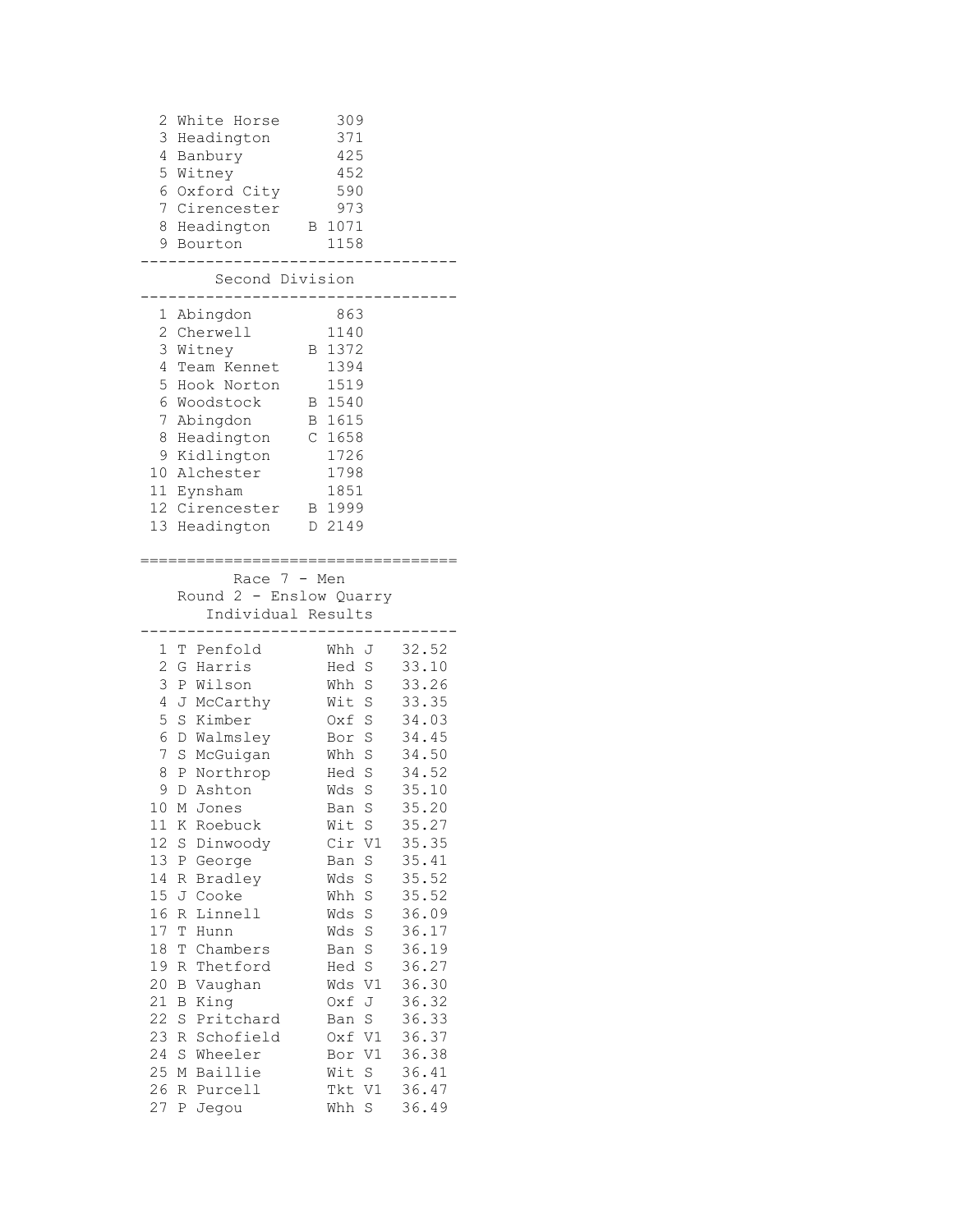| 28     | D            | Kearn         | Tkt    | V1             | 36.50 |
|--------|--------------|---------------|--------|----------------|-------|
| 29     | Κ            | Firkin        | Cir    | V1             | 36.53 |
| 30     | Ν            | Baimbridge    | Wds    | S              | 37.04 |
| 31     | L            | McNeil        | Hed    | S              | 37.25 |
| 32     | Α            | Tilsley       | Hkn    | S              | 37.29 |
| 33     | T            | Glare         | Wds    | $\mathtt{V1}$  | 37.33 |
| 34     | Κ            | Read          | Wit    | $\rm S$        | 37.36 |
| 35     | D            | Wright        | Cir    | $\mathtt{V1}$  | 37.40 |
| 36     | М            | Curson        | Bic    | $\rm S$        | 37.44 |
| 37     | Ν            | Baker         | Hed    | V1             | 37.55 |
| 38     | T            | Dixon         | Oxf V1 |                | 38.02 |
| 39     | Т            | Spedding      | Bor V1 |                | 38.03 |
| 40     | $\mathsf C$  | Nellins       | Hed V1 |                | 38.18 |
| 41     | J            | Horton        | Hed S  |                | 38.29 |
| 42     | G            | Richards      | Abn V1 |                | 38.31 |
| 43     | D            | Wheeler       | Oxf V1 |                | 38.37 |
| 44     | T            | Lock          | Wit    | $\,$ S         | 38.39 |
| 45     | T            | Taylor        | Whh V1 |                | 38.42 |
| 46     | G            | Cox           | Kid    | $\rm S$        | 38.45 |
| 47     | $\, {\bf P}$ | Gilkes        | Chw V1 |                | 38.51 |
| 48     |              | Robinson      |        | $\rm S$        | 39.01 |
| 49     | Ι            |               | Ban    | V1             |       |
|        | J            | Griffiths     | Hed    |                | 39.04 |
| 50     | G            | Mort          | Oup    | V1             | 39.07 |
| 51     | R            | Brain         | Ban    | V1             | 39.17 |
| 52     | М            | Hegley        | Tkt    | J              | 39.22 |
| 53     | $\, {\bf P}$ | Mestecky      | Ban    | $\rm S$        | 39.26 |
| 54     | F            | Howard        | Hed S  |                | 39.39 |
| 55     | R            | Gill          | Bic V1 |                | 39.42 |
| 56     | Κ            | Ferris        | Cir V1 |                | 39.45 |
| 57     | R            | <b>Briggs</b> | Wds    | V1             | 39.50 |
| 58     | Ν            | Ponting       | Whh    | V1             | 40.02 |
| 59     | S            | Cresswell     | Hkn    | S              | 40.12 |
| 60     | Η            | Nickau        | Hed    | S              | 40.17 |
| 61     | D            | Gavaghan      | Hed    | S              | 40.24 |
| 62     | L            | Creasey       | Eyn    | М              | 40.27 |
| 63     | $\mathsf C$  | Mills         | Whh    | $\mathbf S$    | 40.30 |
| 64     |              | M Giles       | Abn    | $\rm S$        | 40.33 |
| 65     | G            | Tucker        | Chw    | V1             | 40.37 |
| 66     | $\mathsf C$  | Sykes         | Wit    | S              | 40.41 |
| 67     |              | A Simpson     | Wit    | S              | 41.00 |
| 68     |              | T Greenland   |        | Abn V2         | 41.06 |
| 69     |              | R Bufton      | Bor    | S              | 41.08 |
| 70     | J            | Marshall      | Hed S  |                | 41.09 |
| $7\,1$ | М            | Townsend      | Wds V1 |                | 41.11 |
| 72     | P            | Ainsley       | Wit V1 |                | 41.20 |
| 73     | J            | Oliver        | Abn    | $\mathtt{V1}$  | 41.34 |
| 74     | С            | Hobday        | Chw    | $\mathbf S$    | 41.52 |
| 75     | Ρ            | Grant         | Hed    | S              | 41.59 |
| 76     | Ρ            | Stepney       | Abn    | V1             | 42.00 |
| 77     | М            | Rasgauski     | Hed    | V2             | 42.03 |
| 78     | D            | Murfin        | Whh    | S              | 42.04 |
| 79     | В            | Ferris        | Cir    | V1             | 42.07 |
| 80     | А            | Donaldson     | Wit    | V1             | 42.11 |
| 81     | В            | Leggate       | Cir    | S              | 42.27 |
| 82     | J            | Keily         | Bor    | V <sub>2</sub> | 42.36 |
| 83     | Ν            | <b>Bull</b>   | Tkt    | S              | 42.36 |
| 84     | R            | Langton       | Oxf    | V2             | 42.39 |
|        |              |               |        |                |       |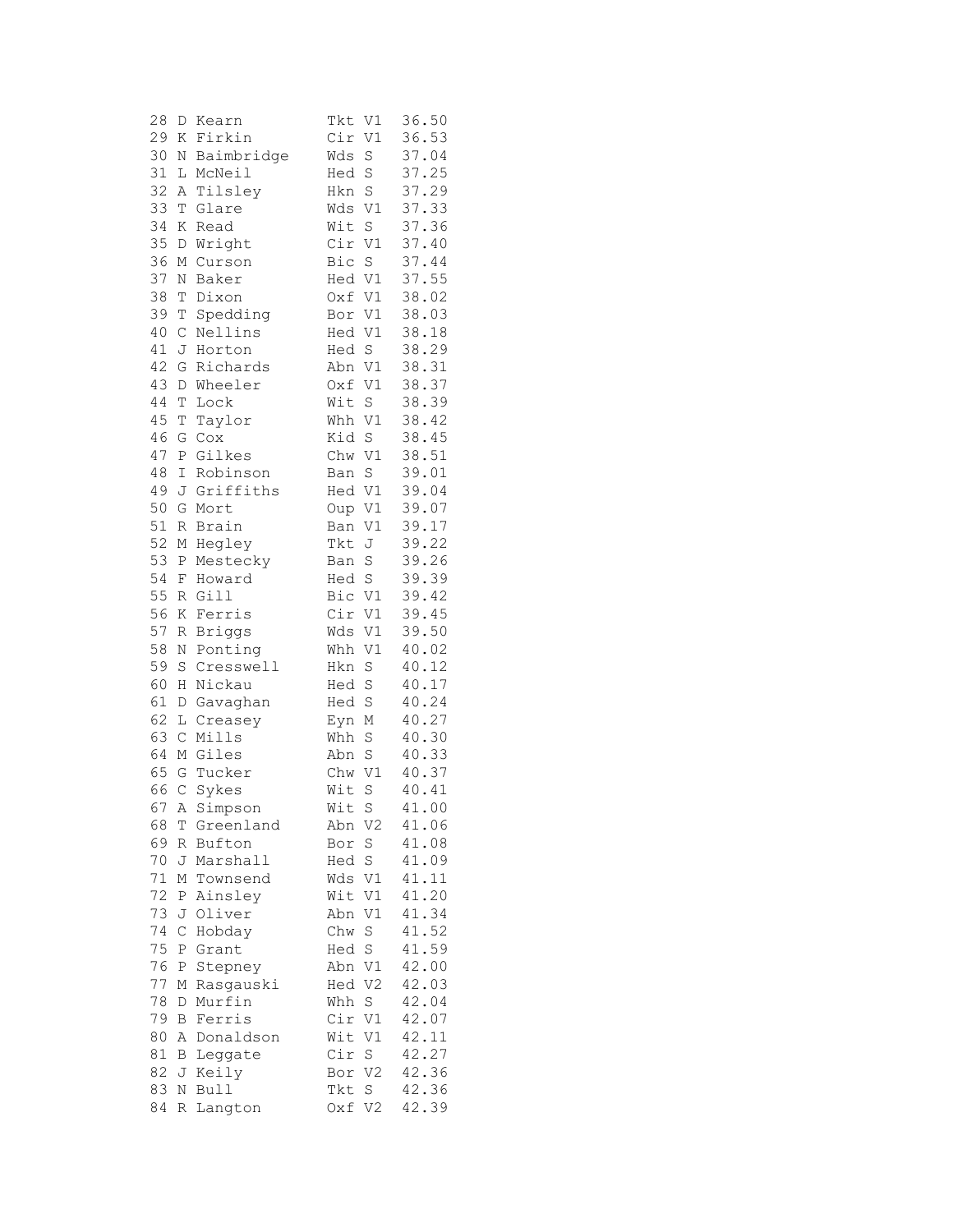| 85         | G                | LeGood           | Wit<br>V1             | 42.41          |
|------------|------------------|------------------|-----------------------|----------------|
| 86         | D                | Adams            | V1<br>Abn             | 42.47          |
| 87         | A                | Garner           | V1<br>Abn             | 43.07          |
| 88         | R                | Dunbabin         | V1<br>Wds             | 43.11          |
| 89         | М                | Shipway          | Wds<br>V2             | 43.18          |
| 90         | G                | Smith            | V2<br>Ban             | 43.22          |
| 91         | Т                | Witts            | Hed V1                | 43.27          |
| 92         | Т                | Bertalot         | Abn<br>S              | 43.37          |
| 93         | Т                | Marvan           | Cir S                 | 43.41          |
| 94         | Α                | Sleight          | Chw V1                | 43.42          |
| 95         | $\mathbbm{I}$    | Ross             | Abn S                 | 43.43          |
| 96         | J                | Worth            | Hed S                 | 44.02          |
| 97         | G                | Hudson           | Hed V1                | 44.04          |
| 98         | D                | Kukainis         | V1<br>Ban             | 44.06          |
| 99         | В                | Butler           | Chw S                 | 44.08          |
| 100        | Т                | Willson          | Cir V1                | 44.10          |
| 101        | Ρ                | Kimber           | Oxf V2                | 44.12          |
| 102        | R                | Blencowe         | $\mathbf S$<br>Hkn    | 44.14          |
| 103        | $\rm S$          | Caswell          | Wds V1                | 44.16          |
| 104        | Ε                | Shoesmith        | Hed V2                | 44.24          |
| 105        | В                | Price            | V <sub>2</sub><br>Hkn | 44.45          |
| 106        | В                | Nash             | Bic<br>J              | 44.52          |
| 107        | $\, {\mathbb R}$ | Talbot           | V1<br>Abn             | 45.02          |
| 108        | $\mathsf C$      | O'Hare           | Cir<br>V <sub>2</sub> | 45.06          |
| 109        | R                | Macdonald        | V <sub>2</sub><br>Bor | 45.11          |
| 110        | $\mathsf C$      | Jones            | Whh S                 | 45.21          |
| 111        | J                | McLaughlin       | Hed S                 | 45.24          |
| 112        | S                | Knight           | Hkn S                 | 45.29          |
| 113        | Α                | Pike             | Hed S                 | 45.36          |
| 114        | J                | Ashton           | Wit V1                | 45.43          |
| 115        | Α                | Dawkins          | Abn V1                | 45.47          |
| 116        | Т                | Whitlock         | V1<br>Eyn             | 46.04          |
| 117        | D                | Candlin          | Wit V1                | 46.12          |
| 118        | J                | Weaver           | Hkn S                 | 46.17          |
| 119        | J                | Christopher      | Wds V1                | 46.24          |
| 120        | М                | Kale             | Wit V1                | 46.26<br>46.30 |
| 121<br>122 | G                | Clench<br>D Wise | Alc V1                | 46.38          |
| 123        | G                | Walker           | Bor V3<br>Hed V2      | 46.41          |
|            |                  | 124 K Morgan     | Wit V2                | 46.51          |
| 125        | Τ                | Curry            | Cir V2                | 47.02          |
| 126        | Ρ                | Grimsdale        | Oxf<br>V1             | 47.07          |
| 127        | $\mathsf C$      | Sherington       | Cir<br>V1             | 47.11          |
| 128        | $\rm S$          | Twinn            | $\rm V2$<br>Abn       | 47.18          |
| 129        | N                | Lambert          | $\rm V2$<br>Alc       | 47.24          |
| 130        | B                | Page             | Alc<br>V2             | 47.25          |
| 131        | D                | Hubbard          | Tkt<br>V1             | 47.30          |
| 132        | Ρ                | Read             | V1<br>Hed             | 47.31          |
| 133        | Α                | <b>Bunce</b>     | Kid<br>V <sub>2</sub> | 47.50          |
| 134        | Ι                | Meadowcroft      | Hed<br>S              | 47.50          |
| 135        | J                | Roulstone        | Chw<br>V1             | 48.02          |
| 136        | Ρ                | Egerton          | Abn<br>S              | 48.13          |
| 137        | B                | May              | Cir V2                | 48.15          |
| 138        | Κ                | Wise             | Bor S                 | 48.44          |
| 139        | $\rm S$          | Howard           | Alc V1                | 48.55          |
| 140        | D                | Howse            | Alc V2                | 48.58          |
| 141        | G                | Taylor           | Hed V2                | 49.00          |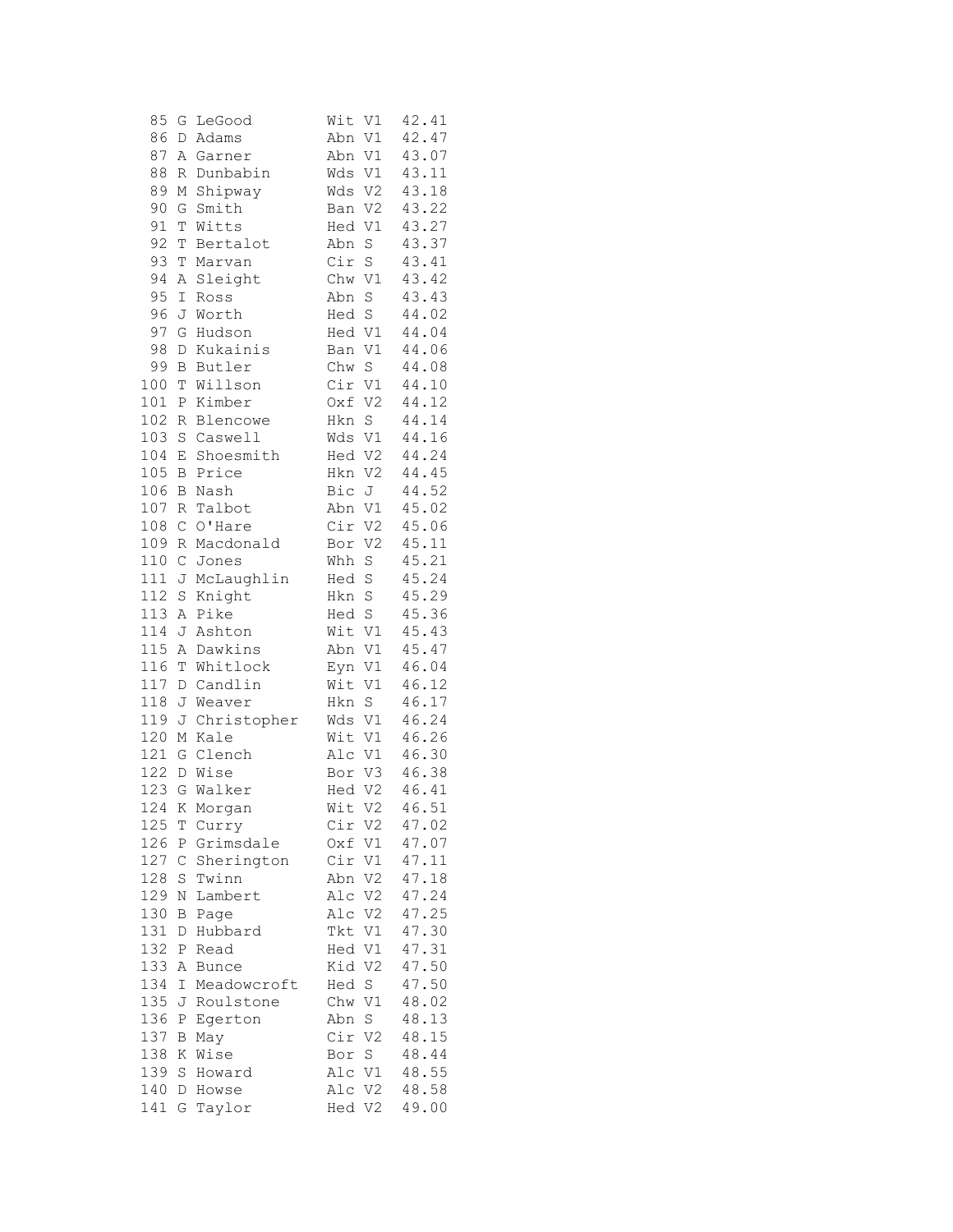| 142                 | C Slator                 | Hed             | S           | 49.04 |  |
|---------------------|--------------------------|-----------------|-------------|-------|--|
| 143                 | Dalton<br>Ν              | Wit             | $\rm S$     | 49.05 |  |
| 144                 | Vallance<br>Μ            | Alc             | S           | 49.12 |  |
| 145                 | O'Keefe<br>Т             | Oup V1          |             | 49.15 |  |
| 146                 | S<br>Wysocki-Jones       | Whh S           |             | 49.20 |  |
| 147                 | Warnock<br>J             | Kid V1          |             | 49.26 |  |
| 148                 | Johnson<br>D             | Tkt J           |             | 49.32 |  |
| 149                 | J<br>Maxted              | Hed V1          |             | 49.32 |  |
| 150                 | P<br>Thomas              | Wit V2          |             | 49.38 |  |
| 151                 | $\mathbb M$<br>Glanville | Eyn V2          |             | 49.40 |  |
| 152                 | J Critchfield            | Hkn V1          |             | 49.44 |  |
| 153                 | Ρ<br>Timms               | Wit V1          |             | 49.51 |  |
| 154                 | J<br>Brain               | Hkn S           |             | 50.13 |  |
| 155                 | Bursnall<br>Ρ            | Alc V2          |             | 50.16 |  |
| 156                 | Loker<br>Α               | Bor V1          |             | 50.26 |  |
| 157                 | Ρ<br>Creasey             | Eyn V2          |             | 50.37 |  |
| 158                 | Bevis<br>Ρ               | Ban V2          |             | 50.59 |  |
| 159                 | J<br>Moss                | Kid S           |             | 51.17 |  |
| 160                 | R Buswell                | Hed V2          |             | 51.39 |  |
| 161                 | G<br>Norris              | Hed V2          |             | 52.01 |  |
| 162                 | Heptonstall<br>Ι         | Oup             | S           | 52.01 |  |
| 163                 | Roche<br>Α               | Hkn             | V2          | 52.22 |  |
| 164<br>N            | Cherry                   | Alc S           |             | 52.43 |  |
| 165                 | Villiers<br>Κ            | Hed V2          |             | 53.11 |  |
| 166                 | D<br>Abbotts             | Bor             | V3          | 53.18 |  |
| 167                 | S<br>Finnemore           | Hed S           |             | 53.55 |  |
| 168                 | A Creasey                | Eyn V2          |             | 54.11 |  |
| 169                 | G<br>Manning             | Hed V1          |             | 54.37 |  |
| 170                 | Н<br>Marshall            | Hed V2          |             | 55.32 |  |
| 171                 | G<br>Fogg                | Kid V1          |             | 56.09 |  |
| 172                 | Edelsten<br>D            |                 | Cir V2      | 56.32 |  |
| 173                 | G<br>Chambers            |                 | Tkt V2      | 57.42 |  |
| 174                 | Α<br>Johnson             |                 | Alc V2      | 57.54 |  |
| 175                 | D<br>Jenkerson           | Oxf V2          |             | 58.30 |  |
| 176<br>177          | J<br>Moore               | Hed S<br>Hed V2 |             | 59.02 |  |
| 178                 | F<br>Josephs             |                 |             | 59.36 |  |
|                     | Ρ<br>Hart<br>O'Keefe     | Chw V3          |             | 60.37 |  |
| 179                 | $\mathbf{P}$             |                 | Oxf V1      | 62.23 |  |
|                     | Overall Junior Men       |                 |             |       |  |
| 1<br>Τ              | Penfold                  | Whh             | 1           | (2)   |  |
| $\overline{c}$<br>B | King                     | Oxf             | 15          | (21)  |  |
| 3<br>Μ              | Hegley                   | Tkt             | 52          | $(-)$ |  |
| 4<br>В              | Nash                     | Bic             | 96          | (106) |  |
| 5<br>D              | Johnson                  | Tkt             | 148         | (152) |  |
|                     |                          |                 |             |       |  |
|                     | Overall Senior Men       |                 |             |       |  |
| 1                   | Lisiewicz<br>J           | Hed             | 1           | $(-)$ |  |
| $\overline{c}$<br>G | Harris                   | Hed             | $\mathbf 2$ | (13)  |  |
| 3                   | McCarthy<br>J            | Wit             | 3           | (4)   |  |
| 3                   | P<br>Wilson              | Whh             | 3           | $(-)$ |  |
| 5                   | Ashton<br>D              | Wds             | 4           | (9)   |  |
| 6<br>S              | Kimber                   | $0xf$           | 5           | (6)   |  |
| 6                   | S<br>McGuigan            | Whh             | 5           | (7)   |  |
| 8                   | Walmsley<br>D            | Bor             | 6           | $(-)$ |  |
|                     |                          |                 |             |       |  |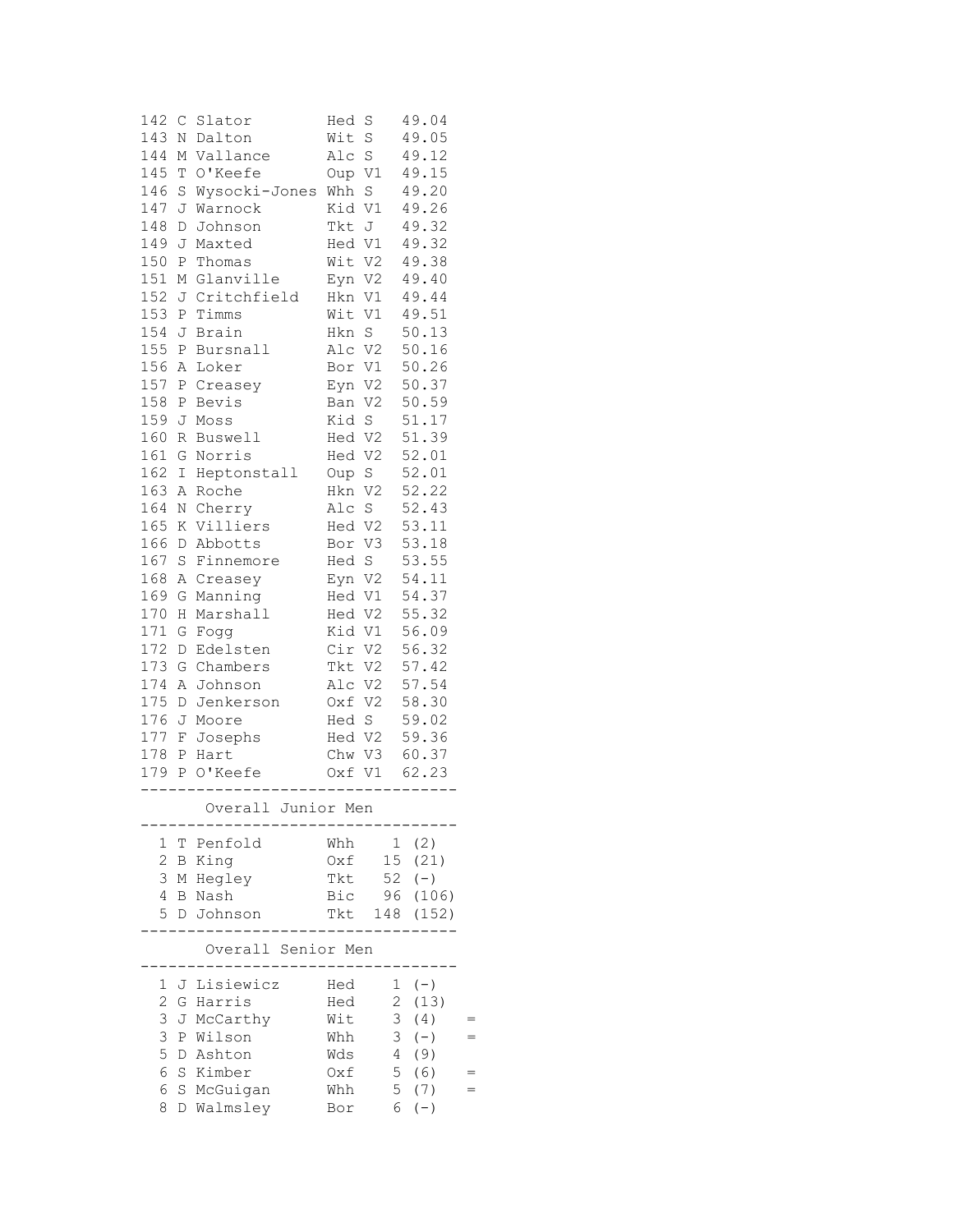| 9  | S            | Pritchard    | Ban | 7               | (22)                                      |            |
|----|--------------|--------------|-----|-----------------|-------------------------------------------|------------|
| 10 | P            | George       | Ban | 8               | (13)                                      |            |
| 10 | Ρ            | Northrop     | Hed | 8               | (10)                                      | $=$        |
| 12 | М            | Jones        | Ban | 10              | (17)                                      |            |
| 13 | Κ            | Roebuck      | Wit | 11              | (26)                                      |            |
| 14 | R            | Bradley      | Wds | 14              | (27)                                      | =          |
| 14 | T            | Lock         | Wit | 14              | (44)                                      | $=$        |
| 16 |              | J Cooke      | Whh | 15 <sub>1</sub> | (18)                                      |            |
| 17 | Ν            | Baimbridge   | Wds | 16              | (30)                                      | $=$        |
| 17 | R            | Linnell      | Wds | 16              | $(-)$                                     | $=$        |
| 19 | T            | Hunn         | Wds | 17              | (21)                                      |            |
| 20 |              | Chambers     |     | 18              | (30)                                      |            |
|    | T            |              | Ban |                 |                                           |            |
| 21 | G            | Dell         | Wds | 19              | $(-)$                                     | $=$<br>$=$ |
| 21 | R            | Thetford     | Hed | 19              | $(-)$                                     |            |
| 23 | Ρ            | Jegou        | Whh | 20              | (27)                                      |            |
| 24 | М            | Baillie      | Wit | 24              | (25)                                      |            |
| 25 | L            | Newell       | Abn | 29              | $(-)$                                     |            |
| 26 |              | L McNeil     | Hed | 31              | $(-)$                                     |            |
| 27 | A            | Tilsley      | Hkn | 32              | (32)                                      |            |
| 28 | I            | Robinson     | Ban | 33              | (48)                                      |            |
| 29 | Κ            | Read         | Wit | 34              | (34)                                      |            |
| 30 | М            | Curson       | Bic | 35              | (36)                                      |            |
| 31 | G            | Cox          | Kid | 39              | (46)                                      |            |
| 32 | D            | Gavaghan     | Hed | 40              | (61)                                      |            |
| 33 | J            | Horton       | Hed | 41              | $(-)$                                     |            |
| 34 |              | M Giles      | Abn | 43              | (64)                                      |            |
| 35 | $\mathsf C$  | Hobday       | Chw | 44              | (74)                                      |            |
| 36 | J            | Nash         | Oup | 51              | $(-)$                                     |            |
| 37 | М            | Hammersley   | Abn | 52              | $(-)$                                     |            |
| 38 | Ρ            | Mestecky     | Ban | 53              | $(-)$                                     |            |
| 39 |              |              |     | 54              | (56)                                      |            |
|    | F            | Howard       | Hed |                 |                                           |            |
| 40 | Ρ            | Vincent      | Ban | 55              | $(-)$                                     |            |
| 41 | Ν            | Bull         | Tkt | 57              | (83)                                      |            |
| 42 | Ρ            | Kyberd       | Kid | 58              | $(-)$                                     |            |
| 43 | S            | Cresswell    | Hkn | 59              | (75)                                      |            |
| 44 | Η            | Nickau       | Hed | 60              | (61)                                      |            |
| 45 | $\mathsf C$  | Mills        | Whh | 63              | $(-)$                                     |            |
| 46 | V            | Davies       | Alc | 64              | $(-)$                                     |            |
| 47 | $\mathsf C$  | Sykes        | Wit | 66              | $(-)$                                     |            |
|    |              | 48 A Simpson | Wit |                 | 67 (85)                                   |            |
| 48 | J            | Marshall     | Hed | 67              | (70)                                      |            |
| 50 | R            | Bufton       | Bor | 69              | (69)                                      |            |
| 51 | D            | O'Conell     | Chw | 70              | $(-)$                                     |            |
| 52 | Ρ            | Sabin        | Chw | 72              | $(-)$                                     |            |
| 53 | I            | Ross         | Abn | 73              | (95)                                      |            |
| 54 | Ρ            | Grant        | Hed | 75              | (107)                                     |            |
| 55 | D            | Murfin       | Whh | 78              | $(-)$                                     |            |
| 56 | $\, {\bf B}$ | Leggate      | Cir | 81              | (82)                                      |            |
| 57 | М            | Vallance     | Alc | 89              | (144)                                     |            |
| 58 | D            | Webster      | Wit | 91              | $(-)$                                     |            |
| 59 | J            | Hanson       | Oup | 92              | $(-)$                                     |            |
| 59 |              |              |     |                 |                                           | =          |
|    | Т            | Bertalot     | Abn | 92              | $(-)$                                     |            |
| 61 | Τ            | Marvan       | Cir | 93              | $(-)$                                     |            |
| 62 | T            | Collings     | Cir | 94              | $\begin{array}{c} (-) \\ (-) \end{array}$ |            |
| 63 | J            | Worth        | Hed | 96              |                                           |            |
| 64 | Β            | Butler       | Chw | 99              | $(\,-\,)$                                 |            |
| 65 | R            | Blencowe     | Hkn | 102             | (112)                                     |            |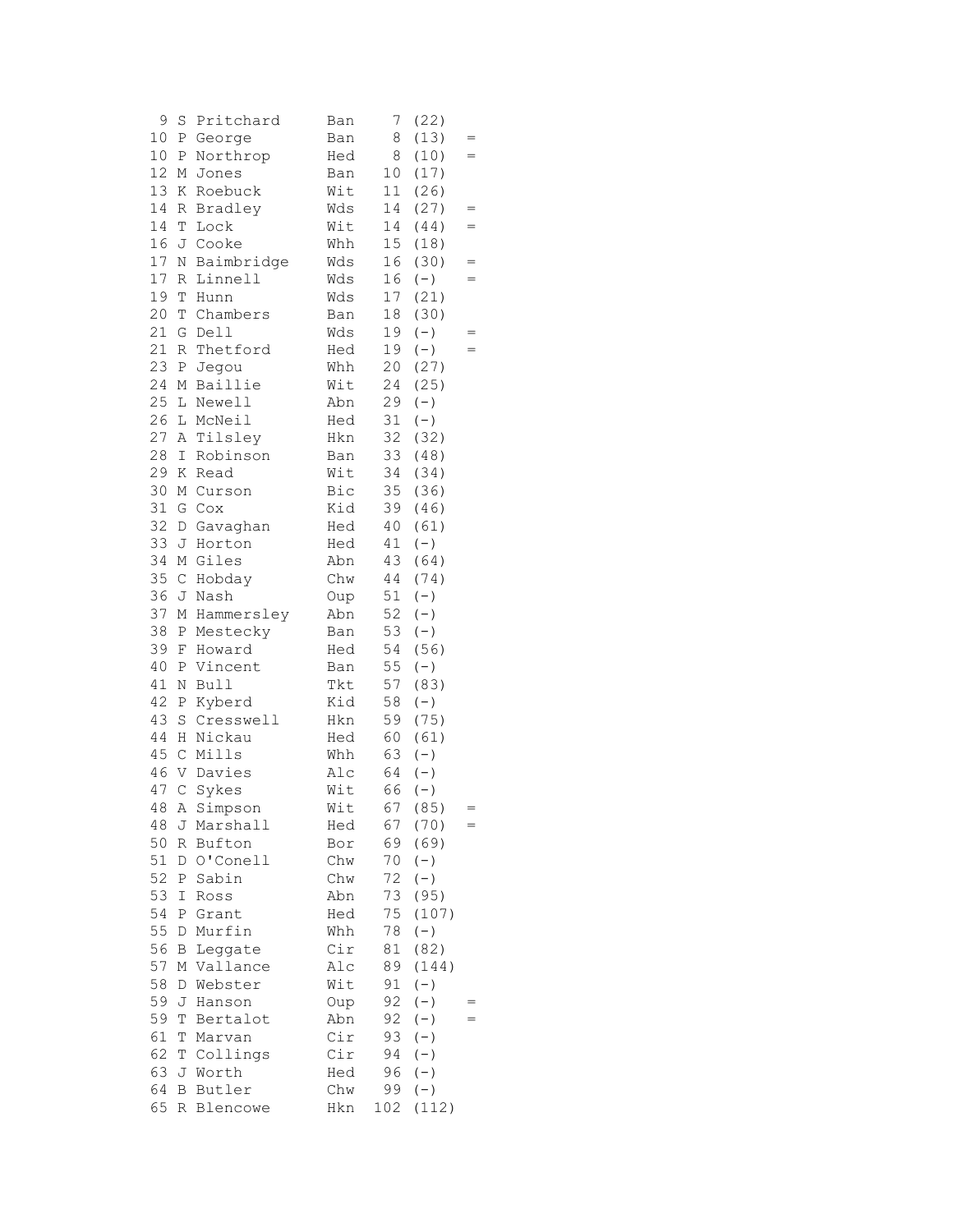| 66             | Α            | Sabin               | Chw         | 103       | $(-)$         |     |
|----------------|--------------|---------------------|-------------|-----------|---------------|-----|
| 67             | $\mathsf C$  | Jones               | Whh         | 110       | (124)         |     |
| 68             | J            | McLaughlin          | Hed         | 111       | $(-)$         |     |
| 69             | S            | Knight              | Hkn         | 112       | (180)         |     |
| 70             | Α            | Pike                | Hed         | 113       | (142)         |     |
| 71             | J            | Weaver              | Hkn         | 118       | (123)         |     |
| 72             | Α            | Caine               | Kid         | 119       | $(-)$         |     |
| 73             | G            | Bryant              | Cir         | 122       | $(-)$         |     |
| 74             | I            | Meadowcroft         | Hed         | 126       | (134)         |     |
| 75             |              | J O'Shea            | Wds         | 127       | $(-)$         |     |
| 76             | Ν            | Tomkins             | Oup         | 130       | $(-)$         |     |
| 77             | Ν            | Cherry              | Alc         | 131       | (164)         |     |
| 78             | М            | Gascoigne           | Eyn         | 133       | $(-)$         |     |
| 79             | J            | Prince              | Cir         | 135       | $(-)$         |     |
| 80             | $\, {\bf P}$ | Egerton             | Abn         | 136       | $(-)$         |     |
| 81             | Κ            | Wise                | Bor         | 138       | $(-)$         |     |
| 82             | $\mathsf C$  | Slator              | Hed         | 142       | (143)         |     |
| 83             | N            | Dalton              | Wit         | 143       | $(-)$         |     |
| 84             | $\rm S$      | Wysocki-Jones Whh   |             | 146       | (171)         |     |
| 85             | J            | Brain               | Hkn         | 147       | (154)         |     |
| 86             | D            | Edwards             | Cir         | 155       | $(-)$         |     |
| 87             | J            | Moore               | Hed         | 158       | (176)         |     |
| 88             | J            | Moss                | Kid         | 159       | $(-)$         |     |
| 89             | I            | Heptonstall Oup     |             | $162 (-)$ |               |     |
| 90             | S            | Finnemore           | Hed         | 167       | (173)         |     |
| 91             |              | D Roberts           | Abn         | $174 (-)$ |               |     |
|                |              | 92 G Adkins         | Wit         | 183       | $(-)$         |     |
|                |              | . _ _ _ _ _ _ _ _ . |             |           |               |     |
|                |              |                     |             |           |               |     |
|                |              | Overall Vet 40 Men  |             |           |               |     |
| 1              | D            | Wright              | Whh         | 9         | $(-)$         |     |
| $\overline{c}$ | R            | Purcell             | Tkt         | 11        | (26)          |     |
| 3              | $\rm S$      | Dinwoody            | Cir         | 12        | $(-)$         |     |
| 3              | Т            | Hughes              | Whh         | 12        | $(-)$         |     |
| 5              | В            | Vaughan             | Wds         | 20        | $(\,-\,)$     |     |
| 6              | В            | Green               | Oxf         | 22        | $(-)$         |     |
| 7              | R            | Schofield           | Oxf         | 23        | (23)          |     |
| 8              |              | S Wheeler           | Bor         | 24        | (42)          |     |
| 9              | $\mathsf{C}$ | Hetherington        | Hed         | 25        | $(-)$         |     |
|                |              | 10 D Kearn          | Tkt         |           | 28 (36)       |     |
| 11             | К            | Firkin              | Cir         | 29        | (31)          |     |
| 12             | Т            | Glare               | Wds         | 33        | $(-)$         |     |
| 13             | D            | Wright              | Cir         | 35        | $(-)$         |     |
| 14             | D            | Wheeler             | Oxf         | 37        | (43)          | $=$ |
| 14             | N            | Baker               | Hed         | 37        | $(-)$         | $=$ |
| 16             | G            | Richards            | Abn         | 38        | (42)          | $=$ |
| 16             | Т            | Dixon               | Oxf         | 38        | $(-)$         | $=$ |
| 18             | $\mathbb T$  | Spedding            | Bor         | 39        | (49)          |     |
| 19             | $\mathsf C$  | Nellins             | Hed         | 40        | (48)          |     |
| 20             | R            | Parsons             | Wit         | 41        | $(-)$         |     |
| 21             | G            | Tucker              | Chw         | 45        | (65)          |     |
| 21             | Т            | Taylor              | Whh         | 45        | $(-)$         |     |
| 23             | Ρ            | Gilkes              | ${\rm Chw}$ | 46        | (47)          |     |
| 24             |              | V Walker            | Wds         | 47        | $(-)$         |     |
| 25             |              | J Griffiths         | Hed         | 49        | $(-)$         |     |
| 26<br>26       | D            | <b>Burns</b>        | Eyn         | 50<br>50  | $(-)$<br>(54) |     |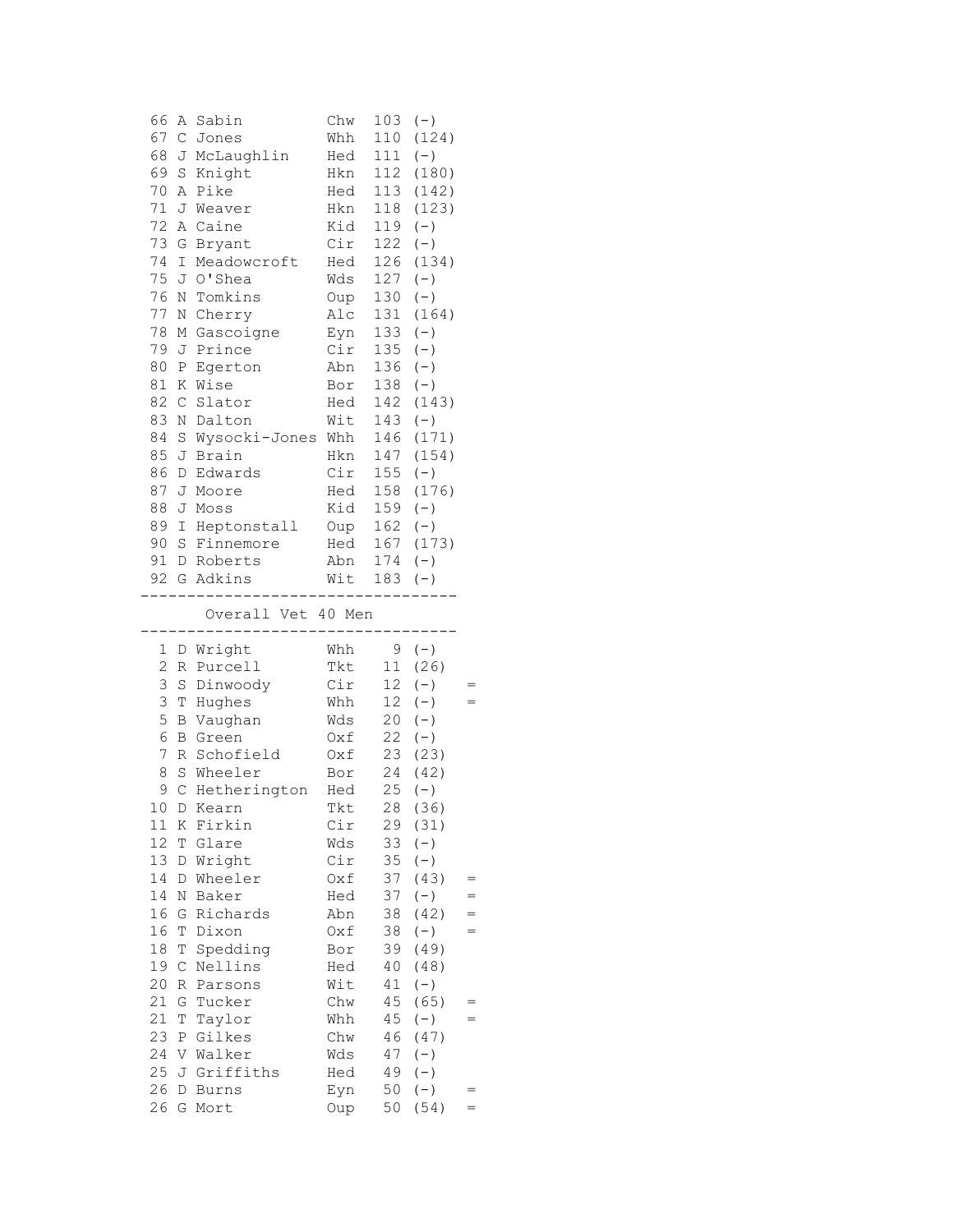| 28     | R                | Brain         | Ban | 51  | (60)          |     |
|--------|------------------|---------------|-----|-----|---------------|-----|
| 29     | R                | <b>Briggs</b> | Wds | 53  | (57)          |     |
| 30     | R                | Gill          | Bic | 55  | (63)          |     |
| 31     | Κ                | Ferris        | Cir | 56  | (79)          |     |
| 32     | N                | Ponting       | Whh | 58  | (87)          |     |
| 33     | Ρ                | Howkins       | Wit | 59  | $(-)$         |     |
| 34     | G                | Clench        | Alc | 62  | (121)         |     |
| 35     |                  | S Caswell     | Wds | 65  | (103)         |     |
| 36     | $\, {\mathbb P}$ | Stepney       | Abn | 68  | (76)          |     |
| 37     | М                | Townsend      | Wds | 71  | $(-)$         |     |
| 37     | R                | Bridgemans    | Abn | 71  | $(-)$         |     |
| 39     | Ρ                | Ainsley       | Wit | 72  | (78)          |     |
| 40     | J                | Oliver        | Abn | 73  | (86)          |     |
| 41     | Α                | Garner        | Abn | 74  | (87)          |     |
| 42     | В                | Ferris        | Cir | 79  | (80)          |     |
| 43     |                  | A Donaldson   | Wit | 80  | $(-)$         |     |
| $4\,4$ | J                | Shaw          | Chw | 81  |               |     |
| 45     |                  | LeGood        |     | 83  | $(-)$<br>(85) |     |
|        | G                |               | Wit |     |               |     |
| 46     | Ρ                | Coy           | Ban | 84  | $(-)$         |     |
| 47     | D                | Adams         | Abn | 86  | (121)         |     |
| 48     | R                | Dunbabin      | Wds | 88  | (115)         |     |
| 49     | Α                | Sleight       | Chw | 90  | (94)          |     |
| 50     | Τ                | Witts         | Hed | 91  | $(-)$         |     |
| 51     | Ρ                | Clapham       | Wit | 93  | $(-)$         |     |
| 52     | Ρ                | Grimsdale     | Oxf | 95  | (126)         |     |
| 53     | G                | Hudson        | Hed | 97  | (105)         | =   |
| 53     |                  | M Davies      | Hed | 97  | $(-)$         | $=$ |
| 55     |                  | D Kukainis    | Ban | 98  | (98)          |     |
| 56     |                  | J Christopher | Wds | 99  | (119)         |     |
| 57     | T                | Willson       | Cir | 100 | (116)         |     |
| 58     | Ν                | Brown         | Kid | 102 | $(-)$         |     |
| 59     | T                | Whitlock      | Eyn | 104 | (116)         |     |
| 60     | R                | Talbot        | Abn | 107 | $(-)$         |     |
| 61     | J                | Ashton        | Wit | 113 | (114)         |     |
| 62     |                  | L Parkes      | Chw | 114 | $(-)$         |     |
| 63     |                  | A Dawkins     | Abn | 115 | (125)         |     |
| 64     |                  | D Candlin     | Wit | 117 | (140)         |     |
| 65     | D                | Breaker       | Eyn | 118 | $(-)$         |     |
| 66     |                  | M Kale        | Wit | 120 | $(-)$         |     |
| 66     | T.               | Thomas        | Chw |     | $120 (-)$     |     |
| 68     | С                | Sherington    | Cir | 127 | $(-)$         |     |
| 69     | R                | Cox           | Hed | 129 | $(\,-\,)$     |     |
| 70     | D                | Hubbard       | Tkt | 131 | (156)         |     |
| 71     | Ρ                | Read          | Hed | 132 | (136)         |     |
| 72     | J                | Roulstone     | Chw | 135 | (154)         |     |
| 73     | S                | Howard        | Alc | 139 | (164)         | $=$ |
| 73     | W                | Atkinson      | Hed | 139 | $(-)$         | =   |
| 75     | J                | Ross          | Chw | 141 | $(-)$         |     |
| 76     | Т                | O'Keefe       | Oup | 145 | (150)         |     |
| 77     | J                | Warnock       | Kid | 147 | (160)         |     |
| 78     | J                | Maxted        | Hed | 149 | $(-)$         |     |
| 79     | J                | Critchfield   | Hkn | 152 | $(-)$         |     |
| 80     | Α                | Loker         | Bor | 153 | (156)         | =   |
| 80     | Ρ                | Timms         | Wit | 153 | $(-)$         | =   |
| 82     | S                | Hewitt        | Tkt | 159 | $(-)$         |     |
| 83     |                  | A Thomas      | Chw | 163 | $(-)$         |     |
| 84     | C                | Riches        | Cir | 167 | $(-)$         |     |
|        |                  |               |     |     |               |     |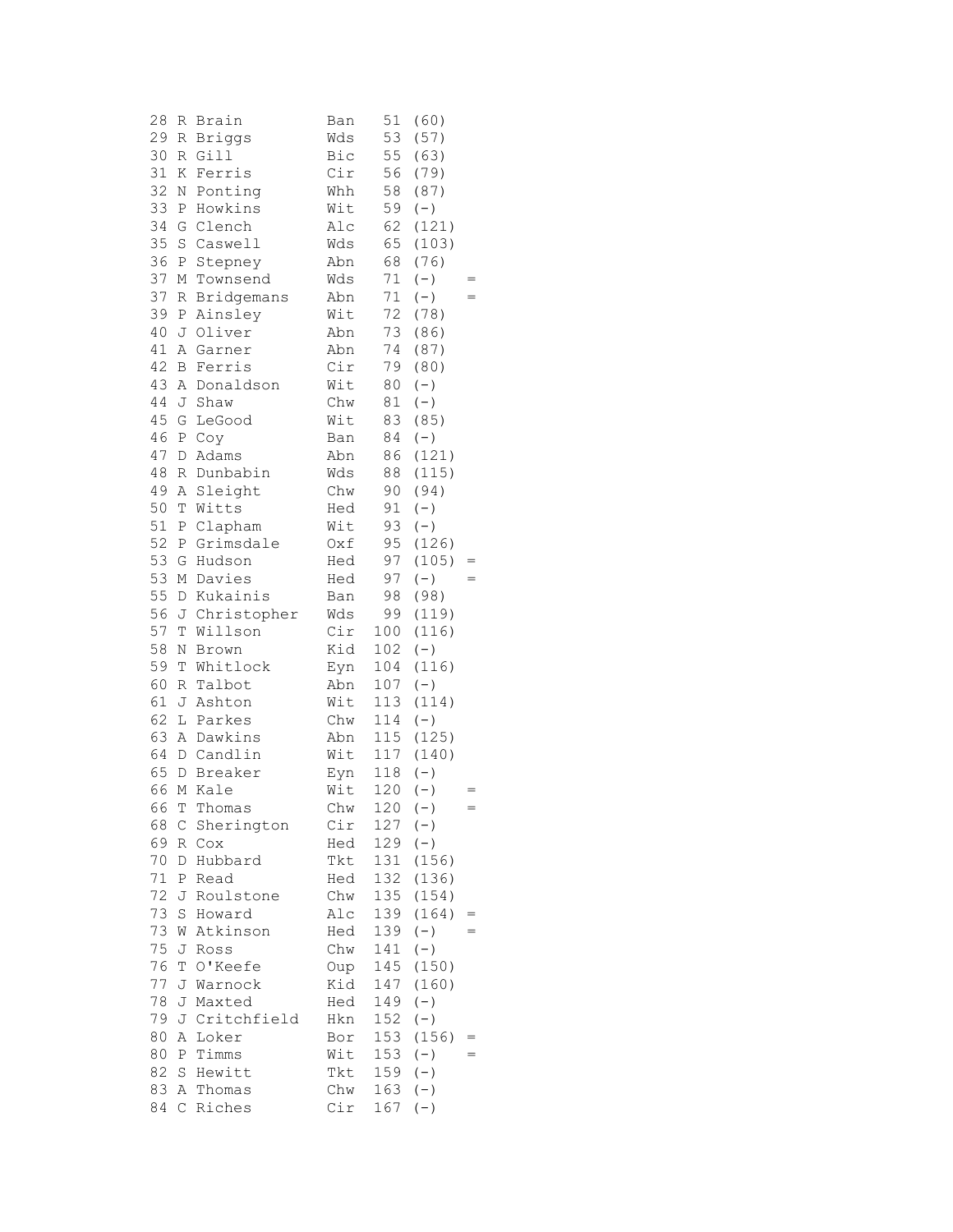| 85             | G                | Manning                 | Hed        | 169         | (178)          |     |
|----------------|------------------|-------------------------|------------|-------------|----------------|-----|
| 86             | G                | Fogg                    | Kid        | 171         | $(-)$          |     |
| 87             | Ρ                | O'Keefe                 | Oxf        | 179         | $(-)$          |     |
| 88             | Т                | Stevens                 | Cir        | 181         | $(-)$          |     |
|                |                  | Overall Vet 50 Men      |            |             |                |     |
| 1              | Μ                | Hurd                    | Wds        | 28          | $(-)$          |     |
| $\mathbf{2}$   | T                | Greenland               | Abn        | 66          | (68)           |     |
| 3              | G                | Smith                   | Ban        | 76          | (90)           |     |
| 4              | М                | Rasgauski               | Hed        | 77          | $(-)$          |     |
| $\overline{4}$ | R                | Langton                 | Oxf        | 77          | (84)           |     |
| 6              | J                | Keily                   | Bor        | 82          | (101)          |     |
| 7              | F                | Burtenshaw              | Hed        | 88          | $(-)$          |     |
| 8              | М                | Shipway                 | Wds        | 89          | $(-)$          |     |
| 9              | Ε                | Shoesmith               | Hed        | 100         | (104)          |     |
| 10             | Ρ                | Kimber                  | 0xf        | 101         | (111)          |     |
| 11             | В                | Price                   | Hkn        | 105         | $(-)$          |     |
| 12             | Τ                | Curry                   | Cir        | 106         | (125)          |     |
| 13             | $\mathsf{C}$     | O'Hare                  | Cir        | 108         | (128)          |     |
| 13             | G                | Taylor                  | Hed        | 108         | (141)          | $=$ |
| 15             | R                | Macdonald               | Bor        | 109         | (132)          | $=$ |
| 15             | $\mathbf S$      | Twinn                   | Abn        | 109         | (128)          | $=$ |
| 17             | Ρ                | Jennings                | Kid        | 110         | $(-)$          |     |
| 18             | Ρ                | Thomas                  | Wit        | 117         | (150)          |     |
| 19             | G                | Walker                  | Hed        | 123         | (146)          |     |
| 20             | К                | Morgan                  | Wit        | 124         | (149)          |     |
| 21             | $\rm N$          | Lambert                 | Alc        | 129         | $(-)$          |     |
| 22             | B                | Page                    | Alc        | 130         | $(-)$          |     |
| 23             | Α                | <b>Bunce</b>            | Kid        | 133         | (134)          |     |
| 24             | B                | May                     | Cir        | 137         | (162)          |     |
| 24             | $\mathbf S$      | Taylor                  | Eyn        | 137         | $(-)$          |     |
| 26<br>27       | М                | Glanville               | Eyn        | 138         | (151)          |     |
| 28             | D<br>Η           | Howse<br>Marshall       | Alc<br>Hed | 140<br>144  | (151)<br>(170) |     |
| 29             | Ρ                | Bevis                   | Ban        | 145         | (158)          |     |
| 30             | М                | Search                  | Kid        | 148         | $(-)$          |     |
| 31             | Ρ                | Bursnall                | Alc        | 155         | $(-)$          |     |
| 32             | $\, {\mathbb P}$ | Creasey                 | Eyn        | 157         | (166)          |     |
| 33 R           |                  | Buswell                 | Hed        |             | 160 (175)      |     |
| 34             | G                | Norris                  | Hed        |             | 161 (165)      |     |
| 35             | Α                | Roche                   | Hkn        |             | 163 (170)      |     |
| 36             |                  | K Villiers              | Hed        |             | 165 (169)      |     |
| 37             | Α                | Creasey                 | Eyn        | 168         | (177)          |     |
| 38             | D                | Edelsten                | Cir        | 172         | $(-)$          |     |
| 38             | D                | Roberts                 | Wit        | 172         | $(-)$          |     |
| 40             | G                | Chambers                | Tkt        | 173         | (182)          |     |
| 41             | Α                | Johnson                 | Alc        | 174         | (179)          |     |
| 42             | D                | Jenkerson               | Oxf        | 175         | $(-)$          |     |
| 43             |                  | B Hay                   | Wit        | 176         | $(-)$          |     |
| 44             |                  | F Josephs               |            |             | Hed 177 (184)  |     |
|                |                  | 45 T Hampson            |            | Abn 185 (-) |                |     |
|                |                  | 46 A Millbank           |            | Wit 186     | $(-)$          |     |
|                |                  | .<br>Overall Vet 60 Men |            |             |                |     |
|                |                  | 1 D Wise                | Bor        |             | 122 (161)      |     |
|                |                  |                         |            |             |                |     |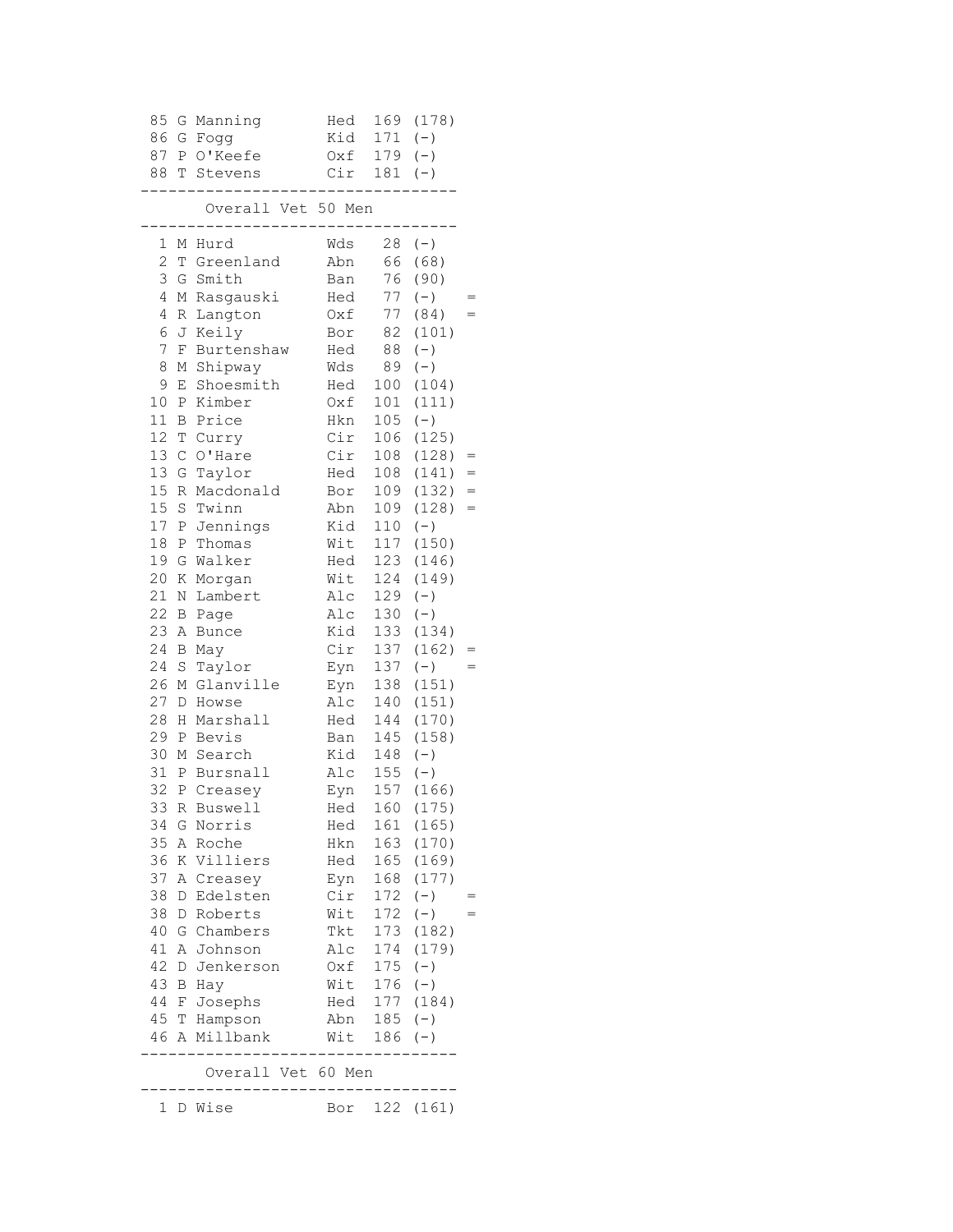| 3.<br>4        | 2 D Abbotts<br>J Abrams<br>P Hart      | Bor<br>Wit<br>Chw $178$ (-)                | $166$ (-)<br>$168$ (-)                    |                                   |                             |                          |                                |
|----------------|----------------------------------------|--------------------------------------------|-------------------------------------------|-----------------------------------|-----------------------------|--------------------------|--------------------------------|
|                |                                        | Race $1 - U11$ Boys<br>Round 3 - Ardington |                                           |                                   |                             |                          |                                |
|                | 1 James<br>2 George                    | Charleston<br>Rossiter                     |                                           | Abn MM<br>Tkt MM 4.04             | 3.56                        |                          |                                |
| 4              | 3 Chris<br>Simon                       | Scott<br>LeGood                            | Wit MM                                    | Tkt MM                            | 4.19<br>4.20                |                          |                                |
| 5              | Parren<br>6 Chris                      | Mason<br>Alston                            | Wit MM                                    | Bic MM                            | 4.22<br>4.25                |                          |                                |
| 7<br>9         | Alex<br>8 Craig<br>Jack                | Jones<br>Luke<br>Savage                    |                                           | Wit MM<br>Oxf MM<br>Tkt MM        | 4.29<br>4.32<br>4.34        |                          |                                |
|                | 10 Liam<br>11 Thomas                   | Marshall<br>O'Sullivan                     |                                           | Hed MM<br>Bic MM                  | 4.38<br>4.38                |                          |                                |
|                | 12 Jack<br>13 Owen                     | Stevens<br>Robinson                        | Bic MM                                    | Cir MM                            | 4.42<br>4.44                |                          |                                |
|                | 14 Lawrence<br>15 Richard<br>16 Daniel | Wright<br>Cadle<br>Soady                   | Tkt MM                                    | Bic MM<br>Bic MM                  | 4.46<br>4.47<br>4.55        |                          |                                |
| 17 C           | 18 Thomas                              | King<br>Dyer                               |                                           | Wit MM<br>Tkt MM                  | 4.57<br>5.16                |                          |                                |
|                | 19 Simon<br>20 Jack<br>21 Sean         | Nickau<br>Newman<br>Byrne                  |                                           | Hed MM $5.20$<br>Bic MM<br>Wit MM | 5.20<br>5.28                |                          |                                |
|                | 22 Jack<br>23 J                        | Milton<br>Guilbert                         | Tkt MM<br>Wit MM                          |                                   | 5.28<br>5.35                |                          |                                |
|                | 24 C<br>25 Robert                      | King<br>Wright                             | Wit MM<br>Tkt MM                          |                                   | 5.35<br>7.11                |                          |                                |
|                |                                        | Overall U11 Boys                           |                                           |                                   |                             |                          |                                |
|                | 1 James<br>2 George                    | Charleston<br>Rossiter                     | Abn<br>Tkt                                | $2 \mid$<br>$4 \mid$              | 1                           | 1<br>$2\overline{ }$     | 1<br>$\sqrt{2}$                |
| 4              | 3 Parren<br>Simon<br>5 Chris           | Mason<br>LeGood<br>Scott                   | Wit<br>Wit<br>Tkt                         | $5 \mid$<br>8<br>$9 \mid$         | 2<br>8<br>$\Box$            | 3 <sup>7</sup><br>4<br>6 | $\mathsf S$<br>$\sqrt{4}$<br>3 |
| 7              | 6 Alex<br>Chris                        | Jones<br>Alston                            | Wit<br>Bic                                | 11<br>12                          | $\mathbf{I}$<br>4<br>6<br>L | 7                        | 7<br>6                         |
| 8<br>9<br>10   | Freddy<br>Craig<br>Joshua              | Lydford<br>Luke<br>Ridley                  | Abn<br>Oxf<br>Wit                         | 13<br>15<br>21                    | 5<br>L<br>7<br>11           | 8<br>15<br>10            | 8                              |
| 11             | Liam<br>12 Richard                     | Marshall<br>Cadle                          | Hed<br>Bic                                | 22<br>23                          | 14<br>9                     | 12<br>14                 | 10<br>15                       |
| 13<br>14<br>15 | Jack<br>$\mathsf C$<br>Owen            | Stevens<br>King<br>Robinson                | Cir<br>Wit<br>Bic                         | 25<br>26<br>30                    | 16<br>T<br>L                | 13<br>9<br>17            | 12<br>17<br>$13 =$             |
| 15<br>17       | Thomas<br>Daniel                       | O'Sullivan<br>Soady                        | Bic<br>Bic                                | 30<br>31                          | T<br>15                     | 19                       | 11<br>$=$<br>16                |
| 18<br>19<br>20 | Jack<br>Thomas<br>Chris                | Savage<br>Dyer<br>Gill                     | $\operatorname{{\tt T}}$ kt<br>Tkt<br>Bic | 32<br>38<br>39                    | 20<br>18                    | 23<br>22<br>21           | 9<br>18                        |
| 20             | Sean<br>22 Simon                       | Byrne<br>Nickau                            | Wit<br>Hed                                | 39<br>41                          | 19<br>22                    | 20<br>24                 | 21<br>$=$<br>19                |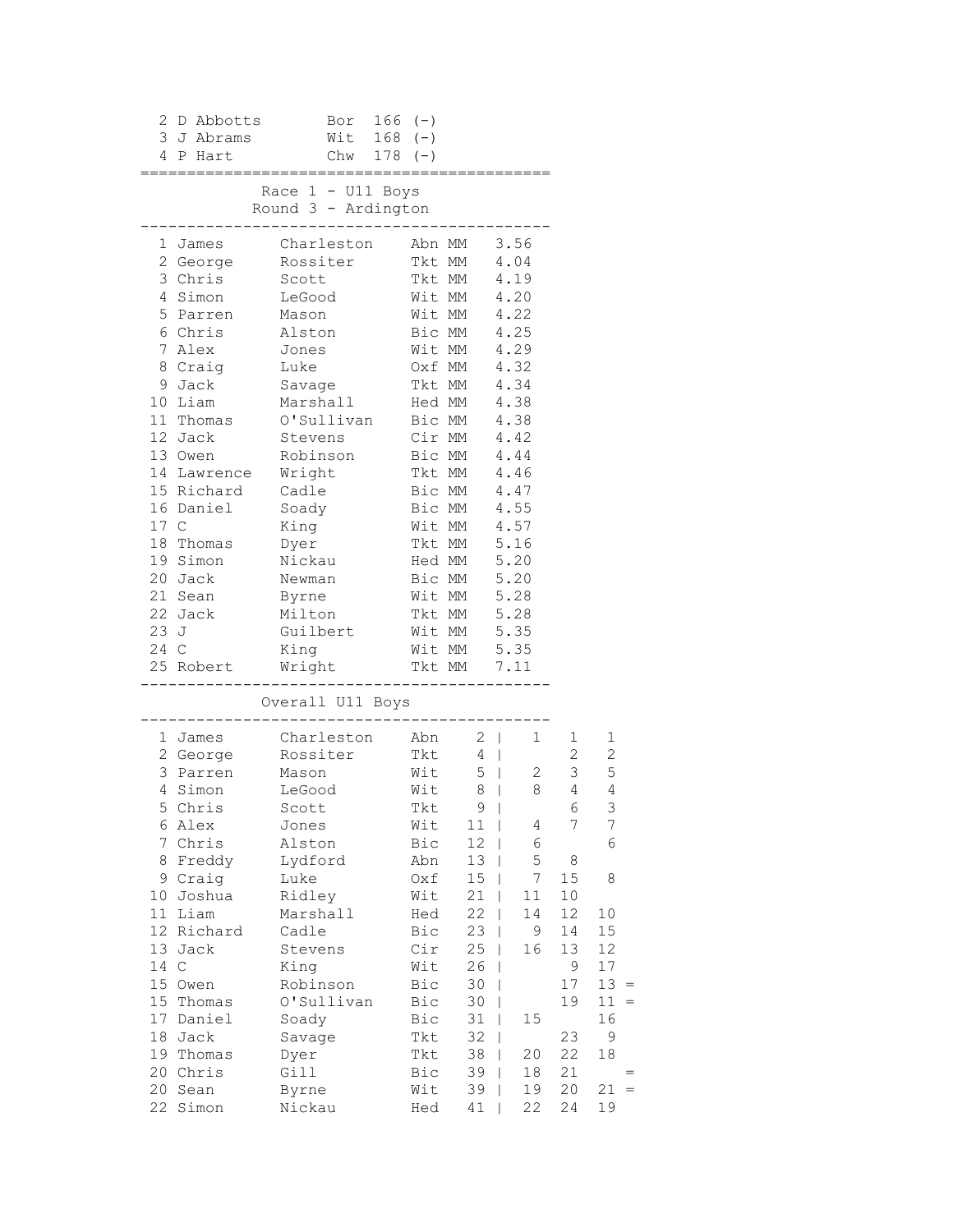|      | 23 Llyod<br>24 J<br>25 Jack<br>26 Jack<br>27 C | Bryan<br>Guilbert<br>Newman<br>Milton<br>King | Ban<br>Wit<br>Tkt 50  <br>Wit | $43 \mid$<br>$Bic$ 45     | 17<br>21<br>44<br>$51 \mid$                 | 26<br>28<br>27                                      | 23<br>25 20<br>22<br>24 |
|------|------------------------------------------------|-----------------------------------------------|-------------------------------|---------------------------|---------------------------------------------|-----------------------------------------------------|-------------------------|
|      |                                                | Race $2 - U11$ Girls<br>Round 3 - Ardington   |                               |                           |                                             |                                                     |                         |
|      |                                                |                                               |                               |                           |                                             |                                                     |                         |
|      | 1 Jade                                         | Clarke                                        | Oxf MM 4.17                   |                           |                                             |                                                     |                         |
|      | 2 Danielle                                     | Anderson                                      | Oxf MM<br>Gos MM 4.30         |                           | 4.22                                        |                                                     |                         |
|      | 3 Emily<br>4 Hannah                            | McDonnell<br>Mitchell                         | Gos MM 4.32                   |                           |                                             |                                                     |                         |
|      |                                                | 5 Emily Patrick                               | Oxf MM 4.36                   |                           |                                             |                                                     |                         |
|      | 6 Lucy                                         | Scott                                         | Tkt MM 4.46                   |                           |                                             |                                                     |                         |
|      | 7 Florina Cormack                              |                                               | Rad MM 4.48                   |                           |                                             |                                                     |                         |
|      | 8 M                                            | Buckingham                                    | Wit MM                        |                           | 4.53                                        |                                                     |                         |
|      | 9 K                                            | Smith                                         |                               |                           |                                             |                                                     |                         |
|      | 10 Ellen                                       | Sleight                                       | Wit MM 4.54<br>Chw MM 4.59    |                           |                                             |                                                     |                         |
|      | 11 Charlotte Drymmond                          |                                               | Ban MM 5.06                   |                           |                                             |                                                     |                         |
|      | 12 Emily                                       | Brooks                                        | Gos MM 5.14                   |                           |                                             |                                                     |                         |
|      | 13 Megan Roberts                               |                                               | Rad MM 5.15                   |                           |                                             |                                                     |                         |
|      | 14 Hannah                                      | Brooks                                        | Gos MM 5.16                   |                           |                                             |                                                     |                         |
|      | 15 Harriet                                     | Owen                                          | Bic MM 5.16                   |                           |                                             |                                                     |                         |
|      | 16 Rachel                                      | Chambers                                      | Rad MM 5.21                   |                           |                                             |                                                     |                         |
|      | 17 Victoria Richards                           |                                               | Abn MM                        |                           | 5.24<br>5.26                                |                                                     |                         |
|      | 18 Sophie<br>19 Sarah                          | Keenan<br>Knight                              | Wit MM                        | צוויי<br>Hkn MM<br>באנויי | 5.34                                        |                                                     |                         |
|      | 20 Tracy                                       | Lee                                           | Tkt MM 5.52                   |                           |                                             |                                                     |                         |
|      | 21 E                                           | Green                                         | Wit MM 6.19                   |                           |                                             |                                                     |                         |
|      | 22 Susan Keet                                  |                                               | Rad MM 6.32                   |                           |                                             |                                                     |                         |
|      |                                                |                                               |                               | ---------                 |                                             |                                                     |                         |
|      |                                                | Overall U11 Girls                             |                               |                           |                                             |                                                     |                         |
|      | 1 Jade                                         | Clarke                                        |                               | $0xf \t2$                 |                                             |                                                     | 1                       |
|      | 2 Danielle Anderson                            |                                               | 0xf                           |                           | $3 \mid$                                    | $\begin{array}{ccc} 1 & & 4 \\ 2 & & 1 \end{array}$ | $\mathbf{2}$            |
|      | 3 Emily                                        | McDonnell                                     | Gos                           |                           | $\begin{array}{c cc} 6 & 4 & 3 \end{array}$ |                                                     | $3 =$                   |
|      | 3 Hannah                                       | Mitchell                                      | $Gos$ 6                       |                           |                                             | $11 \qquad 2$                                       | $4 =$                   |
|      |                                                | 5 Emily Patrick 0xf 8   3 17                  |                               |                           |                                             |                                                     | 5                       |
|      | 6 Eve                                          | Stokoe                                        | Rad                           | 12                        | 7<br>$\mathbf{I}$                           | 5                                                   | $=$                     |
|      | 6 Lucy                                         | Scott                                         | Tkt                           | 12                        | 6                                           | 6                                                   | $6 =$                   |
|      | 8 Florina                                      | Cormack                                       | Rad                           | 17                        | 10                                          | 15                                                  | $7 =$                   |
|      | 8 M                                            | Buckingham                                    | Wit                           | 17                        | 9                                           | 16                                                  | 8<br>$=$                |
|      | 10 Kitty                                       | Gorman                                        | Wit                           | 18                        | 8<br>T                                      | $10$                                                |                         |
|      | 11 Charlotte                                   | Drymmond                                      | Ban                           | 19                        | 17<br>$\mathbf{I}$                          | $\,8\,$                                             | 11                      |
| 12 K |                                                | Smith                                         | Wit                           | 20                        | 16<br>$\mathsf{I}$                          | 11                                                  | 9                       |
|      | 13 Ellen                                       | Sleight                                       | Chw                           | 22                        | 12<br>L<br>14                               | 14                                                  | 10                      |
|      | 14 Emma<br>15 Megan                            | Collins<br>Roberts                            | Cir<br>Rad                    | 26<br>28                  | L<br>15<br>L                                | 12<br>21                                            | 13                      |
|      | 16 Victoria                                    | Richards                                      | Abn                           | 30                        | 22                                          | 13                                                  | 17                      |
|      | 17 Emily                                       | Brooks                                        | Gos                           | 35                        | 27                                          | 23                                                  | 12                      |
|      | 18 Sophie                                      | Keenan                                        | Wit                           | 36                        | 19                                          | 18                                                  | 18                      |
|      | 19 Ella                                        | Gorman                                        | Wit                           | 37                        | 18<br>L                                     | 19                                                  |                         |
|      | 19 Hannah                                      | Brooks                                        | Gos                           | 37                        | 23<br>T                                     | 28                                                  | 14                      |
|      | 21 Lucy                                        | Vass                                          | Cir                           | 42                        | 20<br>I                                     | 22                                                  |                         |
|      | 22 Tracy                                       | Lee                                           | Tkt                           | 45                        | $\mathbf{I}$                                | 25                                                  | 20                      |
|      |                                                |                                               |                               |                           |                                             |                                                     |                         |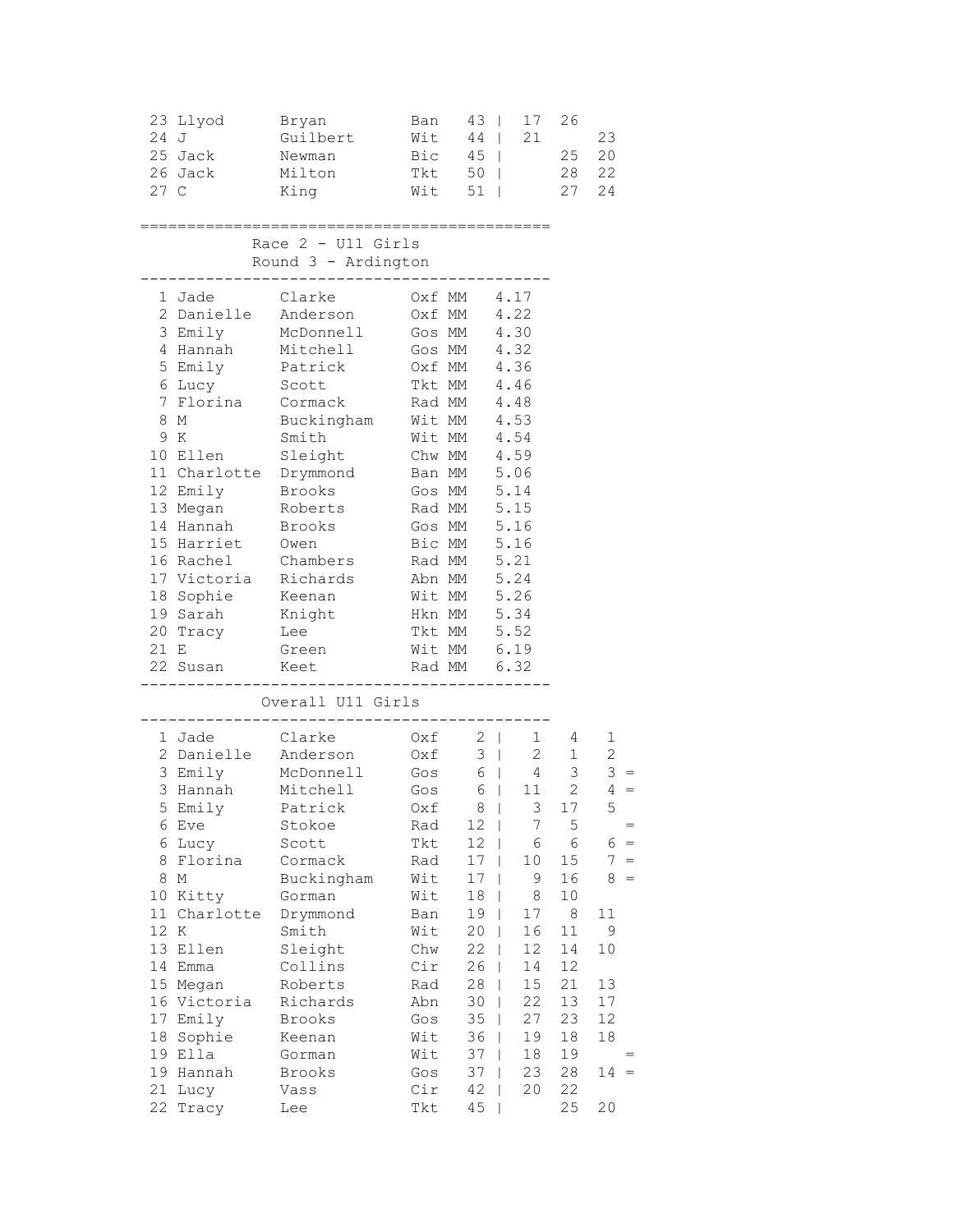| 24 E                                                                                                  | 23 Harriet<br>25 Sarah<br>26 Katy<br>27 Daniella Howard<br>28 Megan                                                                    | Owen<br>Green<br>Knight<br>Dyer<br>Herbert                                                                                                               | Bic<br>Wit<br>Hkn<br>Tkt<br>Oxf                                                                       | 48<br>$49$  <br>$51$  <br>53  <br>Gos $54$  <br>59                                                                                                      | 28<br>26<br>25<br>29                                                   | 33<br>34<br>32<br>27<br>29<br>30                                                           | 15<br>21<br>19                                                                            |
|-------------------------------------------------------------------------------------------------------|----------------------------------------------------------------------------------------------------------------------------------------|----------------------------------------------------------------------------------------------------------------------------------------------------------|-------------------------------------------------------------------------------------------------------|---------------------------------------------------------------------------------------------------------------------------------------------------------|------------------------------------------------------------------------|--------------------------------------------------------------------------------------------|-------------------------------------------------------------------------------------------|
|                                                                                                       |                                                                                                                                        | Race $3 - U13$ Boys<br>Round 3 - Ardington<br>Team Results                                                                                               |                                                                                                       |                                                                                                                                                         |                                                                        |                                                                                            |                                                                                           |
|                                                                                                       | 1 Oxford City<br>2 Abingdon<br>3 Team Kennet 24   1 10 13                                                                              | 19   2 4 13<br>22   3 8 11                                                                                                                               |                                                                                                       |                                                                                                                                                         |                                                                        |                                                                                            |                                                                                           |
|                                                                                                       |                                                                                                                                        | Overall Standings                                                                                                                                        |                                                                                                       |                                                                                                                                                         |                                                                        |                                                                                            |                                                                                           |
|                                                                                                       | 1 Abingdon<br>2 Oxford City                                                                                                            |                                                                                                                                                          |                                                                                                       | 56   15 19 22<br>65   24 22                                                                                                                             | 19                                                                     |                                                                                            |                                                                                           |
|                                                                                                       |                                                                                                                                        | Race $3 - U13$ Boys<br>Round 3 - Ardington<br>Individual Results                                                                                         |                                                                                                       |                                                                                                                                                         | ---------------------                                                  |                                                                                            |                                                                                           |
| 12 A                                                                                                  | 1 Richard<br>2 Ian<br>3 Oliver<br>4 James<br>5 Stephen Mitchell<br>6 Ievan<br>7 Lewis<br>8 Rob<br>9 H<br>10 Thomas<br>11 Brendan       | Knape<br>Castle<br>Berger<br>Wilson<br>Robinson<br>Warren<br>Hill<br>Penfold<br>Purcell<br>Schofield<br>Clark                                            |                                                                                                       | Tkt U13<br>Oxf U13<br>Abn U13<br>Oxf U13<br>Gos U13 ntt<br>Bic U13 ntt<br>Wit U13<br>Abn U13<br>Whh U13 5.32<br>Tkt U13 5.52<br>Abn U13 5.52<br>Abn U13 | ntt<br>ntt<br>ntt<br>ntt<br>5.28<br>5.31<br>6.13                       |                                                                                            |                                                                                           |
|                                                                                                       |                                                                                                                                        | Overall U13 Boys                                                                                                                                         |                                                                                                       |                                                                                                                                                         |                                                                        |                                                                                            |                                                                                           |
| 1<br>$\mathbf{2}$<br>$\overline{2}$<br>4<br>5<br>6<br>6<br>8<br>9<br>10<br>10<br>12<br>13<br>13<br>15 | James<br>Ian<br>Richard<br>George<br>Oliver<br>David<br>Stephen<br>Ievan<br>Rob<br>Н<br>Lewis<br>Thomas<br>Brendan<br>Thomas<br>Daniel | Wilson<br>Castle<br>Knape<br>Wood<br>Berger<br>Ridley<br>Mitchell<br>Robinson<br>Hill<br>Penfold<br>Warren<br>Purcell<br>Schofield<br>Ridley<br>Bridgman | Oxf<br>Oxf<br>Tkt<br>Abn<br>Abn<br>Wit<br>Gos<br>Bic<br>Abn<br>Whh<br>Wit<br>Tkt<br>Abn<br>Tkt<br>Abn | 2<br>4<br>4<br>6<br>8<br>10<br>10<br>13<br>14<br>17<br>17<br>23<br>25<br>25<br>32                                                                       | $\mathbf 1$<br>3<br>2<br>7<br>4<br>5<br>6<br>8<br>10<br>14<br>13<br>15 | 1<br>$\overline{c}$<br>3<br>4<br>5<br>6<br>8<br>7<br>10<br>9<br>11<br>13<br>14<br>12<br>17 | 4<br>$\mathbf{2}$<br>$\mathbf{1}$<br>3<br>5<br>$=$<br>6<br>8<br>9<br>7<br>$=$<br>10<br>11 |
|                                                                                                       | 15 Mark                                                                                                                                | Hall                                                                                                                                                     | Gos                                                                                                   | 32                                                                                                                                                      | 16                                                                     | 16                                                                                         |                                                                                           |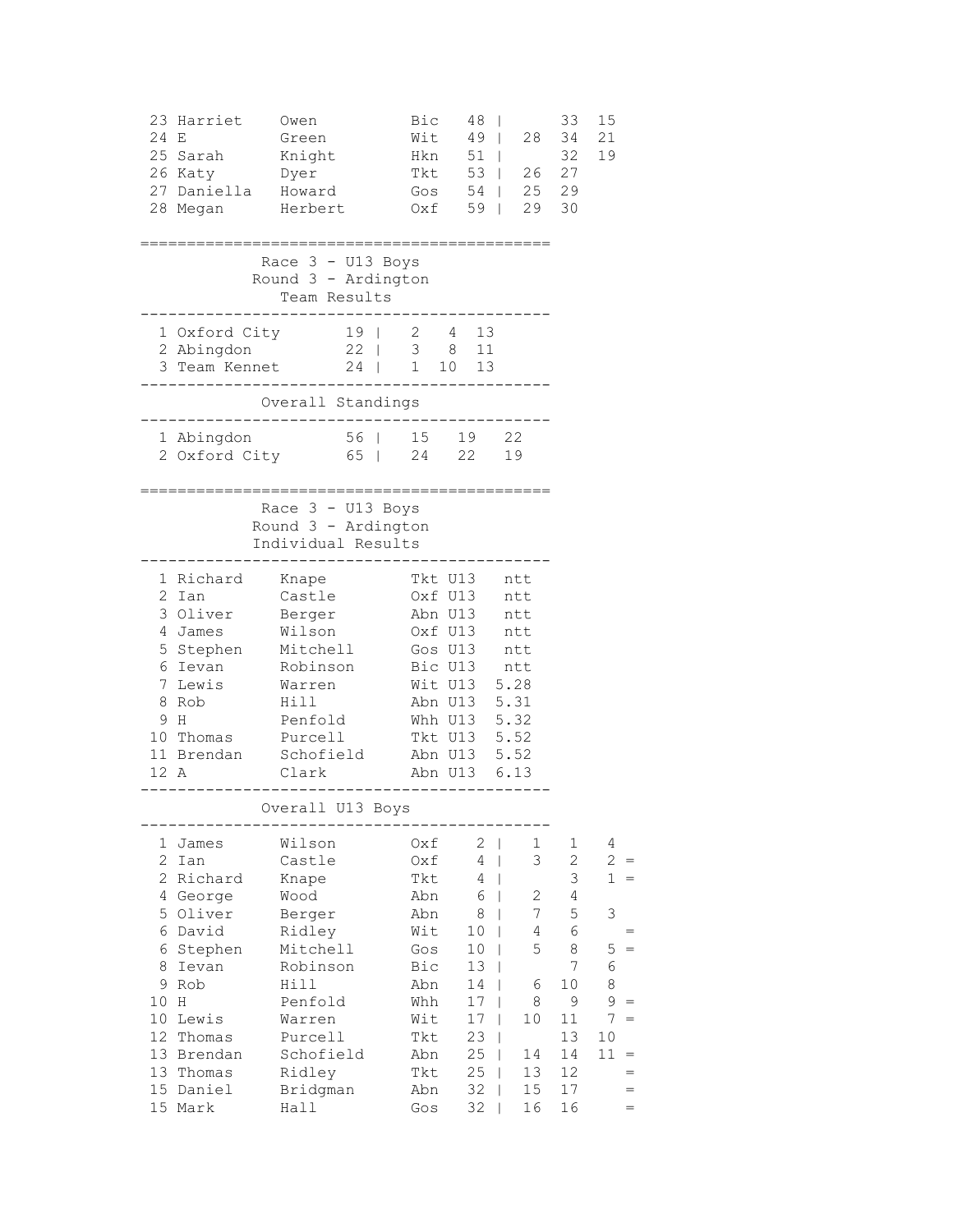|   | Race 4 - U13/U15 Girls           |              |                          |                   |                    |                         |  |
|---|----------------------------------|--------------|--------------------------|-------------------|--------------------|-------------------------|--|
|   |                                  |              | Round 3 - Ardington      |                   |                    |                         |  |
|   |                                  |              | Team Results             |                   |                    |                         |  |
|   |                                  |              |                          |                   |                    |                         |  |
|   | 1 Oxford City<br>2 Radley Ladies |              | 12<br>13                 | 1<br>$\mathbf{2}$ | 5<br>4             | - 6<br>7                |  |
|   | 3 Banbury                        |              | 29                       | 3                 | 10                 | 16<br>$\qquad \qquad =$ |  |
|   | 3 Radley Ladies                  | B            | 29                       | 8<br>L            | 9                  | 12                      |  |
|   | 5 Abingdon                       |              | 49                       | 11                | 18                 | 20                      |  |
|   | 6 Radley Ladies                  | C            | 60                       | 13<br>L           | 19                 | 28                      |  |
| 7 | Oxford City                      | B            | 61                       | 14<br>L           | 15                 | 32                      |  |
|   | 8 Witney                         |              | 68                       | 21                | 23                 | 24                      |  |
|   | 9 Team Kennet                    |              | 76                       | 17                | 27 32              |                         |  |
|   | 10 Bicester                      |              | 78                       | 22                | 26                 | 30                      |  |
|   |                                  |              |                          |                   |                    |                         |  |
|   |                                  |              | Overall Standings        |                   |                    |                         |  |
|   | 1 Oxford City                    |              | 39                       | 14                | 13                 | 12                      |  |
|   | 2 Radley Ladies                  |              | 51                       | 16<br>T           | 22                 | 13                      |  |
|   | 3 Banbury                        |              | 96                       | 38                | 29                 | 29                      |  |
|   | 4 Radley Ladies B                |              | 105                      | 35                | 41                 | 29                      |  |
|   | 5 Abingdon                       |              | 150                      | 55                | 46                 | 49                      |  |
|   | 6 Witney                         |              | 166                      | 50                | 48                 | 68                      |  |
|   | 7 Oxford City                    | В            | 184                      | 42                | 81                 | 61                      |  |
|   | 8 Radley Ladies                  | C            | 189                      | 57                | 72                 | 60                      |  |
|   | 9 Bicester                       |              | 235                      | 86                | 71                 | 78                      |  |
|   |                                  |              |                          |                   |                    |                         |  |
|   |                                  |              | Race $4 - U13/U15$ Girls |                   |                    |                         |  |
|   |                                  |              | Round 3 - Ardington      |                   |                    |                         |  |
|   |                                  |              | Individual Results       |                   |                    |                         |  |
|   | 1 Charlotte                      | Eadle        |                          |                   | Oxf U15            | 8.30                    |  |
|   | 2 Lisa                           | Ward         |                          |                   | Rad U15            | 8.45                    |  |
|   | 3 Alice                          | Gunn         |                          |                   | Ban U13            | 8.54                    |  |
|   | 4 Hayley                         | Chaundy      |                          |                   | Rad U13            | 8.57                    |  |
|   | 5 Gina                           | Hood         |                          |                   | Oxf U13            | 8.59                    |  |
|   | 6 Martha                         | Lloyd        |                          |                   | Oxf U13            | 9.02                    |  |
| 7 | Kelly                            | E.Daly       |                          |                   | Rad U13            | 9.03                    |  |
| 8 | Sam                              | Daly         |                          |                   | Rad U15            | 9.07                    |  |
|   | 9 Kimberley                      | I.Daly       |                          |                   | Rad U13            | 9.11                    |  |
|   | 10 Amy                           | Peacock      |                          |                   | Ban U13            | 9.24                    |  |
|   | 11 Beth                          | Hampson      |                          |                   | Abn U13            | 9.28                    |  |
|   | 12 Jodie                         | Kafke        |                          |                   | Rad U13            | 9.29                    |  |
|   | 13 Kerry                         |              | Wilkinson                |                   | Rad U15            | 9.34                    |  |
|   | 14 Hayley<br>15 Gabriella        | Luke<br>Hood |                          |                   | Oxf U13<br>Oxf U15 | 9.36<br>9.38            |  |
|   | 16 Kayleigh                      | Filshie      |                          |                   | Ban U15            | 9.50                    |  |
|   | 17 Lizzy                         | Hewitt       |                          |                   | Tkt U13            | 9.56                    |  |
|   | 18 Amy                           | Chisnall     |                          |                   | Abn U13            | 9.58                    |  |
|   | 19 Natalie                       | Davies       |                          |                   |                    | Rad U15 10.11           |  |
|   | 20 Laura-Jane Chisnall           |              |                          |                   | Abn U15            | 10.14                   |  |
|   | 21 Hannah                        | Nixon        |                          |                   | Wit U15            | 10.22                   |  |
|   | 22 Alice                         | McGill       |                          |                   | Bic U13            | 10.22                   |  |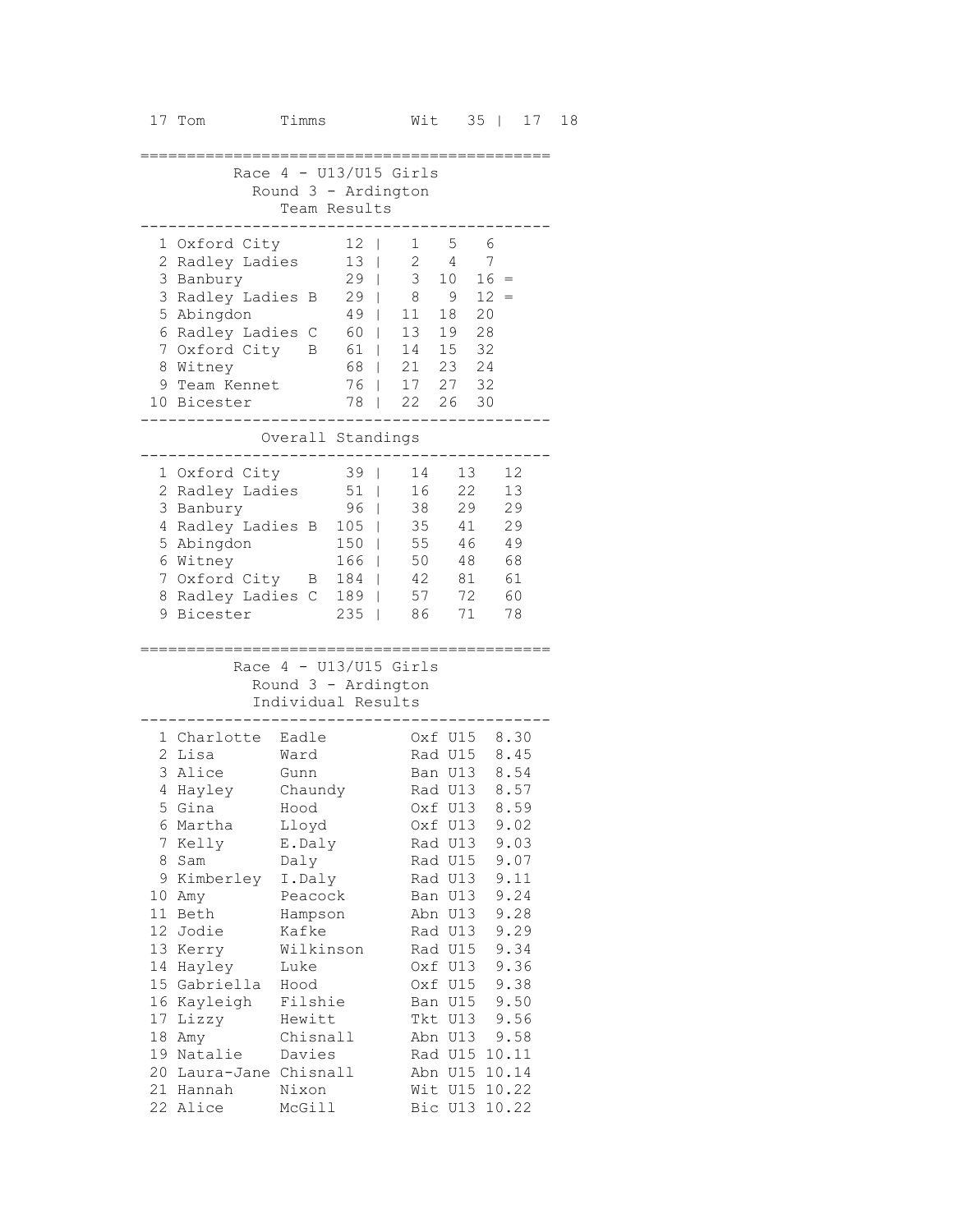|      | 23 Gemma                                              | Byrne                                          |               | Wit U15 10.27                  |                |                 |                |
|------|-------------------------------------------------------|------------------------------------------------|---------------|--------------------------------|----------------|-----------------|----------------|
|      | 24 Fran                                               | Snare                                          |               | Wit U13 10.31                  |                |                 |                |
| 25 R |                                                       | Norris                                         |               | Whh U13 10.41                  |                |                 |                |
|      | 26 Lyn                                                | Sweeney                                        |               | Bic U15 10.45                  |                |                 |                |
|      | 27 Simone                                             | Lee                                            |               | Tkt U13 10.53                  |                |                 |                |
|      | 28 Hannah                                             | Roberts                                        | Rad U15 10.59 |                                |                |                 |                |
|      | 29 Charlottte Orman                                   |                                                |               | Rad U13 11.20                  |                |                 |                |
|      | 30 Katie                                              | Allen                                          |               | Bic U13 11.31                  |                |                 |                |
|      | 31 Danielle                                           | Thomas                                         |               | Wit U13 11.34                  |                |                 |                |
|      | 32 Rachael McGill                                     |                                                |               | Bic U15 13.08                  |                |                 |                |
|      | -------------------------                             |                                                |               | --------------                 |                |                 |                |
|      |                                                       | Overall U13 Girls<br>________________          |               |                                |                |                 |                |
|      | 1 Gina                                                | Hood                                           |               | $0xf \qquad 7$                 | $4\degree$     | 3               | 5              |
|      | 2 Amy                                                 | Peacock                                        | Ban           | 10 <sup>1</sup>                |                | $5\qquad 5$     | $10 =$         |
|      | 2 Hayley Chaundy                                      |                                                | Rad           | $10$                           | 6              | 17              | $4 =$          |
|      | 4 Kelly                                               | E.Daly                                         | Rad           | $13 \mid$                      |                | 7 6             | $\overline{7}$ |
|      | 5 Martha Lloyd<br>6 Kimberley I.Daly<br>7 Jodie Kafke |                                                | .<br>Oxf      | 14                             | 9              | $8\,$           | $\epsilon$     |
|      |                                                       |                                                | Rad           | $16$                           | 12             | $7\phantom{.0}$ | $\mathsf 9$    |
|      |                                                       |                                                | Rad           | $19$                           | 10             | 9               | 12             |
|      | 8 Beth Hampson                                        |                                                | Abn           | $23 \mid$                      | 16             | 12              | 11             |
|      | 9 Hayley Luke                                         |                                                | Oxf           | $29$                           | 15             | 16              | 14             |
|      | 10 Amy Chisnall                                       |                                                | Abn           | $38$                           | 20             | 21              | $18 =$         |
|      | 10 Lizzy                                              | Hewitt                                         | Tkt           | 38                             | 21             |                 | $17 =$         |
|      | 10 Rebbeca                                            | Gill                                           | Bic           | $38$                           | 23             | 15              | $=$            |
|      | 13 Alice                                              | McGill                                         | Bic           | 49                             | 31             | 27              | $22 =$         |
|      | 13 Fran                                               | Snare                                          | Wit           | 49  <br>49                     | 25             | 25              | $24 =$         |
|      | 13 Simone                                             | Lee                                            | Tkt           |                                | 34             | 22              | $27 =$         |
|      | 16 Ellie                                              | Corbett                                        | Wit           |                                | $52 \mid 29$   | 23              |                |
|      | 17 Danielle Thomas                                    |                                                |               | Wit 63   35 32                 |                |                 | $31 =$         |
|      | 17 Katie                                              | Allen                                          |               | Bic 63   36                    |                | 33              | $30 =$         |
|      |                                                       | Overall U15 Girls                              |               |                                |                |                 |                |
|      | 1 Elysia Ridley                                       |                                                | Wit           | $2 \mid$                       | 1              | 1               |                |
|      | 2 Charlotte Eadle                                     |                                                | Oxf           | $3 \mid$                       | $\overline{2}$ | $\overline{2}$  | $\mathbf 1$    |
|      | 3 Lisa                                                | Ward                                           | Rad           | $5 \mid$                       | 3              |                 | $\overline{c}$ |
|      | 4 Charlotte Newbound                                  |                                                | Ban           | $15 \mid$                      | 11             | 4               |                |
|      | 5 Sam                                                 | Daly                                           | Rad           | $18$                           | 14             | 10              | $\,8\,$        |
|      | 6 Hannah Roberts                                      |                                                | Rad           |                                | 31   17 14     |                 | 28             |
|      | 6 Kerry                                               | Wilkinson                                      | Rad           | $31$                           |                | 18              | $13 =$         |
|      | 8 Laura-Jane Chisnall                                 |                                                | Abn           | $32$                           | 19             | 13              | 20             |
|      | 9 Gabriella                                           | Hood                                           | Oxf           | 33                             | 18             |                 | 15             |
|      | 10 Kayleigh                                           | Filshie                                        | Ban           | 36<br>$\overline{\phantom{a}}$ | 22             | 20              | 16             |
|      | 11 Natalie                                            | Davies                                         | Rad           | $38$                           | 26             | 19              | $19 =$         |
|      | 11 Tara                                               | Martin                                         | Oxf           | 38                             | 8              | 30              |                |
|      | 13 Hannah                                             | Nixon                                          | Wit           | $45 \mid$                      | 24             | 24              | 21             |
|      | 14 Gemma                                              | Byrne                                          | Wit           | $51$                           | 28             |                 | 23             |
|      | 15 Lyn                                                | Sweeney                                        | Bic           | $55$                           | 33             | 29              | 26             |
|      | 16 Ruth                                               | Hampson                                        | Abn           | $56$                           | 30             | 26              |                |
|      |                                                       |                                                |               |                                |                |                 |                |
|      |                                                       | Race $5 - U15/U17$ Boys<br>Round 3 - Ardington |               |                                |                |                 |                |
|      |                                                       | Team Results                                   |               |                                |                |                 |                |
|      | 1 Bicester                                            | 24<br>L                                        | 5             | 9.<br>10                       |                |                 |                |
|      |                                                       |                                                |               |                                |                |                 |                |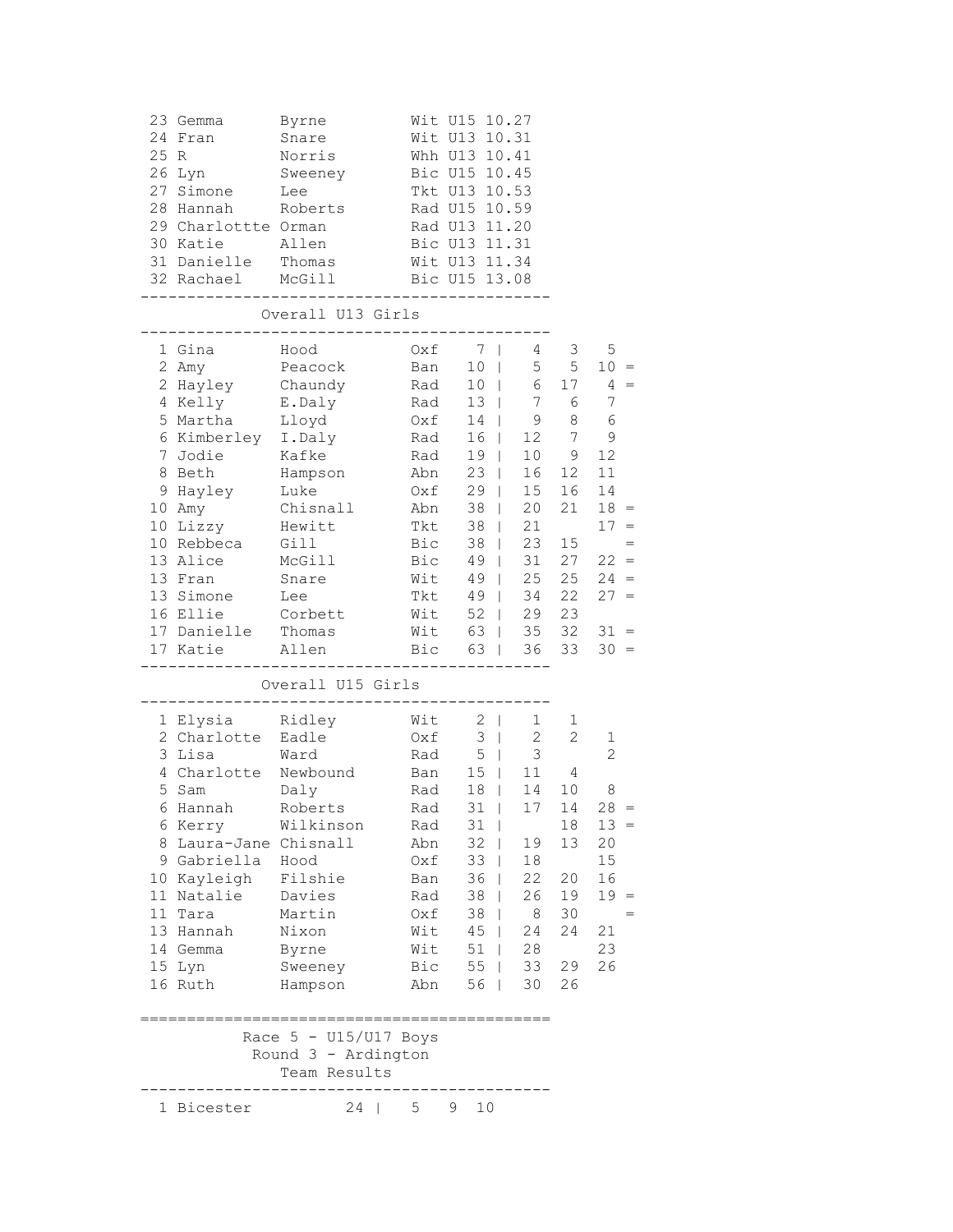|   | 2 White Horse<br>2 Witney | 26   2 3<br>$26$   1 6 19 =                                                                                                          |               |               | $21 =$       |         |         |        |
|---|---------------------------|--------------------------------------------------------------------------------------------------------------------------------------|---------------|---------------|--------------|---------|---------|--------|
|   | 4 Banbury                 | 27   4 11 12                                                                                                                         |               |               |              |         |         |        |
|   |                           | 5 Abingdon 37   7 13 17                                                                                                              |               |               |              |         |         |        |
|   |                           | 6 Oxford City 47   8 18 21                                                                                                           |               |               |              |         |         |        |
|   |                           | 7 Team Kennet 56   15 20 21                                                                                                          |               |               |              |         |         |        |
|   |                           | Overall Standings<br>-----------------------------------                                                                             |               |               |              |         |         |        |
|   |                           |                                                                                                                                      |               |               |              |         |         |        |
|   | 1 Witney                  | 1 White Horse<br>1 Witney<br>1 Witney<br>15   27 22 26 =                                                                             |               |               |              |         |         |        |
|   |                           | 3 Bicester 81   29 28 24                                                                                                             |               |               |              |         |         |        |
|   | 4 Banbury                 | 93   33 33 27                                                                                                                        |               |               |              |         |         |        |
|   |                           | 5 Abingdon 123   46 40 37                                                                                                            |               |               |              |         |         |        |
|   |                           | 6 Oxford City 131   36 48 47                                                                                                         |               |               |              |         |         |        |
|   |                           | 7 Team Kennet 143   42 45 56                                                                                                         |               |               |              |         |         |        |
|   |                           |                                                                                                                                      |               |               |              |         |         |        |
|   |                           | Race $5 - U15/U17$ Boys<br>Round 3 - Ardington                                                                                       |               |               |              |         |         |        |
|   |                           | Individual Results<br>----------------------------------                                                                             |               |               |              |         |         |        |
|   |                           | 1 Matthew Ashton Wit U17 16.16                                                                                                       |               |               |              |         |         |        |
|   |                           | 2 Chris Gillespie Whh U17 16.48                                                                                                      |               |               |              |         |         |        |
|   |                           | 3 Owain Bristow Whh U17 16.54                                                                                                        |               |               |              |         |         |        |
|   |                           | 4 Anthony Williams Ban U15 18.22<br>5 Joe Stachowiak Bic U15 18.39<br>6 Chris Miles Wit U17 18.59<br>7 James Mackinnon Abn U17 19.00 |               |               |              |         |         |        |
|   |                           |                                                                                                                                      |               |               |              |         |         |        |
|   |                           |                                                                                                                                      |               |               |              |         |         |        |
|   |                           | 8 Philip Castle 0xf U15 19.15                                                                                                        |               |               |              |         |         |        |
|   |                           | 9 Neil Flynn Bic U15 19.19                                                                                                           |               |               |              |         |         |        |
|   |                           | 10 Daniel Brown Bic U15 19.34                                                                                                        |               |               |              |         |         |        |
|   |                           | 11 Scott Devonish Ban U15 19.50                                                                                                      |               |               |              |         |         |        |
|   | 12 Ian                    | Timms                                                                                                                                | Ban U15 19.53 |               |              |         |         |        |
|   | 13 Jack                   |                                                                                                                                      | Abn U15 20.08 |               |              |         |         |        |
|   | 14 David                  | Hill Abn U15 20.08<br>Broadhead Bic U15 20.23<br>Vardy Tkt U15 20.32                                                                 |               |               |              |         |         |        |
|   | 15 Mark                   |                                                                                                                                      |               |               |              |         |         |        |
|   | 16 Carl                   | Tucker Chw U15 21.02                                                                                                                 |               |               |              |         |         |        |
|   |                           | 17 Grant Allsop Abn U17 21.04                                                                                                        |               |               |              |         |         |        |
|   |                           | 18 Darren Luke Cxf U15 21.12                                                                                                         |               |               |              |         |         |        |
|   | 19 Gareth                 | Petts                                                                                                                                |               | Wit U15 22.41 |              |         |         |        |
|   | 20 Danny                  | Goodenough                                                                                                                           |               | Tkt U15 23.39 |              |         |         |        |
|   |                           | Overall U15 Boys                                                                                                                     |               |               |              |         |         |        |
|   | 1 Anthony                 | Williams                                                                                                                             | Ban           | 7             | $\mathbf{I}$ | 3       | 4       | 4      |
|   | 2 Joe                     | Stachowiak                                                                                                                           | Bic           | 11            | $\mathbf{I}$ |         | 6       | 5      |
|   | 3 Neil                    | Flynn                                                                                                                                | Bic           | 13            | $\mathbf{I}$ | 4       | 10      | 9      |
|   | 3 Philip                  | Castle                                                                                                                               | Oxf           | 13            | $\mathbf{I}$ | 5       | 8       | 8      |
|   | 5 Daniel<br>6 Robert      | Brown                                                                                                                                | Bic           | 19            |              | 9<br>13 | 12<br>7 | 10     |
| 7 | Ian                       | Ridley<br>Timms                                                                                                                      | Tkt<br>Ban    | 20<br>22      | L            | 10      | 14      | 12     |
| 8 | Jack                      | Hill                                                                                                                                 | Abn           | 26            | L            |         | 13      | $13 =$ |
|   | 8 Scott                   | Devonish                                                                                                                             | Ban           | 26            | L            |         | 15      | $11 =$ |
|   | 10 Mark                   | Vardy                                                                                                                                | Tkt           | 27            | L            | 12      | 16      | 15     |
|   | 11 Darren                 | Luke                                                                                                                                 | Oxf           | 29            | L            | 11      | 18      | 18     |
|   | 12 David                  | Broadhead                                                                                                                            | Bic           | 30            |              | 16      | 20      | 14     |
|   |                           |                                                                                                                                      |               |               |              |         |         |        |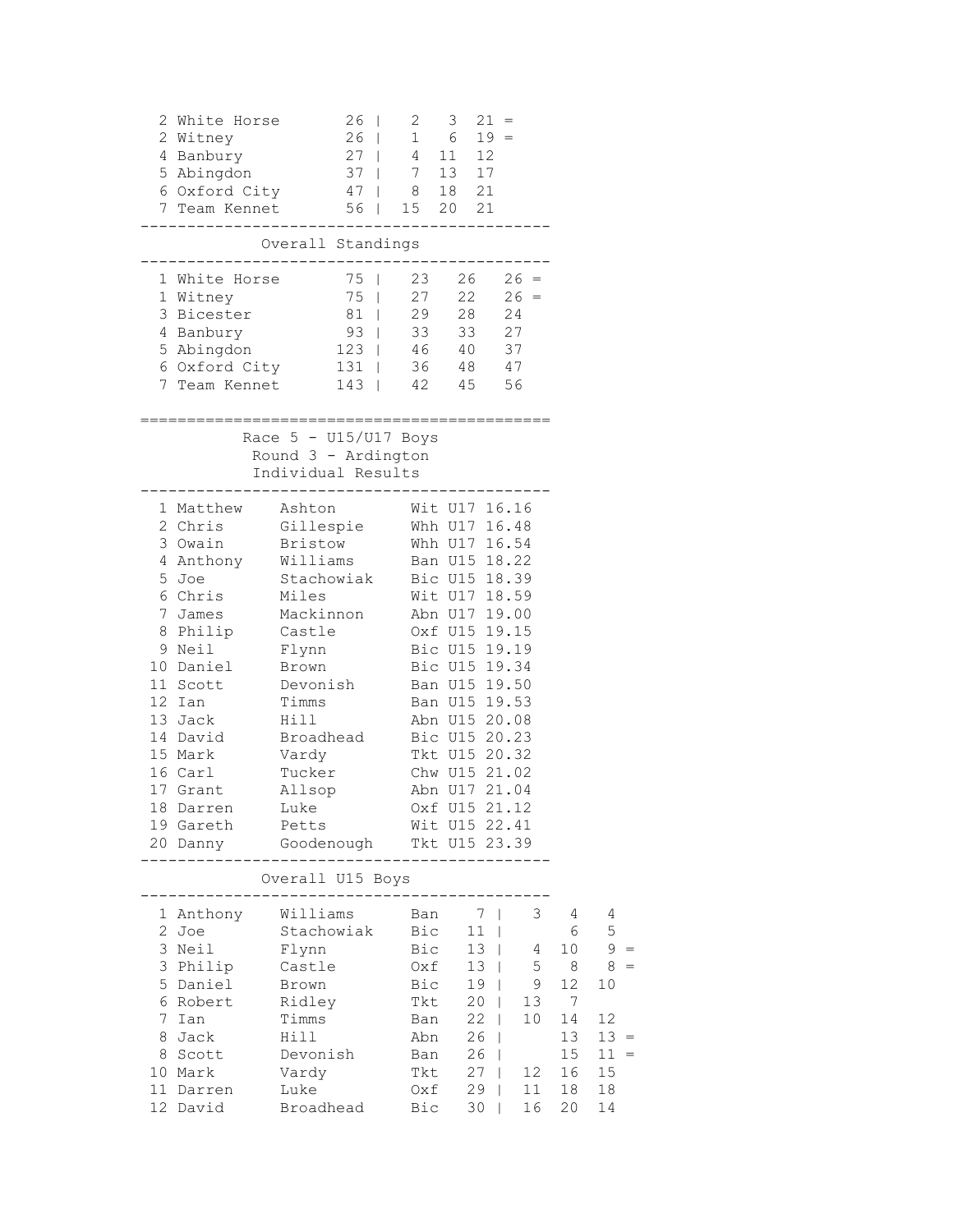|                                            | 13 Carl<br>14 Gareth                                                                                                                                                                                                                                                                                                                                                                                      | Tucker<br>Petts                      |                                                                                                                                                                                                                                                              | Chw<br>Wit                                                                                                                                                                        |                                                                                                                                                                 | 31<br>$33 \mid$                                                                                                                                     | 15<br>$\Box$<br>14                                                                     |                                           | 17<br>19              | 16<br>19                                        |
|--------------------------------------------|-----------------------------------------------------------------------------------------------------------------------------------------------------------------------------------------------------------------------------------------------------------------------------------------------------------------------------------------------------------------------------------------------------------|--------------------------------------|--------------------------------------------------------------------------------------------------------------------------------------------------------------------------------------------------------------------------------------------------------------|-----------------------------------------------------------------------------------------------------------------------------------------------------------------------------------|-----------------------------------------------------------------------------------------------------------------------------------------------------------------|-----------------------------------------------------------------------------------------------------------------------------------------------------|----------------------------------------------------------------------------------------|-------------------------------------------|-----------------------|-------------------------------------------------|
|                                            |                                                                                                                                                                                                                                                                                                                                                                                                           |                                      | Overall U17 Boys                                                                                                                                                                                                                                             |                                                                                                                                                                                   |                                                                                                                                                                 |                                                                                                                                                     |                                                                                        |                                           |                       |                                                 |
| 3<br>4<br>6                                | 1 Chris<br>2 Matthew<br>Owain<br>James<br>5 Chris<br>Grant                                                                                                                                                                                                                                                                                                                                                | Ashton<br>Bristow<br>Miles<br>Allsop | Gillespie<br>Mackinnon                                                                                                                                                                                                                                       | Whh                                                                                                                                                                               | Wit<br>Whh<br>Abn<br>Wit<br>Abn                                                                                                                                 | $2 \mid$<br>3<br>5<br>$13 \mid$<br>35                                                                                                               | $\mathbf{I}$<br>$\sim 10^{-1}$<br>12   8<br>$\mathbf{I}$                               | $\mathbf{1}$<br>2<br>$\overline{7}$<br>18 | 1<br>2<br>3<br>5<br>9 | 2<br>$\mathbf{1}$<br>3<br>7<br>$\epsilon$<br>17 |
|                                            |                                                                                                                                                                                                                                                                                                                                                                                                           |                                      | Race 6 - Women<br>Round 3 - Ardington<br>Team Results                                                                                                                                                                                                        |                                                                                                                                                                                   |                                                                                                                                                                 |                                                                                                                                                     |                                                                                        |                                           |                       |                                                 |
| 1<br>7<br>8<br>9<br>18                     | Headington<br>2 Oxford City<br>3 White Horse<br>4 Radley Ladies<br>5 Cirencester<br>6 Headington B 69  <br>Witney<br>Banbury<br>White Horse B<br>10 Abingdon<br>11 Oxford City<br>12 Alchester<br>12 Bourton<br>14 Woodstock<br>15 Cirencester<br>16 Headington<br>16 Oxf Uni Press<br>Hook Norton<br>19 White Horse C 179  <br>20 Abingdon<br>21 Headington D 182  <br>22 Banbury<br>23 Headington E 209 | Β<br>B<br>$\mathsf{C}$<br>B          | 20 <sub>1</sub><br>$32 \mid$<br>$38$  <br>46<br>60  <br>74<br>$\mathbf{I}$<br>86<br>$\mathbf{I}$<br>$101$  <br>103<br>123<br>127<br>$127$  <br>137<br>$\mathbf{I}$<br>139<br>$\blacksquare$<br>148<br>$\mathbf{I}$<br>$148$  <br>$166$  <br>B 180  <br>$192$ | 3 <sup>7</sup><br>$\overline{2}$<br>$\overline{4}$<br>17<br>14<br>9<br>31<br>20<br>T<br>22<br>T<br>10 <sub>o</sub><br>$\mathbf{I}$<br>6<br>28<br>40<br>34<br>41<br>46<br>54<br>68 | 1 8<br>5 <sub>5</sub><br>12<br>16<br>21<br>25<br>24<br>30<br>32<br>35<br>29<br>55<br>49<br>37<br>44 45<br>52<br>42<br>58<br>61<br>51 64<br>59 60 63<br>66<br>70 | 11<br>15<br>19<br>23<br>13 43<br>27<br>36<br>47<br>38<br>48<br>72<br>$62 =$<br>$72 =$<br>72<br>50<br>$56 =$<br>$72 =$<br>67<br>72<br>65<br>72<br>71 |                                                                                        |                                           |                       |                                                 |
|                                            |                                                                                                                                                                                                                                                                                                                                                                                                           |                                      | Overall Standings                                                                                                                                                                                                                                            |                                                                                                                                                                                   |                                                                                                                                                                 |                                                                                                                                                     |                                                                                        |                                           |                       |                                                 |
| 1<br>2<br>3<br>4<br>5<br>7<br>8<br>9<br>10 | Headington<br>White Horse<br>Banbury<br>Witney<br>Oxford City<br>6 Cirencester<br>Radley Ladies<br>Headington<br>Hook Norton<br>Bourton<br>11 Abingdon<br>12 Alchester<br>13 Oxf Uni Press<br>14 White Horse                                                                                                                                                                                              | B                                    | 67<br>139<br>167<br>179<br>182<br>193<br>210<br>B 249<br>312<br>314<br>331<br>333<br>367<br>378                                                                                                                                                              | T<br>46<br>$\mathbf{I}$<br>45<br>T<br>T<br>T<br>115<br>93<br>129<br>T<br>184                                                                                                      | 27<br>53<br>35<br>61<br>66<br>125<br>75<br>94                                                                                                                   | 20<br>48<br>46<br>44<br>104<br>88<br>98<br>55<br>71<br>93<br>113<br>113<br>90<br>93                                                                 | 20<br>38<br>86<br>74<br>32<br>60<br>46<br>69<br>166<br>127<br>103<br>127<br>148<br>101 |                                           |                       |                                                 |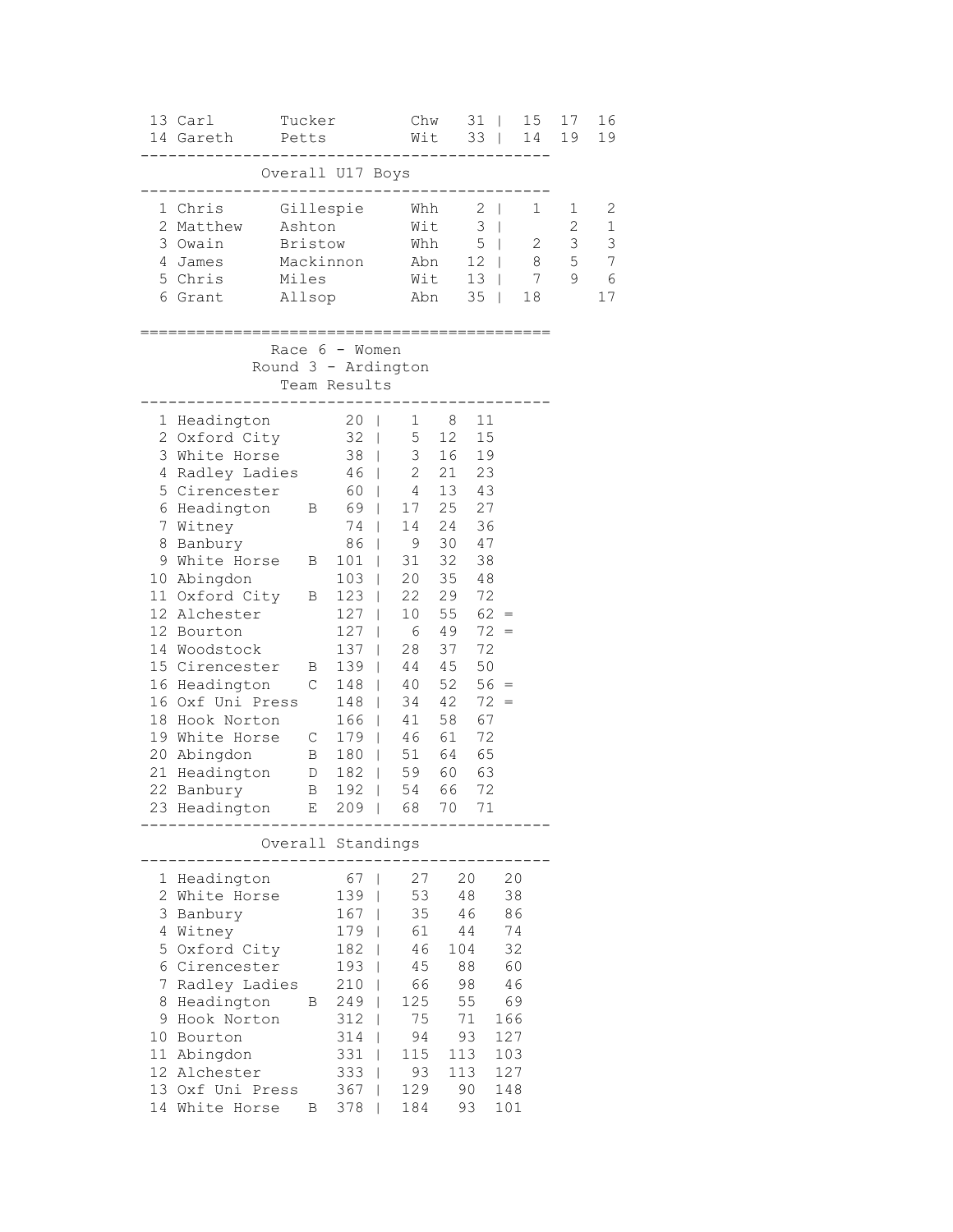|    | 15 Cirencester            |          | В             | 465                 | I              | 132    | 194     | 139           |
|----|---------------------------|----------|---------------|---------------------|----------------|--------|---------|---------------|
|    | 16 Headington             |          | C             | 490                 | $\overline{1}$ | 178    | 164     | 148           |
|    | 17 Banbury                |          | В             | 556                 | $\mathbf{I}$   | 193    | 171     | 192           |
| 18 | Abingdon                  |          | В             | 559                 | I              | 199    | 180     | 180           |
|    |                           |          |               |                     |                |        |         |               |
|    | .======================== |          |               |                     |                |        |         |               |
|    |                           |          |               | Race $6 -$ Women    |                |        |         |               |
|    |                           |          |               | Round 3 - Ardington |                |        |         |               |
|    |                           |          |               | Individual Results  |                |        |         |               |
|    |                           |          |               |                     |                |        |         |               |
|    | 1 Allison                 | Hirst    |               |                     |                | Hed V1 |         | 18.04         |
|    | 2 Tracey                  |          |               | Galbraith           |                | Rad S  |         | 18.49         |
| 3  | Jo                        |          | Rhodes        |                     |                |        | Whh U17 | 18.56         |
| 4  | $\tilde{ }$               |          | Anning        |                     |                | Cir V1 |         | 19.27         |
| 5  | Sue                       |          | Walters       |                     |                | Oxf V1 |         | 20.07         |
| 6  | Brioney                   | LLoyd    |               |                     |                | Bor    | S       | 20.16         |
| 7  | Sue                       |          | Baigent       |                     |                | Tkt S  |         | 20.21         |
| 8  | Jo                        |          |               | Choulerton          |                | Hed S  |         | 20.25         |
|    | 9 Michelle                |          | Buzzard       |                     |                | Ban S  |         | 20.27         |
| 10 | Julie                     |          | Bennett       |                     |                | Alc S  |         | 20.34         |
|    | 11 Philippa               | Jones    |               |                     |                | Hed S  |         | 20.53         |
| 12 | Gwyneth                   |          | Hueter        |                     |                | Oxf V1 |         | 21.07         |
| 13 | $\cdot$ ?                 |          |               | Lancaster           |                | Cir S  |         | 21.21         |
| 14 | Jeanette                  | Ashton   |               |                     |                | Wit V1 |         | 21.22         |
|    | 15 Morgan                 | Williams |               |                     |                |        | Oxf U17 | 21.41         |
|    | 16 Karen                  | Miles    |               |                     |                | Whh V1 |         | 21.47         |
|    | 17 Helen                  |          | Turley        |                     |                | Hed V2 |         | 21.50         |
| 18 | Vareena                   | McDonnel |               |                     |                | Gos V1 |         | 21.52         |
| 19 | A                         |          | Cummings      |                     |                | Whh V1 |         | 21.55         |
| 20 | Zoe                       |          |               | Thornburgh          |                | Abn    | S       | 21.56         |
|    | 21 Rose                   |          |               | Cormack-Loyd        |                |        |         | Rad U17 22.04 |
| 22 | Lisa                      |          | Newport       |                     |                |        |         | Oxf U17 22.16 |
|    | 23 Jenny                  |          | Roberts       |                     |                |        |         | Rad U17 22.25 |
| 24 | Sarah                     |          | LeGood        |                     |                |        |         | Wit U17 22.31 |
| 25 | Marie-Anne Fischer        |          |               |                     |                | Hed V1 |         | 22.50         |
|    | 26 Ruth                   | Allen    |               |                     |                | Kid S  |         | 22.58         |
|    | 27 Edwina                 | McDowall |               |                     |                | Hed S  |         | 23.04         |
| 28 | Jenni                     |          | Howard        |                     |                | Wds V1 |         | 23.06         |
| 29 | Sarah                     | Mead     |               |                     |                | Oxf    | S       | 23.08         |
|    | 30 Debbie                 |          | Kukainis      |                     |                | Ban S  |         | 23.10         |
| 31 | Ros                       | Knopp    |               |                     |                | Whh V1 |         | 23.11         |
| 32 | Juliet                    |          | Bailey        |                     |                | Whh    | S       | 23.27         |
| 33 | Elaine                    |          | Hussey        |                     |                | Rad V1 |         | 23.29         |
| 34 | Stephanie                 | Nash     |               |                     |                | Oup    | S       | 23.36         |
| 35 | Hilary                    |          | O'Shea        |                     |                | Abn V2 |         | 23.37         |
| 36 | Rose                      |          | Thomas        |                     |                | Wit V2 |         | 23.42         |
| 37 | Suzanne                   |          | <b>Briggs</b> |                     |                | Wds V2 |         | 23.43         |
| 38 | Μ                         |          | Roberts       |                     |                | Whh V1 |         | 23.44         |
| 39 | Jacky                     |          | Pinnock       |                     |                | Eyn V1 |         | 23.52         |
| 40 | Anita                     |          |               | Donaldson           |                | Hed S  |         | 23.54         |
| 41 | Bridget                   |          | Taylor        |                     |                | Hkn    | $\rm S$ | 23.58         |
| 42 | Alison                    |          | Harris        |                     |                | Oup S  |         | 24.07         |
| 43 | Elaine                    |          | Wilson        |                     |                | Cir V1 |         | 24.16         |
| 44 | Carol                     |          | Clarke        |                     |                | Cir V2 |         | 24.20         |
| 45 | Loraine                   |          | Ferris        |                     |                | Cir V1 |         | 24.21         |
| 46 | Η                         |          |               | Brackenburg         |                | Whh V1 |         | 24.24         |
| 47 | Jane                      |          | Vincent       |                     |                | Ban S  |         | 24.35         |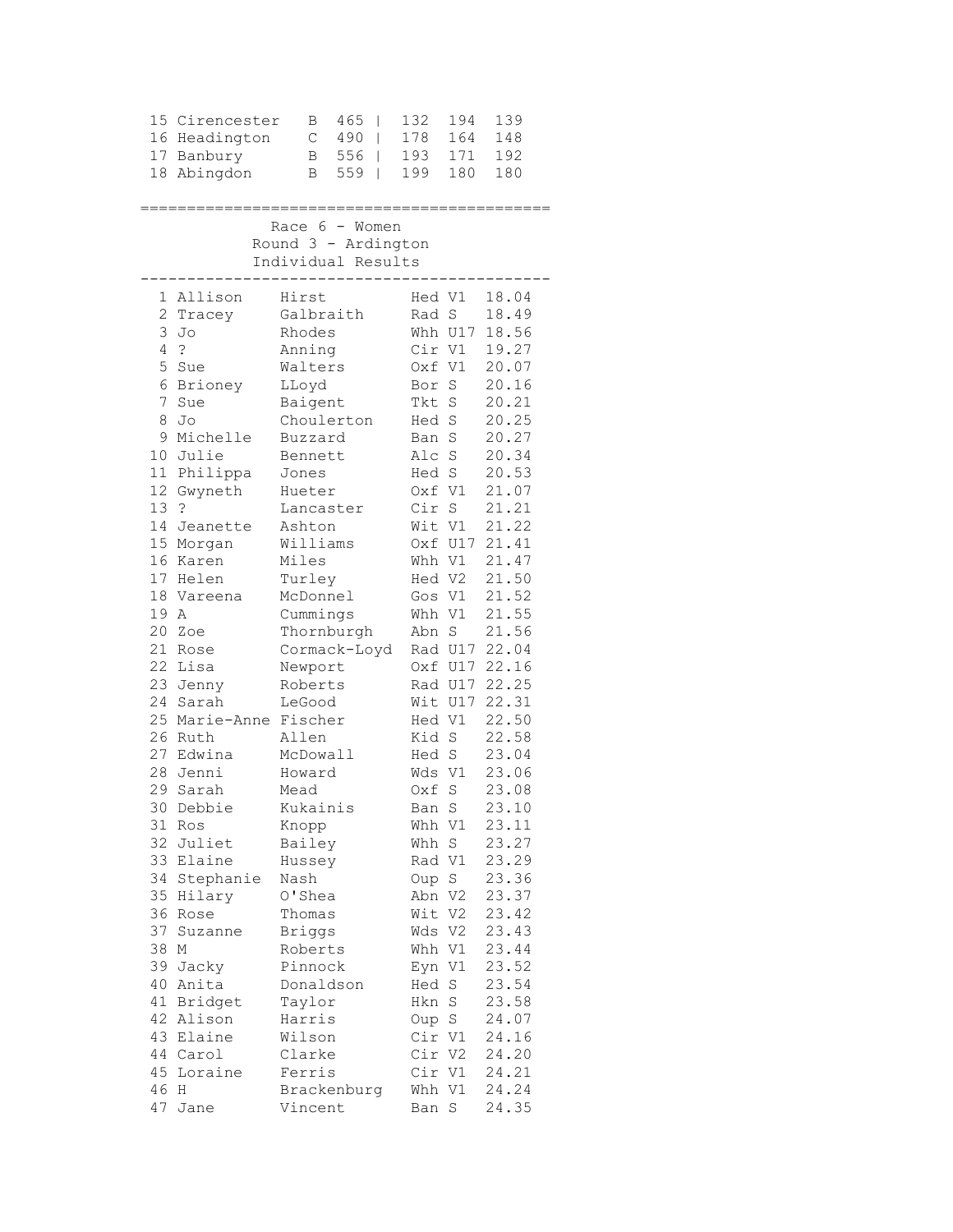|    | 48 Louise Clark      |                                                                                                                                        |            | Abn V1 24.39                   |                   |             |              |
|----|----------------------|----------------------------------------------------------------------------------------------------------------------------------------|------------|--------------------------------|-------------------|-------------|--------------|
|    | 49 Jill Wilkie       |                                                                                                                                        |            | Bor V2 24.41                   |                   |             |              |
|    |                      |                                                                                                                                        |            |                                |                   |             |              |
|    |                      |                                                                                                                                        |            |                                |                   |             |              |
|    |                      |                                                                                                                                        |            |                                |                   |             |              |
|    |                      |                                                                                                                                        |            |                                |                   |             |              |
|    | 54 Sandra Smith      |                                                                                                                                        |            | Ban V2 25.11                   |                   |             |              |
|    |                      | 55 Hazel Howard Alc V1 25.28                                                                                                           |            |                                |                   |             |              |
|    |                      | 56 Rita MitnachtKraus Hed V1 25.33                                                                                                     |            |                                |                   |             |              |
|    |                      | 57 Lynn Ferris Cir V2 25.38                                                                                                            |            |                                |                   |             |              |
|    |                      | 58 Lillian Carpenter Hkn V3 26.03                                                                                                      |            |                                |                   |             |              |
|    |                      |                                                                                                                                        |            |                                |                   |             |              |
|    |                      | 59 Janet Meredith Hed V2 26.25<br>60 Moira McIver Hed V2 26.42<br>61 S Morrison Whh V2 26.46                                           |            |                                |                   |             |              |
|    |                      |                                                                                                                                        |            |                                |                   |             |              |
|    |                      | 62 Rhian Steel Alc V1 26.54                                                                                                            |            |                                |                   |             |              |
|    |                      | 63 Eleanor Blyth Hed V1 27.01                                                                                                          |            |                                |                   |             |              |
|    |                      | 64 Janet Charleston Abn V1 27.01                                                                                                       |            |                                |                   |             |              |
|    |                      | 65 Noel Blatchford Abn V2 27.53                                                                                                        |            |                                |                   |             |              |
|    |                      | 66 Kathy Kukainis Ban V2 28.01                                                                                                         |            |                                |                   |             |              |
|    |                      | 67 Sandra McCabe Hkn V2 28.36<br>68 Kate Atkinson Hed V1 29.00<br>69 Deidra Bursnall Alc V2 30.13<br>70 Pippa Read Hed V1 34.22        |            |                                |                   |             |              |
|    |                      |                                                                                                                                        |            |                                |                   |             |              |
|    |                      |                                                                                                                                        |            |                                |                   |             |              |
|    |                      |                                                                                                                                        |            |                                |                   |             |              |
|    |                      | 71 Pamela Smith Hed V2 34.23                                                                                                           |            |                                |                   |             |              |
|    |                      | Overall U17 Women                                                                                                                      |            |                                |                   |             |              |
|    | 1 Jo                 | Rhodes Whh $4 \mid 1 \mid 3$                                                                                                           |            |                                |                   |             | 3            |
|    |                      | 2 Morgan Milliams 0xf 24   12 12<br>3 Rose Cormack-Loyd Rad 35   16 19<br>4 Lisa Newport 0xf 37   25 15<br>5 Jenny Roberts Rad 45   22 |            |                                |                   |             | 15           |
|    |                      |                                                                                                                                        |            |                                |                   |             | 21           |
|    |                      |                                                                                                                                        |            |                                |                   |             | 22           |
|    |                      |                                                                                                                                        |            |                                |                   |             | 23           |
|    |                      | 6 Sarah LeGood                                                                                                                         |            | Wit 49   30 25                 |                   |             | 24           |
|    |                      | Overall Junior Women                                                                                                                   |            |                                |                   |             |              |
|    |                      |                                                                                                                                        |            |                                |                   |             |              |
|    |                      |                                                                                                                                        |            |                                |                   |             |              |
|    | 1 Iona               | Robertson Hed 3   2                                                                                                                    |            |                                |                   | 1           |              |
|    | 2 Tracey             | Galbraith                                                                                                                              | Rad        | 4                              |                   | $\mathbf 2$ | $\mathbf{2}$ |
|    | 3 Brioney            | LLoyd                                                                                                                                  | Bor        | 10                             | 5<br>$\mathbf{I}$ | 5           | 6            |
|    | 4 Michelle           | Buzzard                                                                                                                                | Ban        | 14                             | 6                 | 8           | 9            |
| 5  | Jo                   | Choulerton                                                                                                                             | Hed        | 17                             |                   | 9           | 8            |
| 6  | Philippa             | Jones                                                                                                                                  | Hed        | 19                             | 8                 | 11          | 11           |
| 7  | Julie                | Bennett                                                                                                                                | Alc        | 21                             | 11                | 17          | 10           |
| 8  | Debbie               | Kukainis                                                                                                                               | Ban        | 29                             | 15                | 14          | 30           |
| 9  | Κ                    | Brook                                                                                                                                  | Wit        | 36                             | 18                | 18          |              |
| 10 | Ruth                 | Allen                                                                                                                                  | Kid        | 49<br>-1                       | 23                | 30          | 26           |
| 11 | Zoe                  | Thornburgh                                                                                                                             | Abn        | 56<br>$\overline{\phantom{a}}$ |                   | 36          | 20           |
| 12 | Stephanie            | Nash                                                                                                                                   | Oup        | 69<br>$\overline{\phantom{a}}$ |                   | 35          | 34           |
|    | 13 Samantha          | Rees                                                                                                                                   | Hkn        | 73                             | 35<br>T           | 38          |              |
|    | 14 Bridget           | Taylor                                                                                                                                 | Hkn        | 74                             | 33                | 49          | 41           |
|    | 15 Alison            | Harris                                                                                                                                 | Oup        | 81                             | 47                | 39          | 42           |
|    | 16 Anita             | Donaldson                                                                                                                              | Hed        | 94                             |                   | 54<br>52    | 40           |
| 18 | 17 Juliette<br>Helen | Dean<br>Arthur                                                                                                                         | Hed<br>Hkn | 103<br>123                     | 51<br>60          | 63          | 52           |
|    |                      |                                                                                                                                        |            |                                |                   |             |              |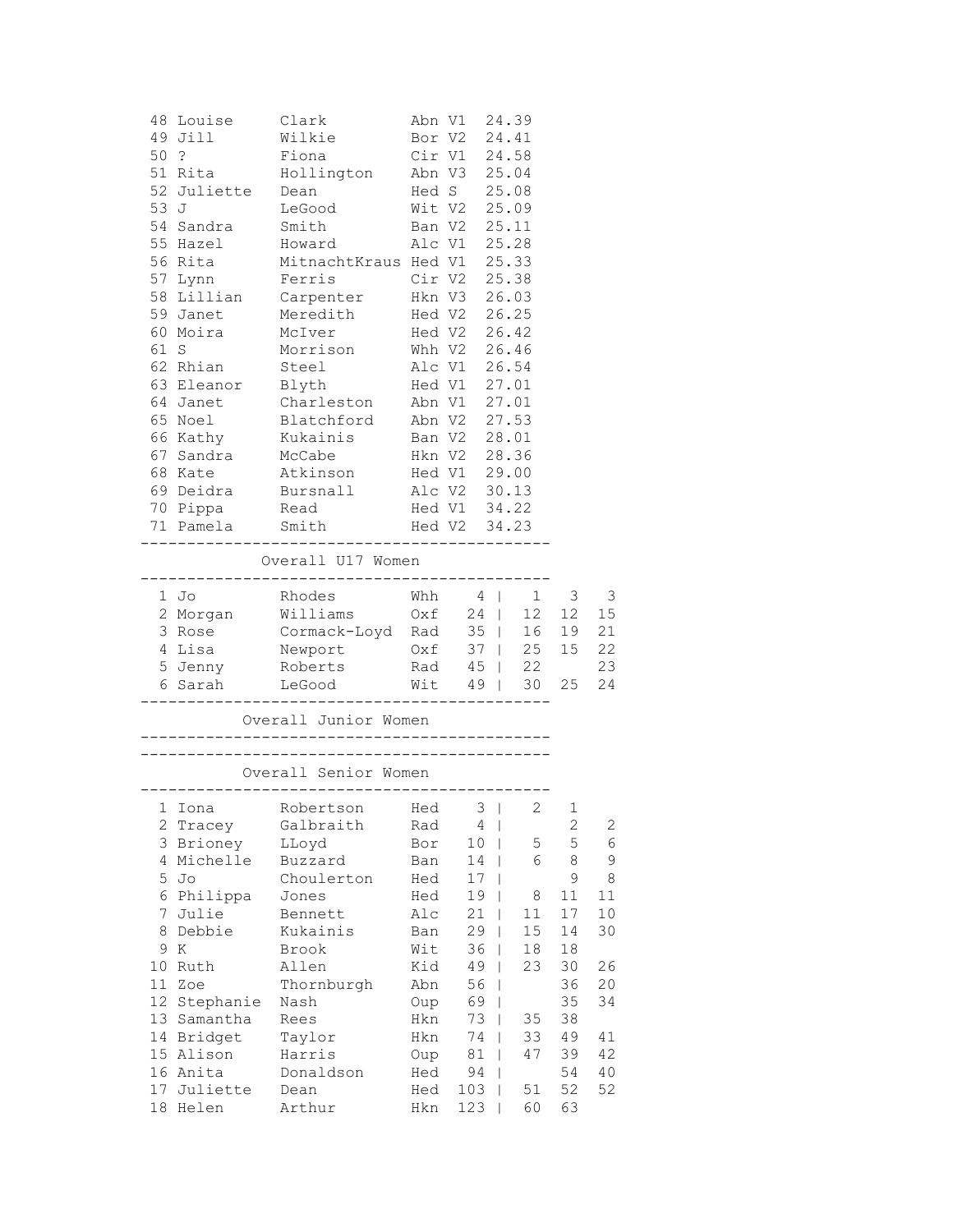|                | Overall Vet 35 Women |                      |     |       |                                |    |           |  |  |  |  |  |
|----------------|----------------------|----------------------|-----|-------|--------------------------------|----|-----------|--|--|--|--|--|
| 1              | Sara                 | Pinwoodie            | Cir | 7     | 3<br>I                         | 4  |           |  |  |  |  |  |
| $\overline{2}$ | Cecilia              | Reagen               | Hkn | 14    | 7                              | 7  |           |  |  |  |  |  |
|                | 3 Gwyneth            | Hueter               | Oxf | 21    | $\mathsf 9$<br>I               |    | 12        |  |  |  |  |  |
| 4              | Sue                  | Stockdale            | Oup | 26    | 10<br>T                        | 16 |           |  |  |  |  |  |
| 5              | Jeanette             | Ashton               | Wit | 27    | 13<br>$\mathbf{I}$             | 20 | 14        |  |  |  |  |  |
|                | 6 Vareena            | McDonnel             | Gos | 37    | 19<br>$\mathsf{I}$             | 27 | 18        |  |  |  |  |  |
| 7              | Karen                | Miles                | Whh | 38    | $\overline{\phantom{a}}$       | 22 | 16        |  |  |  |  |  |
| 8              | Annie                | Hogan                | Chw | 45    | 24<br>$\overline{1}$           | 21 |           |  |  |  |  |  |
| 9              | Α                    | Cummings             | Whh | 47    | T                              | 28 | 19        |  |  |  |  |  |
| 10             | Stephanie            | Cook                 | Alc | 50    | 21<br>T                        | 29 |           |  |  |  |  |  |
| 11             | Marie-Anne Fischer   |                      | Hed | 56    | 48                             | 31 | 25        |  |  |  |  |  |
| 12             | Elaine               | Hussey               | Rad | 61    | 28                             |    | 33        |  |  |  |  |  |
| 12 M           |                      | Roberts              | Whh | 61    | I                              | 23 | 38<br>$=$ |  |  |  |  |  |
|                | 14 Ros               | Knopp                | Whh | 63    | 32<br>T                        | 32 | 31        |  |  |  |  |  |
|                | 15 Jane              | Stevens              | Cir | 75    | 38<br>$\overline{\phantom{a}}$ | 37 |           |  |  |  |  |  |
|                | 16 Lyn               | Spedding             | Bor | 77    | 37<br>$\overline{\phantom{a}}$ | 40 |           |  |  |  |  |  |
| 17             | Jacky                | Pinnock              | Eyn | 78    | 39<br>$\overline{1}$           | 44 | 39        |  |  |  |  |  |
| 18             | Jenni                | Howard               | Wds | 85    | T                              | 57 | 28        |  |  |  |  |  |
| 19             | Heather              | Aston                | Chw | 87    | 41<br>T                        | 46 |           |  |  |  |  |  |
| 20             | Loraine              | Ferris               | Cir | 89    | 44                             | 62 | 45        |  |  |  |  |  |
| 21             | J                    | Crook                | Whh | 91    | 49                             | 42 |           |  |  |  |  |  |
|                | 22 Louise            | Clark                | Abn | 93    | 45<br>T                        |    | 48        |  |  |  |  |  |
|                | 23 Elaine            | Wilson               | Cir | 100   | 57<br>T                        |    | 43        |  |  |  |  |  |
|                | 24 Hazel             | Howard               | Alc | 116   | 61<br>T                        | 67 | 55        |  |  |  |  |  |
| 25 P           |                      | Vass                 | Cir | 117   | 62<br>T                        | 55 |           |  |  |  |  |  |
|                | 26 Eleanor           | Blyth                | Hed | 121   | 64<br>$\mathbf{I}$             | 58 | 63        |  |  |  |  |  |
| 27             | Rhian                | Steel                | Alc | 134   | I                              | 72 | 62        |  |  |  |  |  |
|                | 28 Kate              | Atkinson             | Hed | 139   |                                | 71 | 68        |  |  |  |  |  |
|                |                      | Overall Vet 45 Women |     |       |                                |    |           |  |  |  |  |  |
|                | 1 Helen              | Turley               | Hed | 30    | 17<br>$\Box$                   | 13 | 17        |  |  |  |  |  |
|                | 2 Sheila             | Bailey               | Whh | 53    | 20<br>$\Box$                   | 33 |           |  |  |  |  |  |
|                | 3 Hilary             | O'Shea               | Abn | 61    | 27<br>$\mathsf{I}$             | 34 | 35        |  |  |  |  |  |
| 4              | Rose                 | Thomas               | Wit | 70    | 34<br>$\mathsf{I}$             | 41 | 36        |  |  |  |  |  |
| 5              | Suzanne              | <b>Briggs</b>        | Wds | 77    | 40<br>$\overline{\phantom{a}}$ | 61 | 37        |  |  |  |  |  |
|                | 6 Carol              | Clarke               | Cir | 90    | 46<br>$\blacksquare$           | 47 | 44        |  |  |  |  |  |
|                | 7 Jill               | Wilkie               | Bor | $97$  |                                | 48 | 49        |  |  |  |  |  |
| 8              | Sandra               | Smith                | Ban | 104   | 54                             | 50 | 54        |  |  |  |  |  |
| 9              | J                    | LeGood               | Wit | 106   | 56                             | 53 | 53        |  |  |  |  |  |
|                | 10 Lynn              | Ferris               | Cir | $107$ | 50                             |    | 57        |  |  |  |  |  |
|                | 11 Moira             | McIver               | Hed | $115$ | 55                             | 64 | 60        |  |  |  |  |  |
|                | 12 Kathy             | Kukainis             | Ban | $131$ | 67                             | 65 | $66 =$    |  |  |  |  |  |
|                | 12 Noel              | Blatchford           | Abn | $131$ | 66                             | 69 | 65<br>$=$ |  |  |  |  |  |
|                | 14 Karen             | Pulford              | Abn | 134   | 68                             | 66 |           |  |  |  |  |  |
|                | 15 Sandra            | McCabe               | Hkn | 136   | 69                             | 70 | 67        |  |  |  |  |  |
|                | 16 Deidra            | Bursnall             | Alc | $142$ |                                | 73 | 69        |  |  |  |  |  |
|                |                      | Overall Vet 55 Women |     |       |                                |    |           |  |  |  |  |  |
|                | 1 Rita               | Hollington Abn 88    |     |       | 43                             | 45 | 51        |  |  |  |  |  |
|                | 2 Lillian            | Carpenter            | Hkn | $111$ | 53                             |    | 58        |  |  |  |  |  |
|                | 3 Gill               | Partridge            | Hed | $119$ | 59                             | 60 |           |  |  |  |  |  |
|                |                      |                      |     |       |                                |    |           |  |  |  |  |  |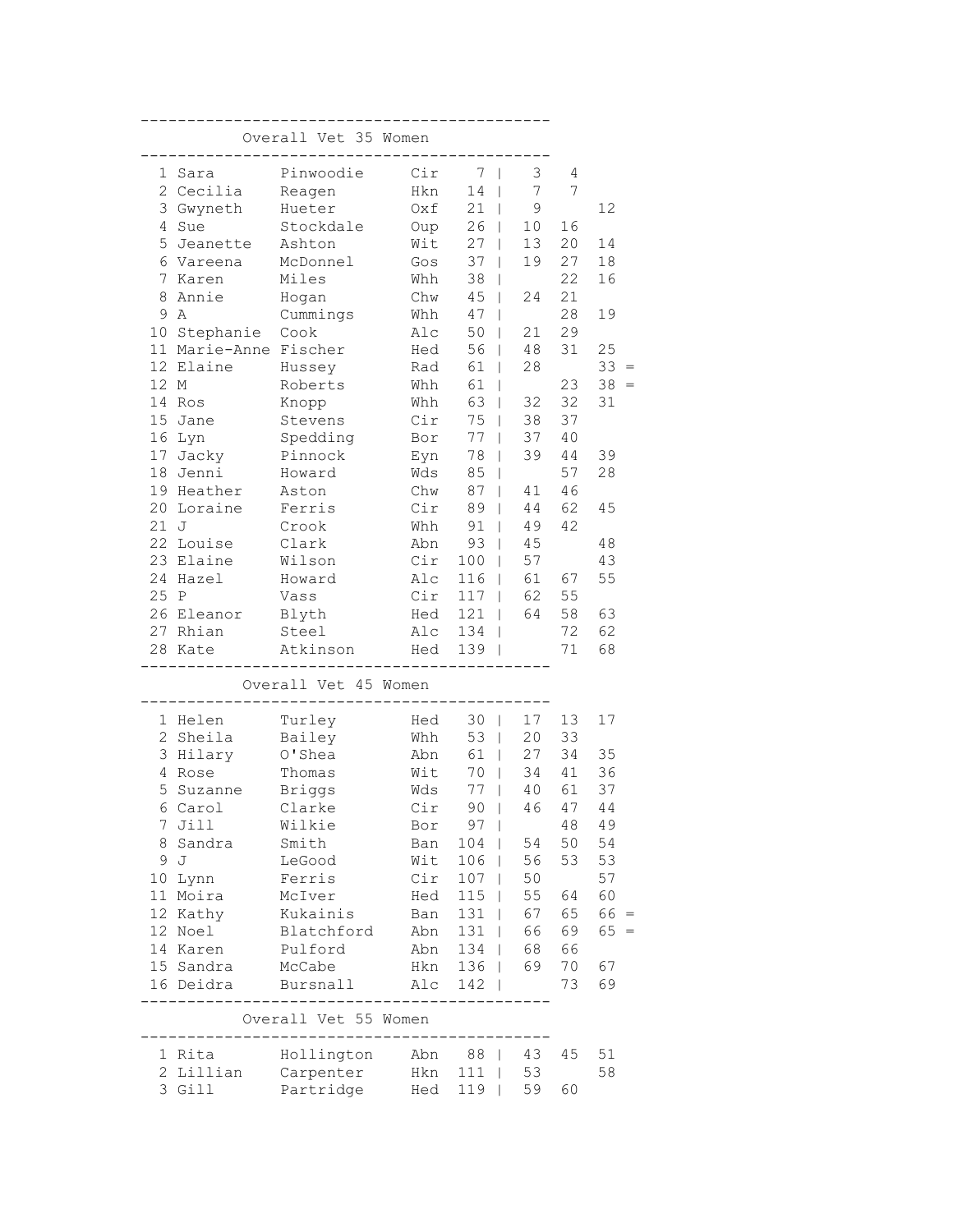|              |                     |              | Race $7 - Men$             |        |              |                               |                            |              |  |  |  |  |  |
|--------------|---------------------|--------------|----------------------------|--------|--------------|-------------------------------|----------------------------|--------------|--|--|--|--|--|
|              | Round 3 - Ardington |              | Team Results               |        |              |                               |                            |              |  |  |  |  |  |
|              | First Division      |              |                            |        |              |                               |                            |              |  |  |  |  |  |
|              | 1 Woodstock         |              | $113$                      |        | 9            | 12                            | 16                         | 17           |  |  |  |  |  |
| 2            | Banbury             |              | $121$                      |        | 7            | 18<br>8 <sup>8</sup>          | 20<br>10                   | 21<br>19     |  |  |  |  |  |
|              | 3 White Horse       |              | $128$                      |        | $\mathbf{2}$ | 22<br>- 6                     | 26<br>11                   | 29<br>14     |  |  |  |  |  |
| 4            | Headington          |              | $129$                      |        | 1            | 25<br>$\overline{\mathbf{3}}$ | 30<br>5 <sup>5</sup>       | 40<br>23     |  |  |  |  |  |
|              | 5 Oxford City       |              | $301$                      |        | 4            | 31<br>13                      | 32<br>15                   | 34<br>27     |  |  |  |  |  |
| 6            | Witney              |              | $370$                      |        | 35           | 67<br>36                      | 78<br>49                   | 97<br>56     |  |  |  |  |  |
| 7            | Headington B 397    |              |                            |        | 42           | 58<br>43                      | 66<br>51                   | 70<br>52     |  |  |  |  |  |
|              | 8 Cirencester       |              | 419   24 41                |        |              |                               | 57 75                      | 77<br>50 68  |  |  |  |  |  |
|              |                     |              |                            |        |              | 72                            | 79                         | 85           |  |  |  |  |  |
|              |                     |              | Second Division<br>------- |        |              |                               |                            |              |  |  |  |  |  |
| $\mathbf{1}$ | Abingdon            |              | $413$                      |        | 28           | 45<br>63                      | 54<br>69                   | 62<br>92     |  |  |  |  |  |
| 2            | Woodstock           | $\mathbf{B}$ | $554$                      |        | 33           | 89                            | 44 55 61<br>112 160        |              |  |  |  |  |  |
| 3            | Cherwell            |              | 645                        |        | 46           | 48<br>107                     | 91 105<br>116 132          |              |  |  |  |  |  |
| 4            | Headington          |              | $C$ 652                    |        | 84           | 86<br>98                      | 101                        | 87 94<br>102 |  |  |  |  |  |
| 5            | Hook Norton         |              | 739                        |        | 38           | 65<br>128                     | 152 160                    | 96 100       |  |  |  |  |  |
| 6            | Eynsham             |              | 744                        |        | 39           | 140                           | 64 90 108<br>148 155       |              |  |  |  |  |  |
| 7            | Banbury             | $\mathbf{B}$ | 760                        | $\Box$ |              | 59 60 82 104                  | 135 160                    | 160          |  |  |  |  |  |
| 8            | Kidlington          |              | 807                        |        | 47           |                               | 99 113 119<br>126 143 160  |              |  |  |  |  |  |
|              | 9 Witney            |              | B 816   73 74              |        |              |                               | 147 158 160                | 83 121       |  |  |  |  |  |
| 10           | Team Kennet 822     |              |                            |        |              | 37 76 106 131                 | 153 159 160                |              |  |  |  |  |  |
| 11           | Headington          |              | D 851                      |        | 111          |                               | 115 118 120<br>124 129 134 |              |  |  |  |  |  |
|              | 12 Alchester        |              | 884                        |        | 71           | 141                           | 122 123 127<br>144 156     |              |  |  |  |  |  |
|              | 13 Cirencester      |              | B 893                      |        | 103          |                               | 109 117 125<br>137 142 160 |              |  |  |  |  |  |
|              | 14 Abingdon         | $\mathbf{B}$ | $914$                      |        |              | 93 95 110 136                 | 160 160 160                |              |  |  |  |  |  |
|              | 15 White Horse      | $\mathbf{B}$ | 931                        |        | 53           |                               | 114 139 145<br>160 160 160 |              |  |  |  |  |  |
|              | 16 Headington       |              | E 1056   138 146 150 151   |        |              |                               | 154 157 160                |              |  |  |  |  |  |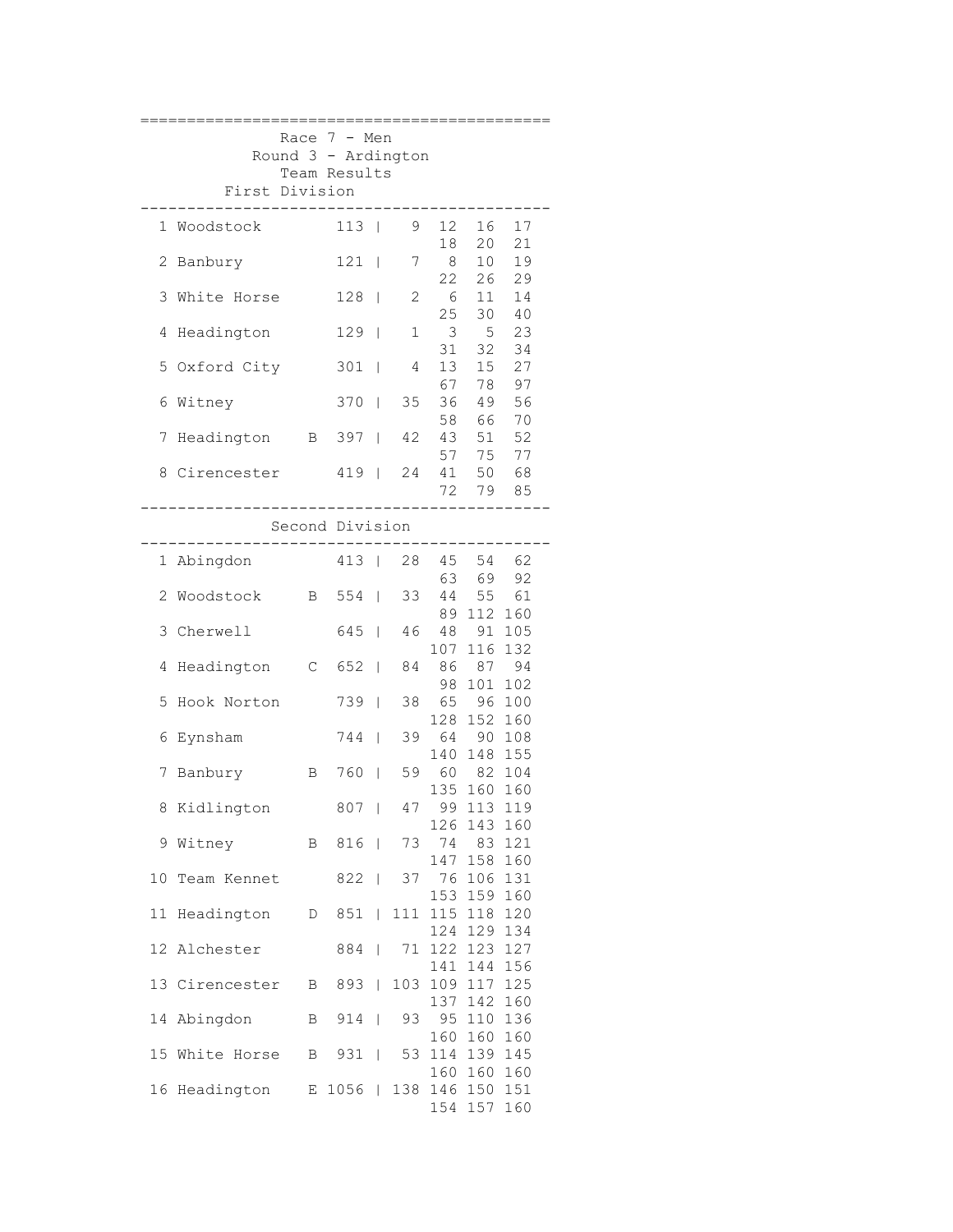| Overall Standings<br>First Division |                 |          |                     |                          |       |             |       |  |  |  |
|-------------------------------------|-----------------|----------|---------------------|--------------------------|-------|-------------|-------|--|--|--|
|                                     |                 |          |                     |                          |       |             |       |  |  |  |
| 1                                   | Woodstock       |          | 414                 |                          | 162   | 139         | 113   |  |  |  |
| $\overline{2}$                      | White Horse     |          | 437                 |                          | 153   | 156         | 128   |  |  |  |
| 3                                   | Headington      |          | 500                 |                          | 193   | 178         | 129   |  |  |  |
| 4                                   | Banbury         |          | 546                 |                          | 210   | 215         | 121   |  |  |  |
| 5                                   | Witney          |          | 822                 |                          | 201   | 251         | 370   |  |  |  |
|                                     | 6 Oxford City   |          | 891                 |                          | 275   | 315         | 301   |  |  |  |
| 7                                   | Cirencester     |          | 1392                |                          | 588   | 385         | 419   |  |  |  |
| 8                                   | Headington      |          | B 1468              |                          | 625   | 446         | 397   |  |  |  |
|                                     | Second Division |          |                     |                          |       |             |       |  |  |  |
| 1                                   | Abingdon        |          | 1276                |                          | 367   | 496         | 413   |  |  |  |
| $\overline{2}$                      | Cherwell        |          | 1785                |                          | 448   | 692         | 645   |  |  |  |
| 3                                   | Woodstock       |          | B 2094              |                          | 833   | 707         | 554   |  |  |  |
| 4                                   | Witney          |          | B 2188              |                          | 660   | 712         | 816   |  |  |  |
| 5                                   | Team Kennet     |          | 2216                |                          | 753   | 641         | 822   |  |  |  |
| 6                                   | Hook Norton     |          | 2258                |                          | 839   | 680         | 739   |  |  |  |
| 7                                   | Headington      |          | C <sub>2310</sub>   |                          | 923   | 735         | 652   |  |  |  |
| 8                                   | Abingdon        |          | B 2529              |                          | 762   | 853         | 914   |  |  |  |
| 9                                   | Kidlington      |          | 2533                |                          | 710   | 1016        | 807   |  |  |  |
| 10                                  | Eynsham         |          | 2595                |                          | 837   | 1014        | 744   |  |  |  |
|                                     | 11 Alchester    |          | 2682                |                          | 840   | 958         | 884   |  |  |  |
|                                     | 12 Cirencester  |          | B 2892              |                          | 1050  | 949         | 893   |  |  |  |
| 13                                  | Headington      |          | D 3000              | $\overline{\phantom{a}}$ | 1130  | 1019        | 851   |  |  |  |
|                                     |                 | Race     | 7<br>- Men          |                          |       |             |       |  |  |  |
|                                     |                 |          | Round 3 - Ardington |                          |       |             |       |  |  |  |
|                                     |                 |          | Individual Results  |                          |       |             |       |  |  |  |
|                                     |                 |          |                     |                          |       |             |       |  |  |  |
| 1                                   | Richard         | Bromley  |                     |                          | Hed   | S           | 28.53 |  |  |  |
| 2                                   | Tom             | Penfold  |                     |                          | Whh   | J           | 29.11 |  |  |  |
| 3                                   | John            |          | Lisiewicz           |                          | Hed   | $\rm S$     | 29.12 |  |  |  |
| 4                                   | Mark            | Beerling |                     |                          | Oxf   | $\rm S$     | 29.27 |  |  |  |
| 5                                   | Gary            | Harris   |                     |                          | Hed   | S           | 29.44 |  |  |  |
| 6.                                  | Peter           | Wilson   |                     |                          | Whh S |             | 29.58 |  |  |  |
| 7                                   | Peter           | George   |                     |                          | Ban   | S           | 30.04 |  |  |  |
| 8                                   | Simon           |          | Pritchard           |                          | Ban   | S           | 30.10 |  |  |  |
| 9                                   | David           | Ashton   |                     |                          | Wds   | S           | 30.31 |  |  |  |
| 10                                  | Nigel           | Wright   |                     |                          | Ban   | S           | 30.41 |  |  |  |
| 11                                  | Dave            | Wright   |                     |                          | Whh   | V1          | 30.47 |  |  |  |
| 12                                  | Tony            | Hunn     |                     |                          | Wds   | $\mathbf S$ | 30.52 |  |  |  |
| 13                                  | Ben             | King     |                     |                          | Oxf   | J           | 30.53 |  |  |  |
| 14                                  | Derek           | Green    |                     |                          | Whh   | V1          | 31.19 |  |  |  |
| 15                                  | Andrew          | Moreton  |                     |                          | Oxf   | J           | 31.26 |  |  |  |
| 16                                  | Brian           | Vaughan  |                     |                          | Wds   | V1          | 31.26 |  |  |  |
| 17                                  | Nicholas        |          | Baimbridge          |                          | Wds   | $\mathbf S$ | 31.47 |  |  |  |
| 18                                  | Rob             | Linnell  |                     |                          | Wds   | $\mathbf S$ | 31.52 |  |  |  |
| 19                                  | Steve           | Andrew   |                     |                          | Ban   | V1          | 31.54 |  |  |  |
| 20                                  | Tom             | Glare    |                     |                          | Wds   | V1          | 32.01 |  |  |  |
| 21                                  | Roger           | Bradley  |                     |                          | Wds   | $\mathbf S$ | 32.12 |  |  |  |
| 22<br>23                            | Martin          | Jones    |                     |                          | Ban   | S<br>S      | 32.21 |  |  |  |
|                                     | Roger           | Thetford |                     |                          | Hed   |             | 32.28 |  |  |  |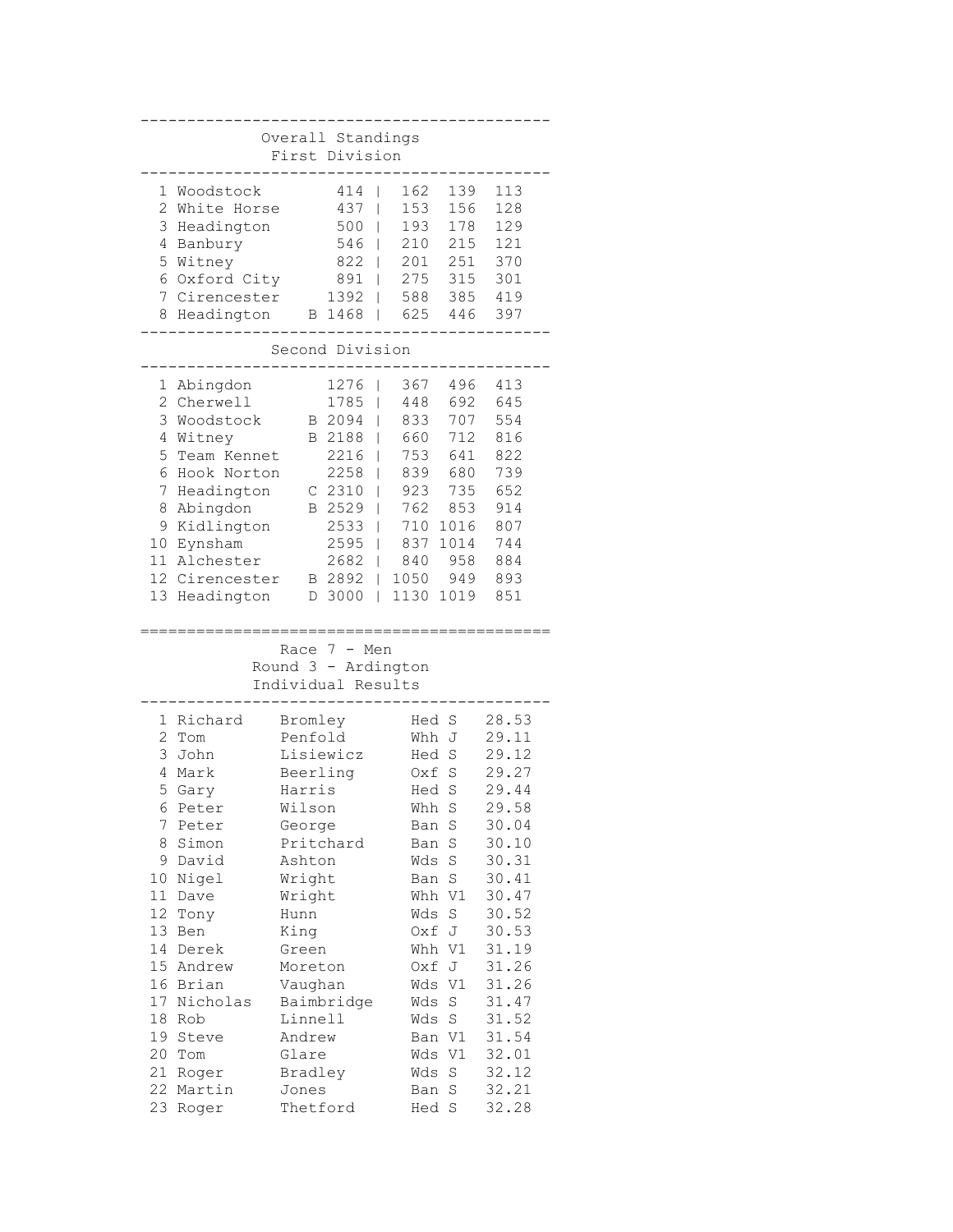| 24 | Keith        | Firkin        | Cir    | V1          | 32.35 |
|----|--------------|---------------|--------|-------------|-------|
| 25 | Paul         | Jegou         | Whh    | S           | 32.40 |
| 26 | Ian          | Robinson      | Ban    | S           | 32.48 |
| 27 | Robin        | Schofield     | Oxf V1 |             | 32.50 |
| 28 | Gary         | Richards      | Abn    | V1          | 32.57 |
| 29 | Tim          |               |        |             |       |
|    |              | Chambers      | Ban    | S           | 33.04 |
| 30 | Jason        | Cooke         | Whh    | S           | 33.12 |
| 31 | Martin       | Gainsborough  | Hed S  |             | 33.13 |
|    | 32 Chris     | Nellins       | Hed V1 |             | 33.18 |
| 33 | Mike         | Hurd          | Wds V2 |             | 33.25 |
| 34 | Luke         | McNeil        | Hed    | S           | 33.28 |
| 35 | $\mathsf{C}$ | Sykes         | Wit    | S           | 33.35 |
| 36 | Rick         | Parsons       | Wit V1 |             | 33.40 |
| 37 | Dick         | Kearn         | Tkt    | V1          | 33.41 |
| 38 | Andrew       | Tilsley       | Hkn    | $\rm S$     | 33.46 |
| 39 | Martin       | Smith         | Eyn    | $\rm S$     | 33.51 |
| 40 | Dave         | Murfin        | Whh    | $\rm S$     | 33.53 |
| 41 | Garret       | Gloyne        | Cir    | $\mathbf S$ | 33.55 |
| 42 |              | O'Brien       | Hed S  |             | 34.04 |
|    | Jerry        |               |        |             |       |
| 43 | Dave         | Gavaghan      | Hed S  |             | 34.07 |
| 44 | Robert       | <b>Briggs</b> | Wds V1 |             | 34.09 |
| 45 | John         | Harvey        | Abn    | $\rm S$     | 34.15 |
| 46 | Guy          | Tucker        | Chw    | V1          | 34.23 |
| 47 | Ρ            | Kyberd        | Kid    | S           | 34.29 |
| 48 | Phil         | Gilkes        | Chw V1 |             | 34.34 |
| 49 | Tony         | Lock          | Wit    | $\rm S$     | 34.35 |
| 50 | Kevin        | Ferris        | Cir V1 |             | 34.36 |
| 51 | Hanno        | Nickau        | Hed    | $\rm S$     | 34.36 |
| 52 | Elmar        | Kraus         | Hed S  |             | 34.39 |
| 53 | Nick         | Ponting       | Whh V1 |             | 34.42 |
| 54 | Thornton     | Greenland     | Abn V2 |             | 34.46 |
| 55 | Mike         | Shipway       | Wds    | V2          | 34.51 |
| 56 | $\mathbf P$  | Bowden        | Wit    | V1          | 34.55 |
| 57 | Jon          | Marshall      | Hed    | $\mathbf S$ | 34.57 |
| 58 | $\mathbb N$  | Dalton        | Wit    | S           | 34.59 |
| 59 |              |               |        |             |       |
|    | Dave         | Drummon       | Ban    | $\mathbf S$ | 35.02 |
|    | 60 Geoff     | Smith         | Ban V2 |             | 35.03 |
| 61 | Steve        | Caswell       | Wds V1 |             | 35.07 |
| 62 | John         | Oliver        | Abn V1 |             | 35.09 |
|    | 63 Pete      | Stepney       | Abn V1 |             | 35.13 |
| 64 | Luke         | Creasey       | Eyn    | Μ           | 35.18 |
| 65 | Stuart       | Cresswell     | Hkn    | S           | 35.29 |
| 66 | Andy         | Donaldson     | Wit    | V2          | 35.42 |
| 67 | Richard      | Langton       | Oxf    | V2          | 35.46 |
| 68 | Dave         | Cook          | Cir    | S           | 36.02 |
| 69 | Matthew      | Giles         | Abn    | J           | 36.04 |
| 70 | Graham       | LeGood        | Wit    | V1          | 36.07 |
| 71 | Μ            | Vallance      | Alc    | S           | 36.08 |
| 72 | Tim          | Collings      | Cir    | S           | 36.18 |
| 73 | John         | Ashton        | Wit V1 |             | 36.25 |
| 74 | Ρ            |               | Wit    | V1          |       |
|    |              | Ainsley       |        |             | 36.32 |
| 75 | Eddie        | Shoesmith     | Hed V2 |             | 36.33 |
| 76 | Martin       | Fray          | Tkt V1 |             | 36.33 |
| 77 | Fraser       | Howard        | Hed    | S           | 36.37 |
| 78 | Phil         | Kimber        | Oxf V2 |             | 36.39 |
| 79 | Bob          | Ferris        | Cir V1 |             | 36.41 |
| 80 | Richard      | Bufton        | Bor S  |             | 36.49 |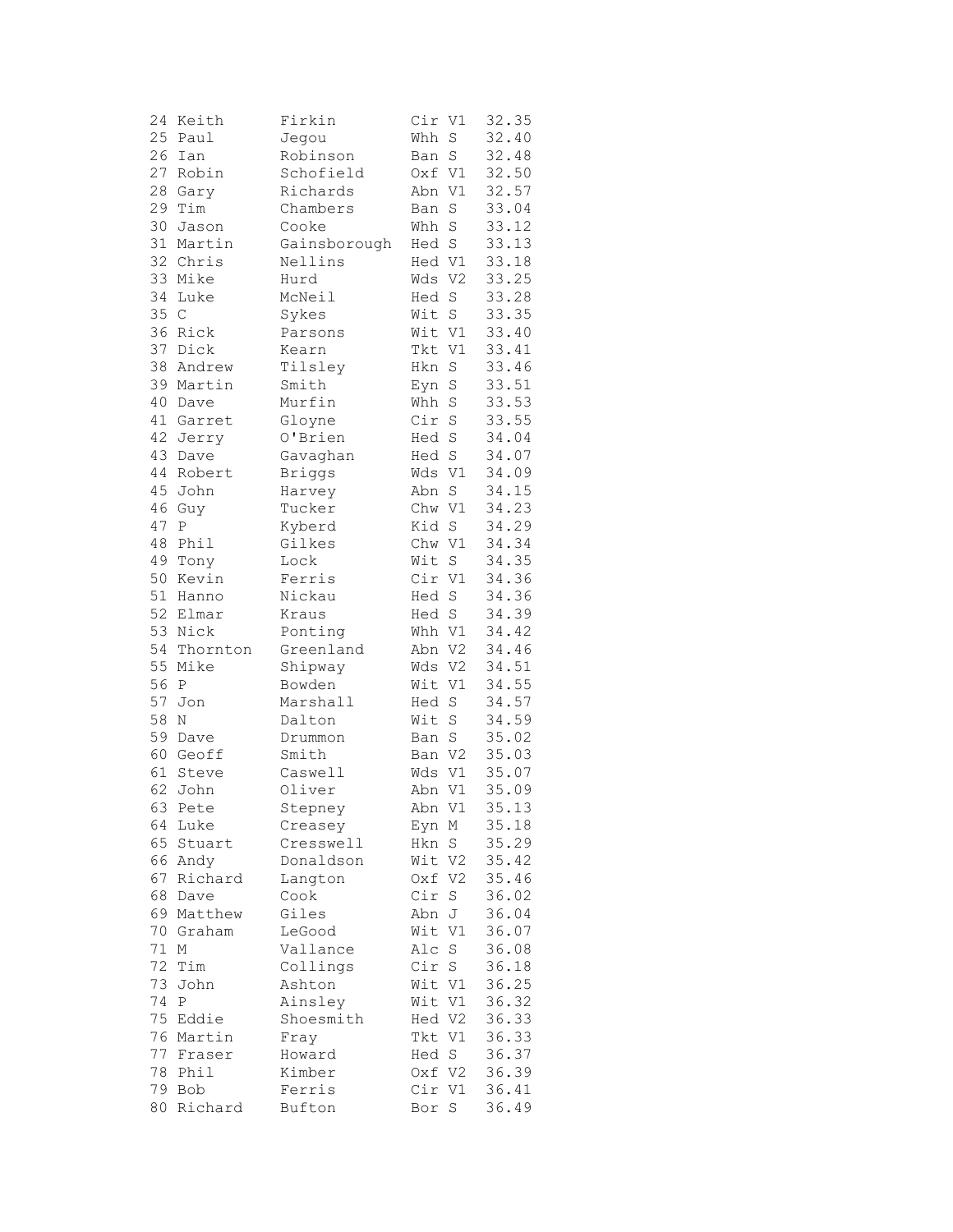| 81  | Jim          | Keily        | Bor    | V2             | 36.57 |
|-----|--------------|--------------|--------|----------------|-------|
| 82  | Timothy      | Wright       | Ban    | J              | 37.02 |
| 83  | Α            | Simpson      | Wit    | $\mathbf S$    | 37.04 |
| 84  | Trevor       | Witts        | Hed V1 |                | 37.05 |
| 85  | Ian          | Fletcher     | Cir S  |                | 37.08 |
| 86  | Martin       | Rasgauski    | Hed V2 |                | 37.16 |
| 87  | Mike         | Davies       | Hed V1 |                | 37.19 |
| 88  | Ν            | Tomkins      | Oup    | S              | 37.22 |
| 89  | Richard      | Dunbabin     | Wds V1 |                | 37.25 |
| 90  | Mark         | Creasey      | Eyn V1 |                | 37.29 |
| 91  | Andy         | Sleight      | Chw V1 |                | 37.31 |
| 92  | Andrew       | Garner       | Abn V1 |                | 37.32 |
| 93  | Dave         | Adams        | Abn V1 |                | 37.33 |
| 94  | Gareth       | Hudson       | Hed V1 |                | 37.35 |
| 95  | Stuart       | Twinn        | Abn V2 |                | 37.40 |
| 96  | Barrie       | Price        | Hkn V2 |                | 37.42 |
| 97  | Paul         | Grimsdale    | Oxf V1 |                | 37.47 |
| 98  | Ian          | Meadowcroft  | Hed    | $\rm S$        | 37.56 |
| 99  | Α            | Caine        | Kid S  |                | 37.57 |
| 100 | Richard      | Blencowe     | Hkn S  |                | 38.00 |
| 101 |              | Pike         | Hed S  |                | 38.01 |
| 102 | Andy<br>Will | Atkinson     |        |                | 38.11 |
|     | 103 Chris    | Sherington   | Hed V1 |                |       |
|     |              |              | Cir    | V1             | 38.16 |
|     | 104 Dennis   | Kukainis     | Ban V1 |                | 38.29 |
|     | 105 Jerry    | Ross         | Chw V1 |                | 38.35 |
|     | 106 Simon    | Hewitt       | Tkt V1 |                | 38.37 |
| 107 | Larry        | Parkes       | Chw V1 |                | 38.38 |
| 108 | Tony         | Whitlock     | Eyn V1 |                | 38.39 |
| 109 | Tim          | Willson      | Cir V1 |                | 38.52 |
| 110 | Robert       | Talbot       | Abn V1 |                | 39.04 |
| 111 | Robert       | Cox          | Hed V1 |                | 39.05 |
| 112 | Jon          | Hill         | Wds V2 |                | 39.08 |
|     | 113 W/A      | <b>Bunce</b> | Kid V2 |                | 39.10 |
|     | 114 Cliff    | Jones        | Whh    | S              | 39.17 |
|     | 115 Ged      | Taylor       | Hed V2 |                | 39.20 |
|     | 116 Rob      | Strachan     | Chw V1 |                | 39.28 |
|     | 117 Collin   | O'Hare       | Cir V2 |                | 39.31 |
|     | 118 Mark     | Hirst        | Hed    | $\rm S$        | 39.36 |
|     | 119 Paul     | Jennings     | Kid V2 |                | 39.38 |
|     | 120 Gerald   | Walker       | Hed V2 |                | 39.43 |
| 121 | Keith        | Morgan       | Wit    | - V2           | 39.56 |
| 122 | Nick         | Cherry       | Alc    | $\rm S$        | 40.04 |
| 123 | Steve        | Howard       | Alc    | V1             | 40.13 |
| 124 | Clive        | Slator       | Hed    | $\mathbf S$    | 40.17 |
| 125 | Jeremy       | Prince       | Cir    | S              | 40.23 |
| 126 | Μ            | Search       | Kid V2 |                | 40.28 |
| 127 | Nigel        | Lambert      | Alc    | V2             | 40.45 |
| 128 | John         | Brain        | Hkn    | S              | 40.46 |
| 129 | Pat          | Read         | Hed V1 |                | 40.51 |
| 130 | Tony         | O'Keefe      | Oup V1 |                | 41.05 |
| 131 | Dennis       | Hubbard      | Tkt    | V1             | 41.14 |
| 132 | John         | Roulstone    | Chw    | V1             | 41.25 |
| 133 | Ian          | Heptonstall  | Oup    | S              | 41.27 |
| 134 | Howard       | Cannatella   | Hed V1 |                | 41.31 |
| 135 | Phil         | Bevis        | Ban V2 |                | 41.42 |
| 136 | Richard      | Matthews     | Abn    | V <sub>2</sub> | 41.55 |
| 137 | Chris        | Richards     | Cir V1 |                | 41.58 |
|     |              |              |        |                |       |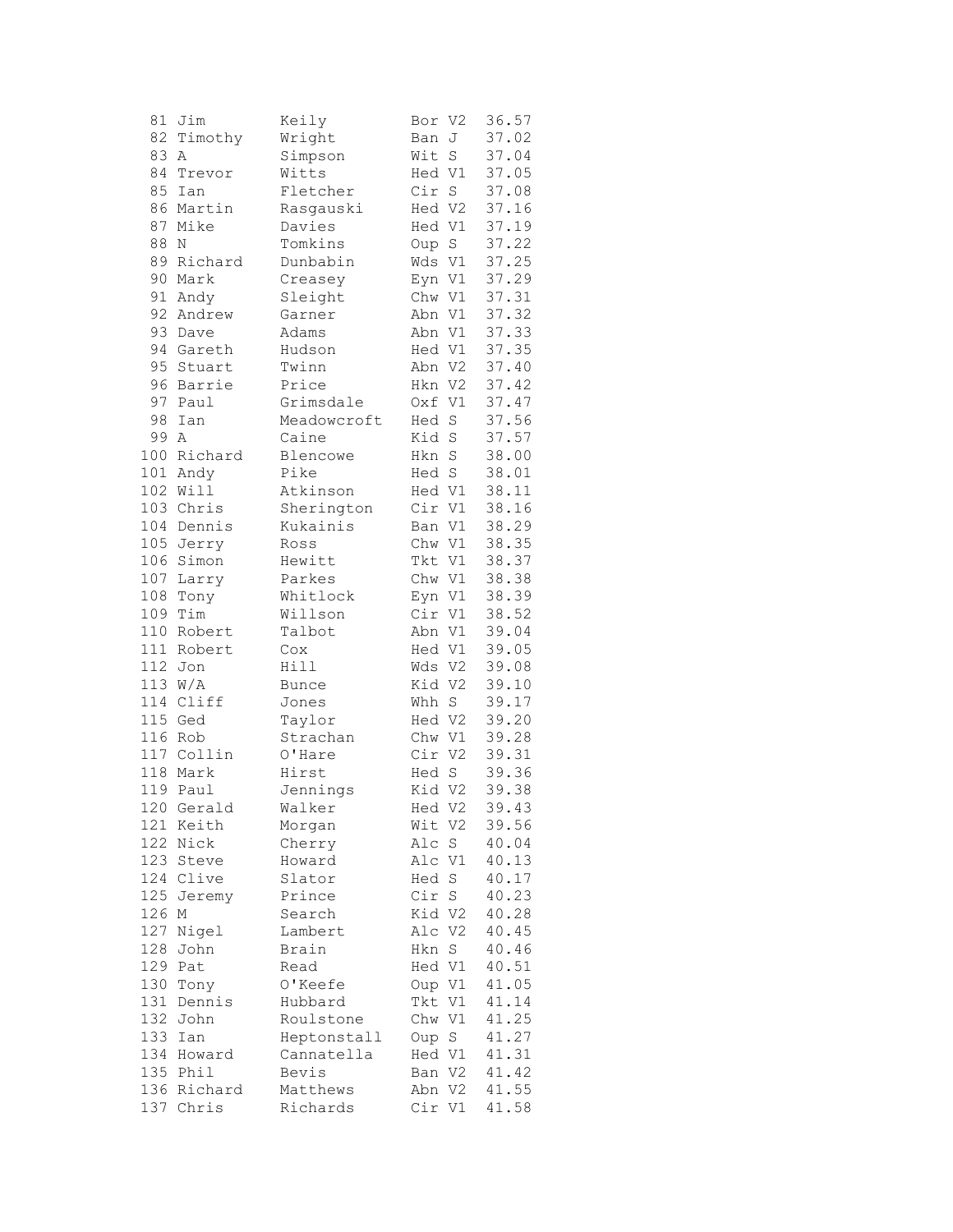|    | 138 Graham                    | Norris                                                                        |     | Hed V2 42.07 |   |                                          |                                 |               |
|----|-------------------------------|-------------------------------------------------------------------------------|-----|--------------|---|------------------------------------------|---------------------------------|---------------|
|    | 139 P                         | Casey                                                                         |     | Whh V1 42.22 |   |                                          |                                 |               |
|    | 140 Simon                     | Eyn V2 42.32<br>Taylor                                                        |     |              |   |                                          |                                 |               |
|    | 141 Dave Howse                | Alc V2 42.34                                                                  |     |              |   |                                          |                                 |               |
|    | 142 Dave                      | Edwards Cir S 42.39                                                           |     |              |   |                                          |                                 |               |
|    | 143 John                      | Warnock Kid V1 42.47                                                          |     |              |   |                                          |                                 |               |
|    |                               | 144 Paul Bursnall Alc V2 42.50                                                |     |              |   |                                          |                                 |               |
|    | 145 Simon                     | Wysocki-Jones Whh S 43.03<br>Maxted Hed V1 43.07                              |     |              |   |                                          |                                 |               |
|    | 146 John                      | Maxted Hed V1 43.07<br>Abrahams Wit V3 43.14                                  |     |              |   |                                          |                                 |               |
|    | 147 John                      |                                                                               |     |              |   |                                          |                                 |               |
|    | 148 Paul                      | Creasey Eyn V2 43.31                                                          |     |              |   |                                          |                                 |               |
|    |                               | 149 Dennis Abbotts Bor V3 43.40                                               |     |              |   |                                          |                                 |               |
|    |                               | 150 Roger Buswell Hed V2 43.57                                                |     |              |   |                                          |                                 |               |
|    |                               | 151 Gordon Manning Hed V1 44.19                                               |     |              |   |                                          |                                 |               |
|    |                               | 152 Alan Roche Hkn V2 44.40                                                   |     |              |   |                                          |                                 |               |
|    |                               | 153 Graham Chambers                                                           |     | Tkt V2 44.58 |   |                                          |                                 |               |
|    | 154 Kit                       |                                                                               |     |              |   |                                          |                                 |               |
|    | $155$ Andy                    | Villiers Hed V2 45.06<br>Creasey Eyn V2 45.38<br>Johnson Alc V2 46.19         |     |              |   |                                          |                                 |               |
|    | 156 Andy                      |                                                                               |     |              |   |                                          |                                 |               |
|    | 157 Jon                       | Moore                                                                         |     | Hed S 47.00  |   |                                          |                                 |               |
|    |                               | 158 Alan Millbank Wit V2 48.43                                                |     |              |   |                                          |                                 |               |
|    |                               | 159 Malcolm Francis Tkt V2 51.26                                              |     |              |   |                                          |                                 |               |
|    |                               | Overall Junior Men                                                            |     |              |   |                                          |                                 |               |
|    |                               | -------------------------------------                                         |     |              |   |                                          |                                 |               |
|    | 1 Tom                         |                                                                               |     |              |   |                                          |                                 |               |
|    | 2 Ben                         |                                                                               |     |              |   |                                          |                                 |               |
|    | 3 Matthew Giles<br>4 Ben Nash | Penfold Whh 3   2 1 2<br>King 0xf 28   15 21 13<br>W Giles Abn 107   43 64 69 |     |              |   |                                          |                                 |               |
|    |                               |                                                                               |     |              |   | Bic 202   96 106                         |                                 |               |
|    |                               | 5 Daniel Johnson Tkt 300   152 148                                            |     |              |   |                                          |                                 |               |
|    |                               |                                                                               |     |              |   |                                          |                                 |               |
|    |                               | Overall Senior Men                                                            |     |              |   |                                          |                                 |               |
|    | 1 John                        | Lisiewicz Hed 4   1                                                           |     |              |   |                                          |                                 | 3             |
|    | 2 Gary                        |                                                                               |     |              |   |                                          |                                 | $5 =$         |
|    | 2 Jerry                       | Harris<br>McCarthy<br>Wilson                                                  |     |              |   | Hed 7   13 2<br>Wit 7   3 4<br>Whh 9   3 |                                 |               |
|    | 4 Peter                       |                                                                               |     |              |   |                                          |                                 | 6             |
| 5  | Steve                         | Kimber                                                                        |     |              |   | $0xf$ 11   6 5                           |                                 |               |
|    |                               | 6 Steve McGuigan Whh 12                                                       |     |              |   |                                          | 5 7                             |               |
|    |                               |                                                                               |     |              |   |                                          | $\mathsf{Q}$<br>$4\overline{ }$ | 9             |
| 8  | Peter                         | George                                                                        | Ban | 15           |   | 8                                        | 13                              | 7<br>$\equiv$ |
| 8  | Simon                         | Pritchard                                                                     | Ban | 15           |   | 7                                        | 22                              | 8             |
| 10 | Paul                          | Northrop                                                                      | Hed | 18           |   | 10                                       | 8                               |               |
| 11 | Martin                        | Jones                                                                         | Ban | 27           |   | $17\,$                                   | $10$                            | 22            |
| 12 | Tony                          | Hunn                                                                          | Wds | 29           | L | 21                                       | 17                              | 12            |
| 13 | Jason                         | Cooke                                                                         | Whh | 33           | I | 18                                       | 15                              | 30<br>$=$     |
| 13 | Nicholas                      | Baimbridge                                                                    | Wds | 33           | L | 16                                       | 30                              | 17<br>$=$     |
| 15 | Rob                           | Linnell                                                                       | Wds | 34           |   |                                          | 16                              | 18            |
| 16 | Roger                         | Bradley                                                                       | Wds | 35           |   | 27                                       | 14                              | 21            |
| 17 | Κ                             | Roebuck                                                                       | Wit | 37           |   | 26                                       | 11                              |               |
| 18 | Roger                         | Thetford                                                                      | Hed | 42           |   |                                          | 19                              | 23            |
| 19 | Paul                          | Jegou                                                                         | Whh | 45           |   | 20                                       | 27                              | 25            |
| 20 | Tim                           | Chambers                                                                      | Ban | 47           |   | 30                                       | 18                              | 29            |
| 21 | Mike                          | Baillie                                                                       | Wit | 49           |   | 24                                       | 25                              |               |
| 22 | Tony                          | Lock                                                                          | Wit | 58           | L | 14                                       | 44                              | 49            |
| 23 | Ian                           | Robinson                                                                      | Ban | 59           | L | 33                                       | 48                              | 26            |
| 24 | Andrew                        | Tilsley                                                                       | Hkn | 64           |   | 32                                       | 32                              | 38            |
|    |                               |                                                                               |     |              |   |                                          |                                 |               |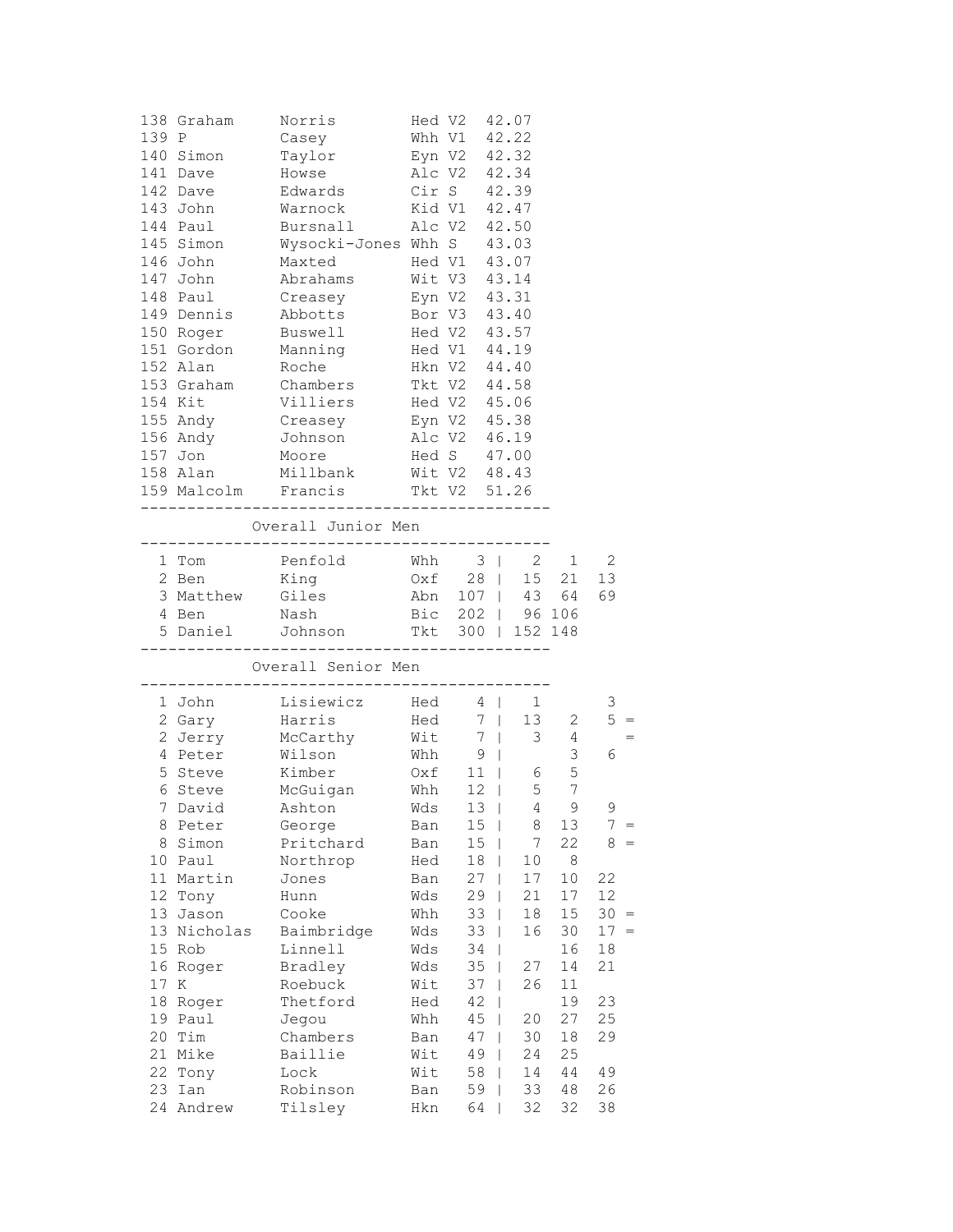|                 | 25 Luke                               | McNeil                                          | Hed | 65<br>$\mathbf{I}$  |                       | 31          | 34      |        |
|-----------------|---------------------------------------|-------------------------------------------------|-----|---------------------|-----------------------|-------------|---------|--------|
|                 | 26 K                                  | Read                                            | Wit | 68<br>$\mathbf{I}$  | 34                    | 34          |         |        |
|                 | 27 Mark                               | Curson                                          | Bic | 71                  | 35<br>$\mathbf{I}$    | 36          |         |        |
| 28              | Dave                                  | Gavaghan                                        | Hed | 83                  | 40<br>$\mathbf{I}$    | 61          | 43      |        |
|                 | 29 G                                  | Cox                                             | Kid | 85                  | 39<br>L               | 46          |         |        |
|                 | 30 C                                  | Sykes                                           | Wit | 101                 | L                     | 66          | 35      |        |
|                 | 31 P                                  | Kyberd                                          | Kid | 105                 | 58<br>T               |             | 47      |        |
|                 | 32 Fraser                             | Howard                                          | Hed | $110$               | 56                    | 54          | 77      |        |
|                 | 33 Hanno                              | Nickau                                          | Hed | $111$               | 61                    | 60          | 51      |        |
|                 | 34 Calvyn                             | Hobday                                          | Chw | $118$               | 44                    | 74          |         | $=$    |
|                 | 34 Dave                               | Murfin                                          | Whh | $118$               |                       | 78          | 40      | $\, =$ |
|                 | 36 Jon                                | Marshall                                        | Hed | 124<br>$\mathbf{I}$ | 67                    | 70          | $57 =$  |        |
|                 | 36 Stuart                             | Cresswell                                       | Hkn | 124<br>$\mathbf{I}$ | 75                    | 59          | $65 =$  |        |
|                 | 38 Richard                            | Bufton                                          | Bor | 138<br>$\perp$      | 69                    | 69          | 80      |        |
|                 | 39 Nick                               | <b>Bull</b>                                     | Tkt | 140                 | 57<br>L               | 83          |         |        |
|                 | 40 A                                  | Simpson                                         | Wit | 150<br>$\perp$      | 85                    | 67          | 83      |        |
|                 | 41 M                                  | Vallance                                        | Alc | $160$               | 89                    | 144         | 71      |        |
|                 | 42 Bill                               | Leggate                                         | Cir | 163                 | 82                    | 81          |         |        |
|                 | 43 Tim                                | Collings                                        | Cir | $166$               | 94                    |             | 72      |        |
|                 | 44 Ian                                |                                                 | Abn | 168                 | 73                    | 95          |         |        |
|                 | 45 Patrick                            | Ross                                            |     | $182$               | 107                   | 75          |         |        |
|                 |                                       | Grant                                           | Hed |                     |                       |             |         |        |
|                 | 46 N                                  | Dalton                                          | Wit | $201$               |                       | 143         | 58      |        |
|                 | 47 Richard                            | Blencowe                                        | Hkn | $202$               |                       | 112 102 100 |         |        |
|                 | 48 Andy                               | Pike                                            | Hed | $214$               | 142                   | 113 101     |         |        |
|                 | 49 A                                  | Caine                                           | Kid | $218$               | 119                   |             | $99 =$  |        |
|                 | 49 N                                  | Tomkins                                         | Oup | $218$               | 130                   |             | $88 =$  |        |
|                 | 51 Cliff                              | Jones                                           | Whh |                     | $224$   124 110 114 = |             |         |        |
|                 | 51 Ian                                | Meadowcroft                                     | Hed |                     | 224   126 134         |             | $98 =$  |        |
|                 | 53 John                               | Weaver                                          | Hkn |                     | 241   123 118         |             |         |        |
|                 | 54 Nick                               | Cherry                                          | Alc | $253$               | 131                   |             | 164 122 |        |
| 55              | Jeremy                                | Prince                                          | Cir | $260$               | 135                   |             | 125     |        |
|                 | 56 Clive                              | Slator                                          | Hed | $266$               | 143                   | 142 124     |         |        |
| 57              | John                                  | Brain                                           | Hkn | $275$               |                       | 147 154 128 |         |        |
|                 | 58 Simon                              | Wysocki-Jones Whh                               |     | $291$               |                       | 171 146 145 |         |        |
|                 | 59 Stephan                            | Knight                                          | Hkn | $292$               |                       | 180 112     |         |        |
|                 | 60 Ian                                | Heptonstall                                     | Oup | $295$               |                       |             | 162 133 |        |
|                 | 61 Dave                               | Edwards                                         | Cir | 297                 | 155                   |             | 142     |        |
|                 | 62 Jon                                | Moore                                           | Hed |                     | 315   158 176 157     |             |         |        |
|                 | 63 Steve                              | Finnemore                                       | Hed | 340                 | 173 167<br>$\Box$     |             |         |        |
|                 | ----------                            | -------------------------<br>Overall Vet 40 Men |     |                     |                       |             |         |        |
|                 | 1 Dave                                | Wright                                          | Whh | 20<br>$\mathbf{I}$  | 9                     |             | 11      |        |
|                 | 2 Brian                               | Vaughan                                         | Wds | 36                  |                       | 20          | 16      |        |
|                 | 3 Richard                             | Purcell                                         | Tkt | 37                  | $11\,$<br>T           | 26          |         |        |
|                 | 4 Robin                               | Schofield                                       | Oxf | 46                  | 23<br>I               | 23          | 27      |        |
|                 | 5 Keith                               | Firkin                                          | Cir | 53                  | 31<br>I               | 29          | $24 =$  |        |
|                 | 5<br>Tom                              | Glare                                           | Wds | 53                  |                       | 33          | $20 =$  |        |
|                 | $7\overline{ }$<br>$_{\texttt{Disk}}$ | Kearn                                           | Tkt | 64                  | 36                    | 28          | 37      |        |
|                 | Gary<br>8                             | Richards                                        | Abn | 66                  | 38                    | 42          | 28      | $=$    |
|                 | 8<br>Steve                            | Wheeler                                         | Bor | 66                  | 42                    | 24          |         | $=$    |
|                 | 10 Chris                              | Nellins                                         | Hed | 72                  | $4\,8$                | 40          | 32      |        |
|                 | 11 Rick                               | Parsons                                         | Wit | 77                  | 41                    |             | 36      |        |
|                 | 12 Dave                               | Wheeler                                         | Oxf | 80                  | 37                    | 43          |         |        |
|                 | 13<br>Tony                            | Spedding                                        | Bor | 88                  | 49                    | 39          |         |        |
| 14              | Guy                                   | Tucker                                          | Chw | 91                  | 45                    | 65          | 46      |        |
| 15 <sub>1</sub> | Phil                                  | Gilkes                                          | Chw | 93                  | 46                    | 47          | 48      |        |
|                 |                                       |                                                 |     |                     |                       |             |         |        |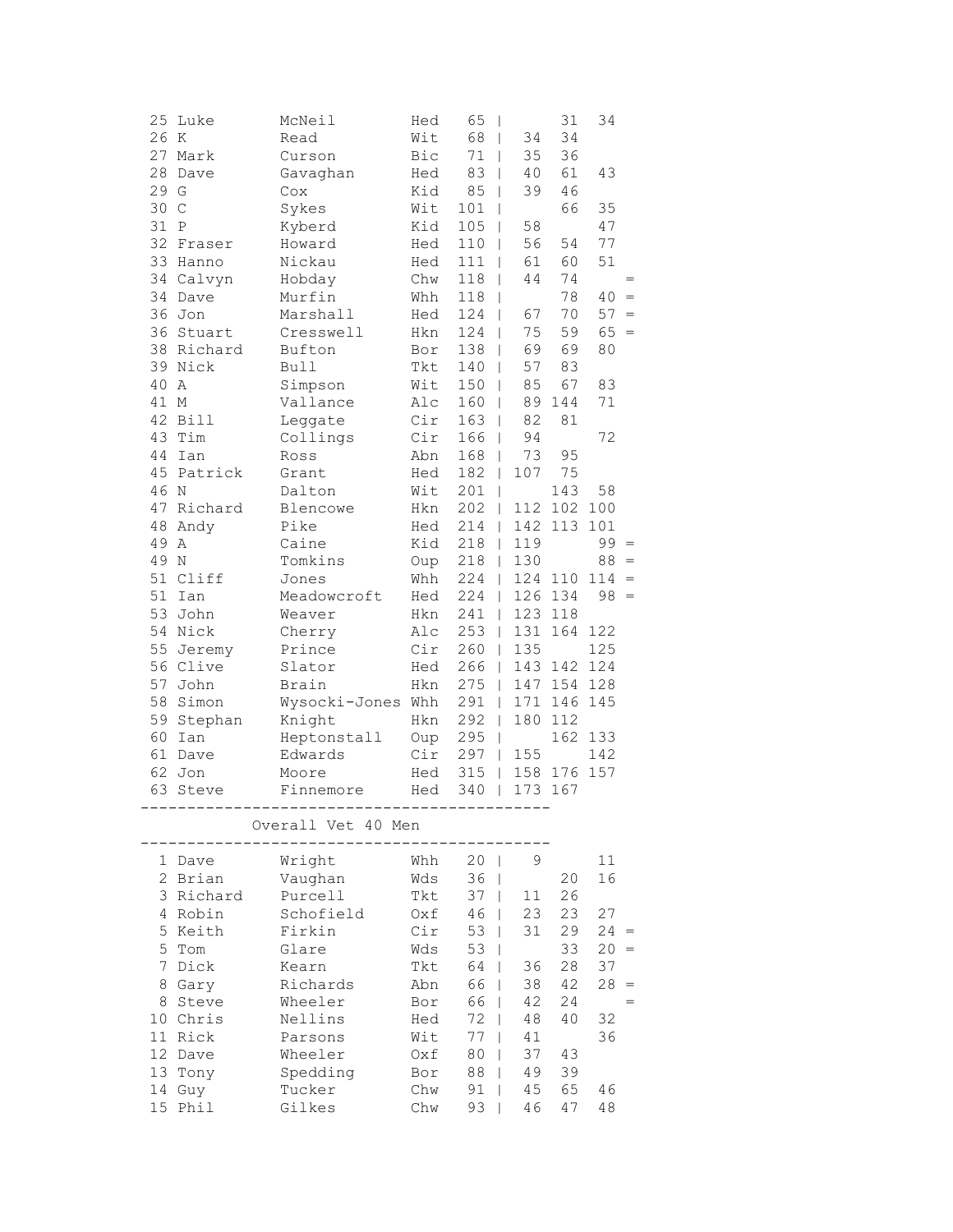|      | 16 Robert         | <b>Briggs</b>                              | Wds                   | 97<br>$\overline{\phantom{a}}$                      | 53                              | 57          | 44      |        |
|------|-------------------|--------------------------------------------|-----------------------|-----------------------------------------------------|---------------------------------|-------------|---------|--------|
|      | 17 Gary           | Mort                                       | Oup                   | 104                                                 | 54<br>$\overline{\phantom{a}}$  | 50          |         |        |
|      | 18 Kevin          | Ferris                                     | Cir                   | 106                                                 | 79<br>$\overline{\phantom{a}}$  | 56          | 50      |        |
|      | 19 Nick           | Ponting                                    | Whh                   | 111                                                 | 87<br>T                         | 58          | 53      | $\, =$ |
|      | 19 Richard        | Brain                                      | Ban                   | 111                                                 | 60<br>I                         | 51          |         | $=$    |
|      | 21 Robert         | Gill                                       | Bic                   | 118                                                 | 63                              | 55          |         |        |
|      | 22 Steve          | Caswell                                    | Wds                   | 126                                                 | 65<br>I                         | 103         | 61      |        |
|      | 23 Pete           | Stepney                                    | Abn                   | 131                                                 | 68<br>$\overline{\phantom{a}}$  | 76          | 63      |        |
|      | 24 John           | Oliver                                     | Abn                   | 135                                                 | 86<br>$\overline{\phantom{a}}$  | 73          | 62      |        |
| 25 P |                   | Ainsley                                    | Wit                   | 146                                                 | 78<br>$\overline{\phantom{a}}$  | 72          | 74      |        |
|      | 26 Graham         | LeGood                                     | Wit                   | 153                                                 | 83<br>$\overline{\phantom{a}}$  | 85          | 70      |        |
|      | 27 Bob            | Ferris                                     | Cir                   | 158                                                 | 80<br>T                         | 79          | 79      |        |
|      | 28 Andrew         | Garner                                     | Abn                   | 161                                                 | 74<br>T                         | 87          | 92      |        |
| 29   | Trevor            | Witts                                      | Hed                   | 175                                                 | I                               | 91          | 84      |        |
|      | 30 Richard        | Dunbabin                                   | Wds                   | 177                                                 | 115<br>L                        | 88          | 89      |        |
| 31   | Dave              | Adams                                      | Abn                   | 179                                                 | 121<br>T                        | 86          | 93      |        |
|      | 32 Andy           | Sleight                                    | Chw                   | 181                                                 | 90<br>$\mathbf{I}$              | 94          | 91      |        |
|      | 33 Gary           | Clench                                     | Alc                   | 183                                                 | 62<br>$\overline{\phantom{a}}$  | 121         |         |        |
|      | 34 Mike           | Davies                                     | Hed                   | 184                                                 | 97<br>$\overline{1}$            |             | 87      |        |
|      | 35 John           | Ashton                                     | Wit                   | 186                                                 | 113<br>$\overline{\phantom{a}}$ | 114         | 73      |        |
|      | 36 Gareth         | Hudson                                     | Hed                   | 191                                                 | 105<br>$\mathbf{I}$             | 97          | 94      |        |
| 37   | Paul              | Grimsdale                                  | Oxf                   | 192                                                 | 95<br>$\mathbf{I}$              | 126         | 97      |        |
| 38   | Dennis            | Kukainis                                   | Ban                   | 196                                                 | 98<br>T                         | 98          | 104     |        |
| 39   | Tim               | Willson                                    | Cir                   | 209                                                 | 116                             | 100         | 109     |        |
| 40   | Tony              | Whitlock                                   | Eyn                   | 212                                                 | 104<br>T                        | 116         | 108     |        |
|      | 41 Robert         | Talbot                                     | Abn                   | 217                                                 | $\overline{\phantom{a}}$        | 107         | 110     |        |
|      | 42 John           | Christopher                                | Wds                   | 218                                                 | 99<br>$\overline{\phantom{a}}$  | 119         |         |        |
|      | 43 Larry          | Parkes                                     | Chw                   | 221                                                 | 114<br>$\overline{1}$           |             | 107     |        |
|      | 44 Chris          | Sherington                                 | Cir                   | 230                                                 | I                               | 127         | 103     |        |
|      | 45 Arthur         | Dawkins                                    | Abn                   | 240                                                 | 125<br>$\mathbf{I}$             | 115         |         | $=$    |
|      | 45 Robert         | Cox                                        | Hed                   | 240                                                 | 129<br>L                        |             | $111 =$ |        |
| 47   | Will              | Atkinson                                   | Hed                   | 241                                                 | 139<br>$\mathbf{I}$             |             | 102     |        |
| 48   | Jerry             | Ross                                       | Chw                   | 246                                                 | 141<br>L                        |             | 105     |        |
|      | 49 David          | Candlin                                    | Wit                   | 257                                                 | 140<br>L                        | 117         |         |        |
|      | 50 Pat            | Read                                       | Hed                   | 261                                                 | 136<br>$\mathbf{I}$             | 132         | 129     |        |
|      | 51 Dennis         | Hubbard                                    | Tkt                   | 262                                                 | $\overline{1}$                  | 156 131     | $131 =$ |        |
| 51   | Steve             | Howard                                     | Alc                   | 262                                                 | 164<br>$\mathbf{I}$             | 139         | $123 =$ |        |
| 53   | Simon             | Hewitt                                     | Tkt                   | 265                                                 | 159<br>$\mathbf{I}$             |             | 106     |        |
| 54   | John              | Roulstone                                  | Chw                   | 267                                                 | 154<br>$\mathbf{I}$             | 135         | 132     |        |
| 55   | Tony              | O'Keefe                                    | Oup                   | $275$                                               |                                 | 150 145 130 |         |        |
|      | 56 John           | Warnock                                    |                       | Kid 290                                             |                                 | 160 147 143 |         |        |
|      |                   | 57 John Maxted                             |                       | Hed 295                                             |                                 |             | 149 146 |        |
|      | 58 Chris          | Richards                                   |                       | Cir 304   167                                       |                                 |             | 137     |        |
|      | 59 Adrian         | Loker                                      |                       | Bor 309   153 156                                   |                                 |             |         |        |
|      | 60 Gordon         | Manning                                    | Hed 320   178 169 151 |                                                     |                                 |             |         |        |
|      |                   |                                            |                       |                                                     |                                 |             |         |        |
|      |                   | Overall Vet 50 Men<br>-------------------- |                       |                                                     |                                 |             |         |        |
|      | 1 Mike            | Hurd                                       |                       | Wds 61                                              | 28                              |             | 33      |        |
|      |                   | 2 Thornton Greenland                       | Abn                   |                                                     | 120   66 68                     |             | 54      |        |
|      | 3 Geoff Smith     |                                            | Ban                   | $136$                                               |                                 | 76 90 60    |         |        |
|      | 4 Mike            | Shipway                                    | Wds                   | 144                                                 |                                 | 89          | $55 =$  |        |
|      | 4 Richard Langton |                                            |                       | 0xf 144   77 84<br>Wit 146   80<br>Bor 163   101 82 |                                 |             | $67 =$  |        |
|      | 6 Andy            | Donaldson                                  |                       |                                                     |                                 |             | 66      |        |
|      | 7 Jim             | Keily                                      |                       |                                                     |                                 |             | $81 =$  |        |
|      | 7 Martin          | Rasgauski                                  | $Hed$ 163             |                                                     |                                 | 77          | $86 =$  |        |
|      | 9 Eddie           | Shoesmith                                  | Hed                   | $175$                                               |                                 | 100 104     | 75      |        |
|      |                   |                                            |                       |                                                     |                                 |             |         |        |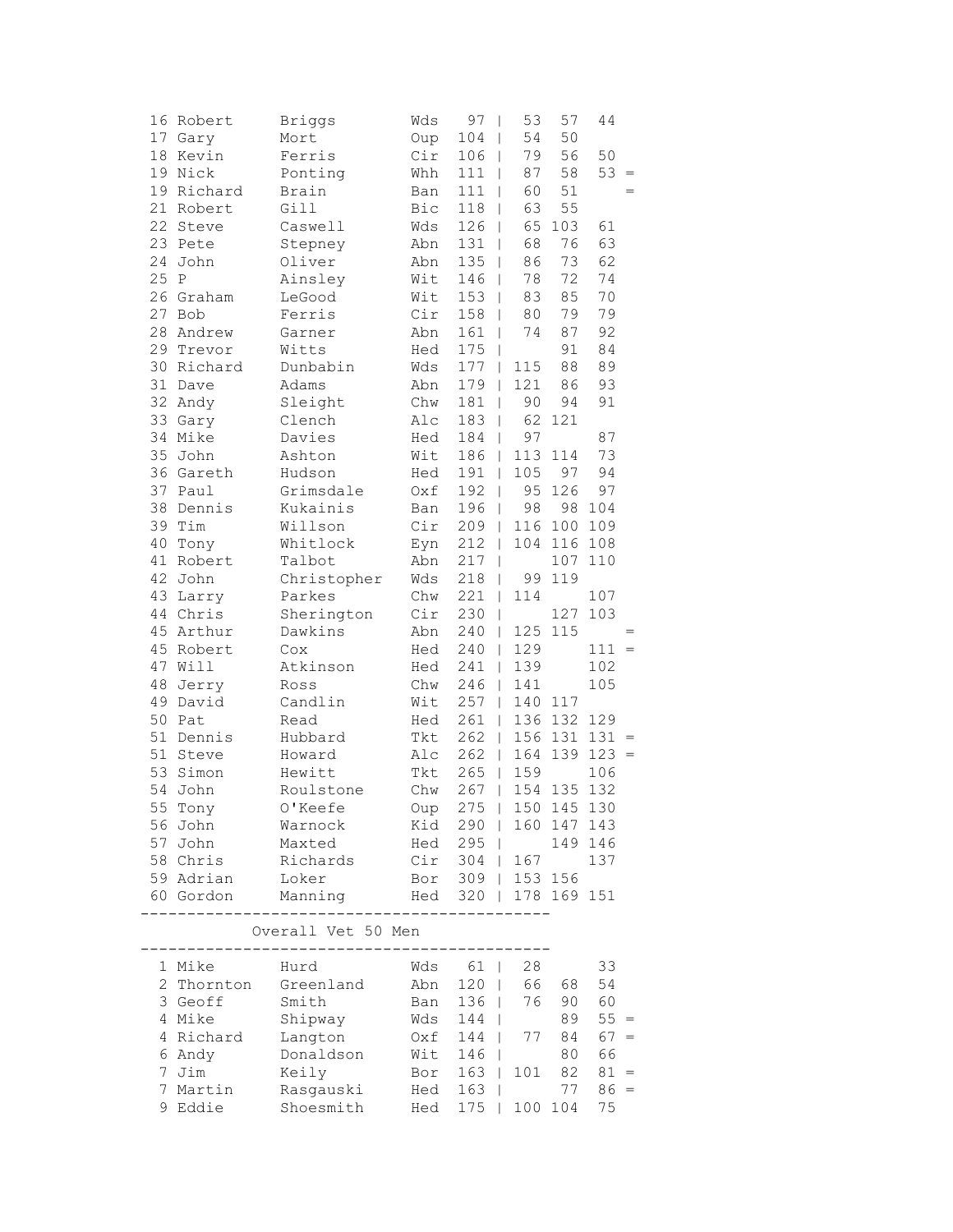| 10   | Phil      | Kimber                                             | 0xf                | 179   | $\blacksquare$ | 111 | 101         | 78  |     |
|------|-----------|----------------------------------------------------|--------------------|-------|----------------|-----|-------------|-----|-----|
|      | 11 Barrie | Price                                              | Hkn                | 201   |                |     | 105         | 96  |     |
|      | 12 Stuart | Twinn                                              | Abn                | 204   | $\vert$        | 109 | 128         | 95  |     |
|      | 13 Ged    | Taylor                                             | Hed                | 223   | $\mathbf{L}$   | 108 | 141         | 115 |     |
|      | 14 Collin | O'Hare                                             | Cir                | $225$ |                | 128 | 108         | 117 |     |
|      | 15 Paul   | Jennings                                           | Kid                | $229$ |                | 110 |             | 119 |     |
| 16   | Tony      | Curry                                              | Cir                | 231   | $\mathbf{I}$   |     | 106 125     |     |     |
| 17   | Robin     | Macdonald                                          | Bor                | 241   | $\mathbf{I}$   | 132 | 109         |     |     |
|      | 18 Gerald | Walker                                             | Hed                | 243   | $\mathbf{I}$   | 146 | 123 120     |     |     |
|      | 19 Keith  | Morgan                                             | Wit                | 245   | $\perp$        | 149 | 124         | 121 |     |
|      | 20 W/A    | <b>Bunce</b>                                       | Kid                | 246   |                | 134 | 133 113     |     |     |
|      | 21 Nigel  | Lambert                                            | Alc                | $256$ |                |     | 129         | 127 |     |
|      | 22 Paul   | Thomas                                             | Wit                | $267$ |                | 117 | 150         |     |     |
| 23 M |           | Search                                             | Kid                | 274   | $\mathbf{I}$   | 148 |             | 126 |     |
|      | 24 Simon  | Taylor                                             | Eyn                | 277   | $\perp$        | 137 |             | 140 |     |
|      | 25 Phil   | Bevis                                              | Ban                | 280   | $\mathbf{I}$   |     | 145 158 135 |     |     |
|      | 26 Dave   | Howse                                              | Alc                | $281$ |                | 151 | 140 141     |     |     |
|      | 27 Mike   | Glanville                                          | Eyn                | $289$ |                | 138 | 151         |     |     |
|      | 28 Bob    | May                                                | Cir                | 299   | $\mathbf{I}$   | 162 | 137         |     |     |
|      | 28 Graham | Norris                                             | Hed                | 299   | $\mathbf{I}$   | 165 | 161         | 138 | $=$ |
|      | 28 Paul   | Bursnall                                           | Alc                | 299   | $\overline{1}$ |     | 155         | 144 | $=$ |
|      | 31 Paul   | Creasey                                            | Eyn                | $305$ |                | 166 | 157         | 148 |     |
|      | 32 Roger  | <b>Buswell</b>                                     | Hed                | $310$ |                | 175 | 160         | 150 |     |
|      | 33 Howard | Marshall                                           | Hed                | 314   | $\mathbf{I}$   | 144 | 170         |     |     |
|      | 34 Alan   | Roche                                              | Hkn                | 315   | $\mathbf{I}$   | 170 | 163         | 152 |     |
|      | 35 Kit    | Villiers                                           | Hed                | 319   | $\mathbf{I}$   | 169 | 165         | 154 |     |
|      | 36 Andy   | Creasey                                            | Eyn                | $323$ |                | 177 | 168         | 155 |     |
|      | 37 Graham | Chambers                                           | Tkt                | 326   |                | 182 | 173 153     |     |     |
|      | 38 Andy   | Johnson                                            | Alc                | $330$ |                | 179 | 174 156     |     |     |
|      | 39 Alan   | Millbank                                           | Wit                | $344$ |                | 186 |             | 158 |     |
| 40   | Francis   | Josephs                                            | Hed                | $361$ |                |     | 184 177     |     |     |
|      |           | Overall Vet 60 Men                                 |                    |       |                |     |             |     |     |
|      | $1 - 2$   | $T_{\rm M}T_{\rm eff}^{\rm 1.2}$ and $T_{\rm eff}$ | Des 000 1 1 01 100 |       |                |     |             |     |     |
|      |           |                                                    |                    |       |                |     |             |     |     |

| 1 Derek  | Wise     | Bor 283   161 122     |  |  |         |  |
|----------|----------|-----------------------|--|--|---------|--|
| 2 Dennis | Abbotts  | Bor $315$   166 149 = |  |  |         |  |
| 2 John   | Abrahams | Wit 315   168         |  |  | $147 =$ |  |

## ============================================

Race 1 - U11 Boys

Round 4 - Cirencester

|    | 1 James  | Charleston  | Abn MM | 4.54 |
|----|----------|-------------|--------|------|
|    | 2 George | Rossiter    | Tkt MM | 5.02 |
|    | 3 Simon  | LeGood      | Wit MM | 5.08 |
|    | 4 Alex   | Jones       | Wit MM | 5.15 |
|    | 5 Darren | Mason       | Wit MM | 5.16 |
| 6  | Harry    | Hill        | Cir MM | 5.17 |
|    | 7 Joshua | Ridley      | Wit MM | 5.24 |
| 8  | Joe      | Sturla      | Bor MM | 5.25 |
| 9  | Will     | King        | Bor MM | 5.26 |
| 10 | Henry    | Owen        | Bic MM | 5.28 |
| 11 | Ferqus   | Marghington | Cir MM | 5.31 |
| 12 | Johnny   | Weaven      | Bor MM | 5.34 |
|    |          |             |        |      |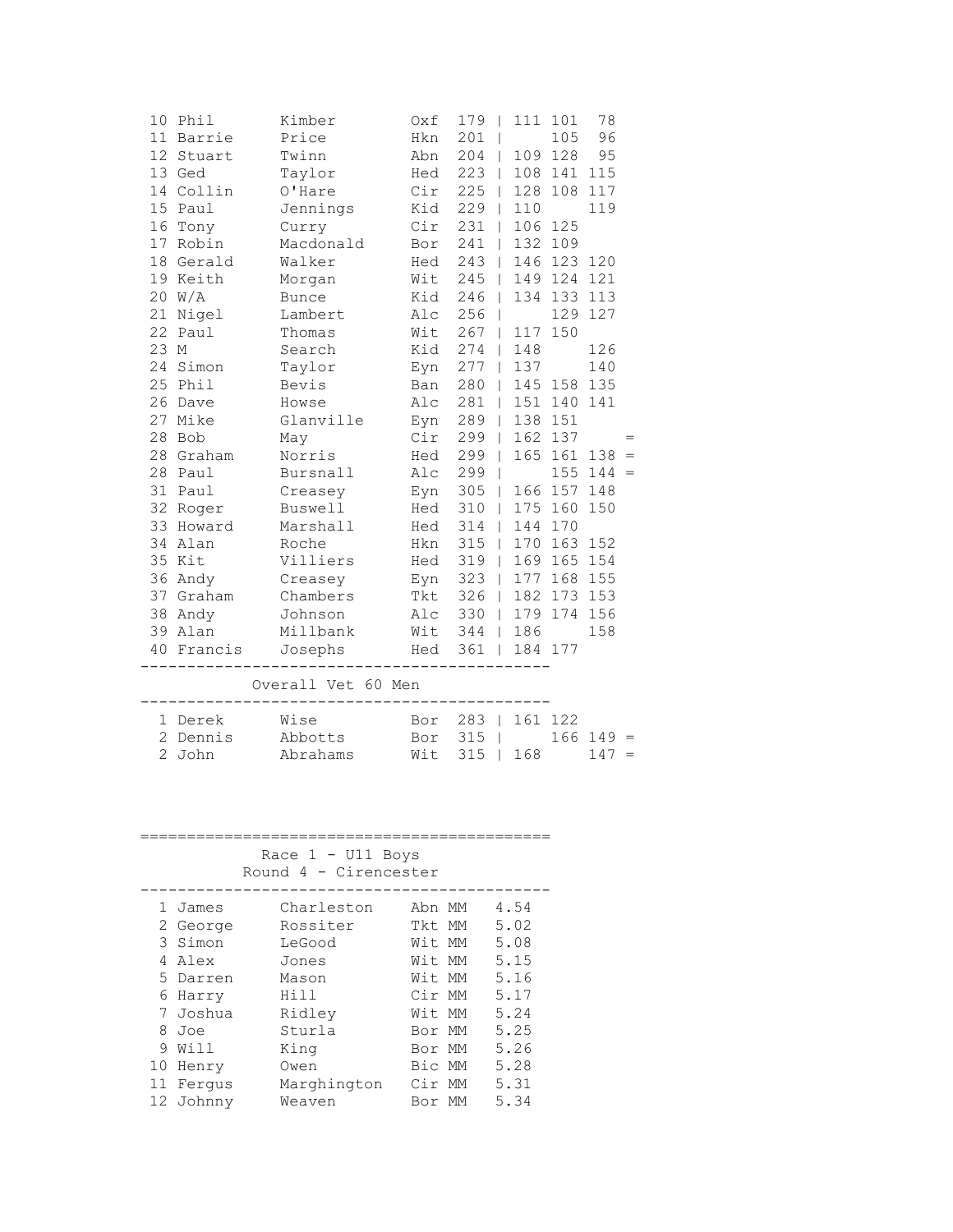| 19 C<br>26 S<br>32 C<br>33 T                      | 13 Richard Cadle<br>14 Liam<br>15 Craig<br>16 Tom<br>17 Edward<br>18 Tim<br>20 Thomas<br>21 Jack<br>22 George<br>23 Freddy Lydford<br>24 Jack<br>25 James<br>27 Daniel<br>28 Chris<br>29 Simon<br>30 Sean<br>31 Jack<br>34 Sam                                                            | Marshall<br>Luke<br>Garner<br>Williams<br>King<br>King<br>O'Sullivan<br>Savage<br>Tertois<br>Edwards<br>Skinner<br>Bayliss<br>Mestecky<br>Gill<br>Nickau<br>Byrne<br>Milton<br>King<br>Coleman<br>Timms<br>--------------------- | Bic MM<br>Hed MM<br>Oxf MM<br>Bor MM<br>Bor MM<br>Bor MM<br>Wit MM<br>Bic MM<br>Tkt MM<br>Bor MM<br>Abn MM<br>Cir MM<br>Bor MM<br>Wit MM<br>Ban MM<br>Bic MM<br>Hed MM<br>Wit MM<br>Tkt MM<br>Wit MM<br>Bor MM<br>Wit MM                                                                                                                                                             | 5.37<br>5.41<br>5.43<br>5.44<br>5.45<br>5.46<br>5.51<br>5.54<br>5.57<br>6.03<br>6.04<br>6.05<br>6.09<br>6.20<br>6.22<br>6.28<br>6.43<br>6.50<br>6.54<br>6.59<br>7.12<br>7.33                                                                                                      |                                                                                                                             |
|---------------------------------------------------|-------------------------------------------------------------------------------------------------------------------------------------------------------------------------------------------------------------------------------------------------------------------------------------------|----------------------------------------------------------------------------------------------------------------------------------------------------------------------------------------------------------------------------------|--------------------------------------------------------------------------------------------------------------------------------------------------------------------------------------------------------------------------------------------------------------------------------------------------------------------------------------------------------------------------------------|-----------------------------------------------------------------------------------------------------------------------------------------------------------------------------------------------------------------------------------------------------------------------------------|-----------------------------------------------------------------------------------------------------------------------------|
| 4<br>5<br>6<br>7<br>8<br>8<br>8<br>11<br>13<br>14 | --------------<br>1 J Charleston<br>2 G Rossiter<br>3 D Mason<br>S LeGood<br>A Jones<br>J Ridley<br>C Luke<br>F Lydford<br>L Marshall<br>R Cadle<br>J Stevens<br>12 C King<br>T O'Sullivan<br>J Savage<br>15 S Byrne<br>15 T Dyer<br>17 S Nickau<br>18 C Gill<br>19 J Milton<br>20 R King | Overall U11 Boys<br>Abn<br>Tkt<br>Wit<br>Wit<br>Wit<br>Wit<br>Oxf<br>Abn<br>Hed<br>Bic<br>Cir<br>Wit<br>Bic<br>Tkt<br>Wit<br>Tkt<br>Hed<br>Bic<br>Tkt<br>Wit                                                                     | $3 \mid$<br>1<br>$6 \mid$<br>$\overline{2}$<br>10<br>$\Box$<br>11<br>8<br>$\mathbf{L}$<br>15<br>4<br>$\Box$<br>28<br>$\mathbb{R}$<br>11<br>30<br>$\mathbb{R}$<br>$7^{\circ}$<br>36<br>5<br>$\mathbb{R}$<br>36<br>$\Box$<br>14<br>36<br>9<br>$\perp$<br>41<br>16<br>$\Box$<br>45<br>$\mathbf{I}$<br>50<br>53<br>60  <br>19<br>60  <br>20<br>65   22<br>67   18<br>$81$  <br>$83 \mid$ | 1<br>1<br>$2^{\circ}$<br>$\mathbf{2}^{\prime}$<br>3 <sup>7</sup><br>5<br>4<br>4<br>$7\phantom{0}$<br>7<br>10<br>15<br>8<br>8<br>12 <sup>°</sup><br>10<br>14<br>15<br>13<br>12<br>9<br>17<br>19<br>11<br>23<br>9<br>20<br>21<br>22<br>18<br>24<br>19<br>21<br>28<br>22<br>27<br>24 | 1<br>$\sqrt{2}$<br>5<br>3<br>4<br>7<br>15<br>$23 =$<br>$14 =$<br>$13 =$<br>19<br>20<br>21<br>$30 =$<br>29<br>28<br>31<br>32 |
|                                                   | 1 S<br>2 Danielle Anderson<br>3 Hannah<br>4 Alice<br>5 Emily<br>6 Gemma<br>7 Emily                                                                                                                                                                                                        | Race $2$ - U11 Girls<br>Round 4 - Cirencester<br>Lane<br>Mitchell<br>Edwards<br>McDonnell<br>Clarke<br>Patrick                                                                                                                   | ==============<br>Bor MM<br>Oxf MM<br>Gos MM<br>Bor MM 5.35<br>Gos MM 5.36<br>Bor MM 5.38<br>Oxf MM                                                                                                                                                                                                                                                                                  | 5.17<br>5.17<br>5.35<br>5.40                                                                                                                                                                                                                                                      |                                                                                                                             |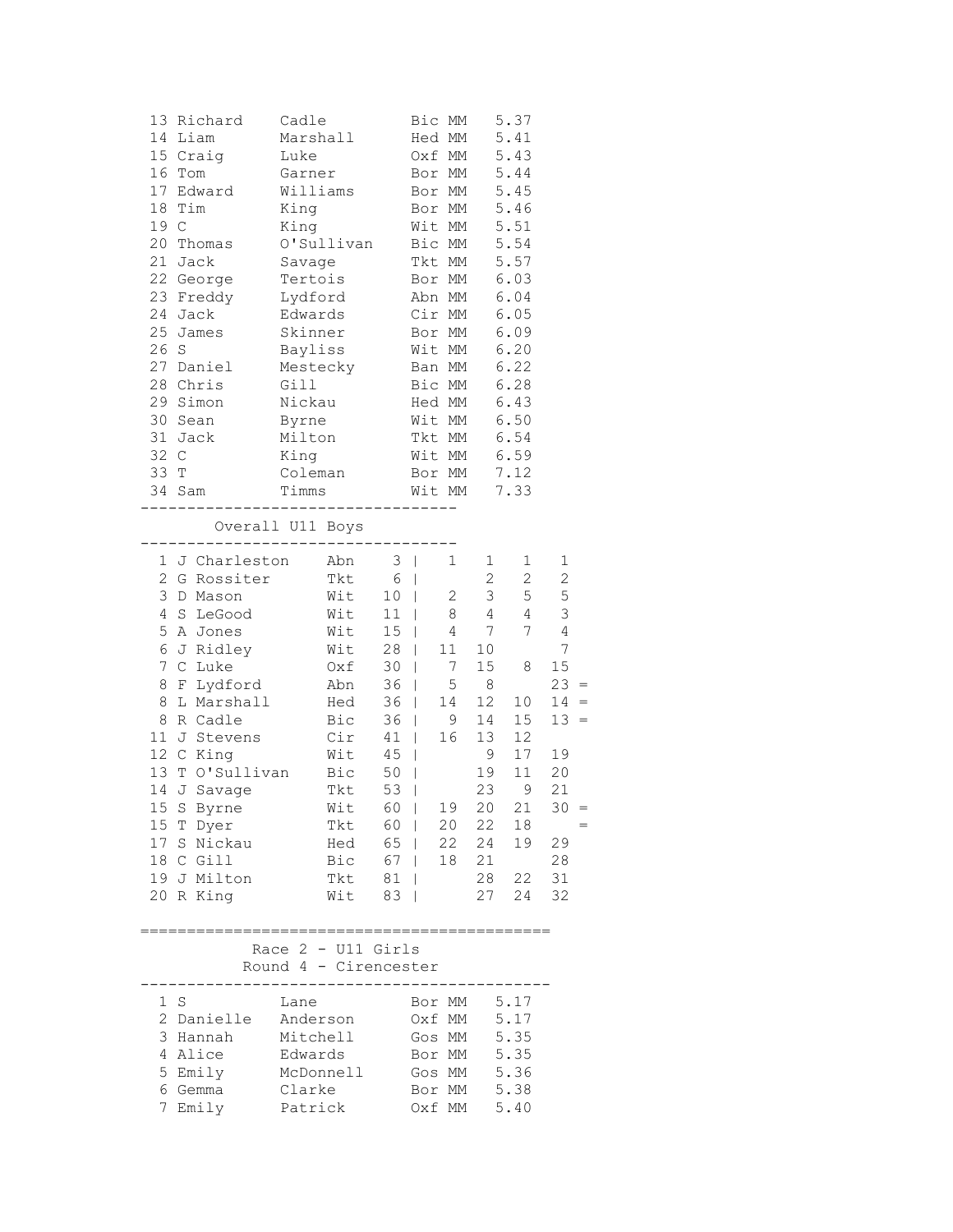| 8<br>12 K      | Jade<br>9 Emma<br>10 Jodie<br>11 Charlotte Drummond<br>13 Rachael<br>14 Florina<br>15 Sophie<br>16 M<br>17 Lucy |        | Clarke<br>Collins<br>Wallace<br>Smith<br>Burton<br>Cormack<br>Keenan<br>Buckingham<br>Vass |                |                | Oxf MM<br>Cir MM<br>Cir MM<br>Wit MM<br>Bor MM<br>Rad MM<br>Wit MM<br>Wit MM<br>Cir MM | Ban MM 6.00       | 5.41<br>5.53<br>5.59<br>6.01<br>6.09<br>6.11<br>6.15<br>6.19<br>6.21 |              |  |
|----------------|-----------------------------------------------------------------------------------------------------------------|--------|--------------------------------------------------------------------------------------------|----------------|----------------|----------------------------------------------------------------------------------------|-------------------|----------------------------------------------------------------------|--------------|--|
|                | 18 Harriet                                                                                                      | Owen   |                                                                                            |                |                | Bic MM                                                                                 |                   | 6.30                                                                 |              |  |
|                | 19 Megan                                                                                                        |        | Roberts                                                                                    |                |                | Rad MM                                                                                 |                   | 6.32                                                                 |              |  |
|                | 20 Emily                                                                                                        | Brooks |                                                                                            |                |                | Gos MM                                                                                 |                   | 6.47                                                                 |              |  |
|                | 21 Victoria                                                                                                     |        | Richards                                                                                   |                |                | Abn MM                                                                                 |                   | 6.50                                                                 |              |  |
|                | 22 Daniella Howard<br>23 Hannah                                                                                 |        | Brooks                                                                                     |                | Gos MM         |                                                                                        | Gos MM 7.04       | 7.07                                                                 |              |  |
|                | 24 Tracey-Ann Lee                                                                                               |        |                                                                                            |                | Tkt MM         |                                                                                        |                   | 7.10                                                                 |              |  |
|                | 25 Megan Herbert                                                                                                |        |                                                                                            |                | Oxf MM         |                                                                                        |                   | 7.54                                                                 |              |  |
|                | -------                                                                                                         |        | __________________________                                                                 |                |                |                                                                                        |                   |                                                                      |              |  |
|                | Overall U11 Girls<br>-----------------------                                                                    |        |                                                                                            |                |                |                                                                                        |                   |                                                                      |              |  |
|                | 1 D Anderson                                                                                                    |        | $Oxf = 5$                                                                                  |                |                | $\overline{2}$                                                                         | $1 \quad$         | 2                                                                    | 2            |  |
|                | 2 J Clarke                                                                                                      |        | $Oxf$ 6   1                                                                                |                |                |                                                                                        | $4\overline{ }$   | $1 \quad$                                                            | $\,8\,$      |  |
|                | 3 H Mitchell                                                                                                    |        | $Gos$ 9                                                                                    |                |                | 11                                                                                     | $2\overline{ }$   | $4\overline{ }$                                                      | 3            |  |
|                | 4 E McDonnell                                                                                                   |        | $Gos$ 10  <br>Gos 10   4 3<br>Oxf 15   3 17<br>Tkt 18   6 6                                |                |                |                                                                                        | $\overline{3}$    | 3 <sup>7</sup>                                                       | 5            |  |
| 5              | E Patrick<br>6 L Scott                                                                                          |        |                                                                                            |                |                |                                                                                        | 17                | 5<br>6                                                               | 7            |  |
| $\overline{7}$ | C Drummond                                                                                                      |        | $\frac{1}{2}$ $\frac{1}{2}$ $\frac{1}{2}$ $\frac{1}{2}$ $\frac{1}{2}$                      |                |                |                                                                                        | $17 \overline{8}$ | 11                                                                   | 11           |  |
| 8              | F Cormack                                                                                                       |        | Rad 31   10                                                                                |                |                |                                                                                        |                   | 15 7                                                                 | 14           |  |
|                | 9 K Smith                                                                                                       |        | Wit                                                                                        |                | $32 \mid$      | 16                                                                                     | 11                | 9                                                                    | 12           |  |
| 10             | M Buckingham Wit                                                                                                |        |                                                                                            | $33 \mid$      |                | 9                                                                                      |                   | 16 8                                                                 | 16           |  |
|                | 11 E Collins                                                                                                    |        | Cir                                                                                        |                | 35   14        |                                                                                        | 12                |                                                                      | 9            |  |
| 12             | E Sleight Chw                                                                                                   |        |                                                                                            |                | 36   12        |                                                                                        | 14                | 10                                                                   |              |  |
|                | 13 M Roberts                                                                                                    |        | Rad 47                                                                                     |                |                |                                                                                        |                   | 15  21  13                                                           | 19           |  |
|                | 14 S Keenan                                                                                                     |        | Wit                                                                                        | $\frac{51}{7}$ |                |                                                                                        |                   | 19  18  18<br>22  13  17                                             | $15 =$       |  |
|                | 14 V Richards                                                                                                   |        | .<br>Abn<br>Gos $55$                                                                       | $51$           |                |                                                                                        |                   | 27  23  12                                                           | $21 =$<br>20 |  |
| 17             | 16 E Brooks<br>L Vass                                                                                           |        | $Cir$ 59   20 22                                                                           |                |                |                                                                                        |                   |                                                                      | 17           |  |
| 18             | H Brooks                                                                                                        |        | Gos                                                                                        |                |                |                                                                                        |                   | 60   23 28 14                                                        | 23           |  |
|                | 19 H Owen                                                                                                       |        | Bic 66                                                                                     |                |                |                                                                                        |                   | 33 15 18                                                             |              |  |
| 20 T           | Lee                                                                                                             |        | Tkt                                                                                        | 69             |                |                                                                                        | 25                | 20                                                                   | 24           |  |
| 21 D           | Howard                                                                                                          |        | Gos                                                                                        | 76             |                | 25                                                                                     | 29                |                                                                      | 22           |  |
|                | 22 E Green                                                                                                      |        | Wit                                                                                        | 83             |                |                                                                                        | 28 34             | 21                                                                   |              |  |
|                | 23 M Herbert                                                                                                    |        | Oxf                                                                                        | 84             |                | 29                                                                                     | 30                |                                                                      | 25           |  |
|                |                                                                                                                 |        |                                                                                            |                |                |                                                                                        |                   |                                                                      |              |  |
|                |                                                                                                                 |        | Race $3 - U13$ Boys<br>Round 4 - Cirencester                                               |                |                |                                                                                        |                   |                                                                      |              |  |
|                |                                                                                                                 |        | Team Results                                                                               |                |                |                                                                                        |                   |                                                                      |              |  |
|                | 1 Oxford City                                                                                                   |        | 14                                                                                         |                | $\mathbf{1}$   | 4                                                                                      | 9                 |                                                                      |              |  |
|                | 2 Abingdon                                                                                                      |        | 17                                                                                         |                | $\overline{2}$ | $7\overline{ }$                                                                        | - 8               |                                                                      |              |  |
|                | 3 Exel Gosford                                                                                                  |        | 34                                                                                         | $\mathbf{L}$   | 5              | 10                                                                                     | 19                |                                                                      |              |  |
|                | 4 Team Kennet                                                                                                   |        | 35                                                                                         | $\mathbf{L}$   | $\mathfrak{Z}$ | 13                                                                                     | 19                |                                                                      |              |  |
|                | 5 Witney                                                                                                        |        | $39$                                                                                       |                |                | 6 16 17                                                                                |                   |                                                                      |              |  |
|                | 6 Abingdon                                                                                                      |        | 48  <br>$\mathbf{B}$                                                                       |                | 14             | 15                                                                                     | 19                |                                                                      |              |  |
|                |                                                                                                                 |        |                                                                                            |                |                |                                                                                        |                   |                                                                      |              |  |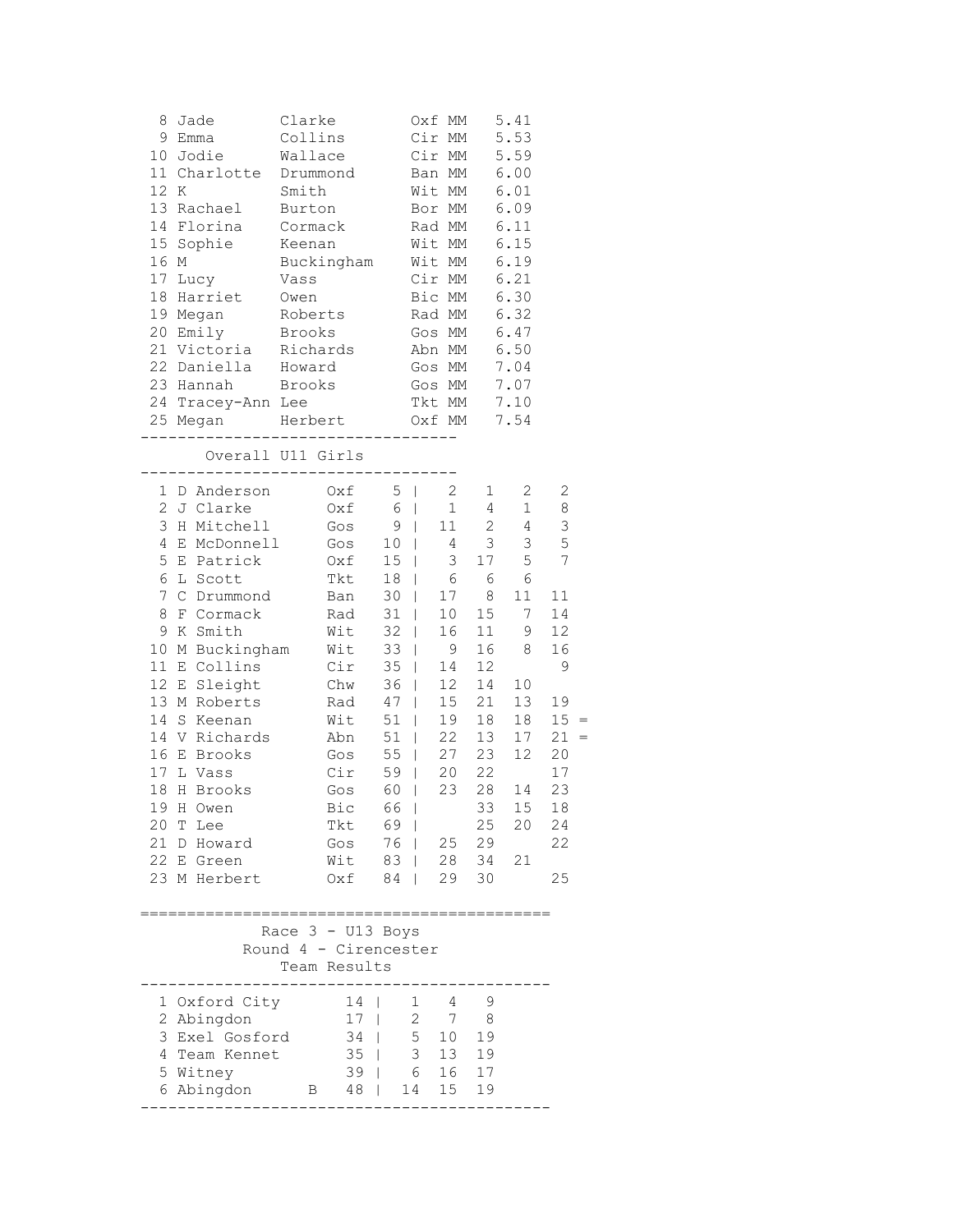|                                                                                               |                                                                                                                                                                                              | Overall Standings                                                                                                                                                                           |                                                                                                |                                                                                           |                                           |                                                                                                                                                                   |                                                                                                                                                                              |                                                                                                               |
|-----------------------------------------------------------------------------------------------|----------------------------------------------------------------------------------------------------------------------------------------------------------------------------------------------|---------------------------------------------------------------------------------------------------------------------------------------------------------------------------------------------|------------------------------------------------------------------------------------------------|-------------------------------------------------------------------------------------------|-------------------------------------------|-------------------------------------------------------------------------------------------------------------------------------------------------------------------|------------------------------------------------------------------------------------------------------------------------------------------------------------------------------|---------------------------------------------------------------------------------------------------------------|
|                                                                                               | 1 Abingdon<br>2 Oxford City                                                                                                                                                                  |                                                                                                                                                                                             | 73<br>79                                                                                       | $\overline{1}$                                                                            | 15<br>24                                  | 19<br>22                                                                                                                                                          | 22<br>19                                                                                                                                                                     | 17<br>14                                                                                                      |
|                                                                                               |                                                                                                                                                                                              | Race 3 - U13 Boys<br>Round 4 - Cirencester<br>Individual Results                                                                                                                            |                                                                                                |                                                                                           |                                           |                                                                                                                                                                   |                                                                                                                                                                              |                                                                                                               |
| 3<br>4<br>5<br>6<br>7<br>9<br>11<br>12<br>17<br>18                                            | 1 James<br>2 George<br>Richard<br>Ian<br>Stephen<br>David<br>Rob<br>8 Oliver<br>Ross<br>10 George<br>Henry<br>Brad<br>13 Thomas<br>14 Brendan<br>15 Daniel<br>16 Tom<br>$\mathbf S$<br>Henry | Wilson<br>Wood<br>Knape<br>Castle<br>Mitchell<br>Ridley<br>Hill<br>Berger<br>Buckingham<br>Holding<br>Penfold<br>Spedding<br>Ridley<br>Schofield<br>Bridgman<br>Timms<br>Bayliss<br>Sleight |                                                                                                |                                                                                           |                                           | Oxf U13<br>Abn U13<br>Tkt U13<br>Oxf U13<br>Gos U13<br>Wit U13<br>Abn U13<br>Abn U13<br>Oxf U13<br>Gos U13<br>Whh U13<br>Bor U13<br>Tkt U13<br>Abn U13<br>Chw U13 | 8.48<br>8.57<br>9.11<br>9.13<br>9.14<br>9.28<br>9.36<br>9.44<br>9.49<br>9.51<br>10.10<br>10.38<br>10.41<br>10.44<br>Abn U13 10.53<br>Wit U13 12.35<br>Wit U13 12.57<br>13.42 |                                                                                                               |
| 1<br>$\mathbf{2}$<br>$\mathbf{2}$<br>4<br>5<br>5<br>7<br>8<br>9<br>10<br>11<br>12<br>13<br>14 | J Wilson<br>Castle<br>I.<br>R Knape<br>G Wood<br>O Berger<br>S Mitchell<br>D Ridley<br>R Hill<br>H Penfold<br>L Warren<br>T Ridley<br><b>B</b> Schofield<br>D Bridgman<br>Timms<br>T         | Overall U13 Boys<br>Race $4 - U13/U15$ Girls                                                                                                                                                | Oxf<br>Oxf<br>Tkt<br>Abn<br>Abn<br>Gos<br>Wit<br>Abn<br>Whh<br>Wit<br>Tkt<br>Abn<br>Abn<br>Wit | 3<br>7<br>7<br>8<br>15<br>15<br>16<br>21<br>26 <sub>1</sub><br>28<br>38<br>39<br>47<br>51 | I<br>I<br>I<br>I<br>I<br>I<br>I<br>ı      | 1<br>3<br>2<br>7<br>5<br>4<br>6<br>8<br>10<br>13<br>14<br>15<br>17                                                                                                | 1<br>4<br>$\mathbf{2}$<br>$\mathbf{2}$<br>3<br>$\mathbf{1}$<br>4<br>5<br>3<br>5<br>8<br>6<br>10<br>8<br>9<br>9<br>7<br>11<br>12<br>14<br>11<br>17<br>18                      | 1<br>$4 -$<br>3<br>$\equiv$<br>$\overline{2}$<br>8<br>$=$<br>5<br>$=$<br>6<br>7<br>11<br>13<br>14<br>15<br>16 |
| 1                                                                                             | 1 Banbury<br>Radley Ladies<br>3 Oxford City<br>4 Abingdon<br>5 Radley Ladies B<br>6 Oxford City                                                                                              | Round 4 - Cirencester<br>Team Results<br>Β                                                                                                                                                  | 21<br>21<br>22<br>31<br>47<br>62                                                               | I<br>T                                                                                    | 3<br>6<br>$\overline{c}$<br>9<br>11<br>17 | 5<br>7<br>4<br>10<br>14<br>20                                                                                                                                     | $13 =$<br>$8 =$<br>16<br>12<br>22<br>$25 =$                                                                                                                                  |                                                                                                               |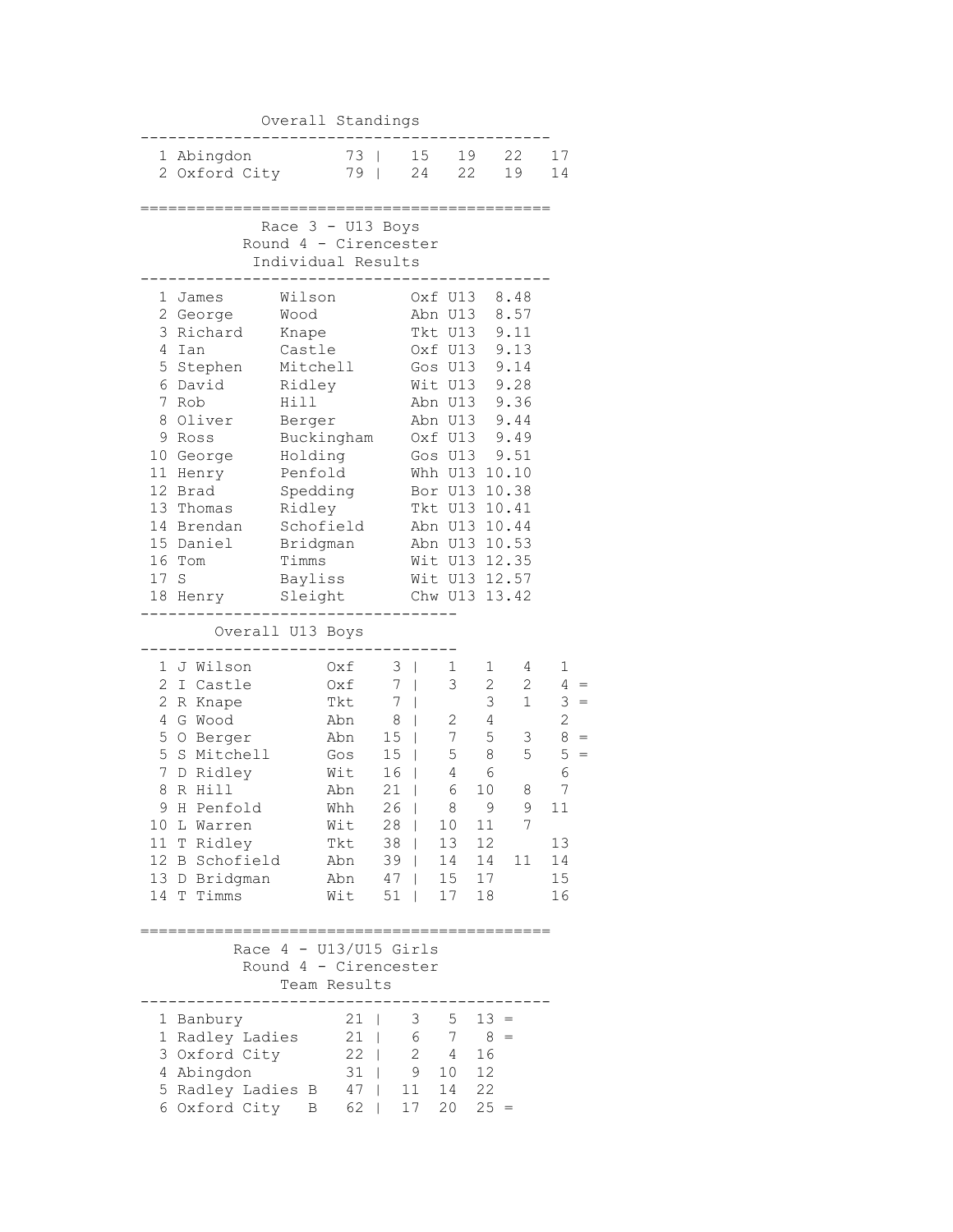| 8                      | 6 Witney<br>Bicester<br>9 Abingdon<br>10 Radley Ladies C<br>11 Team Kennet<br>12 Cirencester                                                                                                                                                                                                                                                                                                                | Β                                                                                                                                                                                                                                                                                 | 62<br>73<br>75<br>82<br>87<br>105                           | $\mathbf 1$<br>$\overline{\phantom{a}}$<br>18<br>I<br>15<br>$\overline{\phantom{a}}$<br>26<br>T<br>I<br>34<br>$\overline{\phantom{a}}$ | 30<br>19<br>24 36<br>27 29<br>23 28 36<br>35 36     | 31<br>36                                                                                                                                                                                                                                                                                                                                                                                                                                                                                       |                                                    |
|------------------------|-------------------------------------------------------------------------------------------------------------------------------------------------------------------------------------------------------------------------------------------------------------------------------------------------------------------------------------------------------------------------------------------------------------|-----------------------------------------------------------------------------------------------------------------------------------------------------------------------------------------------------------------------------------------------------------------------------------|-------------------------------------------------------------|----------------------------------------------------------------------------------------------------------------------------------------|-----------------------------------------------------|------------------------------------------------------------------------------------------------------------------------------------------------------------------------------------------------------------------------------------------------------------------------------------------------------------------------------------------------------------------------------------------------------------------------------------------------------------------------------------------------|----------------------------------------------------|
|                        |                                                                                                                                                                                                                                                                                                                                                                                                             | Overall Standings                                                                                                                                                                                                                                                                 |                                                             |                                                                                                                                        |                                                     |                                                                                                                                                                                                                                                                                                                                                                                                                                                                                                |                                                    |
| 3<br>5                 | 1 Oxford City<br>2 Radley Ladies<br>Banbury<br>4 Radley Ladies B<br>Abingdon<br>6 Witney<br>7 Oxford City<br>8 Radley Ladies C<br>9 Bicester                                                                                                                                                                                                                                                                | B                                                                                                                                                                                                                                                                                 | 61  <br>72<br>117<br>152<br>181<br>228<br>247<br>271<br>308 | 14<br>16<br>I<br>38<br>I<br>35<br>I<br>55<br>50<br>42<br>I<br>57<br>I<br>86<br>I                                                       | 13<br>22<br>29<br>41<br>46<br>48<br>81<br>72<br>71  | 12<br>13<br>29<br>29<br>49<br>68<br>62<br>60<br>78                                                                                                                                                                                                                                                                                                                                                                                                                                             | 22<br>21<br>21<br>47<br>31<br>62<br>62<br>82<br>73 |
|                        |                                                                                                                                                                                                                                                                                                                                                                                                             | Individual Results                                                                                                                                                                                                                                                                |                                                             | Race $4 - U13/U15$ Girls<br>Round 4 - Cirencester                                                                                      |                                                     |                                                                                                                                                                                                                                                                                                                                                                                                                                                                                                |                                                    |
| 5<br>7<br>8<br>9<br>10 | 1 Elysia<br>2 Charlotte<br>3 Charlotte<br>4 Gina<br>Alice<br>6 Lisa<br>Jodie<br>Hayley<br>Sammy<br>Beth<br>11 Sam<br>12 Laura-Jane Chisnall<br>13 Donna<br>14 Kelly<br>15 Lauren<br>16 Hayley<br>17 Gabriella<br>18 Rebbeca<br>19 Alice<br>20 Caroline<br>21 Kayleigh<br>22 Natalie<br>23 Lizzy<br>24 Ruth<br>25 Tara<br>26 Hannah<br>27 Kimberley I.Daly<br>28 Simone<br>29 Kerry<br>30 Gemma<br>31 Hannah | Ridley<br>Eadle<br>Newbound<br>Hood<br>Gunn<br>Ward<br>Kafke<br>Chaundy<br>Lewis<br>Hampson<br>Daly<br>Allen<br>E.Daly<br>Barklie<br>Luke<br>Hood<br>Gill<br>McGill<br>Scott<br>Filshie<br>Davies<br>Hewitt<br>Hampson<br>Martin<br>Roberts<br>Lee<br>Wilkinson<br>Byrne<br>Nixon |                                                             |                                                                                                                                        | Wit U15<br>Oxf U15<br>Ban U15<br>Oxf U13<br>Ban U13 | 9.14<br>9.28<br>9.41<br>9.43<br>9.59<br>Rad U15 10.01<br>Rad U13 10.06<br>Rad U13 10.09<br>Abn U15 10.26<br>Abn U13 10.33<br>Rad U15 10.41<br>Abn U15 10.44<br>Ban U15 10.47<br>Rad U13 10.48<br>Abn U13 10.48<br>Oxf U13 10.69<br>Oxf U15 11.01<br>Bic U13 11.02<br>Bic U13 11.02<br>Oxf U13 11.03<br>Ban U15 11.05<br>Rad U15 11.06<br>Tkt U13 11.07<br>Abn U15 11.10<br>Oxf U15 11.12<br>Rad U15 11.15<br>Rad U13 11.25<br>Tkt U13 11.47<br>Rad U15 11.53<br>Wit U15 11.56<br>Wit U15 12.08 |                                                    |
|                        | 32 Danielle<br>33 Charlottte Orman                                                                                                                                                                                                                                                                                                                                                                          | Thomas                                                                                                                                                                                                                                                                            |                                                             |                                                                                                                                        |                                                     | Wit U13 12.15<br>Rad U13 12.24                                                                                                                                                                                                                                                                                                                                                                                                                                                                 |                                                    |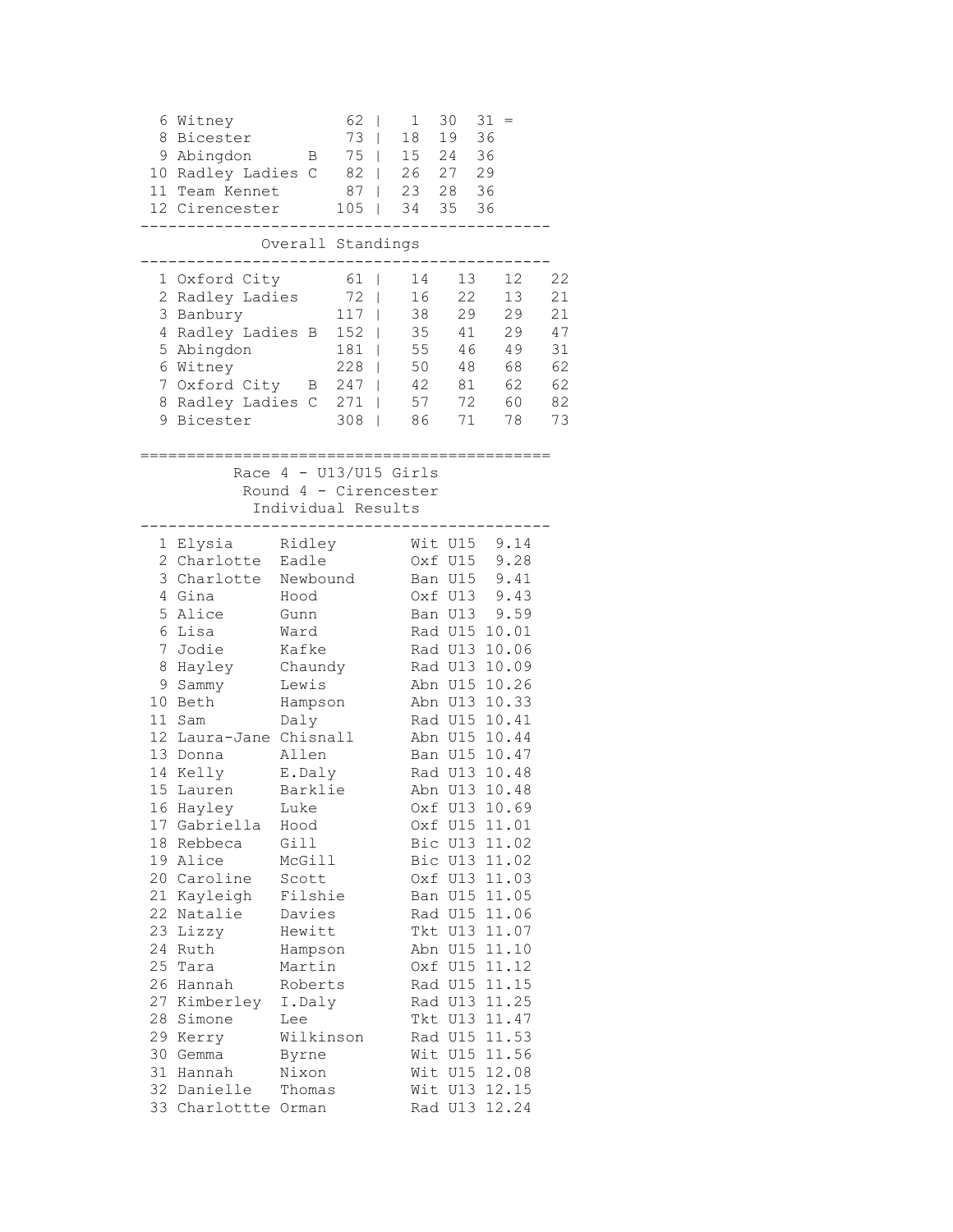|                | 35 Emily                    | Hill Cir U<br>-------------------     | 34 Georgia Marchington Cir U13 12.37<br>Cir U13 12.46 |                |                 |                 |                |                |     |
|----------------|-----------------------------|---------------------------------------|-------------------------------------------------------|----------------|-----------------|-----------------|----------------|----------------|-----|
|                |                             | Overall U13 Girls                     |                                                       |                |                 |                 |                |                |     |
|                | --------------------------- |                                       |                                                       |                |                 |                 |                |                |     |
|                | 1 G Hood                    | Oxf                                   | $11$                                                  |                | 4               | 3               | 5              | 4              |     |
|                | 2 H Chaundy                 | Rad                                   | $18$                                                  |                | 6               | 17              | 4              | 8              |     |
|                | 3 A Peacock                 | Ban                                   | $20$                                                  |                | 5               | 5               | 10             |                |     |
|                | 3 K E.Daly                  | Rad                                   | $20$                                                  |                | $7\overline{ }$ | 6               | 7              | $14 =$         |     |
|                | 5 M Lloyd                   | $0xf \quad 23$                        |                                                       |                | 9               | 8               | 6              |                |     |
|                | 6 J Kafke                   | Rad                                   |                                                       | $26$           | 10              | 9               | 12             | $\overline{7}$ |     |
| 7 <sup>1</sup> | K I.Daly                    | Rad                                   |                                                       | $28$           | 12 <sup>7</sup> | $7\overline{ }$ | 9              | 27             |     |
| 8              | B Hampson                   | Abn                                   |                                                       | $33 \mid$      | 16              | 12              | 11             | 10             |     |
| 9              | H Luke                      | Oxf                                   |                                                       | $45 \mid$      | 15              | 16              | 14             | 16             |     |
| 10             | R Gill                      | Bic                                   |                                                       | 56             | 23              | 15              |                | 18             |     |
| 11             | A Chisnall                  | Abn                                   | $59$                                                  |                | 20              | 21              | 18             |                |     |
| 12             | L Hewitt                    | Tkt                                   | 61                                                    |                | 21              |                 | 17             | 23             |     |
|                | 13 A McGill                 | Bic                                   | 68                                                    |                | 31              | 27              | 22             | 19             |     |
|                | 14 F Snare                  | $W$ it 74                             |                                                       |                | 25              |                 | 25 24          |                |     |
|                | 15 S Lee                    | Tkt                                   |                                                       |                |                 |                 | 77   34 22 27  | 28             |     |
|                | 16 D Thomas                 | Wit                                   |                                                       |                |                 |                 | 95   35 32 31  | 32             |     |
|                | 17 K Allen                  | Bic 99   36 33 30                     |                                                       |                |                 |                 |                |                |     |
|                | ______________              | ________________<br>Overall U15 Girls |                                                       |                |                 |                 |                |                |     |
|                | ------------------------    |                                       |                                                       |                |                 |                 |                |                |     |
|                | 1 E Ridley                  | Wit                                   |                                                       | $3 \mid$       | $\mathbf 1$     | 1               |                | 1              |     |
|                | 2 C Eadle                   | Oxf                                   |                                                       | $5 \mid$       | $\mathbf{2}$    | $\mathbf{2}$    | 1              | $\sqrt{2}$     |     |
| 3              | L Ward                      | Rad                                   | 11                                                    |                | 3               |                 | $\overline{2}$ | $\epsilon$     |     |
| 4              | C Newbound                  | Ban                                   |                                                       | $18$           | 11              | 4               |                | 3              |     |
| 5              | S Daly                      | Rad                                   |                                                       | $29$           | 14              | 10              | 8              | 11             |     |
| 6              | L Chisnall                  | Abn                                   |                                                       | 44             | 19              | 13              | 20             | 12             |     |
| $\overline{7}$ | G Hood                      | Oxf                                   |                                                       | 50             | 18              |                 | 15             | 17             |     |
| 8              | H Roberts                   | Rad                                   |                                                       | 57             | 17              | 14              | 28             | $26 =$         |     |
| 8              | K Filshie                   | Ban                                   | $57 \mid$                                             |                | 22              | 20              | 16             | 21             | $=$ |
| 10             | K Wilkinson                 | Rad                                   | 60                                                    |                |                 | 18              | 13             | $29 =$         |     |
| 10             | N Davies                    | Rad                                   |                                                       | 60             | 26              | 19              | 19             | $22 =$         |     |
| 12             | T Martin                    | Oxf                                   |                                                       | 63             | 8 <sup>8</sup>  | 30              |                | 25             |     |
| 13             | H Nixon                     | Wit                                   |                                                       | 69             | 24 24           |                 |                | 21 31          |     |
| 14             | R Hampson                   | Abn                                   | 80                                                    | $\pm$          | 30              | 26              |                | 24             |     |
|                | 15 G Byrne                  | Wit 81   28                           |                                                       |                |                 |                 | 23             | 30             |     |
|                | 16 L Sweeney                | Bic                                   | 88                                                    |                | 33 29 26        |                 |                |                |     |
|                |                             |                                       |                                                       |                |                 |                 |                |                |     |
|                |                             | Race 5 - U15/U17 Boys                 |                                                       |                |                 |                 |                |                |     |
|                |                             | Round 4 - Cirencester                 |                                                       |                |                 |                 |                |                |     |
|                |                             | Team Results                          |                                                       |                |                 |                 |                |                |     |
|                |                             |                                       |                                                       |                |                 |                 |                |                |     |
|                | 1 Witney                    | 21                                    |                                                       | 1              | 5               | 15              |                |                |     |
|                | 2 Bicester                  | 22                                    |                                                       |                | 6 7             | 9               |                |                |     |
|                | 3 White Horse               | 23                                    |                                                       | $\overline{2}$ | $3 -$           | 18              |                |                |     |
|                | 4 Abingdon                  | 25                                    |                                                       | 4              | $10 \quad 11$   |                 |                |                |     |
|                | 5 Banbury                   | 40                                    |                                                       | 8              | 14 18           |                 |                |                |     |
|                | 6 Oxford City               | 47                                    |                                                       | 13             | 16              | 18              |                |                |     |
|                |                             |                                       |                                                       |                |                 |                 |                |                |     |
|                |                             | Overall Standings                     |                                                       |                |                 |                 |                |                |     |
|                | 1 Witney                    | 96                                    |                                                       | 27             | 22              |                 | 26             | 21             |     |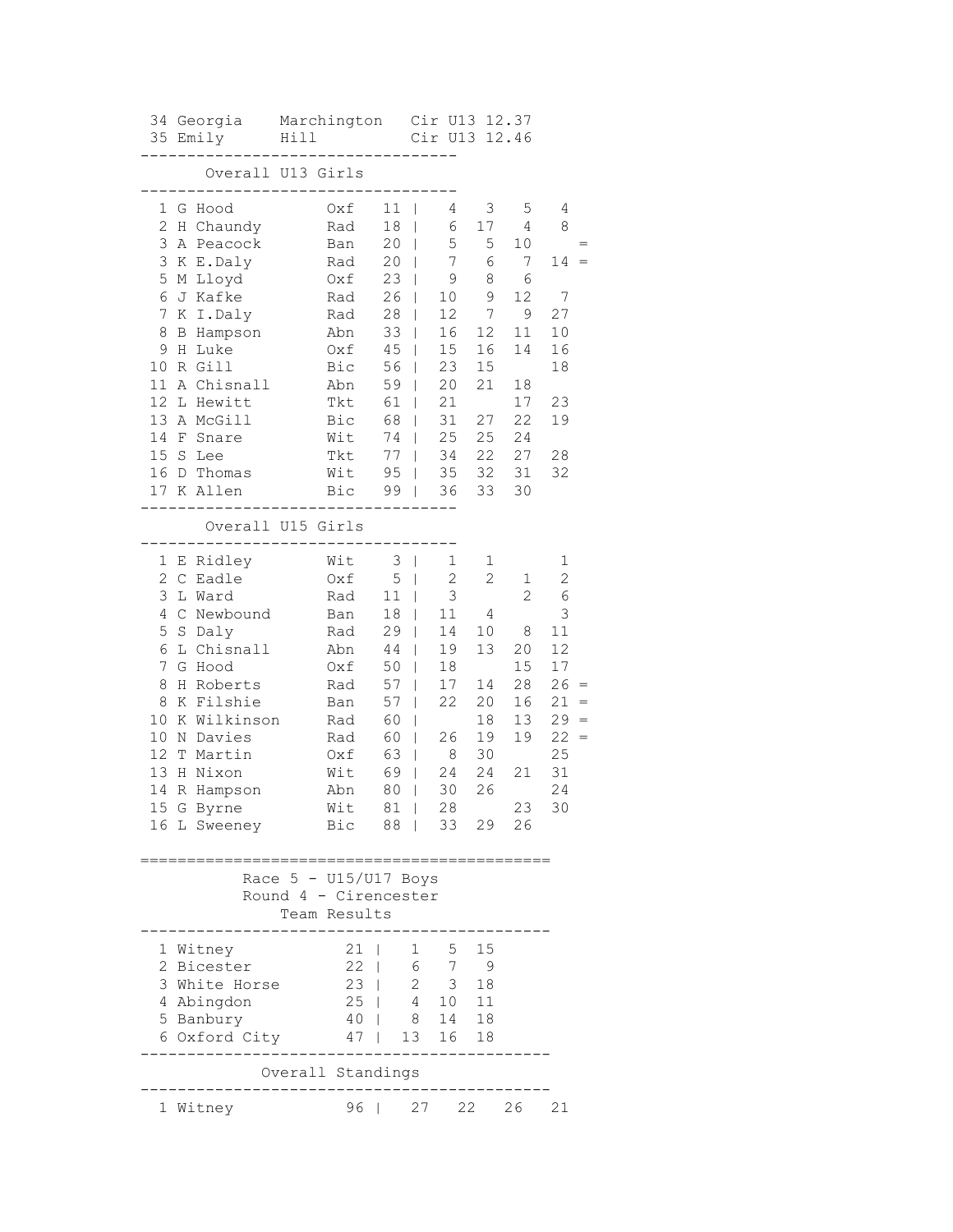| 2                                                                                                                                                                                    | White Horse<br>3 Bicester<br>4 Banbury<br>5 Abingdon<br>6 Oxford City                                                                           |                                                                                                                                                                             | 98<br>103<br>133<br>148<br>$178$                                                                                  |                                                                        | 23<br>29<br>33<br>46<br>36                                                                                                                                             | 26<br>28<br>33<br>40<br>48                                                                                          |                                                                                | 26<br>24<br>27<br>37<br>47                                       | 23<br>22<br>40<br>25<br>47                           |            |
|--------------------------------------------------------------------------------------------------------------------------------------------------------------------------------------|-------------------------------------------------------------------------------------------------------------------------------------------------|-----------------------------------------------------------------------------------------------------------------------------------------------------------------------------|-------------------------------------------------------------------------------------------------------------------|------------------------------------------------------------------------|------------------------------------------------------------------------------------------------------------------------------------------------------------------------|---------------------------------------------------------------------------------------------------------------------|--------------------------------------------------------------------------------|------------------------------------------------------------------|------------------------------------------------------|------------|
|                                                                                                                                                                                      |                                                                                                                                                 | Race $5 - U15/U17$ Boys<br>Round 4 - Cirencester<br>Individual Results                                                                                                      |                                                                                                                   |                                                                        |                                                                                                                                                                        |                                                                                                                     |                                                                                |                                                                  |                                                      |            |
| 1<br>2 Chris<br>3 Owain<br>4 James<br>5 Chris<br>6<br>Joe<br>7<br>8<br>Ian<br>9<br>Neil<br>10 J<br>11 Jack<br>12 Mark<br>13 Philip<br>14 Scott<br>15 Gareth<br>16 Darren<br>17 Grant | Matthew<br>Daniel                                                                                                                               | Ashton<br>Gillespie<br>Bristow<br>Mackinnon<br>Miles<br>Stachowiak<br>Brown<br>Timms<br>Flynn<br>Ledowski<br>Hill<br>Vardy<br>Castle<br>Devonish<br>Petts<br>Luke<br>Allsop |                                                                                                                   |                                                                        | Whh U17 22.54<br>Whh U17 23.49<br>Abn U17 25.56<br>Wit U17 26.02<br>Bic U15 26.49<br>Abn U15 27.28<br>Abn U15 27.31<br>Wit U15 29.24<br>Oxf U15 30.59<br>Abn U17 33.49 | Wit U17 22.37<br>Bic U15 27.11<br>Ban U15 27.19<br>Bic U15 27.27<br>Tkt U15 28.11<br>Oxf U15 29.02<br>Ban U15 29.14 |                                                                                |                                                                  |                                                      |            |
|                                                                                                                                                                                      | Overall U15 Boys                                                                                                                                |                                                                                                                                                                             |                                                                                                                   |                                                                        |                                                                                                                                                                        |                                                                                                                     |                                                                                |                                                                  |                                                      |            |
| 1<br>3<br>4<br>5<br>6<br>7<br>8<br>10 D Luke<br>11 G Petts                                                                                                                           | A Williams<br>2 J Stachowiak<br>P Castle<br>N Flynn<br>D Brown<br>I Timms<br>J Hill<br>M Vardy<br>9 S Devonish<br>11 C Tucker<br>13 D Broadhead |                                                                                                                                                                             | Ban<br>Bic<br>Oxf<br>Bic 22  <br>Bic 26  <br>Ban 30  <br>Abn 37<br>Tkt<br>Ban<br>Oxf<br>Chw<br>Wit 48  <br>Bic 50 | $11$  <br>17 <sup>1</sup><br>$21$  <br>39<br>$40$  <br>$45 \mid$<br>48 | $\mathbf{I}$<br>$\mathbb{R}$<br>$\mathbf{I}$                                                                                                                           | 3<br>5<br>4<br>9<br>10<br>12<br>11<br>15<br>14<br>16                                                                | 4<br>6<br>8<br>10<br>12<br>14 12<br>16<br>15 <sub>1</sub><br>18<br>17<br>20 14 | 4<br>5<br>8<br>9<br>10<br>13 13<br>15<br>11<br>18<br>16<br>19 19 | 6<br>13<br>9<br>7<br>8<br>11<br>12<br>14<br>16<br>15 |            |
| $\mathbf 1$<br>3<br>5                                                                                                                                                                | Overall U17 Boys<br>1 C Gillespie<br>M Ashton<br>O Bristow<br>4 J Mackinnon<br>C Miles<br>6 G Allsop                                            |                                                                                                                                                                             | Whh<br>Wit<br>Whh<br>Abn<br>Wit<br>Abn                                                                            | 4<br>4<br>8<br>16 <sup>1</sup><br>18 <sup>1</sup><br>52                | T<br>T<br>$\overline{1}$<br>$\mathbf{I}$                                                                                                                               | 1<br>$\overline{2}$<br>8<br>7<br>18                                                                                 | $\mathbf{1}$<br>$\overline{2}$<br>$\mathfrak{Z}$<br>5<br>9                     | 2<br>$\mathbf{1}$<br>3<br>$7\phantom{.0}$<br>6<br>17             | 2<br>$\mathbf 1$<br>3<br>$\overline{4}$<br>5<br>17   | $=$<br>$=$ |
|                                                                                                                                                                                      |                                                                                                                                                 |                                                                                                                                                                             |                                                                                                                   |                                                                        |                                                                                                                                                                        |                                                                                                                     |                                                                                |                                                                  |                                                      |            |

 Race 6 - Women Round 4 - Cirencester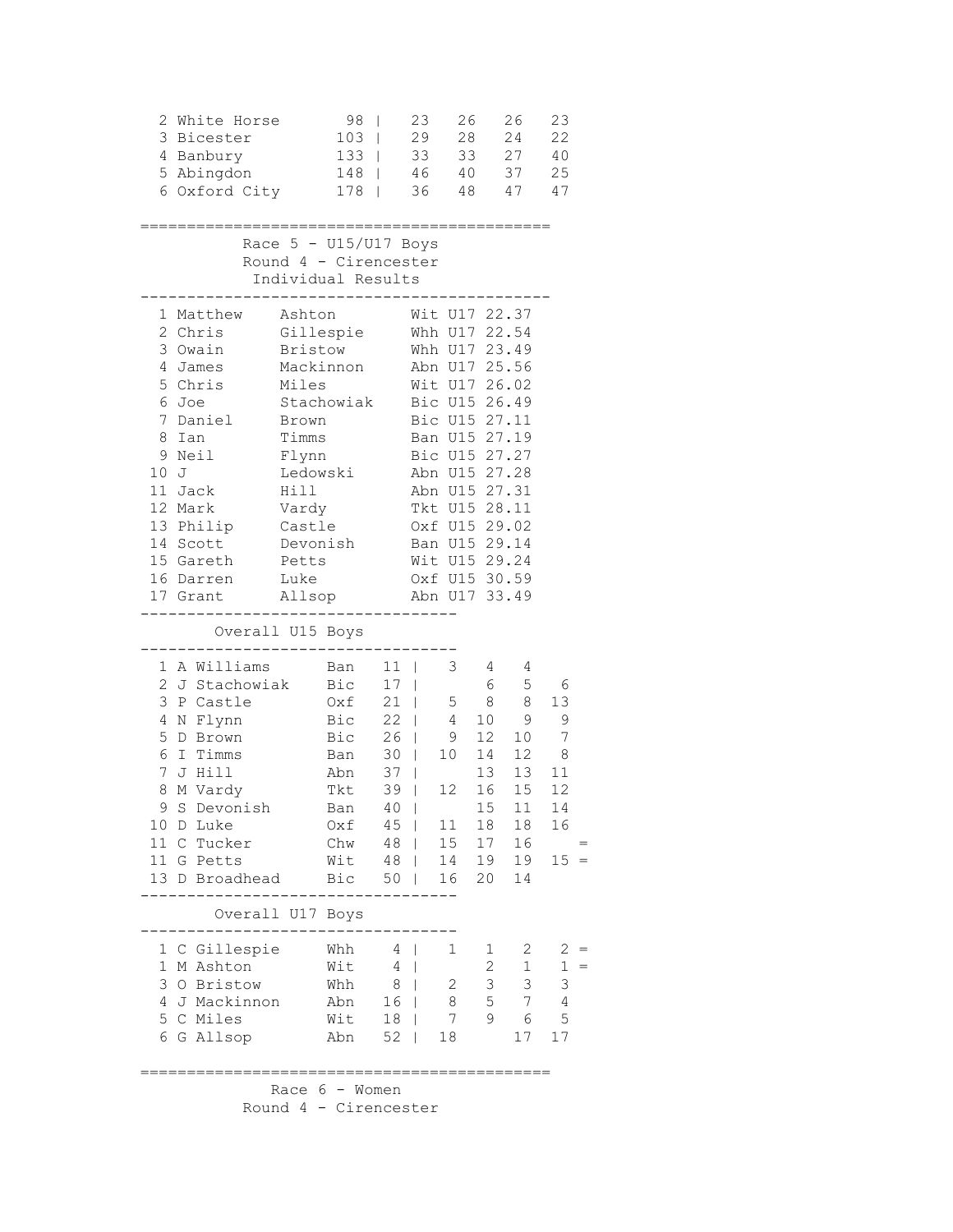Team Results

|   | 1 Cirencester                                                             |                    | 19 <sub>1</sub> |              | $3 \t 4$                 |         | 12             |           |
|---|---------------------------------------------------------------------------|--------------------|-----------------|--------------|--------------------------|---------|----------------|-----------|
|   | 2 Headington                                                              |                    | $20$            |              | 1                        | 9       | 10             |           |
|   | 3 Radley Ladies 48                                                        |                    |                 |              |                          | 2 17    | 29             |           |
|   | 4 Witney                                                                  | $50$               |                 |              | 13 15 22                 |         |                |           |
|   | 5 White Horse                                                             |                    | 64              | $\mathbf{I}$ | 18  20                   |         | 26             |           |
|   | 6 Abingdon                                                                |                    | 71              |              | 14                       | 23      | 34             |           |
|   | 7 Hook Norton                                                             |                    | $75$            |              | $6\overline{6}$          | 19      | 50             |           |
|   | 8 Bourton                                                                 |                    | $81$            |              | 5 <sup>5</sup>           | 37      | 39             |           |
|   | 9 Banbury                                                                 |                    | $87 \mid$       |              | $11 \quad 31$            |         | 45             |           |
|   | 10 Oxford City 93                                                         |                    |                 |              | 8 16 69                  |         |                |           |
|   | 11 Cirencester B 98                                                       |                    |                 |              | 24 36                    |         | 38             |           |
|   | 12 Headington B 113   25 42 46                                            |                    |                 |              |                          |         |                |           |
|   | 13 Cherwell                                                               |                    | $115$           |              | 21 41 53                 |         |                |           |
|   | 14 Alchester                                                              |                    |                 |              | 116   7 52 57            |         |                |           |
|   | 15 White Horse B 127                                                      |                    |                 |              | 28 30 69                 |         |                |           |
|   | 16 Eynsham                                                                |                    | 149             |              |                          |         |                |           |
|   | 17 Cirencester C                                                          |                    | $157$           |              | $35$ 56 58<br>40 48 69 = |         |                |           |
|   |                                                                           |                    | $157$           |              | $47 \quad 51 \quad 59 =$ |         |                |           |
|   | 17 Headington C<br>19 Witney B<br>19 Witney                               |                    | 163             |              | 33 61 69                 |         |                |           |
|   | 20 Abingdon B 166   43 60 63                                              |                    |                 |              |                          |         |                |           |
|   | 21 Banbury B 188   54 65 69                                               |                    |                 |              |                          |         |                |           |
|   | 22 Hook Norton B 191   55 67 69                                           |                    |                 |              |                          |         |                |           |
|   | 23 Headington  D 199   62 68 69                                           |                    |                 |              |                          |         |                |           |
|   | --------                                                                  |                    |                 |              |                          |         |                |           |
|   |                                                                           |                    |                 |              | Overall Standings        |         |                |           |
|   | 1 Headington                                                              |                    | $87$            |              | 27                       |         | 20<br>20       | 20        |
|   | 2 White Horse                                                             |                    | 203             |              |                          | 53 48   | 38             | 64        |
|   | 3 Cirencester 212                                                         |                    |                 |              |                          |         | 45 88 60       | 19        |
|   | 4 Witney                                                                  |                    |                 |              |                          |         | 229   61 44 74 | 50        |
|   | 5 Banbury                                                                 |                    |                 |              | 254   35 46              |         | 86             | 87        |
|   | 6 Radley Ladies 258   66 98 46                                            |                    |                 |              |                          |         |                | 48        |
|   | 7 Oxford City                                                             |                    |                 |              |                          |         | 32             | 93        |
|   |                                                                           |                    | 275             |              |                          | 46 104  | 69             | 113       |
|   | 8 Headington B 362   125 55<br>9 Hook Norton 387   75 71<br>9 Hook Norton |                    | $387$           |              |                          | $71$    | 166            | 75        |
|   |                                                                           |                    | $395$           |              | 94                       | 93      | 127            |           |
|   | 10 Bourton<br>11 Abingdon                                                 |                    |                 |              | $402$   115              | 113     | 103            | 81        |
|   | 12 Alchester                                                              |                    |                 |              | 449   93                 | 113     | 127            | 71<br>116 |
|   | 13 White Horse B                                                          |                    |                 |              | 505   184 93             |         | 101            | 127       |
|   |                                                                           |                    |                 |              |                          |         |                |           |
|   | 14 Cirencester                                                            | В                  | 563             |              | 132                      | 194     | 139            | 98        |
|   | 15 Headington                                                             | $\mathsf C$        | 647             |              | 178                      | 164     | 148            | 157       |
|   | 16 Abingdon                                                               | В                  | 725             |              | 199                      | 180     | 180            | 166       |
|   | 17 Banbury                                                                | Β                  | 744             |              | 193                      | 171     | 192            | 188       |
|   |                                                                           |                    |                 |              |                          |         |                |           |
|   |                                                                           | Race $6 -$ Women   |                 |              |                          |         |                |           |
|   |                                                                           |                    |                 |              | Round 4 - Cirencester    |         |                |           |
|   |                                                                           | Individual Results |                 |              |                          |         |                |           |
|   |                                                                           |                    |                 |              |                          |         |                |           |
| 1 | Iona                                                                      | Robertson          |                 |              | Hed S                    |         | 26.10          |           |
|   | 2 Tracey                                                                  | Galbraith          |                 |              | Rad S                    |         | 26.27          |           |
|   | 3 Cathy                                                                   | Bourke             |                 |              | Cir V1                   |         | 27.03          |           |
| 4 | Sara                                                                      | Pinwoodie          |                 |              | Cir V1                   |         | 27.45          |           |
|   | 5 Brioney                                                                 | LLoyd              |                 |              | Bor                      | $\rm S$ | 28.26          |           |
|   | 6 Cecilia                                                                 | Reagen             |                 |              | Hkn V1                   |         | 28.46          |           |
|   |                                                                           |                    |                 |              |                          |         |                |           |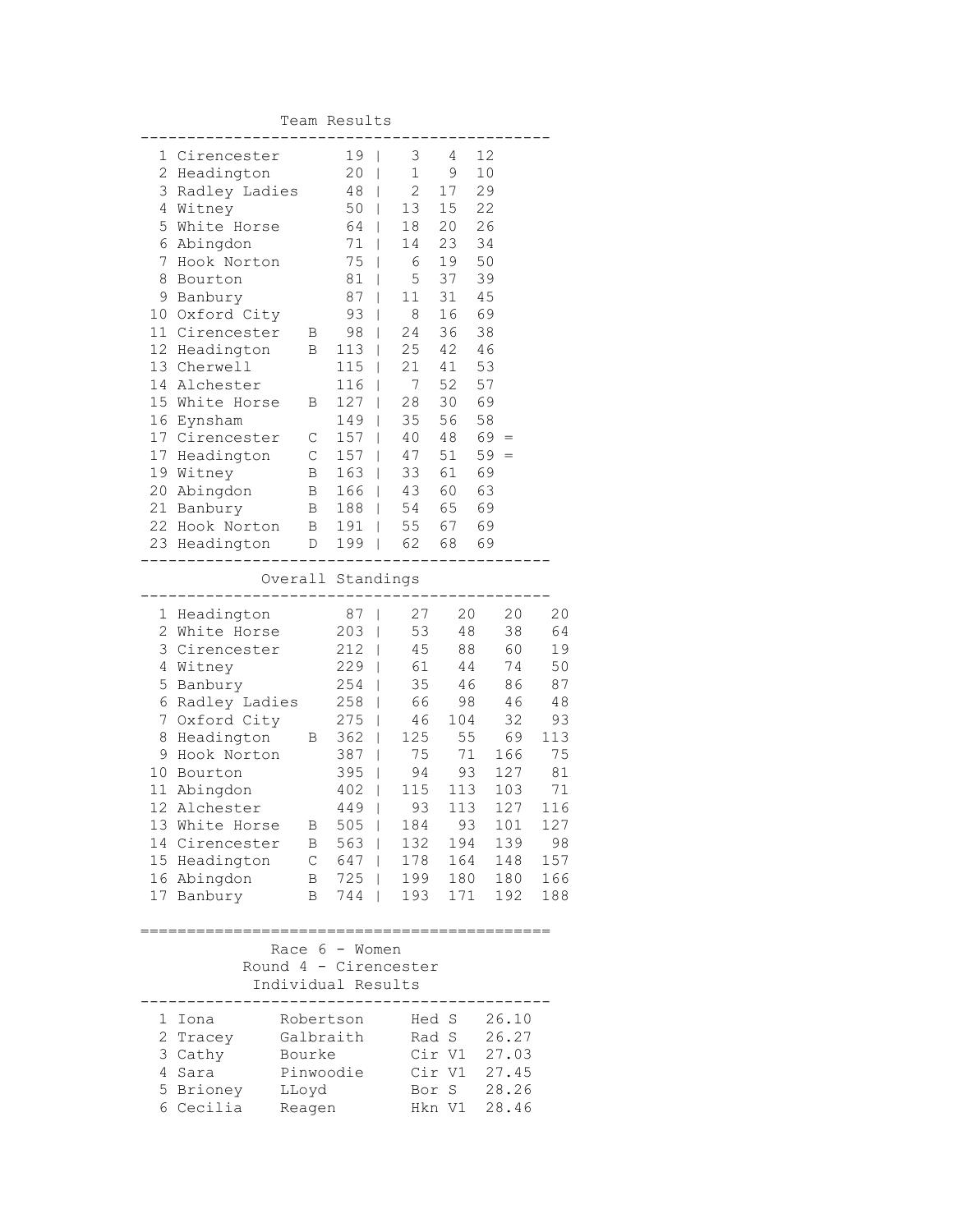| 7               | Julie        | Bennett       | Alc    | S              | 29.12 |
|-----------------|--------------|---------------|--------|----------------|-------|
| 8               | Gwyneth      | Hueter        | Oxf V1 |                | 29.19 |
| 9               | Philippa     | Jones         | Hed    | S              | 29.57 |
| 10              | Jo           | Choulerton    | Hed    | $\mathbf S$    | 30.00 |
| 11              | Debbie       | Kukainis      | Ban    | S              | 30.09 |
| 12 <sup>2</sup> | Catherine    | Lancaster     | Cir    | $\rm S$        | 30.15 |
| 13              | Jeanette     | Ashton        | Wit V1 |                | 30.33 |
| 14              | Elizabeth    | Gottwald      | Abn J  |                | 30.41 |
| 15              | Κ            | Brook         | Wit    | $\mathbf S$    | 30.49 |
| 16              | Morgan       | Williams      |        | Oxf U17        | 31.13 |
| 17              | Rose         | Cormack-Loyd  |        | Rad U17        | 31.33 |
| 18              | Karen        | Miles         |        | Whh V1         | 31.38 |
| 19              | Anne         | Foster        | Hkn V1 |                | 31.42 |
| 20              | Sheila       | Bailey        | Whh V2 |                | 31.53 |
| 21              | Annie        | Hogan         |        | Chw V1         | 31.58 |
| 22              | Sarah        | LeGood        |        | Wit U17        | 32.06 |
| 23              | Hilary       | O'Shea        | Abn V2 |                | 32.14 |
|                 | 24 Clare     | James         | Cir S  |                | 32.18 |
| 25              | Marie-Anne   | Fischer       | Hed V1 |                | 32.30 |
| 26              | Helen        | Blackenbury   | Whh V1 |                | 32.39 |
| 27              | Alison       | Harris        | Oup    | $\mathbf S$    | 33.06 |
| 28              | Mel          | Roberts       | Whh V1 |                | 33.10 |
| 29              | Jenny        | Roberts       |        | Rad U17        | 33.15 |
| 30              | Ros          | Knopp         | Whh V1 |                | 33.24 |
| 31              | Jane         | Vincent       | Ban    | $\rm S$        | 33.40 |
| 32              | Ruth         | Allen         | Kid S  |                | 33.49 |
| 33              | Rose         | Thomas        | Wit V2 |                | 34.18 |
|                 | 34 Louise    | Clark         | Abn V1 |                | 34.21 |
| 35              | Jacky        | Pinnock       | Eyn V1 |                | 34.32 |
| 36              | Carol        | Clarke        | Cir V2 |                | 34.52 |
| 37              | $\mathsf{C}$ | Coleman       | Bor V1 |                | 35.02 |
| 38              | Paula        | Vass          | Cir V1 |                | 35.06 |
| 39              | Jill         | Wilkie        | Bor V2 |                | 35.08 |
| 40              | Loraine      | Ferris        | Cir V1 |                | 35.19 |
| 41              | Heather      | Aston         | Chw V1 |                | 35.24 |
| 42              | Anita        | Donaldson     | Hed S  |                | 35.27 |
| 43              | Rita         | Hollington    | Abn V3 |                | 35.34 |
| 44              | Suzanne      | <b>Briggs</b> | Wds    | V <sub>2</sub> | 35.36 |
| 45              | Liz          | Mestecky      | Ban    | $\rm S$        | 35.47 |
|                 | 46 Juliette  | Dean          | Hed S  |                | 35.49 |
| 47              | Janet        | Meredith      | Hed V2 |                | 35.54 |
| 48              | Elaine       | Wilson        | Cir    | V1             | 36.06 |
| 49              | Lyn          | Spedding      | Bor    | V1             | 36.07 |
| 50              | Bridget      | Taylor        | Hkn    | S              | 36.13 |
| 51              | Vanessa      | Finnemore     | Hed    | $\rm S$        | 36.20 |
| 52              | Hazel        | Howard        | Alc V1 |                | 36.23 |
| 53              | Val          | Thomas        | Chw    | V1             | 36.39 |
| 54              | Sandra       | Smith         | Ban    | V2             | 36.52 |
| 55              | Lillian      | Carpenter     | Hkn V3 |                | 37.33 |
| 56              | Julia        | Edwards       | Eyn    | S              | 38.14 |
| 57              | Rhian        | Steel         | Alc V1 |                | 38.45 |
| 58              | Liz          | Morgan        | Eyn V1 |                | 39.00 |
| 59              | Sarah        | Grylls        | Hed V2 |                | 39.09 |
| 60              | Karen        | Pulford       | Abn V2 |                | 39.14 |
| 61              | J            | LeGood        | Wit V2 |                | 39.22 |
| 62              | Moira        | McIver        | Hed V2 |                | 39.30 |
| 63              | Noel         | Blatchford    | Abn V2 |                | 39.59 |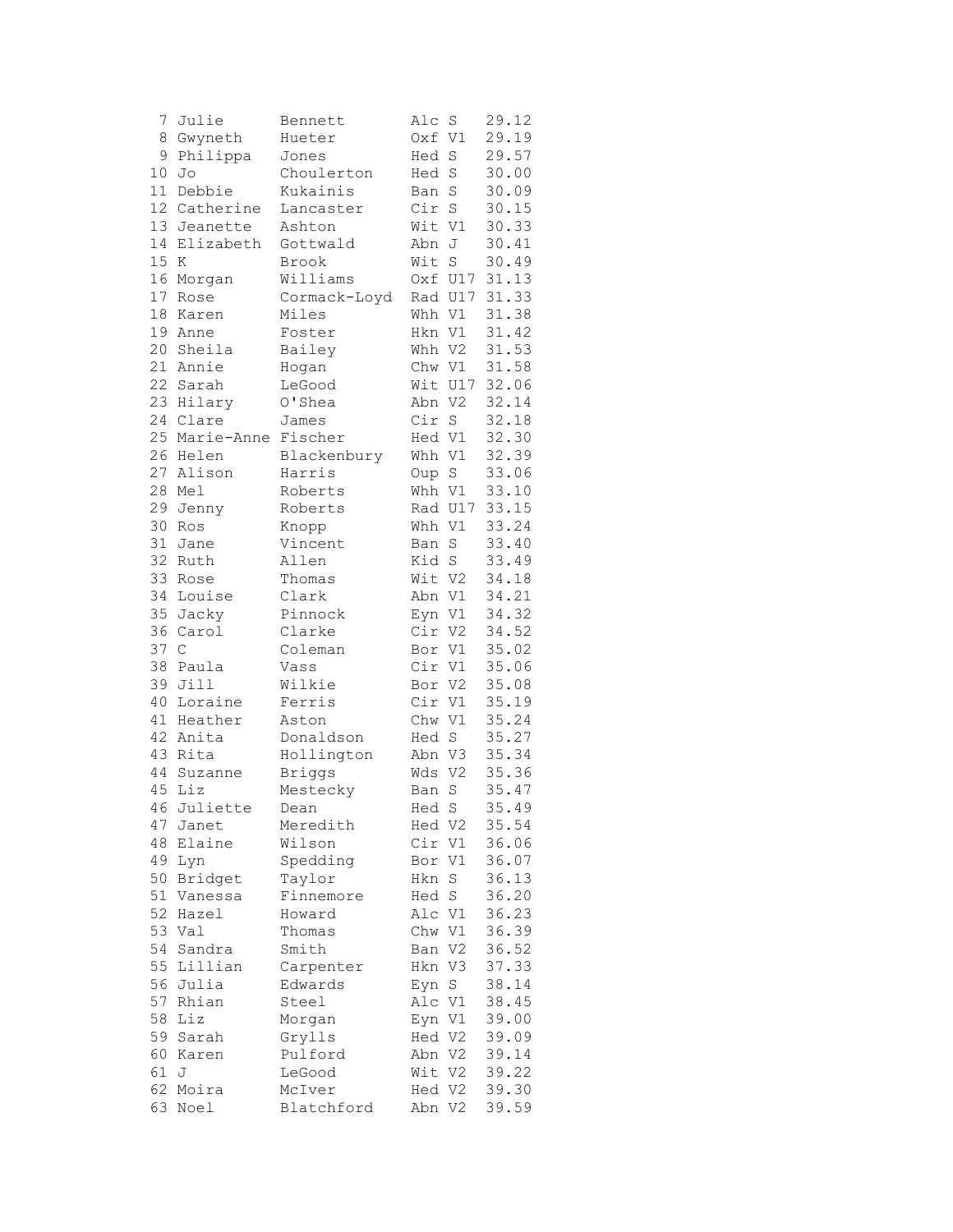| 64 |   | Thea                                                            | Powell-Jones Abn S        |       |              |                |                         | 40.06                   |                 |  |
|----|---|-----------------------------------------------------------------|---------------------------|-------|--------------|----------------|-------------------------|-------------------------|-----------------|--|
|    |   | 65 Kathy                                                        | Kukainis                  |       | Ban V2       |                |                         | 40.23                   |                 |  |
|    |   | 66 Deidra                                                       | Bursnall Alc V2 42.25     |       |              |                |                         |                         |                 |  |
|    |   | 67 Sandra McCabe Hkn V2 42.51                                   |                           |       |              |                |                         |                         |                 |  |
|    |   | 68 Kirsten Canatella Hed V1<br>-------------------------------- |                           |       |              |                |                         | 44.55                   |                 |  |
|    |   | Overall U17 Women<br>----------------------                     |                           |       |              |                |                         |                         |                 |  |
|    |   | 1 J Rhodes                                                      | Whh $7 \mid 1$            |       |              |                | $\overline{\mathbf{3}}$ | $\overline{\mathbf{3}}$ |                 |  |
|    |   | 2 M Williams                                                    | $0xf$ 39                  |       |              |                |                         | $12 \quad 12 \quad 15$  | 16              |  |
|    |   | 3 R Cormack-Loyd Rad 52   16 19 21                              |                           |       |              |                |                         |                         | 17              |  |
|    |   | 4 L Newport                                                     | $0xf = 62$   25 15 22     |       |              |                |                         |                         |                 |  |
|    |   | 5 S LeGood Wit 71   30 25 24 22                                 |                           |       |              |                |                         |                         |                 |  |
|    |   | 6 J Roberts Rad 74   22<br>-------------                        | ------------------        |       |              |                |                         | 23 29                   |                 |  |
|    |   | Overall Junior Women<br>________________________________        |                           |       |              |                |                         |                         |                 |  |
|    |   | ____________________________________                            |                           |       |              |                |                         |                         |                 |  |
|    |   | Overall Senior Women                                            | ___________________       |       |              |                |                         |                         |                 |  |
|    |   | 1 I Robertson Hed 4                                             |                           |       |              | 2              | $\mathbf{1}$            |                         | 1               |  |
|    |   | 2 T Galbraith Rad 6                                             |                           |       |              |                |                         | $2 \quad 2$             | 2               |  |
|    |   | 3 B LLoyd Bor 15   5 5 6                                        |                           |       |              |                |                         |                         | 5               |  |
| 4  |   | M Buzzard Ban 23   6 8 9                                        |                           |       |              |                |                         |                         |                 |  |
| 5  |   | J Choulerton Hed 27                                             |                           |       |              |                | 9                       | 8 <sup>8</sup>          | 10              |  |
| 6  |   | J Bennett Alc 28                                                |                           |       |              | 11             | 17                      | 10                      | $7\overline{ }$ |  |
| 6  |   | P Jones                                                         | Hed 28   8<br>Ban 40   15 |       |              |                | 11                      | 11                      | 9               |  |
| 8  |   | D Kukainis                                                      |                           |       |              | $\frac{15}{1}$ | 14                      | 30                      | 11              |  |
|    |   | 9 K Brook                                                       | $W$ it 51                 |       |              |                | 18 18                   |                         | 15              |  |
|    |   | 10 R Allen                                                      | Kid 79                    |       |              |                |                         | 23 30 26 32             |                 |  |
|    |   | 11 A Harris 0up 108   47 39 42 27                               |                           |       |              |                |                         |                         |                 |  |
|    |   | 12 B Taylor                                                     | Hkn 123   33 49 41 50     |       |              |                |                         |                         |                 |  |
|    |   | 13 A Donaldson Hed 136   54 40 42                               |                           |       |              |                |                         |                         |                 |  |
|    |   | 14 J Dean                                                       | Hed 149   51 52 52 46     |       |              |                |                         |                         |                 |  |
|    |   | Overall Vet 35 Women                                            |                           |       |              |                |                         |                         |                 |  |
|    |   | 1 S Pinwoodie Cir 11                                            |                           |       |              | 3 <sup>7</sup> | $4\degree$              | 4                       | 4               |  |
|    |   | 2 C Reagen Hkn 20                                               |                           |       |              | 7              | 7 <sup>7</sup>          |                         | 6               |  |
|    |   | 3 G Hueter Oxf 29                                               |                           |       |              | - 9            |                         | 12                      | 8               |  |
| 4  |   | J Ashton                                                        | Wit                       | 40    |              | 13             | 20                      | 14                      | 13              |  |
| 5  |   | K Miles                                                         | Whh                       | $56$  |              |                | 22                      | 16                      | 18              |  |
| 6  |   | V McDonnel                                                      | Gos                       | 64    | L            | 19             | 27                      | 18                      |                 |  |
| 7  |   | A Hogan                                                         | Chw                       | 66    | $\mathbf{I}$ | 24             | 21                      |                         | 21              |  |
| 8  |   | M Fischer                                                       | Hed                       | 81    | $\Box$       | 48             | 31                      | 25                      | 25              |  |
| 9  |   | M Roberts                                                       | Whh                       | 89    | I            |                | 23                      | 38                      | 28              |  |
| 10 |   | R Knopp                                                         | Whh                       | 93    |              | 32             | 32                      | 31                      | 30              |  |
| 11 |   | J Pinnock                                                       | Eyn                       | $113$ |              | 39             | 44                      | 39                      | 35              |  |
| 12 |   | L Spedding                                                      | Bor                       | 126   | L            | 37             | 40                      |                         | 49              |  |
| 13 |   | L Clark                                                         | Abn                       | 127   | T            | 45             |                         | 48                      | 34              |  |
| 14 |   | H Aston                                                         | Chw                       | 128   | T            | 41             | 46                      |                         | 41              |  |
| 15 |   | L Ferris                                                        | Cir                       | 129   | T            | 44             | 62                      | 45                      | 40              |  |
| 16 | Ε | Wilson                                                          | Cir                       | 148   | L            | 57             |                         | 43                      | 48              |  |
| 17 |   | P Vass                                                          | Cir                       | 155   | $\mathbf{I}$ | 62             | 55                      |                         | 38              |  |
| 18 |   | H Howard                                                        | Alc                       | 168   | I            | 61             | 67                      | 55                      | 52              |  |
| 19 |   | E Blyth                                                         | Hed                       | 185   | I            | 64             | 58                      | 63                      |                 |  |
| 20 |   | R Steel                                                         | Alc                       | 191   | I            |                | 72                      | 62                      | 57              |  |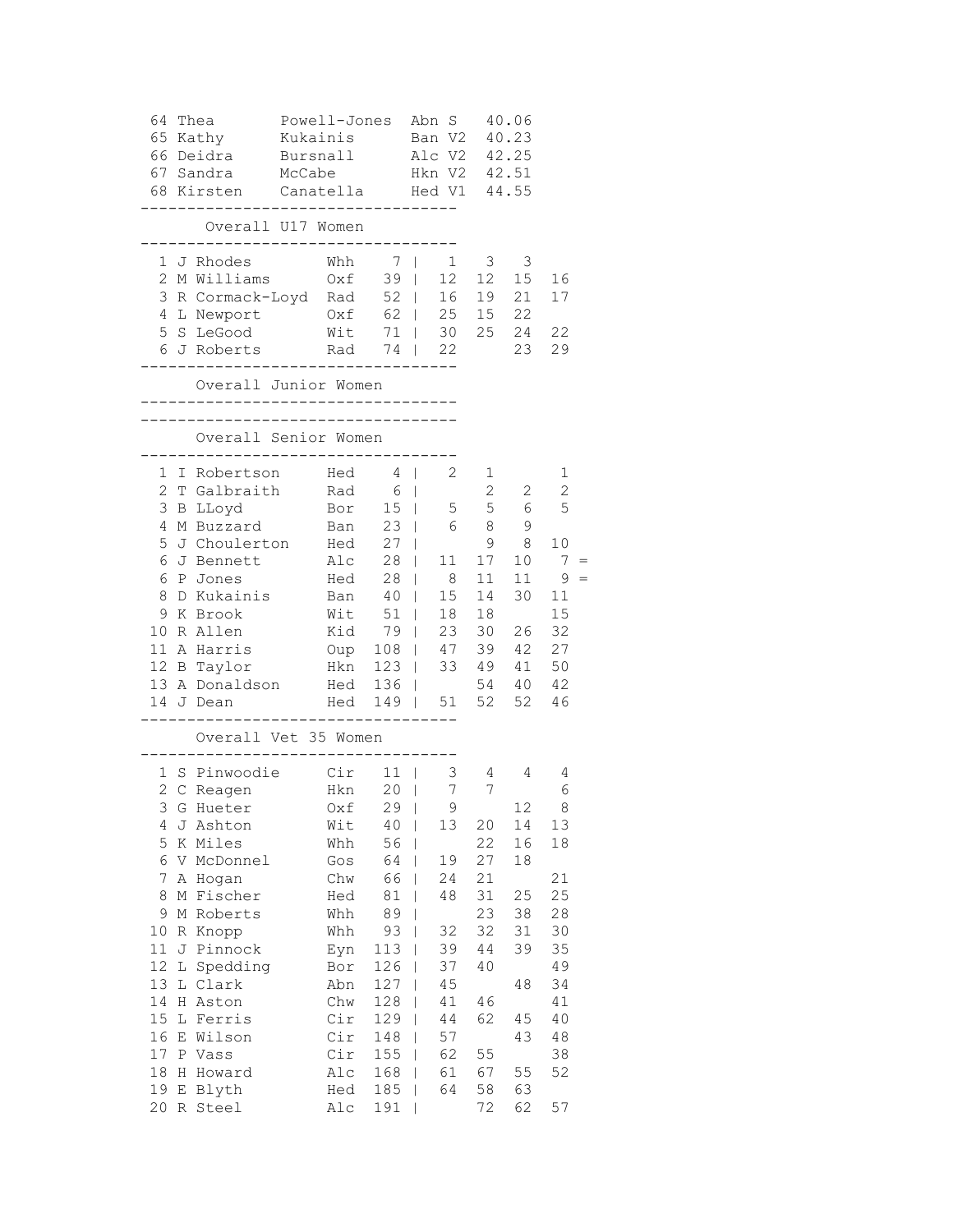|                                                                         |   |         | Overall Vet 45 Women                                                                                                                                                           |  |                                                                                                       |                                 |                                                                                                                             |                                                                            |                                                                            |                                                                                  |                                                                                  |  |
|-------------------------------------------------------------------------|---|---------|--------------------------------------------------------------------------------------------------------------------------------------------------------------------------------|--|-------------------------------------------------------------------------------------------------------|---------------------------------|-----------------------------------------------------------------------------------------------------------------------------|----------------------------------------------------------------------------|----------------------------------------------------------------------------|----------------------------------------------------------------------------------|----------------------------------------------------------------------------------|--|
| 1<br>2<br>3<br>4<br>5<br>6<br>7<br>8<br>9<br>10<br>11<br>11<br>13<br>14 | S | S Smith | H Turley<br>Bailey<br>H O'Shea<br>R Thomas<br>S Briggs<br>C Clarke<br>J Wilkie<br>J LeGood<br>M McIver<br>K Pulford<br>N Blatchford<br>K Kukainis<br>S McCabe<br>15 D Bursnall |  | Hed<br>Whh<br>Abn<br>Wit<br>Wds<br>Cir<br>Bor<br>Ban<br>Wit<br>Hed<br>Abn<br>Abn<br>Ban<br>Hkn<br>Alc | 103<br>126<br>196<br>203<br>208 | 47<br>L<br>73<br>84<br>121<br>L<br>L<br>136<br>I<br>158<br>L<br>162<br>L<br>177<br>L<br>194<br>L<br>194<br>L<br>L<br>L<br>I | 17<br>20<br>27<br>34<br>40<br>46<br>54<br>56<br>55<br>68<br>66<br>67<br>69 | 13<br>33<br>34<br>41<br>61<br>47<br>48<br>53<br>64<br>66<br>65<br>70<br>73 | 17<br>35<br>36<br>37<br>44<br>49<br>50 54<br>53<br>60<br>69 65<br>66<br>67<br>69 | 20<br>23<br>33<br>44<br>36<br>39<br>54<br>61<br>62<br>60<br>63<br>65<br>67<br>66 |  |
|                                                                         |   |         | Overall Vet 55 Women                                                                                                                                                           |  |                                                                                                       |                                 |                                                                                                                             |                                                                            |                                                                            |                                                                                  |                                                                                  |  |
| 2                                                                       |   |         | 1 R Hollington Abn<br>L Carpenter                                                                                                                                              |  | Hkn                                                                                                   |                                 | 131<br>L<br>$166$                                                                                                           | 43<br>53                                                                   | 45                                                                         | 51<br>58                                                                         | 43<br>55                                                                         |  |
|                                                                         |   |         | ______________________________________<br>First Division                                                                                                                       |  | Race $7 - Men$<br>Round 4 - Cirencester<br>Team Results                                               |                                 |                                                                                                                             |                                                                            |                                                                            |                                                                                  |                                                                                  |  |
| 1                                                                       |   |         | White Horse                                                                                                                                                                    |  | 77 <sup>1</sup>                                                                                       |                                 | 5                                                                                                                           | - 6                                                                        | 9                                                                          | 10                                                                               |                                                                                  |  |
| 2                                                                       |   |         | Woodstock                                                                                                                                                                      |  | 151                                                                                                   | $\blacksquare$                  | 11                                                                                                                          | 14<br>18                                                                   | 16<br>20                                                                   | 17<br>22                                                                         |                                                                                  |  |
| 3                                                                       |   |         | Headington                                                                                                                                                                     |  | 189                                                                                                   |                                 | 2                                                                                                                           | 23<br>4                                                                    | 28<br>7                                                                    | 29<br>13                                                                         |                                                                                  |  |
|                                                                         |   |         |                                                                                                                                                                                |  |                                                                                                       |                                 |                                                                                                                             | 30                                                                         | 66                                                                         | 67                                                                               |                                                                                  |  |
| 4                                                                       |   |         | Oxford City                                                                                                                                                                    |  | $213$                                                                                                 |                                 | 15                                                                                                                          | 19<br>34                                                                   | 21<br>46                                                                   | 26<br>- 52                                                                       |                                                                                  |  |
| 5                                                                       |   |         | Cirencester                                                                                                                                                                    |  | 289                                                                                                   | $\overline{\phantom{a}}$        | $\mathbf 1$                                                                                                                 | 27<br>48                                                                   | 36<br>51                                                                   | 45<br>81                                                                         |                                                                                  |  |
| 6                                                                       |   | Witney  |                                                                                                                                                                                |  | $319$                                                                                                 |                                 | 8                                                                                                                           |                                                                            | 25 35 50                                                                   |                                                                                  |                                                                                  |  |
| 7                                                                       |   | Banbury |                                                                                                                                                                                |  | $475$                                                                                                 |                                 | 12                                                                                                                          |                                                                            | 53 70 78<br>31 44 47                                                       |                                                                                  |                                                                                  |  |
| 8                                                                       |   |         | Headington B 589                                                                                                                                                               |  |                                                                                                       |                                 | 69                                                                                                                          |                                                                            | 49 131<br>73 76 80                                                         | 161                                                                              |                                                                                  |  |
| 9                                                                       |   | Bourton |                                                                                                                                                                                |  | $591$                                                                                                 |                                 |                                                                                                                             | 3 <sup>7</sup>                                                             | 87 98 106<br>32 64 91                                                      |                                                                                  |                                                                                  |  |
|                                                                         |   |         |                                                                                                                                                                                |  |                                                                                                       |                                 |                                                                                                                             |                                                                            | 121 127 153                                                                |                                                                                  |                                                                                  |  |
|                                                                         |   |         | . _ _ _ _ _ _ _ _ _                                                                                                                                                            |  | Second Division                                                                                       |                                 |                                                                                                                             |                                                                            |                                                                            |                                                                                  |                                                                                  |  |
|                                                                         |   |         | 1 Abingdon                                                                                                                                                                     |  | $431$                                                                                                 |                                 | 37                                                                                                                          |                                                                            | 56 57 58                                                                   |                                                                                  |                                                                                  |  |
| 2                                                                       |   |         | Cherwell                                                                                                                                                                       |  | $515$                                                                                                 |                                 | 40                                                                                                                          | 63<br>43                                                                   | 71                                                                         | 89<br>61 77                                                                      |                                                                                  |  |
| 3                                                                       |   |         | Hook Norton                                                                                                                                                                    |  | 636                                                                                                   |                                 | 24                                                                                                                          | 39                                                                         | 96 97 101                                                                  | 83 88                                                                            |                                                                                  |  |
|                                                                         |   |         |                                                                                                                                                                                |  |                                                                                                       |                                 |                                                                                                                             |                                                                            | 116 125 161                                                                |                                                                                  |                                                                                  |  |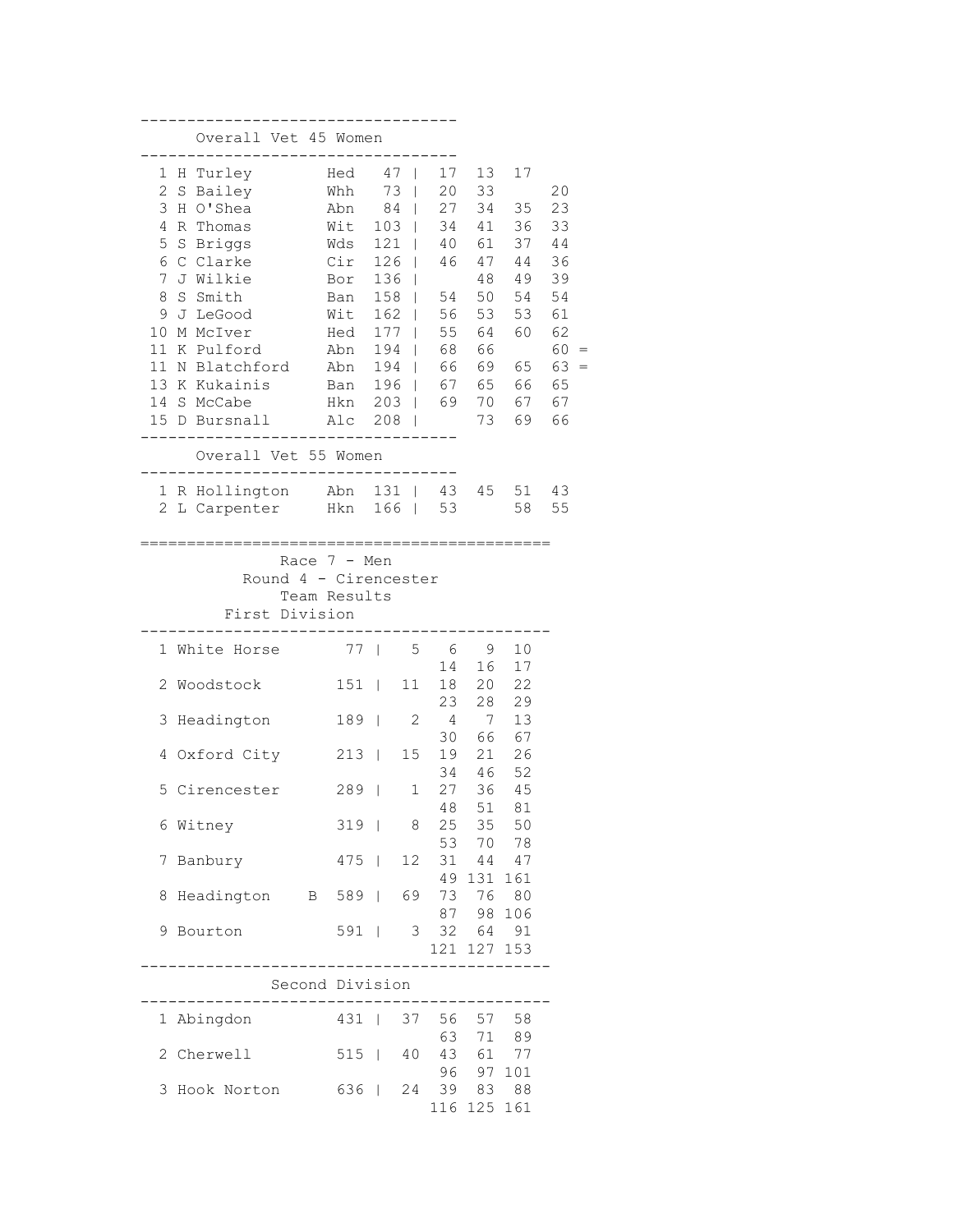| 4                   | Woodstock                   | Β | 657               | I      | 33          | 62<br>109              | 75<br>115     | 102<br>161 |             |
|---------------------|-----------------------------|---|-------------------|--------|-------------|------------------------|---------------|------------|-------------|
| 5                   | Eynsham                     |   | 660               | T      | 38          | 54                     | 59            | 110        |             |
| 6                   | Cirencester                 | В | 730               | T      | 86          | 112<br>90              | 138<br>94     | 149<br>99  |             |
| 7                   | Alchester                   |   | 805               | I      | 60          | 105<br>95              | 124<br>104    | 132<br>120 |             |
| 8                   | Headington                  | C | 851               | I      | 108         | 128<br>114             | 143<br>117    | 155<br>119 |             |
|                     |                             |   |                   |        |             | 123                    | 129           | 141        |             |
| 8                   | White Horse                 | В | 851               | T      | 41          | 161                    | 74 103<br>161 | 150<br>161 | $=$         |
| 10                  | Team Kennet                 |   | 853               | T      | 42          | 154                    | 68 130<br>161 | 137<br>161 |             |
| 11                  | Witney                      | В | 860               | I      | 79          | 85                     | 113           | 122        |             |
| 12                  | Abingdon                    | В | 877               | T      | 92          | 139<br>100             | 161<br>111    | 161<br>118 |             |
| 13                  | Kidlington                  |   | 968               | T      | 93          | 134<br>107             | 161<br>133    | 161<br>152 |             |
|                     |                             |   |                   |        |             | 161                    | 161           | 161        |             |
| 14                  | Oxf Uni Press               |   | 974               | T      | 65          | 135 136<br>159 160     |               | 158<br>161 |             |
|                     | 15 Headington D 1035        |   |                   |        |             | 142 145 146<br>148 151 |               | 147<br>156 |             |
|                     |                             |   | Overall Standings |        |             |                        |               |            |             |
|                     |                             |   | First Division    |        |             |                        |               |            |             |
| 1                   | White Horse                 |   | 514               | I      | 153         |                        | 156           | 128        | 77          |
| $\overline{2}$<br>3 | Woodstock                   |   | 565               | T      | 162         |                        | 139           | 113        | 151         |
|                     | Headington                  |   | 689               | I      | 193         |                        | 178           | 129        | 189<br>475  |
|                     |                             |   |                   |        |             |                        |               |            |             |
| 4                   | Banbury                     |   | 1021              | I      | 210         | 215                    |               | 121        |             |
| 5                   | Oxford City                 |   | 1104              | I      | 275         |                        | 315           | 301        | 213         |
| 6<br>7              | Witney                      |   | 1141              | T<br>T | 201         |                        | 251           | 370        | 319         |
| 8                   | Cirencester                 |   | 1681              |        | 588         |                        | 385           | 419        | 289         |
| 9                   | Headington<br>Bourton       |   | B 2057<br>2699    | L      | 625<br>707  | 451                    | 446           | 397<br>950 | 589<br>591  |
|                     |                             |   | Second Division   |        |             |                        |               |            |             |
|                     |                             |   |                   |        |             |                        |               |            |             |
| 1                   | Abingdon                    |   | 1707              | I      | 367         |                        | 496           | 413        | 431         |
| 2                   | Cherwell                    |   | 2300              | I      | 448         |                        | 692           | 645        | 515         |
| 3                   | Woodstock                   | Β | 2751              | I      | 833         |                        | 707           | 554        | 657         |
| 4                   | Hook Norton                 |   | 2894              |        | 839         | 680                    |               | 739        | 636         |
| 5                   | Witney                      | Β | 3048              |        | 660         | 712                    |               | 816        | 860         |
| 6                   | Team Kennet                 |   | 3069              |        | 753         | 641                    |               | 822        | 853         |
| 7                   | Headington                  | С | 3161              |        | 923         | 735                    |               | 652        | 851         |
| 8                   | Eynsham                     |   | 3255              |        | 837         | 1014                   |               | 744        | 660         |
| 9                   | Abingdon                    | Β | 3406              | I      | 762         | 853                    |               | 914        | 877         |
| 10                  | Alchester                   |   | 3487              | I      | 840         |                        | 958           | 884        | 805         |
| 11                  | Kidlington                  |   | 3501              | I      | 710         | 1016                   |               | 807        | 968         |
| 12                  | Cirencester                 | Β | 3622              | I      | 1050        |                        | 949           | 893        | 730         |
| 13<br>14            | Oxf Uni Press<br>Headington | D | 3893<br>4035      | I<br>I | 851<br>1130 | 1077<br>1019           |               | 991<br>851 | 974<br>1035 |

============================================

Race 7 - Men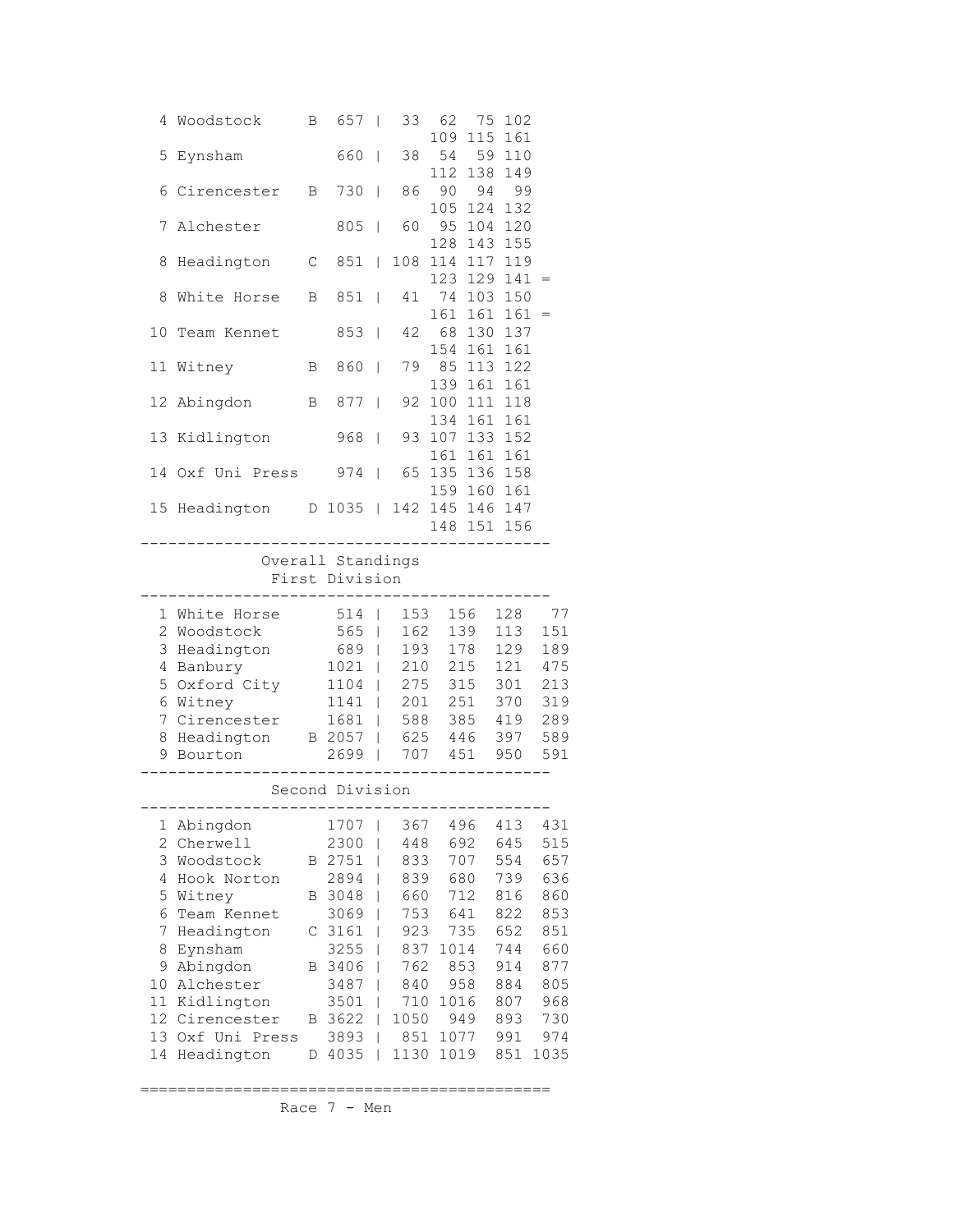Round 4 - Cirencester Individual Results

| 1               | Dan          | Leggate      | Cir S  |             | 36.59 |
|-----------------|--------------|--------------|--------|-------------|-------|
| $\overline{2}$  | Richard      | Bromley      | Hed    | S           | 37.13 |
|                 | 3 Dennis     | Walmsley     | Bor    | $\rm S$     | 37.25 |
| 4               | John         | Lisiewicz    | Hed S  |             | 37.30 |
| 5               | Peter        | Wilson       | Whh    | $\rm S$     | 38.16 |
|                 | 6 George     | McCourt      | Whh S  |             | 38.27 |
| 7               | Gary         | Harris       | Hed S  |             | 38.42 |
| 8               | Jerry        | McCarthy     | Wit S  |             | 38.46 |
|                 | 9 Jason      | Cooke        | Whh S  |             | 39.11 |
| 10 <sub>o</sub> | Dave         | Wright       | Whh V1 |             | 39.13 |
|                 | 11 David     | Ashton       | Wds    | $\rm S$     | 39.27 |
|                 | 12 Simon     | Pritchard    | Ban S  |             | 39.46 |
|                 | 13 Crispin   | Hetherington | Hed V1 |             | 39.57 |
| 14              | Tim          | Hughes       | Whh V1 |             | 40.00 |
|                 | 15 Dave      | Wheeler      | Oxf V1 |             | 40.11 |
|                 | 16 Derek     | Green        | Whh V1 |             | 40.32 |
|                 | 17 Paul      | Jegou        | Whh    | $\rm S$     | 40.46 |
|                 | 18 Roger     | Bradley      | Wds S  |             | 40.59 |
|                 | 19 Robin     | Schofield    | Oxf V1 |             | 41.06 |
|                 | 20 Tom       | Glare        | Wds V1 |             | 41.17 |
|                 | 21 Richard   | Grant        | Oxf V1 |             | 41.22 |
|                 | 22 Tony      | Hunn         | Wds    | $\rm S$     | 41.26 |
|                 | 23 Brian     | Vaughan      | Wds V1 |             | 41.35 |
|                 | 24 Andrew    | Tilsley      | Hkn S  |             | 41.43 |
|                 | 25 Mike      | Baillie      | Wit S  |             | 41.50 |
|                 | 26 Brian     | Green        | Oxf V1 |             | 41.54 |
|                 | 27 Stuart    | Dinwoody     | Cir V1 |             | 42.01 |
|                 | 28 Mike      | Hurd         | Wds V2 |             | 42.09 |
|                 | 29 Simon     | Lund         | Wds    | $\rm S$     | 42.11 |
|                 | 30 Dave      | Gavaghan     | Hed    | S           | 42.14 |
| 31              | Ian          | Robinson     | Ban S  |             | 42.22 |
| 32              | Steve        | Wheeler      | Bor V1 |             | 42.27 |
|                 | 33 Rob       | Linnell      | Wds    | S           | 42.35 |
| 34              | Т            | Dixon        | Oxf V1 |             | 42.40 |
| 35              | $\mathbb{C}$ | Sykes        | Wit    | S           | 42.43 |
|                 | 36 Keith     | Firkin       | Cir V1 |             | 42.52 |
|                 | 37 Gary      | Richards     | Abn V1 |             | 43.01 |
| 38              | Martin       | Smith        | Eyn    | $\mathbf S$ | 43.15 |
| 39              | Tom          | Bradford     | Hkn S  |             | 43.24 |
| 40              | Andy         | Shakeshaft   | Chw S  |             | 43.35 |
| 41              | Nick         | Ponting      | Whh V1 |             | 43.44 |
| 42              | Dick         | Kearn        | Tkt V1 |             | 43.48 |
|                 | 43 Phil      | Gilkes       | Chw V1 |             | 43.56 |
|                 | 44 Geoff     | Smith        | Ban V2 |             | 43.57 |
| 45              | Dave         | Wright       | Cir V1 |             | 44.04 |
|                 | 46 John      | Exley        | Oxf V2 |             | 44.10 |
| 47              | Phil         | Mestecky     | Ban    | $\mathbf S$ | 44.15 |
| 48              | Garret       | Gloyne       | Cir    | $\mathbf S$ | 44.23 |
| 49              | Steve        | Andrew       | Ban V1 |             | 44.27 |
| 50              | Κ            | Read         | Wit    | $\rm S$     | 44.33 |
| 51              | Kevin        | Ferris       | Cir V1 |             | 44.37 |
|                 | 52 Roy       | Tredwell     | Oxf V2 |             | 44.38 |
|                 | 53 Nick      | Dalton       | Wit    | $\rm S$     | 44.53 |
|                 | 54 Luke      | Creasey      | Eyn M  |             | 45.01 |
|                 |              |              |        |             |       |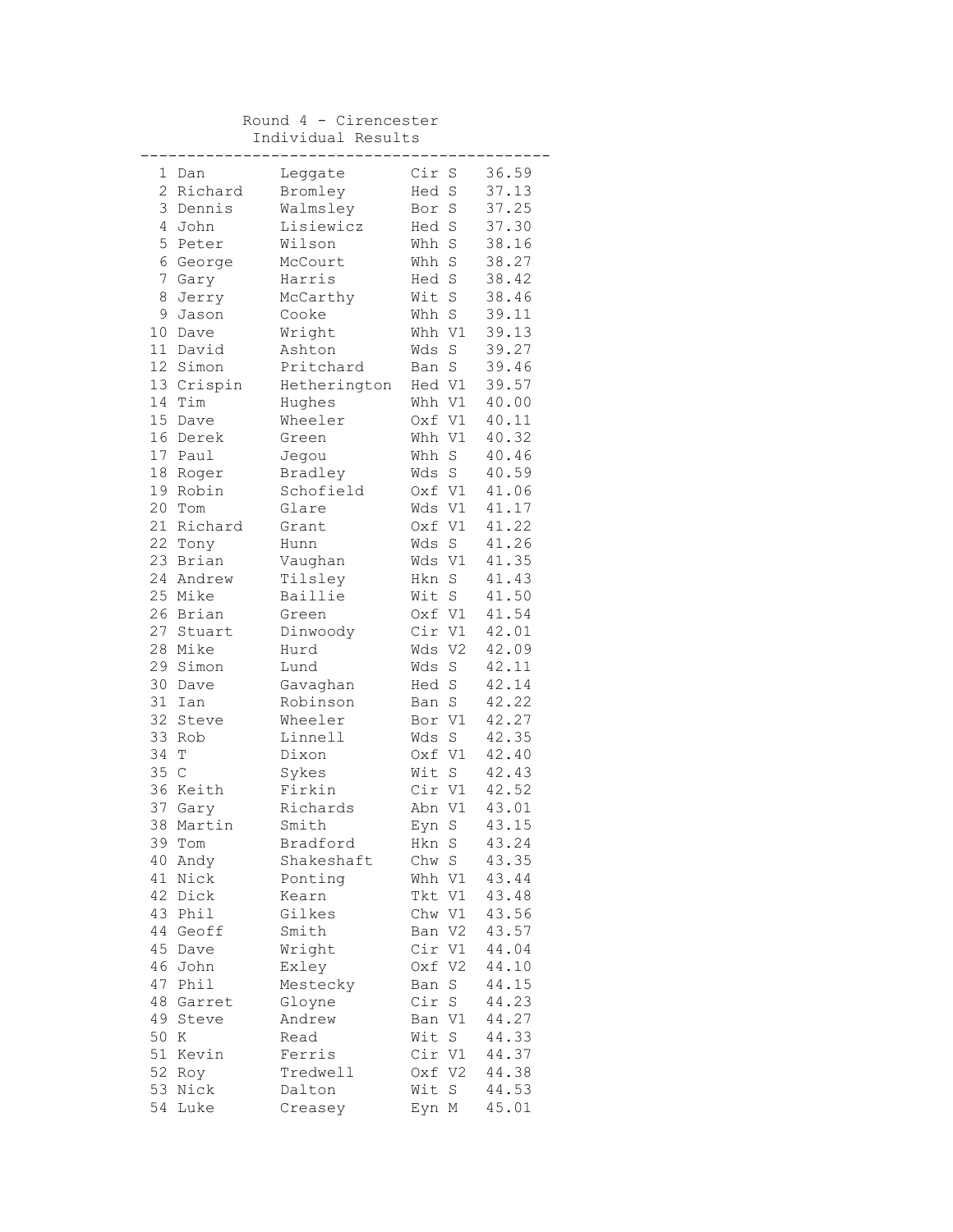| 55  | Χ           | Χ            | Xxx X            |                    | 45.05 |
|-----|-------------|--------------|------------------|--------------------|-------|
| 56  | Thornton    | Greenland    | Abn V2           |                    | 45.11 |
| 57  | Matthew     | Giles        | Abn              | J                  | 45.17 |
| 58  | Pete        | Stepney      | Abn V1           |                    | 45.20 |
| 59  | Mark        | Creasey      | Eyn V1           |                    | 45.22 |
| 60  | Gary        | Clench       | Alc V1           |                    | 45.25 |
| 61  | Guy         | Tucker       | Chw V1           |                    | 45.33 |
| 62  | Steve       | Caswell      | Wds V1           |                    | 45.38 |
| 63  | John        | Oliver       | Abn V1           |                    | 45.41 |
| 64  | Tony        | Spedding     | Bor V1           |                    | 45.44 |
| 65  | Gary        | Mort         | Oup V1           |                    | 45.49 |
| 66  | Hanno       | Nickau       | Hed              | S                  | 45.53 |
| 67  | Jon         | Marshall     | Hed              | S                  | 46.04 |
| 68  | Chris       | Treacher     | Tkt V1           |                    | 46.12 |
| 69  | Fraser      | Howard       | Hed S            |                    | 46.25 |
| 70  | John        | Ashton       | Wit V1           |                    | 46.37 |
| 71  | Robert      | Bridgemans   | Abn V1           |                    | 46.39 |
| 72  | Robert      | Gill         | Bic V1           |                    | 46.50 |
| 73  | Patrick     | Grant        | Hed              | $\mathbf S$        | 47.04 |
| 74  | Cliff       | Mills        | Whh              | $\mathbf S$        | 47.07 |
| 75  |             |              |                  |                    | 47.14 |
| 76  | Mike        | Shipway      | Wds V2           |                    | 47.25 |
| 77  | Dermot      | McCann       | Hed V1<br>Chw V1 |                    |       |
|     | Andy        | Sleight      |                  |                    | 47.39 |
| 78  | $\mathbf P$ | Ainsley      | Wit V1           |                    | 47.42 |
| 79  | Graham      | LeGood       | Wit V1           |                    | 47.51 |
| 80  | Chris       | Nellins      | Hed V1           |                    | 48.05 |
| 81  | Ian         | Fletcher     | Cir S            |                    | 48.10 |
| 82  | Richard     | Langton      | Oxf V2           |                    | 48.25 |
| 83  | Barrie      | Price        | Hkn V3           |                    | 48.29 |
| 84  | Phil        | Kimber       | Oxf V2           |                    | 48.44 |
| 85  | Ρ           | Clapham      | Wit V1           |                    | 48.48 |
| 86  | George      | Bryant       | Cir S            |                    | 48.51 |
| 87  | Eddie       | Shoesmith    | Hed V2           |                    | 48.52 |
| 88  | John        | Critchfield  | Hkn V1           |                    | 48.56 |
| 89  | Dave        | Adams        | Abn V1           |                    | 48.59 |
| 90  | Bob         | Ferris       | Cir V1           |                    | 49.07 |
| 91  | Richard     | Bufton       | Bor              | $\operatorname{S}$ | 49.26 |
| 92  | Stuart      | Twinn        | Abn V2           |                    | 49.35 |
| 93  | W           | <b>Bunce</b> | Kid V2           |                    | 49.38 |
| 94  | Tim         | Willson      | Cir V1           |                    | 49.41 |
| 95  | Marcus      | Vallance     | Alc              | S                  | 49.42 |
| 96  | Jerry       | Ross         | Chw V1           |                    | 49.43 |
| 97  | John        | Shaw         | Chw V1           |                    | 49.43 |
| 98  | Mark        | Hirst        | Hed S            |                    | 49.54 |
|     | 99 Chris    | Sherington   | Cir V1           |                    | 50.00 |
|     | 100 Andrew  | Garner       | Abn V1           |                    | 50.19 |
|     | 101 Larry   | Parkes       | Chw V1           |                    | 50.25 |
|     | 102 John    | Christopher  | Wds V1           |                    | 50.30 |
|     | 103 Gareth  | Smith        | Whh V1           |                    | 50.35 |
|     | 104 Steve   | Howard       | Alc V1           |                    | 50.41 |
|     | 105 Collin  | O'Hare       | Cir V2           |                    | 50.51 |
|     | 106 Mike    | Dunmore      | Hed V2           |                    | 50.56 |
|     | 107 Paul    | Jennings     | Kid V2           |                    | 50.59 |
|     | 108 Trevor  | Witts        | Hed V1           |                    | 51.06 |
|     | 109 Kirk    | Adams        | Wds S            |                    | 51.07 |
|     | 110 Tony    | Whitlock     | Eyn V1           |                    | 51.11 |
| 111 | Ι           | Richardson   | Abn V1           |                    | 51.15 |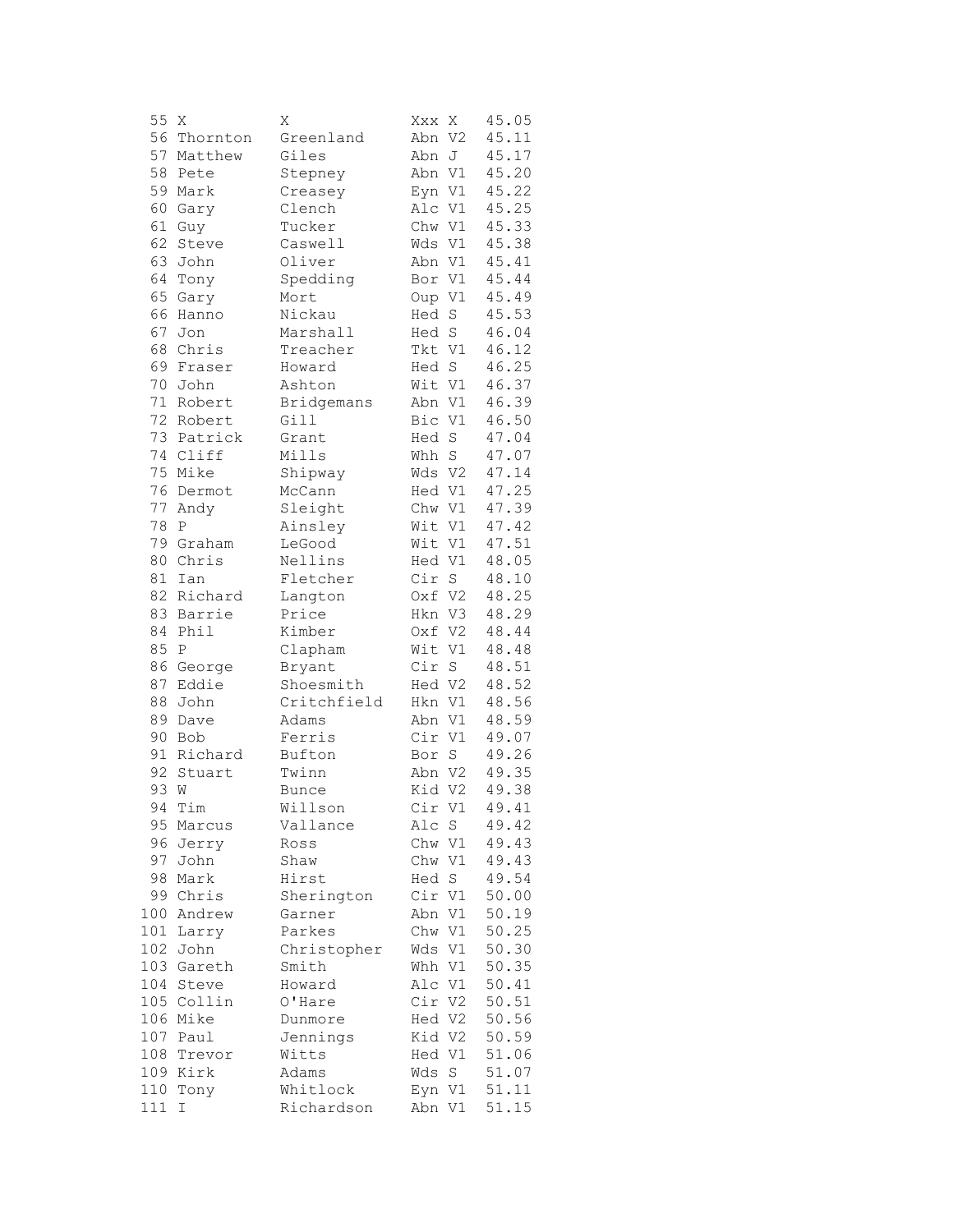| 112   | Derek       | Breaker             | Eyn V1         | 51.24                                     |     |
|-------|-------------|---------------------|----------------|-------------------------------------------|-----|
|       | 113 Keith   | Morgan              | Wit V2         | 51.41                                     |     |
|       | 114 Ian     | Meadowcroft         | Hed S          | 51.51                                     |     |
|       | 115 Ivor    | Stockford           | Wds Vl         | 51.56                                     |     |
|       | 116 John    | Weaver              | Hkn S          | 52.02                                     |     |
|       | 117 Robert  | Cox                 | Hed V1         | 52.09                                     |     |
|       | 118 Arthur  | Dawkins             | Abn V1         | 52.13                                     |     |
|       | 119 Ged     | Taylor              | Hed V2         | 52.31                                     |     |
|       | 120 Brian   | Page                | Alc V2         | 52.40                                     |     |
|       | 121 Robin   | Macdonald           | Bor V2         | 52.41                                     |     |
|       | 122 Mark    | Kale                | Wit V1         | 52.44                                     |     |
|       | 123 Gerald  | Walker              | Hed V2         | 52.48                                     |     |
|       | 124 Jeremy  | Prince              | Cir S          | 52.54                                     |     |
|       | 125 John    | Brain               | Hkn V1         | 52.57                                     |     |
|       | 126 Tosh    | Thomas              | Chw V1         | 53.23                                     |     |
|       | 127 Adrian  | Loker               | Bor V1         | 53.33                                     |     |
|       | 128 Dave    | Howse               | Alc V2         | 53.41                                     |     |
|       | 129 Pat     | Read                | Hed V1         | 53.44                                     |     |
|       | 130 Dennis  | Hubbard             | Tkt V1         | 53.54                                     |     |
|       | 131 Phil    | Bevis               | Ban V2         | 53.59                                     |     |
|       | 132 Chris   | Richards            | Cir V1         | 54.04                                     |     |
| 133   | М           | Search              | Kid V2         | 54.10                                     |     |
| 134   | Dave        | Roberts             | Abn S          | 54.27                                     |     |
|       | 135 Tony    | O'Keefe             | Oup V1         | 54.30                                     |     |
| 136   | Ian         | Heptonstall         | Oup S          | 55.05                                     |     |
|       | 137 Daniel  | Johnson             | Tkt J          | 55.12                                     |     |
| 138   | Paul        | Creasey             | Eyn V2         | 55.19                                     |     |
| 139   | $\mathbb D$ | Nixon               | Wit V1         | 55.33                                     |     |
|       | 140 Richard | Waldron             | Cir V2         | 55.41                                     |     |
|       | 141 David   | McIntosh            | Hed V1         | 55.52                                     |     |
|       | 142 Anthony | Moore               | Hed V2         | 56.05                                     |     |
|       | 143 Paul    | Bursnall            | Alc V2         | 56.21                                     |     |
|       | 144 Alan    | Thomas              | Chw V1         | 56.26                                     |     |
|       | 145 Kit     | Villiers            | Hed V2         | 56.38                                     |     |
|       | 146 Geoff   | Raynham             | Hed V2         | 58.02                                     |     |
|       | 147 Steve   | Finnemore           | Hed S          | 58.18                                     |     |
|       | 148 Graham  | Norris              | Hed V2         | 58.27                                     |     |
|       | 149 Andy    | Creasey             | Eyn V2         | 58.32                                     |     |
|       | 150 Simon   | Wysocki-Jones Whh S |                | 59.02                                     |     |
|       | 151 Gordon  | Manning             | Hed V1         | 59.19                                     |     |
|       | 152 Trevor  | Langrish            | Kid V1         | 59.24                                     |     |
|       | 153 Dennis  | Abbotts             | Bor V3         | 59.59                                     |     |
|       | 154 Graham  | Chambers            | Tkt V2 60.31   |                                           |     |
|       | 155 Andy    | Johnson             | Alc V2         | 62.21                                     |     |
|       | 156 Francis | Josephs             | Hed V2         | 66.16                                     |     |
| 157 X |             | Χ                   | Xxx X 67.45    |                                           |     |
|       | 158 Eddie   | Sutton              | Oup V2 69.30   |                                           |     |
|       | 159 Nick    | Pickington          | Oup V1 70.51   |                                           |     |
|       | 160 John    | Spooner             | Oup V3 72.14   |                                           |     |
|       |             | Overall Junior Men  |                |                                           |     |
|       | 1 T Penfold | Whh<br>$5 \mid$     | $\overline{2}$ | $\overline{\phantom{0}}^2$<br>$\mathbf 1$ |     |
|       | 2 B King    | $0xf$ 49            | 15             | 21<br>13                                  |     |
|       | 3 M Giles   | Abn 164   43 64     |                | 69                                        | 57  |
|       | 4 D Johnson | Tkt 437   152 148   |                |                                           | 137 |
|       | ----------- | ---------------     |                |                                           |     |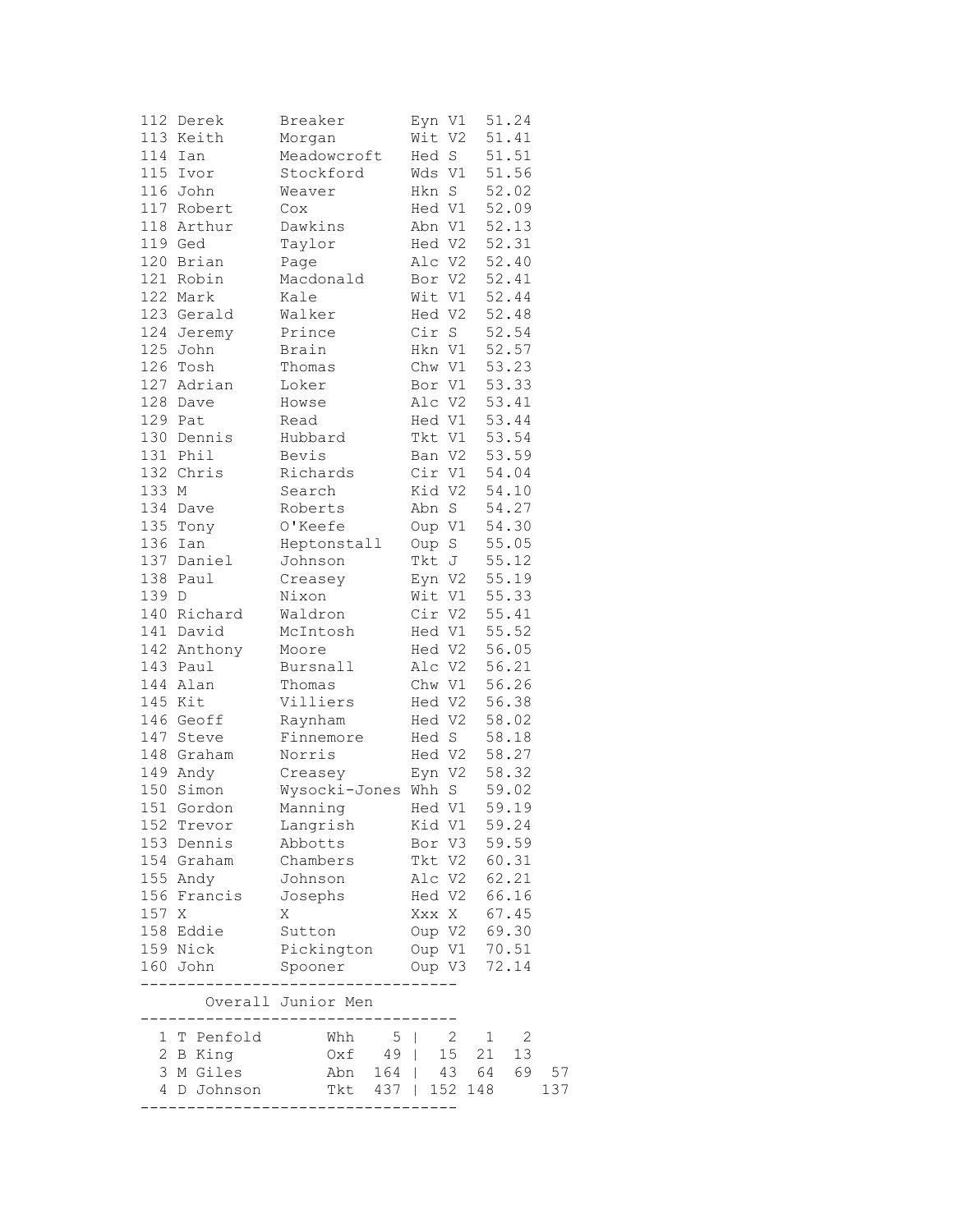Overall Senior Men

| 1                | J             | Lisiewicz                                                                        | Hed             | 8<br>I                | 1                               |        | 3           | 4   |  |
|------------------|---------------|----------------------------------------------------------------------------------|-----------------|-----------------------|---------------------------------|--------|-------------|-----|--|
| $\mathbf{2}$     | G             | Harris                                                                           | Hed             | 14<br>I               | 13                              | 2      | 5           | 7   |  |
| $\overline{c}$   | Ρ             | Wilson                                                                           | Whh             | 14<br>I               |                                 | 3      | 6           | 5   |  |
| 4                |               | J McCarthy                                                                       | Wit             | 15<br>I               | 3                               | 4      |             | 8   |  |
| 5                | D             | Ashton                                                                           | Wds             | 22<br>I               | $\overline{4}$                  | 9      | $\mathsf 9$ | 11  |  |
| 6                | S             | Pritchard                                                                        | Ban             | 27<br>I               | 7                               | 22     | 8           | 12  |  |
| $\boldsymbol{7}$ | Ρ             | George                                                                           | Ban             | 28<br>I               | 8                               | 13     | 7           |     |  |
| 8                | J             | Cooke                                                                            | Whh             | 42<br>I               | $18\,$                          | 15     | 30          | 9   |  |
| 9                | М             | Jones                                                                            | Ban             | 49<br>I               | 17                              | $10$   | 22          |     |  |
| 10               | Т             | Hunn                                                                             | Wds             | 50<br>I               | 21                              | 17     | 12          | 22  |  |
| $11\,$           | R             | Bradley                                                                          | Wds             | 53<br>I               | 27                              | 14     | 21          | 18  |  |
| 12               | Ρ             | Jegou                                                                            | Whh             | 62                    | 20<br>T                         | 27     | 25          | 17  |  |
| 13               | Ν             | Baimbridge                                                                       | Wds             | 63                    | 16<br>T                         | 30     | 17          |     |  |
| 14               | R             | Linnell                                                                          | Wds             | 67<br>I               |                                 | 16     | $18\,$      | 33  |  |
| 15               | М             | Baillie                                                                          | Wit             | 74<br>I               | 24                              | 25     |             | 25  |  |
| 16               | Т             | Chambers                                                                         | Ban             | 77<br>I               | 30                              | $18\,$ | 29          |     |  |
| 17               | Α             | Tilsley                                                                          | Hkn             | 88<br>I               | 32                              | 32     | 38          | 24  |  |
| 18               | I             | Robinson                                                                         | Ban             | 90<br>I               | 33                              | 48     | 26          | 31  |  |
| 19               | T             | Lock                                                                             | Wit             | 107<br>I              | 14                              | 44     | 49          |     |  |
| 20               | D             | Gavaghan                                                                         | Hed             | 113<br>I              | 40                              | 61     | 43          | 30  |  |
| 21               | Κ             | Read                                                                             | Wit             | 118<br>I              | 34                              | 34     |             | 50  |  |
| 22               | $\mathsf C$   | Sykes                                                                            | Wit             | 136<br>I              |                                 | 66     | 35          | 35  |  |
| 23               | Η             | Nickau                                                                           | Hed             | 172<br>I              | 61                              | 60     | 51          | 66  |  |
| 24               | F             | Howard                                                                           | Hed             | 179<br>I              | 56                              | 54     | 77          | 69  |  |
| 25               | J             | Marshall                                                                         | Hed             | 191<br>I              | 67                              | 70     | 57          | 67  |  |
| 26               | S             | Cresswell                                                                        | Hkn             | 199<br>I              | 75                              | 59     | 65          |     |  |
| 27               |               | R Bufton                                                                         | Bor             | 218<br>I              | 69                              | 69     | 80          | 91  |  |
| 28               | Α             | Simpson                                                                          | Wit             | 235<br>I              | 85                              | 67     | 83          |     |  |
| 29               | Ν             | Dalton                                                                           | Wit             | 254<br>I              |                                 | 143    | 58          | 53  |  |
| 30               | М             | Vallance                                                                         | Alc             | 255<br>I              | 89                              | 144    | $7\,1$      | 95  |  |
| 30               | Ρ             | Grant                                                                            | Hed             | 255                   | 107<br>L                        | 75     |             | 73  |  |
| 32               | I             | Meadowcroft                                                                      | Hed             | 338                   | 126<br>T                        | 134    | 98          | 114 |  |
| 33               | $\mathcal{C}$ | Jones                                                                            | Whh             | 348                   | 124<br>T                        | 110    | 114         |     |  |
| 34               | $\mathbb{A}$  | Pike                                                                             | Hed             | 356                   | 142<br>T                        | 113    | 101         |     |  |
| 35               | J             | Weaver                                                                           | Hkn             | 357                   | 123<br>$\overline{\phantom{a}}$ | 118    |             | 116 |  |
| 36               | J             | Prince                                                                           | Cir             | 384<br>$\overline{1}$ | 135                             |        | 125         | 124 |  |
| 37               | $\mathsf C$   | Slator                                                                           | Hed             | 409                   | 143<br>I                        | 142    | 124         |     |  |
| 38               | N             | Cherry                                                                           | Alc             | 417                   | 131<br>I                        | 164    | 122         |     |  |
| 39               |               |                                                                                  |                 |                       |                                 |        |             |     |  |
| 40               |               | I Heptonstall Oup 431   162 133 136<br>S Wysocki-Jones Whh 441   171 146 145 150 |                 |                       |                                 |        |             |     |  |
|                  |               | 41 S Finnemore                                                                   |                 | Hed 487   173 167     |                                 |        |             | 147 |  |
|                  |               | 42 J Moore                                                                       |                 | Hed 491   158 176 157 |                                 |        |             |     |  |
|                  |               | $- - - - -$                                                                      |                 |                       |                                 |        |             |     |  |
|                  |               | Overall Vet 40 Men                                                               |                 |                       |                                 |        |             |     |  |
|                  |               | $- - - - -$                                                                      | --------<br>Whh |                       | 9                               |        |             |     |  |
|                  |               | 1 D Wright                                                                       |                 | 30 <sup>1</sup>       |                                 |        | 11          | 10  |  |
| 2                |               | B Vaughan                                                                        | Wds             | 59                    |                                 | 20     | 16          | 23  |  |
| 3                |               | R Schofield                                                                      |                 | Oxf 65                | 23                              | 23     | 27          | 19  |  |
| 4                |               | T Glare                                                                          | Wds             | 73<br>T               |                                 | 33     | 20          | 20  |  |
| 5                |               | K Firkin                                                                         |                 | Cir 84                | 31<br>L                         | 29     | 24          | 36  |  |
| 6                |               | D Wheeler                                                                        | Oxf             | 95                    | 37<br>L                         | 43     |             | 15  |  |
| $\overline{7}$   |               | S Wheeler                                                                        | Bor             | 98                    | 42<br>L                         | 24     |             | 32  |  |
| 8                |               | D Kearn                                                                          | Tkt             | $101$                 | 36                              | 28     | 37          | 42  |  |
| 9                |               | G Richards                                                                       | Abn             | 103                   | 38<br>T                         | 42     | 28          | 37  |  |
|                  |               | 10 C Nellins                                                                     | Hed             | 120                   | 48<br>L                         | 40     | 32          | 80  |  |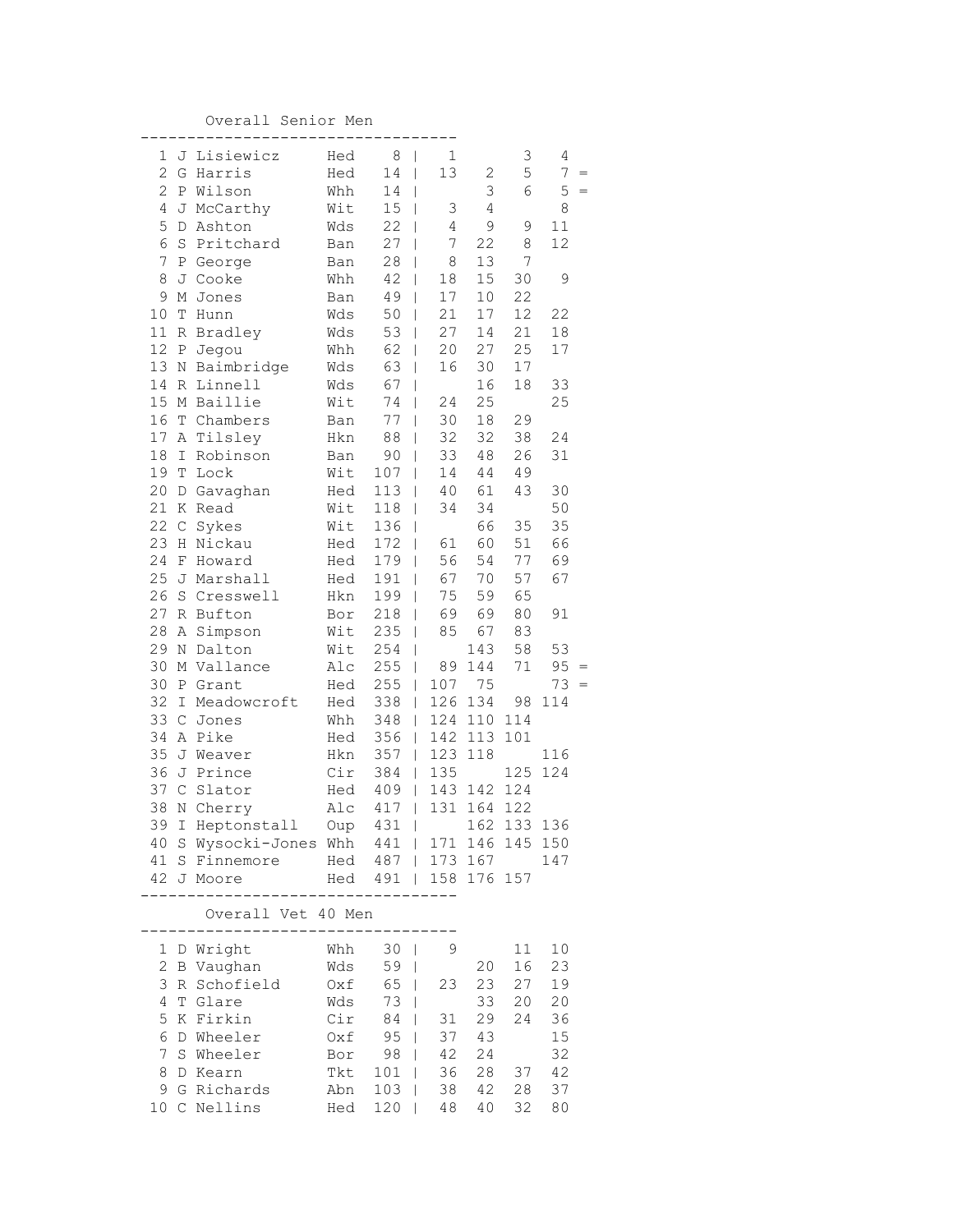| 11           | Ρ | Gilkes             | Chw | 136                   | 46<br>$\overline{\phantom{0}}$  | 47      | 48  | 43      |     |
|--------------|---|--------------------|-----|-----------------------|---------------------------------|---------|-----|---------|-----|
| 12           | G | Tucker             | Chw | 152                   | 45<br>$\overline{\phantom{a}}$  | 65      | 46  | $61 =$  |     |
| 12           |   | N Ponting          | Whh | 152<br>$\blacksquare$ | 87                              | 58      | 53  | 41      | $=$ |
| 12           | T | Spedding           | Bor | $152$                 | 49                              | 39      |     | 64      | $=$ |
| 15           |   | R Briggs           | Wds | 154                   | 53<br>$\overline{1}$            | 57      | 44  |         |     |
| 16           |   | K Ferris           | Cir | 157                   | 79<br>$\overline{1}$            | 56      | 50  | 51      |     |
| 17           |   | G Mort             | Oup | 169                   | 54<br>$\overline{\phantom{a}}$  | 50      |     | 65      |     |
| 18           |   | S Caswell          | Wds | 188                   | 65<br>$\overline{\phantom{a}}$  | 103     | 61  | 62      |     |
| 19           |   | P Stepney          | Abn | 189                   | 68<br>$\overline{\phantom{a}}$  | 76      | 63  | 58      |     |
| 20           |   | R Gill             | Bic | 190                   | 63<br>$\overline{\phantom{0}}$  | 55      |     | 72      |     |
| 21           |   | J Oliver           | Abn | 198                   | 86<br>$\overline{\phantom{a}}$  | 73      | 62  | 63      |     |
| 22           |   | P Ainsley          | Wit | 224                   | 78                              | 72      | 74  | 78      |     |
| 23           |   | G LeGood           | Wit | $232$                 | 83                              | 85      | 70  | 79      |     |
| 24           |   | <b>B</b> Ferris    | Cir | 238                   | 80<br>$\mathbf{I}$              | 79      | 79  | 90      |     |
| 25           |   | G Clench           | Alc | 243                   | 62<br>T                         | 121     |     | 60      |     |
| 26           |   | A Garner           | Abn | 253                   | 74<br>$\overline{\phantom{a}}$  | 87      | 92  | 100     |     |
| 27           |   | J Ashton           | Wit | 256                   | 113<br>$\overline{\phantom{a}}$ | 114     | 73  | 70      |     |
| 28           |   | A Sleight          | Chw | 258                   | $\overline{\phantom{a}}$<br>90  | 94      | 91  | 77      |     |
| 29           |   | D Adams            | Abn | 268                   | 121<br>$\overline{\phantom{a}}$ | 86      | 93  | 89      |     |
| 30           |   | T Witts            | Hed | 283                   | $\overline{\phantom{a}}$        | 91      | 84  | 108     |     |
| 31           |   | R Dunbabin         | Wds | 292                   | 115<br>$\mathbb{R}$             | 88      | 89  |         |     |
| 32           |   | G Hudson           | Hed | 296                   | 105                             | 97      | 94  |         |     |
| 33           |   | D Kukainis         | Ban | 300                   | 98<br>$\mathbf{I}$              | 98      | 104 |         |     |
| 34           | T | Willson            | Cir | 303                   | 116<br>$\mathbf{I}$             | 100     | 109 | 94      |     |
| 35           |   | R Blencowe         | Hkn | 314                   | $\mathbf{I}$                    | 112 102 | 100 |         |     |
| 36           |   | P Grimsdale        | Oxf | 318                   | 95<br>$\overline{\phantom{a}}$  | 126     | 97  |         |     |
| 37           |   | J Christopher      | Wds | 320                   | 99<br>$\overline{\phantom{a}}$  | 119     |     | 102     |     |
| 38           |   | L Parkes           | Chw | 322                   | 114<br>$\overline{\phantom{a}}$ |         | 107 | 101     |     |
| 38           |   | T Whitlock         | Eyn | 322                   | 104<br>$\overline{\phantom{a}}$ | 116     | 108 | 110     | $=$ |
| 40           |   | C Sherington       | Cir | 329                   | $\mathbf{I}$                    | 127     | 103 | 99      |     |
| 41           |   | J Ross             | Chw | 342                   | 141<br>$\mathbf{I}$             |         | 105 | 96      |     |
| 42           |   | R Cox              | Hed | 357                   | 129<br>$\Box$                   |         | 111 | 117     |     |
| 43           |   | A Dawkins          | Abn | 358                   | 125 115<br>$\mathbb{R}$         |         |     | 118     |     |
| 44           |   | S Howard           | Alc | 366                   | $\mathbb{L}$                    | 164 139 | 123 | 104     |     |
| 45           |   | P Read             | Hed | 390                   | 136<br>$\mathbb{R}$             | 132     | 129 | 129     |     |
| 46           |   | D Hubbard          | Tkt | 392                   | 156<br>$\overline{\phantom{a}}$ | 131     | 131 | 130     |     |
| 47           |   | J Brain            | Hkn | 400                   | $\overline{\phantom{a}}$        | 147 154 | 128 | 125     |     |
| 48           |   | T O'Keefe          | Oup | 410                   | 150<br>$\mathbb{R}$             | 145     | 130 | 135     |     |
| 49           |   | J Roulstone        | Chw | 421                   | 154<br>$\mathbb{R}$             | 135     | 132 |         |     |
|              |   | 50 A Loker         | Bor | $436$                 |                                 | 153 156 |     | 127     |     |
|              |   | 50 C Richards      |     | $Cir$ 436             |                                 | 167     | 137 | $132 =$ |     |
|              |   | 52 J Warnock       |     |                       | Kid 450   160 147 143           |         |     |         |     |
|              |   | 53 G Manning       |     |                       | Hed 471   178 169 151 151       |         |     |         |     |
|              |   | Overall Vet 50 Men |     |                       |                                 |         |     |         |     |
| $\mathbf{1}$ |   | M Hurd             | Wds | 89                    | 28<br>T                         |         | 33  | 28      |     |
| 2            |   | T Greenland        | Abn | $176$                 | 66                              | 68      | 54  | 56      |     |
| 3            |   | G Smith            | Ban | $180$                 | 76                              | 90      | 60  | 44      |     |
| 4            |   | M Shipway          | Wds | $219$                 |                                 | 89      | 55  | 75      |     |
| 5            |   | R Langton          | Oxf | $226$                 | 77                              | 84      | 67  | 82      |     |
| 6            |   | E Shoesmith        |     | Hed 262               | 100                             | 104     | 75  | 87      |     |
| 7            |   | P Kimber           |     | Oxf 263               | 111                             | 101     | 78  | 84      |     |
| 8            |   | J Keily            | Bor | $264$                 | 101                             | 82      | 81  |         |     |
| 9            |   | S Twinn            | Abn | $296$                 | 109                             | 128     | 95  | 92      |     |
| 10           |   | C O'Hare           | Cir | $330$                 |                                 | 128 108 | 117 | 105     |     |
|              |   | 11 P Jennings      | Kid | $336$                 | 110                             |         | 119 | 107     |     |
|              |   |                    |     |                       |                                 |         |     |         |     |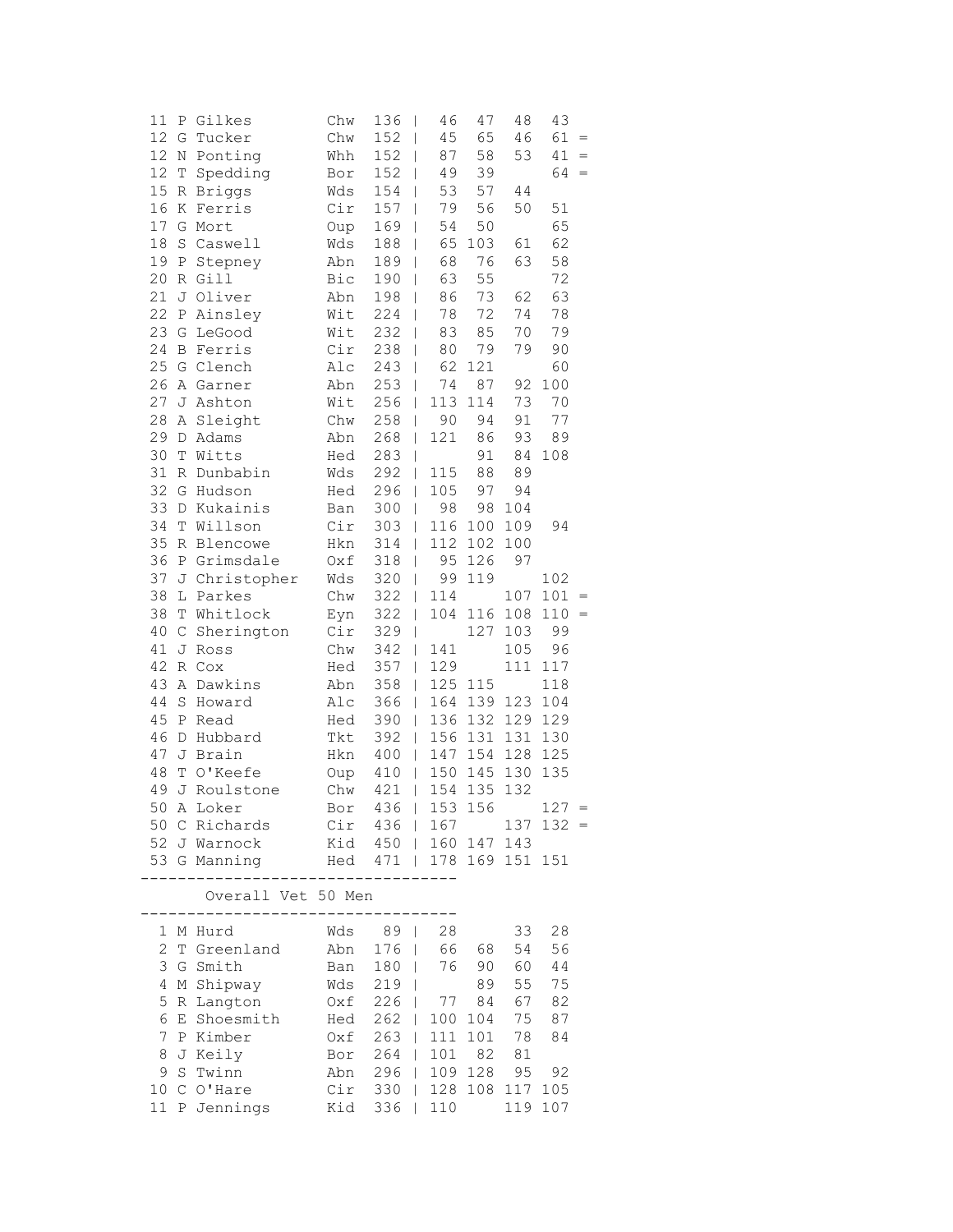|      | 12 W Bunce | Kid 339   134 133 113 93                                                                                                                                                                                                                               |             |                |      |                                         |                       |                |   |             |
|------|------------|--------------------------------------------------------------------------------------------------------------------------------------------------------------------------------------------------------------------------------------------------------|-------------|----------------|------|-----------------------------------------|-----------------------|----------------|---|-------------|
|      |            | 13 G Taylor Fed 342   108 141 115 119                                                                                                                                                                                                                  |             |                |      |                                         |                       |                |   |             |
|      |            | 14 K Morgan Wit 358   149 124 121 113                                                                                                                                                                                                                  |             |                |      |                                         |                       |                |   |             |
|      |            | 15 R Macdonald Bor 362   132 109 121                                                                                                                                                                                                                   |             |                |      |                                         |                       |                |   |             |
|      |            | 16 G Walker Hed 366   146 123 120 123                                                                                                                                                                                                                  |             |                |      |                                         |                       |                |   |             |
|      |            | 17 M Search Kid 407   148 126 133                                                                                                                                                                                                                      |             |                |      |                                         |                       |                |   |             |
|      |            | 18 D Howse Alc 409   151 140 141 128                                                                                                                                                                                                                   |             |                |      |                                         |                       |                |   |             |
|      |            |                                                                                                                                                                                                                                                        |             |                |      |                                         |                       |                |   |             |
|      |            |                                                                                                                                                                                                                                                        |             |                |      |                                         |                       |                |   |             |
|      |            |                                                                                                                                                                                                                                                        |             |                |      |                                         |                       |                |   |             |
|      |            | 19 P Bevis<br>20 P Bursnall<br>21 P Creasey<br>21 P Creasey<br>22 G Norris<br>23 K Villiers<br>23 E V 166 157 148 138<br>23 K Villiers<br>24 A 24 P (165 151 138 148<br>24 A 23 K Villiers<br>24 A 24 P (165 161 138 148<br>25 A Villiers<br>25 Hed 46 |             |                |      |                                         |                       |                |   |             |
|      |            | 24 A Creasey Eyn 472   177 168 155 149                                                                                                                                                                                                                 |             |                |      |                                         |                       |                |   |             |
|      |            | 25 G Chambers Tkt 480   182 173 153 154                                                                                                                                                                                                                |             |                |      |                                         |                       |                |   |             |
|      |            | 26 A Johnson Mlc 485   179 174 156 155 =                                                                                                                                                                                                               |             |                |      |                                         |                       |                |   |             |
|      |            |                                                                                                                                                                                                                                                        |             |                |      |                                         |                       |                |   |             |
|      |            |                                                                                                                                                                                                                                                        |             |                |      |                                         |                       |                |   |             |
|      |            |                                                                                                                                                                                                                                                        |             |                |      |                                         |                       |                |   |             |
|      |            |                                                                                                                                                                                                                                                        |             |                |      |                                         |                       |                |   |             |
|      |            | Overall Vet 60 Men<br>---------------------------------                                                                                                                                                                                                |             |                |      |                                         |                       |                |   |             |
|      |            | 1 B Price Hkn 284   105 96 83                                                                                                                                                                                                                          |             |                |      |                                         |                       |                |   |             |
|      |            | 2 D Abbotts Bor 468   166 149 153                                                                                                                                                                                                                      |             |                |      |                                         |                       |                |   |             |
|      |            |                                                                                                                                                                                                                                                        |             |                |      |                                         |                       |                |   |             |
|      |            | Race 1 - U11 Boys                                                                                                                                                                                                                                      |             |                |      |                                         |                       |                |   |             |
|      |            | Round 5 - Banbury                                                                                                                                                                                                                                      |             |                |      |                                         |                       |                |   |             |
|      |            |                                                                                                                                                                                                                                                        |             |                |      |                                         |                       |                |   |             |
|      |            | 1 George Rossiter Tkt MM 4.52<br>2 Simon LeGood Wit MM 5.03<br>3 Darren Mason Wit MM 5.03                                                                                                                                                              |             |                |      |                                         |                       |                |   |             |
|      |            |                                                                                                                                                                                                                                                        |             |                |      |                                         |                       |                |   |             |
|      |            | 4 Joshua Ridley Wit MM 5.20                                                                                                                                                                                                                            |             |                |      |                                         |                       |                |   |             |
|      |            | 5 Alex Jones Wit MM 5.21                                                                                                                                                                                                                               |             |                |      |                                         |                       |                |   |             |
|      |            | 6 Richard Cadle Bic MM 5.24                                                                                                                                                                                                                            |             |                |      |                                         |                       |                |   |             |
|      |            | 7 Liam Marshall Hed MM 5.32                                                                                                                                                                                                                            |             |                |      |                                         |                       |                |   |             |
|      |            | 8 Henry Owen Bic MM 5.34<br>9 C King Wit MM 5.36<br>10 Freddy Lydford Abn MM 5.43<br>11 Craig Luke Oxf MM 5.46<br>12 Thomas O'Sullivan Bic MM 5.48                                                                                                     |             |                |      |                                         |                       |                |   |             |
|      |            |                                                                                                                                                                                                                                                        |             |                |      |                                         |                       |                |   |             |
|      |            |                                                                                                                                                                                                                                                        |             |                |      |                                         |                       |                |   |             |
|      |            |                                                                                                                                                                                                                                                        |             |                |      |                                         |                       |                |   |             |
|      |            | 13 Jack Savage                                                                                                                                                                                                                                         | Tkt MM 6.06 |                |      |                                         |                       |                |   |             |
|      | 14 Thomas  | Dyer                                                                                                                                                                                                                                                   | Tkt MM 6.09 |                |      |                                         |                       |                |   |             |
|      | 15 Sean    | Byrne                                                                                                                                                                                                                                                  | Wit MM 6.16 |                |      |                                         |                       |                |   |             |
|      | 16 Jack    | Stevens                                                                                                                                                                                                                                                | Cir MM 6.17 |                |      |                                         |                       |                |   |             |
| 17 S |            | Bayliss                                                                                                                                                                                                                                                | Wit MM 6.23 |                |      |                                         |                       |                |   |             |
|      | 18 Daniel  | Mestecky                                                                                                                                                                                                                                               | Ban MM      |                | 6.41 |                                         |                       |                |   |             |
| 19 R |            | King                                                                                                                                                                                                                                                   | Wit MM 7.00 |                |      |                                         |                       |                |   |             |
|      | 20 Simon   | Nickau                                                                                                                                                                                                                                                 | Hed MM 7.06 |                |      |                                         |                       |                |   |             |
|      | 21 Jack    | Milton                                                                                                                                                                                                                                                 | Tkt MM 7.18 |                |      |                                         |                       |                |   |             |
|      |            | 22 Martin Thetford                                                                                                                                                                                                                                     | Hed MM 7.40 |                |      |                                         |                       |                |   |             |
|      | 23 Sam     | Timms<br>___________________________                                                                                                                                                                                                                   | Wit MM 8.07 |                |      |                                         |                       |                |   |             |
|      |            | Overall U11 Boys                                                                                                                                                                                                                                       |             |                |      |                                         |                       |                |   |             |
|      | 1 James    | Charleston Abn 4                                                                                                                                                                                                                                       |             |                |      | 1                                       | $\mathbf{1}$          | $\mathbf{1}$   | 1 |             |
|      | 2 George   | Rossiter<br>Mason                                                                                                                                                                                                                                      | Tkt         | 7 <sup>1</sup> |      |                                         | $\mathbf{2}^{\prime}$ | $\overline{2}$ | 2 | $\mathbf 1$ |
|      | 3 Darren   |                                                                                                                                                                                                                                                        | $Wit$ 13    |                |      | $\overline{\mathbf{3}}$<br>$\mathbf{2}$ |                       | 5 <sup>5</sup> | 5 | $3 =$       |
|      |            | 3 Simon LeGood                                                                                                                                                                                                                                         | Wit 13      |                |      | 8<br>4                                  |                       | 4              | 3 | $2 =$       |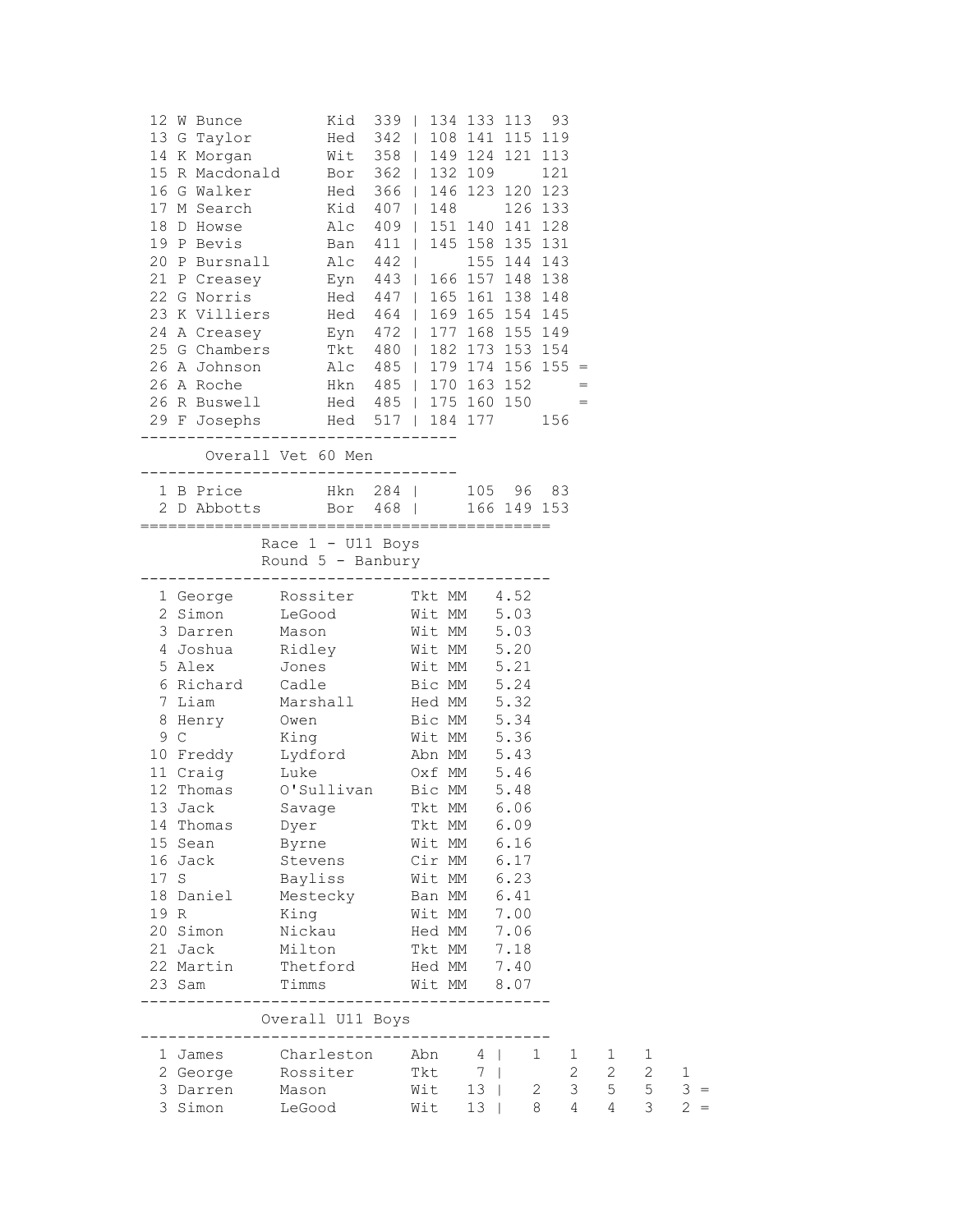|                 | 5 Alex  | Jones      | Wit | 20  | 4  |    | 7  | 4  | 5         |
|-----------------|---------|------------|-----|-----|----|----|----|----|-----------|
| 6.              | Joshua  | Ridley     | Wit | 32  | 11 | 10 |    |    | 4         |
|                 | Craig   | Luke       | Oxf | 41  | 7  | 15 | 8  | 15 | 11        |
| 8               | Richard | Cadle      | Bic | 42  | 9  | 14 | 15 | 13 | 6         |
| 9               | Liam    | Marshall   | Hed | 43  | 14 | 12 | 10 | 14 | 7         |
| 10              | Freddy  | Lydford    | Abn | 46  | 5  | 8  |    | 23 | 10        |
| 11              | C       | King       | Wit | 54  |    | 9  | 17 | 19 | 9         |
| 12 <sup>7</sup> | Jack    | Stevens    | Cir | 57  | 16 | 13 | 12 | 24 | 16        |
| 13              | Thomas  | O'Sullivan | Bic | 62  |    | 19 | 11 | 20 | 12        |
| 14              | Jack    | Savage     | Tkt | 66  |    | 23 | 9  | 21 | 13        |
| 15              | Thomas  | Dyer       | Tkt | 74  | 20 | 22 | 18 |    | 14        |
| 16              | Sean    | Byrne      | Wit | 75  | 19 | 20 | 21 | 30 | 15        |
|                 | Simon   | Nickau     | Hed | 85  | 22 | 24 | 19 | 29 | 20        |
| 18              | Jack    | Milton     | Tkt | 102 |    | 28 | 22 | 31 | 21<br>$=$ |
| 18              | R       | King       | Wit | 102 |    | 27 | 24 | 32 | 19<br>$=$ |

## ============================================

Race 2 - U11 Girls

Round 5 - Banbury

|      |                      | 1 Danielle Anderson 0xf MM 5.19                                                                                |                                                                                        |      |                      |                                |                 |                                         |                |
|------|----------------------|----------------------------------------------------------------------------------------------------------------|----------------------------------------------------------------------------------------|------|----------------------|--------------------------------|-----------------|-----------------------------------------|----------------|
|      | 2 Emily Patrick      |                                                                                                                | 0xf MM 5.31<br>Gos MM 5.39<br>Oxf MM 5.43<br>Gos MM 5.53<br>Chw MM 5.59<br>Rad MM 6.00 |      |                      |                                |                 |                                         |                |
|      | 3 Hannah             | Mitchell                                                                                                       |                                                                                        |      |                      |                                |                 |                                         |                |
|      | 4 Jade               | Clarke<br>McDonnell<br>Sleight                                                                                 |                                                                                        |      |                      |                                |                 |                                         |                |
|      | 5 Emily              |                                                                                                                |                                                                                        |      |                      |                                |                 |                                         |                |
|      | 6 Ellen              |                                                                                                                |                                                                                        |      |                      |                                |                 |                                         |                |
|      | 7 Florina Cormack    |                                                                                                                |                                                                                        |      |                      |                                |                 |                                         |                |
|      | 8 Charlotte Drummond |                                                                                                                |                                                                                        |      |                      |                                |                 |                                         |                |
|      | 9 K                  | Smith                                                                                                          | Ban MM 6.03<br>Wit MM 6.05                                                             |      |                      |                                |                 |                                         |                |
|      | 10 Megan Roberts     |                                                                                                                | Rad MM                                                                                 | 6.14 |                      |                                |                 |                                         |                |
|      | 11 Evie              | Boyd                                                                                                           | Ban MM                                                                                 | 6.16 |                      |                                |                 |                                         |                |
|      |                      | 12 Jodie Wallace Cir MM 6.18                                                                                   |                                                                                        |      |                      |                                |                 |                                         |                |
|      |                      | 13 Emily Brooks Gos MM 6.19                                                                                    |                                                                                        |      |                      |                                |                 |                                         |                |
|      | 14 Harriet Owen      |                                                                                                                | Bic MM 6.20                                                                            |      |                      |                                |                 |                                         |                |
|      |                      | 15 Emma Collins Cir MM 6.24                                                                                    |                                                                                        |      |                      |                                |                 |                                         |                |
|      |                      | 16 Marianne Buckingham Wit MM 6.26                                                                             |                                                                                        |      |                      |                                |                 |                                         |                |
|      |                      | 17 Victoria Richards Abn MM 6.43                                                                               |                                                                                        |      |                      |                                |                 |                                         |                |
|      | 18 Tracey-Ann Lee    |                                                                                                                | Tkt MM 6.58                                                                            |      |                      |                                |                 |                                         |                |
|      |                      | 19 Hannah Brooks Gos MM 7.01                                                                                   |                                                                                        |      |                      |                                |                 |                                         |                |
|      |                      | 20 Laura Cunniffe Ban MM 7.08                                                                                  |                                                                                        |      |                      |                                |                 |                                         |                |
| 21 E |                      | Green Wit MM 7.44                                                                                              |                                                                                        |      |                      |                                |                 |                                         |                |
|      |                      | 22 Katie Jones Ban MM 7.48                                                                                     |                                                                                        |      |                      |                                |                 |                                         |                |
|      |                      | 23 Megan Herbert Oxf MM 7.56                                                                                   |                                                                                        |      |                      |                                |                 |                                         |                |
|      |                      | _____________________________________<br>Overall U11 Girls                                                     |                                                                                        |      |                      |                                |                 |                                         |                |
|      |                      | 1 Danielle Anderson 0xf 6   2 1                                                                                |                                                                                        |      |                      |                                | $2\overline{ }$ | 2                                       | $\mathbf 1$    |
|      | 2 Jade               | Clarke Oxf                                                                                                     |                                                                                        |      |                      | $10 \quad   \qquad 1 \qquad 4$ | 1               | 8                                       | $\overline{4}$ |
|      | 3 Hannah             | Mitchell Gos                                                                                                   |                                                                                        |      |                      |                                | 12   11 2 4     | $\mathcal{S}$                           | $\mathsf 3$    |
|      |                      | 4 Emily McDonnell Gos                                                                                          |                                                                                        |      |                      | $15$   $4$ 3                   | 3 <sup>7</sup>  | 5                                       | 5              |
|      | 5 Emily Patrick      |                                                                                                                | $0xf \t17 \t3$                                                                         |      |                      |                                | 17 5            | $7\phantom{.0}$                         | $\overline{2}$ |
|      | 6 Charlotte Drummond |                                                                                                                | Ban                                                                                    |      |                      | 38   17 8                      | 11              | 11                                      | $8 =$          |
|      | 6 Florina Cormack    |                                                                                                                |                                                                                        |      |                      | 15                             | $7\phantom{0}$  |                                         | $7 =$          |
|      | 8 K                  | Smith                                                                                                          | Rad<br>Wit                                                                             |      | $38$   10<br>41   16 |                                | 11 9            | $\begin{array}{c} 14 \\ 12 \end{array}$ | $\mathsf 9$    |
|      | 9 Ellen Sleight      |                                                                                                                | $7 - 2$ $12$ $12$                                                                      |      |                      |                                | 14 10           |                                         | 6              |
|      |                      | 10 Marianne Buckingham – Unw 42   12<br>10 Marianne Buckingham – Wit 49   9<br>11 Emma – Collins – Cir 50   14 |                                                                                        |      |                      |                                | 16 8            | 16                                      | 16             |
|      |                      | Collins                                                                                                        | Cir                                                                                    |      |                      | 12                             |                 | 9                                       | 15             |
|      |                      |                                                                                                                |                                                                                        |      |                      |                                |                 |                                         |                |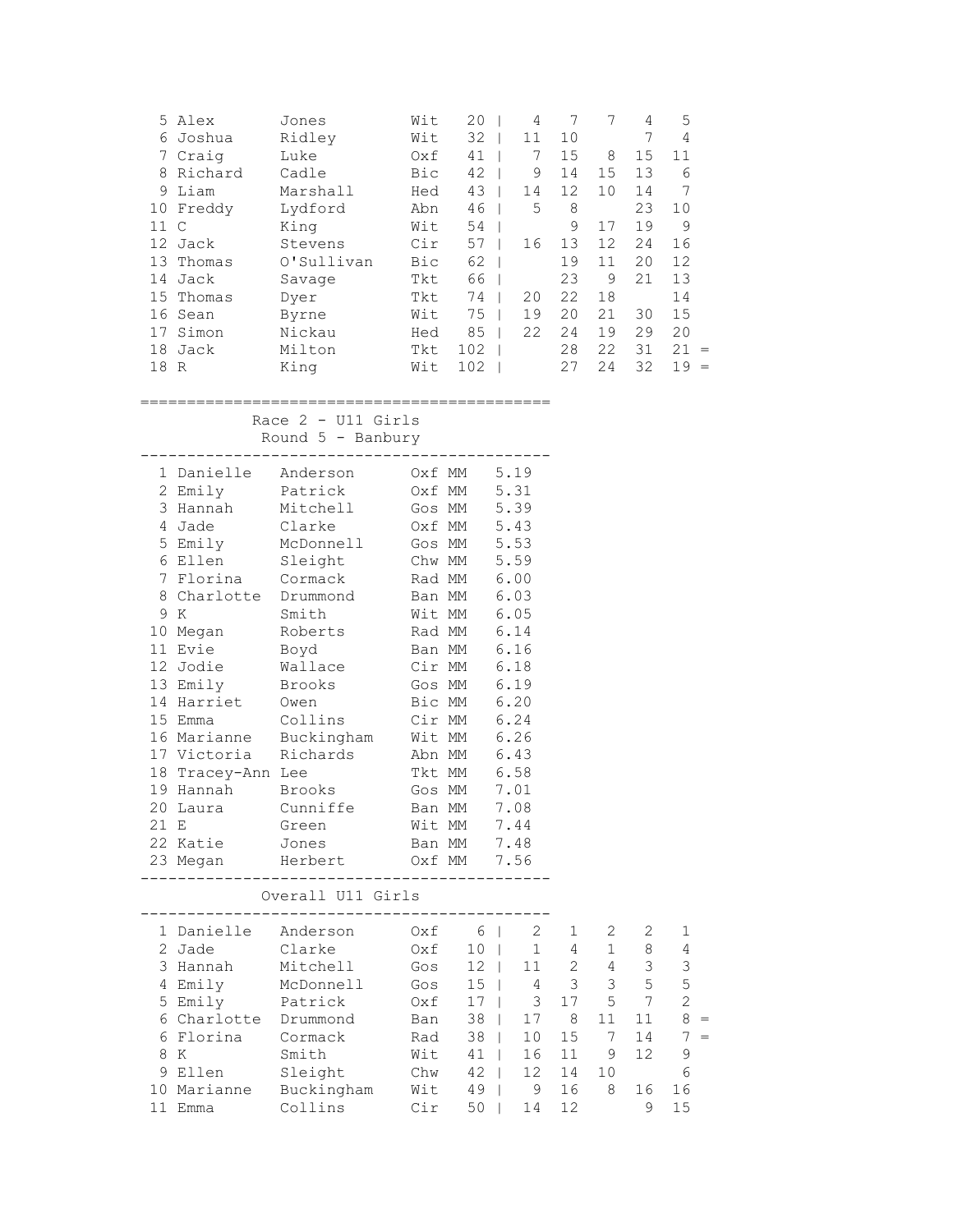| 19 E | 12 Megan<br>13 Emily<br>13 Victoria Richards<br>15 Sophie Keenan<br>16 Hannah<br>17 Harriet Owen<br>18 Tracey-Ann Lee<br>Green  | Roberts<br>Brooks<br>Brooks<br>20 Megan Herbert Oxf 107                                                                                                                                                                                                                                                                                                                       | Rad<br>Gos<br>Abn<br>Wit<br>Gos<br>Bic 80  <br>Tkt 87  <br>Wit 104   28 34 21                                                                                        | $57 \mid$<br>15<br>68  <br>27<br>68  <br>$70 \mid$<br>79  <br>23<br>29 | 21<br>23<br>22 13<br>19 18<br>28<br>33<br>25<br>30 | 13<br>12 <sup>°</sup><br>17<br>18<br>14<br>15<br>20                   | 19<br>20<br>21<br>15<br>23<br>18<br>24 18<br>25 | 10<br>$13 =$<br>17<br>$\hspace{0.1cm} = \hspace{0.1cm}$<br>19<br>14<br>21<br>23 |
|------|---------------------------------------------------------------------------------------------------------------------------------|-------------------------------------------------------------------------------------------------------------------------------------------------------------------------------------------------------------------------------------------------------------------------------------------------------------------------------------------------------------------------------|----------------------------------------------------------------------------------------------------------------------------------------------------------------------|------------------------------------------------------------------------|----------------------------------------------------|-----------------------------------------------------------------------|-------------------------------------------------|---------------------------------------------------------------------------------|
|      |                                                                                                                                 | Race $3 - U13$ Boys<br>Round $5$ - Banbury<br>Team Results                                                                                                                                                                                                                                                                                                                    |                                                                                                                                                                      |                                                                        |                                                    |                                                                       |                                                 |                                                                                 |
|      | 6 Cherwell                                                                                                                      | 1 Abingdon 19   2 8 9<br>2 Oxford City 23   1 3 19<br>3 Exel Gosford 30   5 6 19<br>4 Team Kennet 33   4 10 19<br>5 Witney 35   7 11 17<br>$49$   12 18 19<br>7 Abingdon B 50   15 16 19<br>__________________                                                                                                                                                                |                                                                                                                                                                      |                                                                        |                                                    |                                                                       |                                                 |                                                                                 |
|      |                                                                                                                                 | Overall Standings<br>-----------------------<br>1 Abingdon 192   15 19 22 17 19<br>2 Oxford City 102   24 22 19 14                                                                                                                                                                                                                                                            |                                                                                                                                                                      |                                                                        |                                                    | 23                                                                    |                                                 |                                                                                 |
|      |                                                                                                                                 | Race 3 - U13 Boys<br>Round $5$ - Banbury<br>Individual Results                                                                                                                                                                                                                                                                                                                |                                                                                                                                                                      |                                                                        |                                                    |                                                                       |                                                 |                                                                                 |
|      | 1 James<br>3 Ian<br>4 Richard Knape<br>8 Rob<br>9 James<br>10 Thomas Purcell<br>11 Lewis<br>12 Adam Crofts<br>13 Jack<br>17 Tom | Wilson 0xf U13 9.39<br>2 Oliver Berger Abn U13 9.53<br>Castle<br>5 Stephen Mitchell<br>6 George Holding<br>7 David Ridley Wit U13 10.18<br>Hill<br>Charleston Abn U13 10.38<br>Warren Wit U13 10.43<br>Griffiths<br>14 Henry Penfold<br>15 Brendan Schofield<br>16 Daniel Bridgman Abn U13 11.48<br>Timms Wit U13 12.03<br>18 Henry Sleight Chw U13 12.43<br>Overall U13 Boys | Oxf U13 9.56<br>Tkt U13 9.59<br>Gos U13 10.04<br>Gos U13 10.09<br>Abn U13 10.23<br>Tkt U13 10.41<br>Chw U13 10.44<br>Hed U13 11.00<br>Whh U13 11.01<br>Abn U13 11.30 |                                                                        |                                                    |                                                                       |                                                 |                                                                                 |
|      | 1 James<br>2 Ian                                                                                                                | Wilson<br>Castle<br>3 Richard Knape                                                                                                                                                                                                                                                                                                                                           | 0xf 4   1<br>0xf 10   3<br>Tkt 11                                                                                                                                    |                                                                        | 3 <sup>7</sup>                                     | $\begin{array}{cccc} 1 & 4 & 1 \\ 2 & 2 & 4 \end{array}$<br>$1 \quad$ | 3                                               | $\mathbf{1}$<br>3<br>4                                                          |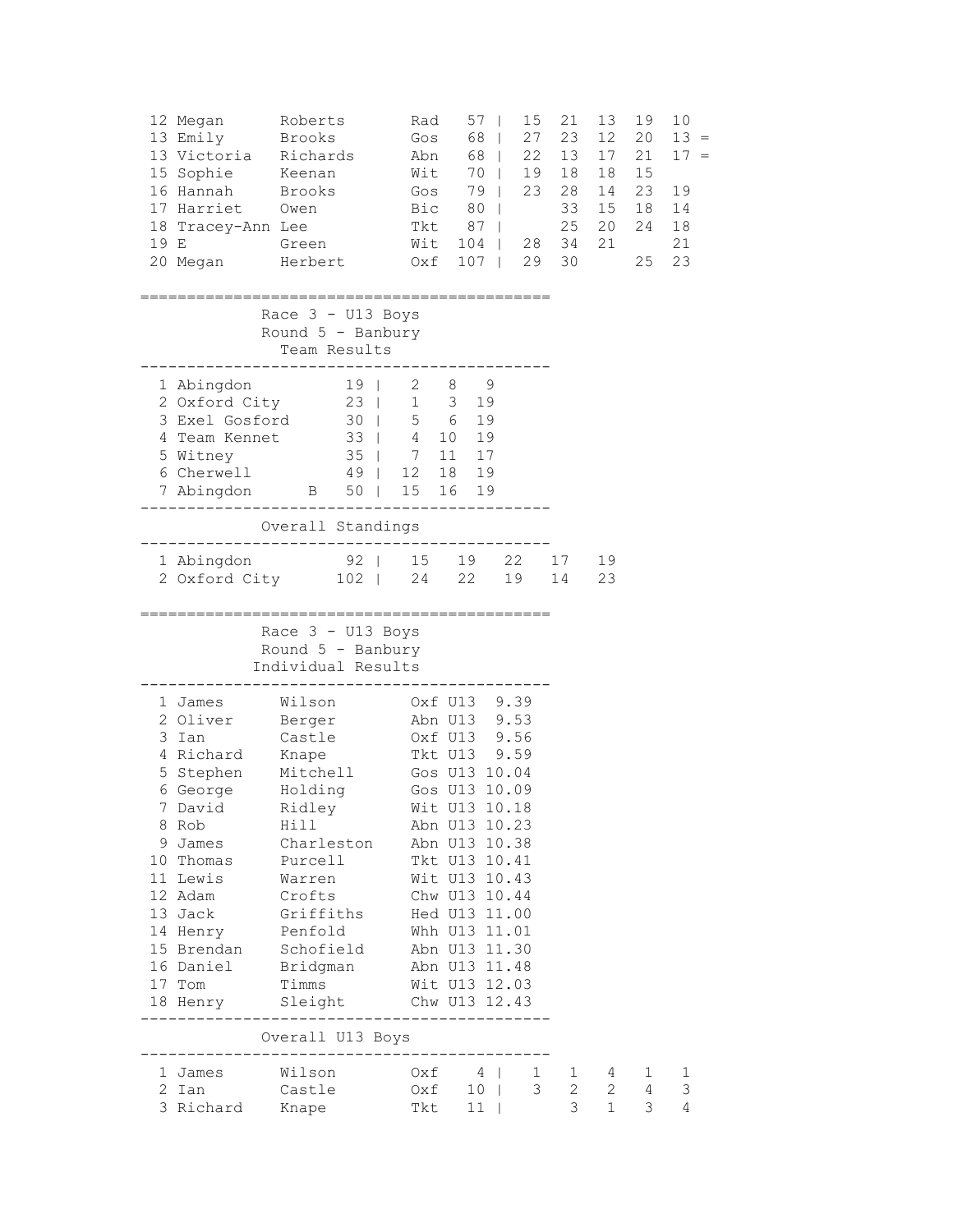| 4 Oliver<br>5 Stephen<br>6 David<br>7 Rob<br>8 Henry<br>9 Lewis<br>10 Brendan<br>11 Daniel<br>12 Tom                                                                                             | Berger<br>Mitchell<br>Ridley<br>Hill<br>Penfold<br>Warren<br>Schofield<br>Bridgman<br>Timms           |                                                                                                                     | Abn<br>Gos<br>Wit<br>Abn<br>Whh<br>Wit<br>Wit                                   | Abn<br>Abn                                                                                                                                                                                               | 17<br>20<br>23<br>29<br>37<br>39<br>53<br>63  <br>68                                        | 7<br>5<br>4<br>6<br>$\mathbf{L}$<br>8<br>$\mathbf{L}$<br>$\mathbf{L}$<br>10<br>14<br>15<br>17 | 5<br>8<br>6<br>10<br>- 9<br>11<br>14<br>17<br>18   | 3<br>5<br>8<br>9<br>7<br>11                        | 8<br>5<br>6<br>7<br>11<br>14<br>15<br>16 | 2<br>5<br>7<br>8<br>14<br>11<br>15<br>16<br>17 |
|--------------------------------------------------------------------------------------------------------------------------------------------------------------------------------------------------|-------------------------------------------------------------------------------------------------------|---------------------------------------------------------------------------------------------------------------------|---------------------------------------------------------------------------------|----------------------------------------------------------------------------------------------------------------------------------------------------------------------------------------------------------|---------------------------------------------------------------------------------------------|-----------------------------------------------------------------------------------------------|----------------------------------------------------|----------------------------------------------------|------------------------------------------|------------------------------------------------|
|                                                                                                                                                                                                  | Race $4 - U13/U15$ Girls<br>Round 5 - Banbury                                                         | Team Results                                                                                                        |                                                                                 |                                                                                                                                                                                                          |                                                                                             |                                                                                               |                                                    |                                                    |                                          |                                                |
| 1 Oxford City<br>2 Radley Ladies<br>3 Radley Ladies B<br>4 Abingdon<br>4 Banbury<br>6 Witney<br>7 Oxford City B<br>8 Abingdon<br>8 Team Kennet<br>10 Radley Ladies C<br>11 Witney<br>12 Bicester | $\overline{B}$<br>B                                                                                   | 10 <sub>1</sub><br>19 <sup>1</sup><br>$42 \quad  $<br>$42 \mid$<br>48<br>52  <br>73  <br>73  <br>81  <br>86  <br>87 | 2<br>38   9 14<br>12<br>$6\overline{6}$<br>$\vert$ 1<br>10<br>19<br>27 28<br>26 | 3<br>4 7<br>13<br>16<br>22<br>11<br>18 24<br>21 29<br>30                                                                                                                                                 | 5<br>8<br>15<br>$17 =$<br>$20 =$<br>25<br>31<br>$23 \quad 31 =$<br>$31 =$<br>31<br>31<br>31 |                                                                                               |                                                    |                                                    |                                          |                                                |
|                                                                                                                                                                                                  | Overall Standings                                                                                     |                                                                                                                     |                                                                                 |                                                                                                                                                                                                          |                                                                                             |                                                                                               |                                                    |                                                    |                                          |                                                |
| 1 Oxford City<br>2 Radley Ladies<br>3 Banbury<br>4 Radley Ladies B 190  <br>5 Abingdon<br>6 Witney<br>7 Oxford City B 299   42 81 62<br>8 Radley Ladies C<br>9 Bicester                          |                                                                                                       | 71  <br>$91$  <br>$159$  <br>$223 \mid$<br>$352$  <br>395<br>$\mathbf{I}$                                           | 14<br>38<br>35 41<br>55<br>276   50<br>57 72<br>86                              | 13<br>16 22                                                                                                                                                                                              | 29<br>48<br>71                                                                              | 12 <sup>°</sup><br>13<br>29<br>29<br>46 49<br>68<br>60<br>78                                  | 22<br>21<br>21<br>47<br>31<br>62<br>62<br>82<br>73 | 10<br>19<br>42<br>38<br>42<br>48<br>52<br>81<br>87 |                                          |                                                |
|                                                                                                                                                                                                  | Race $4 - U13/U15$ Girls<br>Round $5$ - Banbury<br>Individual Results                                 |                                                                                                                     |                                                                                 |                                                                                                                                                                                                          |                                                                                             |                                                                                               |                                                    |                                                    |                                          |                                                |
| 1 Elysia<br>2 Charlotte<br>3 Gina<br>4 Jodie<br>5 Pippa<br>6 Amy<br>7 Hayley<br>8 Kelly<br>9 Sam<br>10 Hayley<br>11 Gabriella Hood<br>12 Beth                                                    | Ridley<br>Eadle<br>Hood<br>Kafke<br>Sprinz<br>Peacock<br>Chaundy<br>E.Daly<br>Daly<br>Luke<br>Hampson |                                                                                                                     |                                                                                 | Wit U15 10.16<br>Oxf U15 10.33<br>Oxf U13 10.38<br>Rad U13 10.54<br>Oxf U15 10.57<br>Ban U13 11.02<br>Rad U13 11.03<br>Rad U13 11.13<br>Rad U15 11.25<br>Oxf U13 11.25<br>Oxf U15 11.26<br>Abn U13 11.28 |                                                                                             |                                                                                               |                                                    |                                                    |                                          |                                                |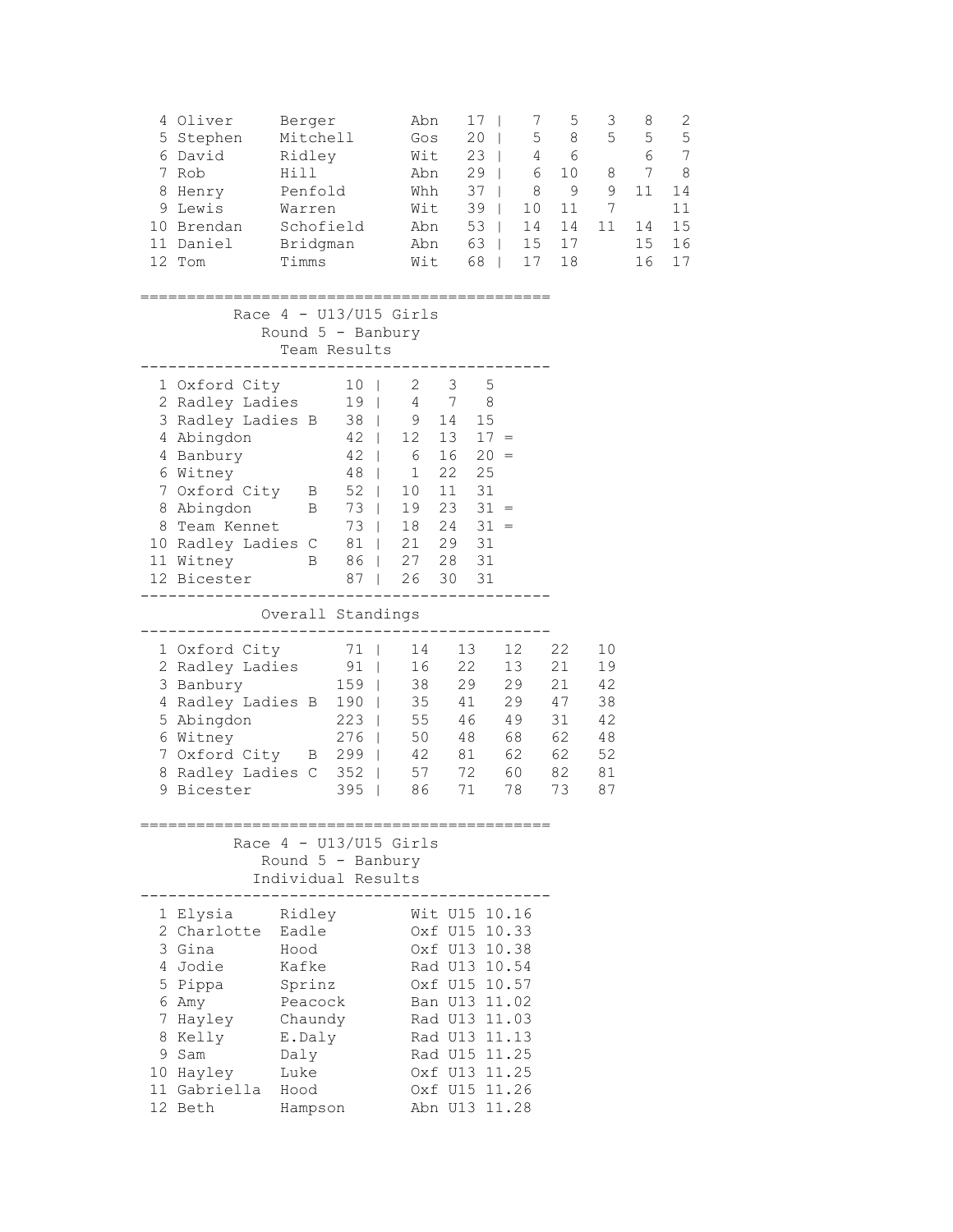| 13 Laura-Jane Chisnall<br>14 Hannah<br>15 Kimberley I.Daly<br>16 Donna Allen<br>18 Lizzy Hewitt<br>19 Lauren Barklie<br>24 Simone Lee | Roberts<br>17 Amy Chisnall<br>20 Kayleigh Filshie<br>21 Natalie Davies<br>22 Gemma Byrne<br>23 Ruth Hampson<br>25 Fran Snare<br>26 Alice McGill<br>27 Danielle Thomas Wit U13 13.27 |              | Abn U15 11.35<br>Rad U15 11.41<br>Rad U13 11.47<br>Ban U15 11.54<br>Abn U13 11.58<br>Tkt U13 12.11<br>Abn U13 12.13<br>Ban U15 12.19<br>Rad U15 12.30<br>Wit U15 12.37<br>Abn U15 12.46<br>Tkt U13 12.55<br>Wit U13 12.57<br>Bic U13 12.59 |            |          |                     |          |                           |
|---------------------------------------------------------------------------------------------------------------------------------------|-------------------------------------------------------------------------------------------------------------------------------------------------------------------------------------|--------------|--------------------------------------------------------------------------------------------------------------------------------------------------------------------------------------------------------------------------------------------|------------|----------|---------------------|----------|---------------------------|
|                                                                                                                                       | 28 A Bayliss Wit U15 13.50                                                                                                                                                          |              |                                                                                                                                                                                                                                            |            |          |                     |          |                           |
|                                                                                                                                       | 29 Charlottte Orman Rad U13 14.43<br>30 Katie Allen Bic U13 15.08                                                                                                                   |              |                                                                                                                                                                                                                                            |            |          |                     |          |                           |
|                                                                                                                                       | Overall U13 Girls                                                                                                                                                                   |              |                                                                                                                                                                                                                                            |            |          |                     |          |                           |
| 1 Gina Hood                                                                                                                           | 2 Hayley Chaundy Rad 25   6 17 4 8<br>3 Amy Peacock Ban 26   5 5 10                                                                                                                 |              | $0xf$ 14   4 3                                                                                                                                                                                                                             |            |          |                     | 5 4      | 3<br>7<br>$6\phantom{1}6$ |
|                                                                                                                                       | 4 Kelly E.Daly Rad 28   7 6 7                                                                                                                                                       |              |                                                                                                                                                                                                                                            |            |          |                     | 14       | 8                         |
| 5 Jodie Kafke<br>6 Kimberley I.Daly                                                                                                   |                                                                                                                                                                                     |              | Rad 30   10 9 12 7<br>Rad 43   12 7 9 27<br>Abn 45   16 12 11 10                                                                                                                                                                           |            |          |                     |          | $\overline{4}$            |
|                                                                                                                                       |                                                                                                                                                                                     |              |                                                                                                                                                                                                                                            |            |          |                     |          | 15<br>12                  |
|                                                                                                                                       | 7 Beth Hampson<br>8 Hayley Luke                                                                                                                                                     |              | $0xf = 55   15$                                                                                                                                                                                                                            |            | 16       | 14                  | 16       | 10                        |
|                                                                                                                                       | 9 Amy Chisnall Abn 76   20                                                                                                                                                          |              |                                                                                                                                                                                                                                            |            | 21       | 18                  |          | 17                        |
|                                                                                                                                       | 10 Lizzy Hewitt                                                                                                                                                                     |              | Tkt 79   21                                                                                                                                                                                                                                |            |          | 17                  | 23       | 18                        |
|                                                                                                                                       | 11 Alice McGill                                                                                                                                                                     |              | Bic 94   31 27                                                                                                                                                                                                                             |            |          | 22                  | 19       | 26                        |
|                                                                                                                                       | 12 Fran Snare                                                                                                                                                                       |              | Wit 99   25                                                                                                                                                                                                                                |            | 25       |                     | 24       | 25                        |
| 13 Simone Lee                                                                                                                         |                                                                                                                                                                                     |              | Tkt 101   34                                                                                                                                                                                                                               |            |          | 22  27  28<br>32 31 | 32       | 24<br>27                  |
|                                                                                                                                       |                                                                                                                                                                                     |              |                                                                                                                                                                                                                                            |            |          | 33 30               |          | 30                        |
|                                                                                                                                       |                                                                                                                                                                                     |              |                                                                                                                                                                                                                                            |            |          |                     |          |                           |
|                                                                                                                                       | Overall U15 Girls                                                                                                                                                                   |              |                                                                                                                                                                                                                                            |            |          |                     |          |                           |
|                                                                                                                                       | 1 Elysia kidley Mit 4   1 1                                                                                                                                                         |              |                                                                                                                                                                                                                                            |            |          |                     |          | 1 1                       |
| 2 Charlotte<br>3 Sam                                                                                                                  | Eadle                                                                                                                                                                               | Oxf          | 7                                                                                                                                                                                                                                          | $\sqrt{2}$ | 2        | 1<br>8              | 2        | 2<br>9                    |
| 4 Laura-Jane Chisnall                                                                                                                 | Daly                                                                                                                                                                                | Rad<br>Abn   | 38<br>57                                                                                                                                                                                                                                   | 14<br>19   | 10<br>13 | 20                  | 11<br>12 | 13                        |
| 5 Gabriella                                                                                                                           | Hood                                                                                                                                                                                | Oxf          | 61                                                                                                                                                                                                                                         | 18         |          | 15                  | 17       | 11                        |
| 6 Hannah                                                                                                                              | Roberts                                                                                                                                                                             | Rad          | 71                                                                                                                                                                                                                                         | 17         | 14       | 28                  | 26       | 14                        |
| 7 Kayleigh                                                                                                                            | Filshie                                                                                                                                                                             | Ban          | 77                                                                                                                                                                                                                                         | 22         | 20       | 16                  | 21       | 20                        |
| 8 Natalie                                                                                                                             | Davies                                                                                                                                                                              | Rad          | 81<br>$\mathbf{I}$                                                                                                                                                                                                                         | 26         | 19       | 19                  | 22       | 21                        |
| 9 Hannah                                                                                                                              | Nixon                                                                                                                                                                               | Wit          | $100$                                                                                                                                                                                                                                      | 24         | 24       | 21                  | 31       |                           |
| 10 Gemma                                                                                                                              | Byrne                                                                                                                                                                               | Wit          | $103$                                                                                                                                                                                                                                      | 28         |          | 23                  | 30       | $22 =$                    |
| 10 Ruth                                                                                                                               | Hampson                                                                                                                                                                             | Abn          | 103                                                                                                                                                                                                                                        | 30         | 26       |                     | 24       | $23 =$                    |
|                                                                                                                                       | Race $5 - U15/U17$ Boys<br>Round 5 - Banbury<br>Team Results                                                                                                                        |              |                                                                                                                                                                                                                                            |            |          |                     |          |                           |
| 1 Witney                                                                                                                              | 10                                                                                                                                                                                  | $\mathbf{1}$ | 5<br>4                                                                                                                                                                                                                                     |            |          |                     |          |                           |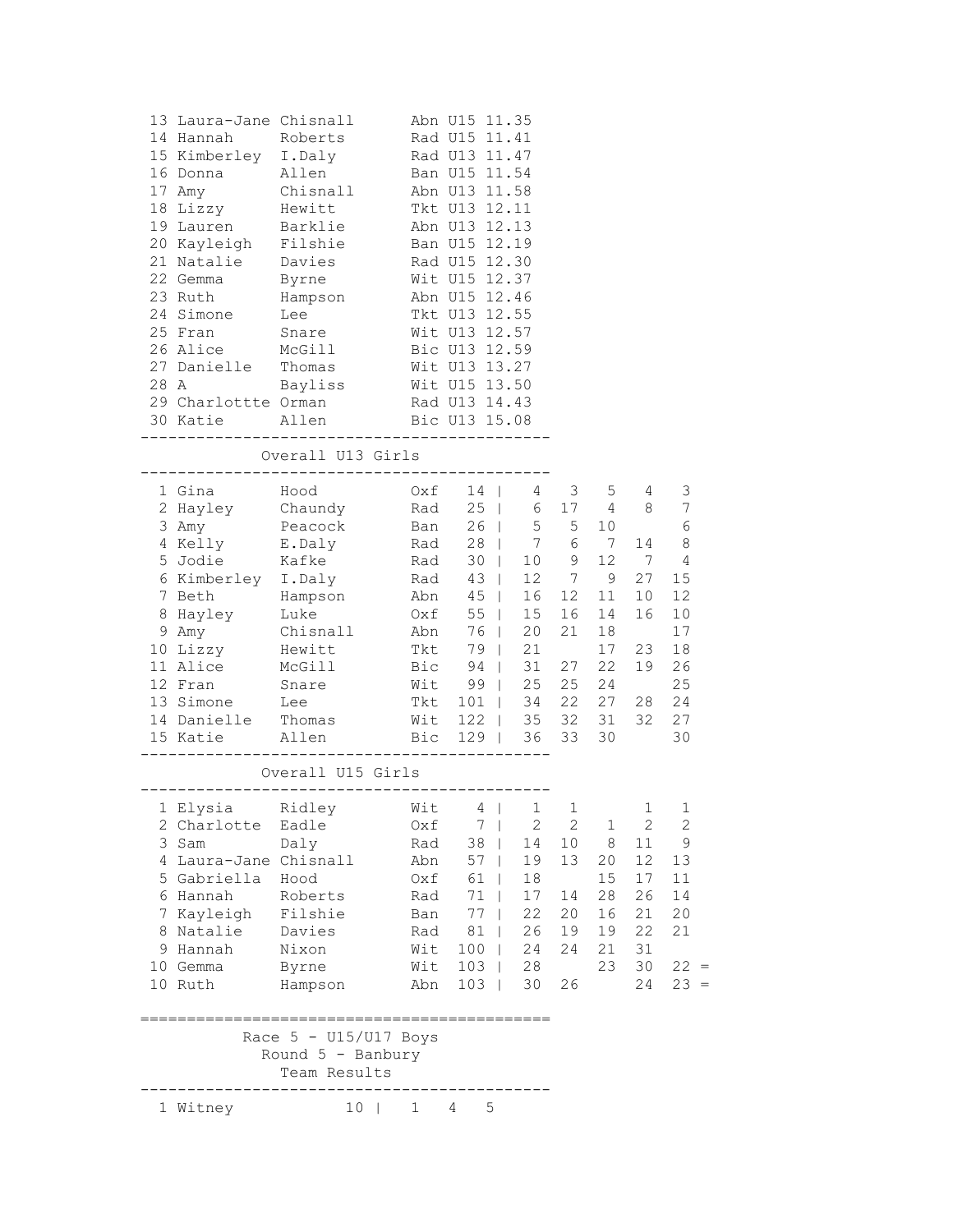|                                                                                                     | 2 White Horse<br>3 Bicester<br>4 Abingdon<br>5 Witney<br>35   6 14 15<br>5 Witney<br>B 45   10 17 18                                                                                                                                                                                                                                                                                                                                                                                                                                                                                                                                                 |                                                      | $23 \mid$ | $2 \quad 3$                                                       |              | 18                                                              |                             |                                                              |                               |                                                           |                                             |
|-----------------------------------------------------------------------------------------------------|------------------------------------------------------------------------------------------------------------------------------------------------------------------------------------------------------------------------------------------------------------------------------------------------------------------------------------------------------------------------------------------------------------------------------------------------------------------------------------------------------------------------------------------------------------------------------------------------------------------------------------------------------|------------------------------------------------------|-----------|-------------------------------------------------------------------|--------------|-----------------------------------------------------------------|-----------------------------|--------------------------------------------------------------|-------------------------------|-----------------------------------------------------------|---------------------------------------------|
|                                                                                                     |                                                                                                                                                                                                                                                                                                                                                                                                                                                                                                                                                                                                                                                      | Overall Standings                                    |           | ----------                                                        |              |                                                                 |                             |                                                              |                               |                                                           |                                             |
|                                                                                                     | -----------------------------------<br>1 Witney<br>2 White Horse 121   23 26 26 23 23<br>3 Bicester<br>4 Abingdon                                                                                                                                                                                                                                                                                                                                                                                                                                                                                                                                    |                                                      |           | 106   27 22 26 21<br>130   29 28 24 22 27<br>183   46 40 37 25 35 |              |                                                                 |                             |                                                              | 10                            |                                                           |                                             |
| Race $5 - U15/U17$ Boys<br>Round $5$ - Banbury<br>Individual Results                                |                                                                                                                                                                                                                                                                                                                                                                                                                                                                                                                                                                                                                                                      |                                                      |           |                                                                   |              |                                                                 |                             |                                                              |                               |                                                           |                                             |
|                                                                                                     | 1 Matthew Ashton<br>Wit U17 17.38<br>2 Chris<br>Gillespie<br>Whh U17 17.58<br>3 Owain<br>Bristow<br>Whh U17 18.22<br>Wit U17 19.44<br>4 Leo<br>Haines<br>Wit U17 19.54<br>Miles<br>5 Chris<br>Mackinnon Abn U17 19.57<br>6 James<br>Stachowiak Bic U15 20.10<br>7 Joe<br>8 Neil Flynn Bic U15 20.11<br>9 Anthony Williams Ban U15 20.20<br>10 Adam<br>Osment Wit U17 20.29<br>11 Philip Castle 0xf U15 20.32<br>12 David Broadhead<br>Bic U15 21.06<br>13 Daniel<br>Bic U15 21.14<br>Brown<br>Hill<br>$\frac{B_1C_2C_1}{15}$ 21.19<br>14 Jack<br>Ledowski Abn U15 21.35<br>15J<br>Vardy Tkt U15 21.39<br>16 Mark<br>Wit U15 23.09<br>17 Gareth Petts |                                                      |           |                                                                   |              |                                                                 |                             |                                                              |                               |                                                           |                                             |
| Overall U15 Boys<br>Williams Ban 20  <br>Stachowiak Bic 24  <br>$\mathcal{S}$<br>1 Anthony Williams |                                                                                                                                                                                                                                                                                                                                                                                                                                                                                                                                                                                                                                                      |                                                      |           |                                                                   |              |                                                                 |                             |                                                              | 4                             |                                                           | 9                                           |
|                                                                                                     | 2 Joe<br>3 Neil<br>4 Philip<br>5 Daniel<br>6 Ian<br>7 Jack                                                                                                                                                                                                                                                                                                                                                                                                                                                                                                                                                                                           | Flynn<br>Castle<br>Brown<br>Timms<br>Hill            |           | Bic<br>Oxf<br>Bic<br>Ban<br>Abn                                   |              | $32 \mid$<br>$38$  <br>44  <br>51<br>$\Box$                     | 30   4 10<br>5<br>9<br>10   | $\begin{array}{c} 4 \\ 6 \end{array}$<br>8<br>12<br>14<br>13 | 5<br>9<br>8<br>10<br>12<br>13 | 6<br>9<br>13<br>7<br>8<br>11                              | 7<br>- 8<br>11<br>13<br>14                  |
|                                                                                                     | 8 Mark<br>9 David<br>10 Darren<br>11 Gareth                                                                                                                                                                                                                                                                                                                                                                                                                                                                                                                                                                                                          | Vardy<br>Broadhead<br>Luke<br>Petts                  |           | Tkt<br>Bic<br>Oxf<br>Wit                                          | 65           | 55  <br>62  <br>63  <br>$\Box$                                  | 12<br>16<br>11<br>14        | 16<br>20<br>18<br>19                                         | 15<br>14<br>18<br>19          | 12<br>16<br>15                                            | 16<br>12<br>17                              |
|                                                                                                     |                                                                                                                                                                                                                                                                                                                                                                                                                                                                                                                                                                                                                                                      | Overall U17 Boys                                     |           |                                                                   |              |                                                                 |                             |                                                              |                               |                                                           |                                             |
|                                                                                                     | 1 Matthew<br>2 Chris<br>3 Owain<br>4 James<br>5 Chris                                                                                                                                                                                                                                                                                                                                                                                                                                                                                                                                                                                                | Ashton<br>Gillespie<br>Bristow<br>Mackinnon<br>Miles |           | Wit<br>Whh<br>Abn<br>Wit                                          | Whh $6 \mid$ | 5<br>$\overline{\phantom{0}}$<br>11<br>$\mathbf{I}$<br>22<br>23 | 1<br>$\mathbf{2}$<br>8<br>7 | 2<br>$\mathbf 1$<br>3<br>5<br>9                              | 1<br>2<br>3<br>7<br>6         | 1<br>$\mathbf{2}$<br>$\mathcal{S}$<br>$\overline{4}$<br>5 | 1<br>$\overline{\mathbf{c}}$<br>3<br>6<br>5 |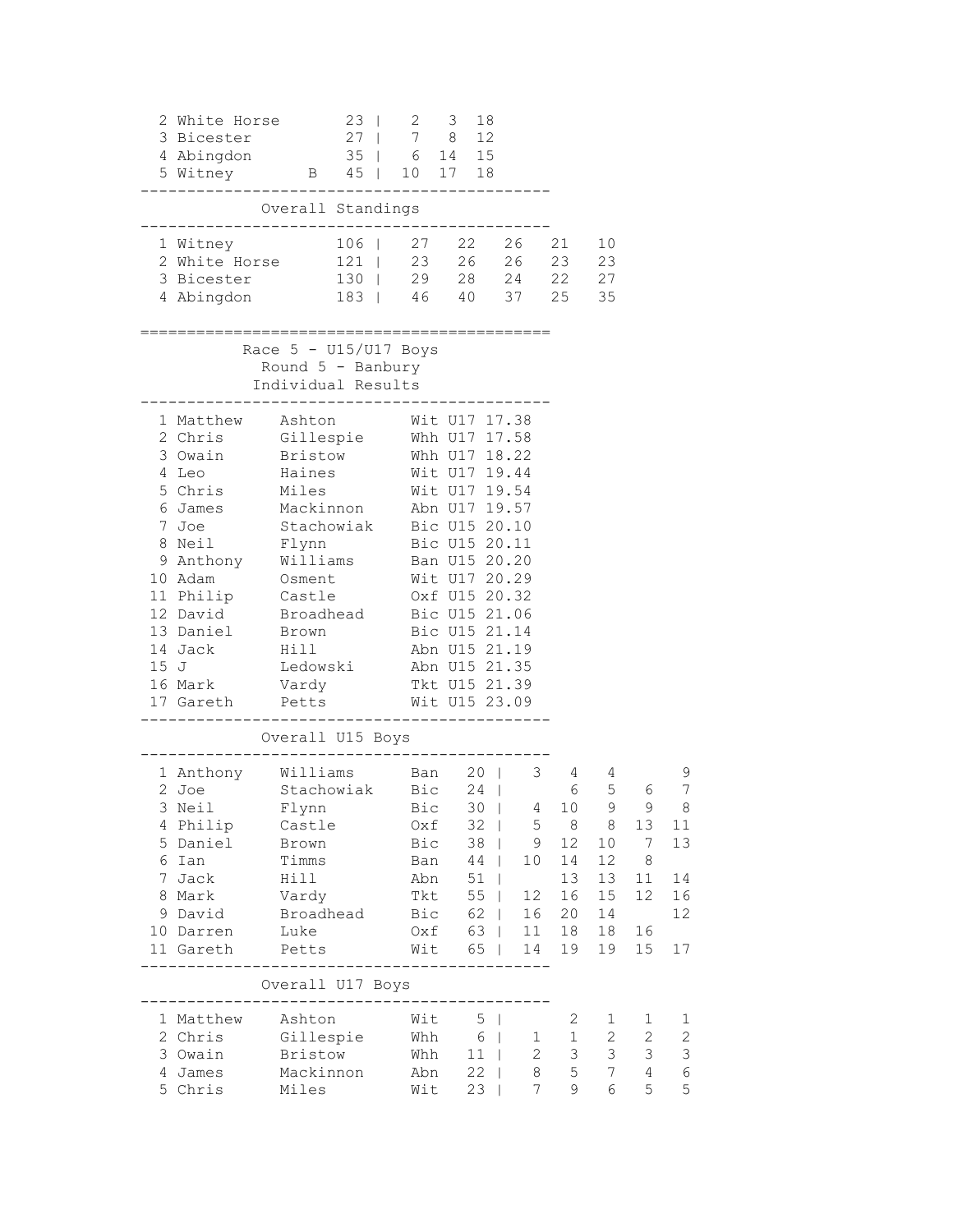|                                | Race $6 -$ Women    |                |                              |                          |                 |       |            |
|--------------------------------|---------------------|----------------|------------------------------|--------------------------|-----------------|-------|------------|
|                                | Round $5$ - Banbury |                |                              |                          |                 |       |            |
|                                | Team Results        | ------         |                              |                          |                 |       |            |
| 1 Headington                   |                     | 8 <sup>8</sup> | $\mathsf{I}$<br>$\mathbf{1}$ | $\overline{\phantom{a}}$ | 4               |       |            |
| 2 White Horse                  |                     | $33 \mid$      | $\overline{2}$               | 15                       | 16              |       |            |
| 3 Headington B                 |                     | 42             | 9                            | 11                       | 22              |       |            |
| 4 Radley Ladies                |                     | 43             | 5                            | 18                       | 20              |       |            |
| 5 Banbury                      |                     | 66             | 8                            | 19                       | 39              |       |            |
| 6 Cirencester                  |                     | $70$           | 6                            | 27                       | 37              |       |            |
| 7 Witney                       |                     | 83             | 13                           | 26                       | 44              |       |            |
| 8 Oxford City                  |                     | $87 \mid$      | 12                           | 14                       | 61              |       |            |
| 9 White Horse B                |                     | 90             | 29<br>$\mathbb{L}$           | 30                       | 31              |       |            |
| 10 Abingdon                    |                     | 91             | 21<br>$\mathbb{L}$           | 25                       | 45              |       |            |
| 11 Woodstock                   |                     | 93             | 17<br>$\Box$                 | 34                       | 42              |       |            |
| 12 Headington                  | $\mathbb{C}$        | $101$          | 23                           | 32                       | $46 =$          |       |            |
| 12 Hook Norton                 |                     | $101$          | 10 <sub>o</sub>              | 41                       | $50 =$          |       |            |
| 14 Eynsham                     |                     | $122$          | 35                           | 36                       | 51              |       |            |
| 15 Alchester                   |                     | 146            | 28                           | 57                       | 61              |       |            |
| 16 Cirencester B               |                     | 148            |                              | 38 49 61                 |                 |       |            |
| 17 Abingdon                    | $\mathbf B$         | $156$          |                              |                          | $47$ 54 55 =    |       |            |
| 17 Headington D                |                     | $156$          |                              |                          | $48$ 52 56 =    |       |            |
|                                |                     |                |                              |                          |                 |       |            |
|                                | Overall Standings   |                |                              |                          |                 |       |            |
| 1 Headington                   |                     | $95 \mid$      | 27                           |                          | 20<br>20        | 20    | 8          |
| 2 White Horse                  |                     | $236$          | 53                           |                          | 48<br>38        | 64    | 33         |
| 3 Cirencester                  |                     | $282$          | 45                           |                          | 88<br>60        | 19    | 70         |
| 4 Radley Ladies                |                     | $301$          | 66                           |                          | 98<br>46        | 48    | 43         |
| 5 Witney                       |                     | $312$          |                              | 61 44                    | 74              | 50    | 83         |
| 6 Banbury                      |                     | $320$          |                              | 35 46                    |                 | 86 87 | 66         |
| 7 Oxford City                  |                     | 362            | 46<br>$\mathbf{I}$           |                          | 32<br>104       | 93    | 87         |
| 8 Headington                   | $\mathbf{B}$        | $404$          | 125                          | 55                       | 69              | 113   | 42         |
| 9 Hook Norton                  |                     | 488            | 75                           | 71                       | 166             | 75    | 101        |
| 10 Abingdon                    |                     | 493            | 115                          | 113                      | 103             | 71    | 91         |
| 11 Alchester                   |                     | 595            | 93                           | 113                      | 127             | 116   | 146<br>$=$ |
| 11 White Horse                 | $\mathbb B$         | 595            | 184                          |                          | 93<br>101       | 127   | 90         |
| 13 Cirencester B               |                     | 711<br>$\Box$  | 132                          | 194                      | 139             | 98    | 148        |
| 14 Headington C                |                     | 748            |                              | 178 164                  | 148             | 157   | 101        |
| 15 Abingdon                    |                     | B 881          |                              |                          | 199 180 180 166 |       | 156        |
|                                |                     |                |                              |                          |                 |       |            |
|                                | Race $6 -$ Women    |                |                              |                          |                 |       |            |
|                                | Round $5$ - Banbury |                |                              |                          |                 |       |            |
|                                | Individual Results  |                |                              |                          |                 |       |            |
| 1 Jude                         | Craft               |                |                              | Hed S                    | 19.39           |       |            |
| 2 Frances                      | <b>Briscoe</b>      |                |                              | Whh J                    | 20.07           |       |            |
| 3 Iona                         | Robertson           |                |                              | Hed S                    | 20.30           |       |            |
| 4 Allison<br>Hirst             |                     |                |                              | Hed V1                   | 20.46           |       |            |
| 5 Tracey<br>Galbraith          |                     |                |                              | Rad S                    | 21.13           |       |            |
| 6 Sara                         | Pinwoodie           |                |                              | Cir V1                   | 21.39           |       |            |
| 7 Brioney                      |                     |                |                              | Bor S                    | 22.11           |       |            |
| LLoyd<br>Buzzard<br>8 Michelle |                     |                |                              | Ban S                    | 22.25           |       |            |
| 9 Philippa                     | Jones               |                |                              | Hed S                    | 22.34           |       |            |
| 10 Cecilia                     | Reagen              |                |                              | Hkn V1                   | 22.39           |       |            |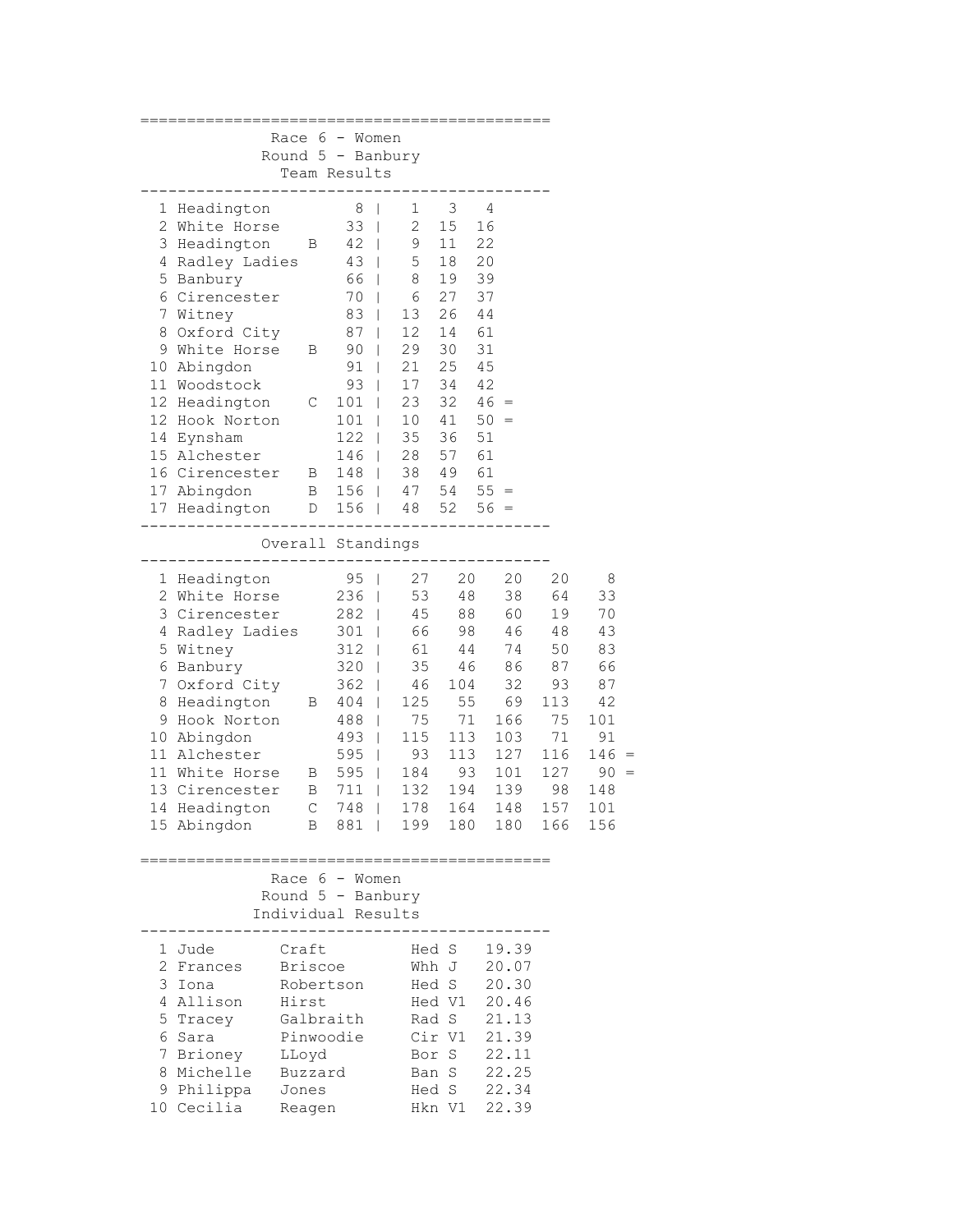|      | 11 Jo                   | Choulerton                                                              | Hed S        |               | 23.07 |       |       |    |    |
|------|-------------------------|-------------------------------------------------------------------------|--------------|---------------|-------|-------|-------|----|----|
|      | 12 Gwyneth              | Hueter                                                                  | Oxf V1       |               | 23.27 |       |       |    |    |
|      | 13 Jeanette             | Ashton                                                                  |              | Wit V1        | 23.42 |       |       |    |    |
|      | 14 Lisa                 | Newport                                                                 |              | Oxf U17 23.48 |       |       |       |    |    |
|      | 15 Karen                | Miles                                                                   |              | Whh V1        | 23.52 |       |       |    |    |
|      | 16 Sheila               | Bailey                                                                  |              | Whh V2        | 24.05 |       |       |    |    |
|      | 17 Anne-Marie Davenport |                                                                         |              | Wds S         | 24.07 |       |       |    |    |
|      | 18 Rose                 | Cormack-Loyd                                                            |              | Rad U17 24.16 |       |       |       |    |    |
|      | 19 Jane                 | Vincent                                                                 | Ban S        |               | 24.17 |       |       |    |    |
|      | 20 Jenny                | Roberts                                                                 |              | Rad U17 24.18 |       |       |       |    |    |
|      | 21 Elizabeth            | Gottwald                                                                |              | Abn J         | 24.20 |       |       |    |    |
|      | 22 Helen                | Turley                                                                  |              | Hed V2        | 24.25 |       |       |    |    |
|      | 23 Marie-Anne Fischer   |                                                                         |              | Hed V1        | 24.31 |       |       |    |    |
| 24 X |                         | Xxx                                                                     |              | Xxx S         | 24.51 |       |       |    |    |
|      | 25 Hilary               | O'Shea                                                                  |              | Abn V2        | 25.03 |       |       |    |    |
|      | 26 Sarah                | LeGood                                                                  |              | Wit U17 25.14 |       |       |       |    |    |
|      | 27 Carol                | Clarke                                                                  |              | Cir V2        | 25.25 |       |       |    |    |
|      | 28 Stephanie            | Cook                                                                    |              | Alc V1        | 25.27 |       |       |    |    |
|      | 29 Mel                  | Roberts                                                                 |              | Whh V1        | 25.28 |       |       |    |    |
|      | 30 Jill                 | Crook                                                                   |              | Whh V1 25.36  |       |       |       |    |    |
|      | 31 Ros                  | Knopp                                                                   |              | Whh V1 25.38  |       |       |       |    |    |
|      | 32 Edwina               | McDowall                                                                |              | Hed S         | 25.49 |       |       |    |    |
|      | 33 Ruth                 | Allen                                                                   |              | Kid S         | 26.09 |       |       |    |    |
|      | 34 Zazi                 | Barrell                                                                 |              | Wds S         | 26.15 |       |       |    |    |
|      | 35 Jacky                | Pinnock                                                                 |              | Eyn V1        | 26.18 |       |       |    |    |
|      | 36 Kate                 | Williamson                                                              |              | Eyn V2        | 26.27 |       |       |    |    |
|      | 37 Elaine               | Wilson                                                                  |              | Cir V1        | 26.30 |       |       |    |    |
|      | 38 Loraine              | Ferris                                                                  |              | Cir V1        | 26.38 |       |       |    |    |
|      | 39 Jean                 | Armstrong                                                               |              | Ban V2        | 26.39 |       |       |    |    |
|      | 40 Alison               | Harris                                                                  |              | Oup S         | 26.42 |       |       |    |    |
|      | 41 Bridget              | Taylor                                                                  |              | Hkn S         | 26.47 |       |       |    |    |
|      | 42 Suzanne              | Briggs                                                                  |              | Wds V2        | 26.49 |       |       |    |    |
|      | 43 Liz                  | Mestecky                                                                |              | Ban S         | 26.56 |       |       |    |    |
|      | 44 Rose                 | Thomas                                                                  | Wit V2       |               | 27.01 |       |       |    |    |
|      | 45 Louise               | Clark                                                                   |              | Abn V1        | 27.10 |       |       |    |    |
|      | 46 Janet                | Meredith                                                                |              | Hed V2        | 27.13 |       |       |    |    |
|      | 47 Rita                 | Hollington                                                              | Abn V3       |               | 27.23 |       |       |    |    |
|      | 48 Vanessa              | Finnemore                                                               |              | Hed S         | 27.40 |       |       |    |    |
|      | 49 Lynn                 | Ferris                                                                  | Cir V2       |               | 28.11 |       |       |    |    |
|      | 50 Lillian              | Carpenter                                                               | Hkn V3       |               | 28.13 |       |       |    |    |
|      | 51 Julia                | Edwards                                                                 |              | Eyn S         | 28.44 |       |       |    |    |
|      | 52 Moira                | McIver                                                                  |              | Hed V2 29.27  |       |       |       |    |    |
| 53 J |                         | LeGood                                                                  |              | Wit V2 29.51  |       |       |       |    |    |
|      | 54 Karen                | Pulford                                                                 | Abn V2 30.33 |               |       |       |       |    |    |
|      | 55 Noel                 | Blatchford Abn V2 30.45<br>Grylls Hed V2 30.47<br>Bursnall Alc V2 31.32 |              |               |       |       |       |    |    |
|      | 56 Sarah                |                                                                         |              |               |       |       |       |    |    |
|      | 57 Deidra               | Bursnall                                                                | Hkn V2 32.24 |               |       |       |       |    |    |
|      | 58 Sandra               | McCabe                                                                  |              |               |       |       |       |    |    |
|      | 59 Kirsten              | Canatella Hed V1 34.05                                                  |              |               |       |       |       |    |    |
|      |                         | 60 Cindy Creasey Eyn V2 35.28                                           |              |               |       |       |       |    |    |
|      |                         | Overall U17 Women                                                       |              | -----------   |       |       |       |    |    |
|      |                         |                                                                         |              |               |       |       | 12 15 | 16 |    |
|      |                         |                                                                         |              |               |       |       | 19 21 | 17 | 18 |
|      |                         |                                                                         |              |               |       | 15 22 |       |    | 14 |
|      |                         |                                                                         |              |               |       |       | 23    | 29 | 20 |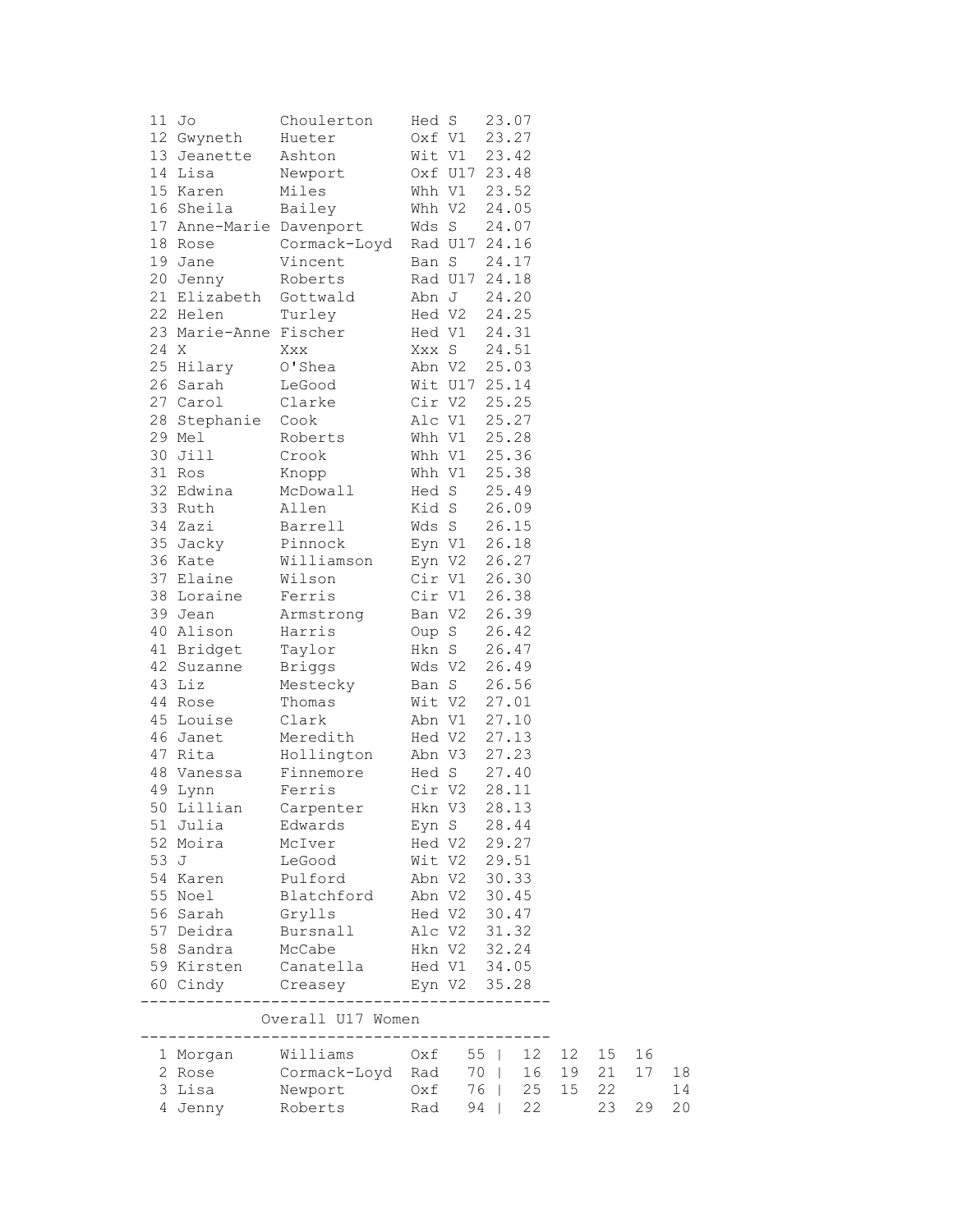|             | 5 Sarah                        | LeGood                                                    | Wit                | $97 \mid$           | 30              | 25                  | 24       | 22       | 26             |
|-------------|--------------------------------|-----------------------------------------------------------|--------------------|---------------------|-----------------|---------------------|----------|----------|----------------|
|             |                                | Overall Junior Women<br>--------------------------------- |                    |                     |                 |                     |          |          |                |
|             |                                | Overall Senior Women                                      | __________________ |                     |                 |                     |          |          |                |
|             | 1 Iona                         | Robertson<br>Galbraith                                    | Hed<br>Rad         | 7<br>11             | 2               | 1<br>$\overline{2}$ | 2        | 1<br>2   | 3<br>5         |
|             | 2 Tracey<br>3 Brioney          | LLoyd                                                     | Bor                | 21                  | 5               | 5                   | 6        | 5        | $\overline{7}$ |
|             | 4 Michelle                     | Buzzard                                                   | Ban                | 31                  | 6               | 8                   | 9        |          | 8              |
|             | 5 Philippa                     | Jones                                                     | Hed                | 37<br>$\Box$        | 8               | 11                  | 11       | 9        | $\mathcal{G}$  |
|             | 6 Jo                           | Choulerton                                                | Hed                | 38                  |                 | 9                   | 8        | 10       | 11             |
| $7^{\circ}$ | Julie                          | Bennett                                                   | Alc                | 45<br>$\Box$        | 11              | 17                  | 10       | 7        |                |
|             | 8 Debbie                       | Kukainis                                                  | Ban                | 70<br>$\perp$       | 15              | 14                  | 30       | 11       |                |
|             | 9 Ruth                         | Allen                                                     | Kid                | 111<br>$\Box$       | 23              | 30                  | 26       | 32       | 33             |
|             | 10 Alison                      | Harris                                                    | Oup                | 148                 | 47              | 39                  | 42       | 27       | 40             |
|             | 11 Bridget                     | Taylor                                                    | Hkn                | $164$               | 33              | 49                  | 41       | 50       | 41             |
|             | 12 Juliette Dean               |                                                           | Hed                | 201<br>- 1          | 51              | 52                  | 52       | 46       |                |
|             |                                | Overall Vet 35 Women                                      |                    |                     |                 |                     |          |          |                |
|             | 1 Sara                         | Pinwoodie                                                 | Cir                | $15$                | 3               | 4                   | 4        | 4        | 6              |
|             | 2 Cecilia                      | Reagen                                                    | Hkn                | 30<br>$\Box$        | $7\phantom{.0}$ | 7                   |          | 6        | 10             |
|             | 3 Gwyneth                      | Hueter                                                    | Oxf                | $41$                | 9               |                     | 12       | 8        | 12             |
| 4           | Jeanette                       | Ashton                                                    | Wit                | 53                  | 13              | 20                  | 14       | 13       | 13             |
|             | 5 Karen                        | Miles                                                     | Whh                | 71                  |                 | 22                  | 16       | 18       | 15             |
|             | 6 Marie-Anne Fischer           |                                                           | Hed                | 104                 | 48              | 31                  | 25       | 25       | 23             |
|             | 7 Mel                          | Roberts                                                   | Whh                | 118                 |                 | 23                  | 38       | 28       | 29             |
| 8           | Ros                            | Knopp                                                     | Whh                | 124<br>$\mathbf{I}$ | 32              | 32                  | 31       | 30       | 31             |
|             |                                |                                                           |                    |                     |                 |                     |          |          |                |
|             | 9 Jacky                        | Pinnock                                                   | Eyn                | 148<br>$\mathbb{I}$ | 39              | 44                  | 39       | 35       | 35             |
|             | 10 Loraine                     | Ferris                                                    | Cir                | 167<br>$\mathbb{I}$ | 44              | 62                  | 45       | 40       | 38             |
|             | 11 Louise                      | Clark                                                     | Abn                | 172<br>$\Box$       | 45              |                     | 48       | 34       | 45             |
|             | 12 Elaine                      | Wilson                                                    | Cir                | $185$               | 57              |                     | 43       | 48       | 37             |
|             | 13 Hazel                       | Howard                                                    | Alc                | $235$               | 61              | 67                  | 55       | 52       |                |
|             |                                | Overall Vet 45 Women                                      |                    |                     |                 |                     |          |          |                |
|             | 1 Helen                        | Turley                                                    | Hed                | 69                  | 17              | 13                  | 17       |          | 22             |
|             | 2 Sheila                       | Bailey                                                    |                    | Whh 89   20         |                 |                     | 33       |          | 20 16          |
|             | 3 Hilary                       | O'Shea                                                    | Abn                | 109                 | 27              |                     | 34 35    | 23       | 25             |
|             | 4 Rose                         | Thomas                                                    | Wit                | 144                 | 34              |                     | 41 36    | 33       | 44             |
|             | 5 Carol                        | Clarke                                                    | Cir                | $153$               | 46              | 47                  | 44       | 36       | 27             |
|             | 6 Suzanne Briggs               |                                                           | Wds                | $163$               | 40              | 61                  | 37       | 44       | 42             |
|             | 7 Sandra - Smith               |                                                           | Ban                | $212$               | 54              | 50                  | 54       | 54       |                |
|             | 8 J                            | LeGood                                                    | Wit                | $215$               | 56              | 53                  | 53       | 61       | 53             |
|             | 9 Moira                        | McIver                                                    | Hed                | $229$               | 55              | 64                  | 60       | 62       | 52             |
|             | 10 Karen                       |                                                           | Abn                | 248                 | 68              | 66                  |          | 60       | 54             |
|             | 11 Noel                        | Pulford<br>Blatchford                                     | Abn                | $249$               | 66              | 69                  | 65       | 63       | 55             |
|             | 12 Sandra                      | McCabe                                                    |                    | Hkn 261             | 69              | 70                  | 67       | 67       | 58             |
|             | 13 Kathy<br>14 Deidra Bursnall | Kukainis                                                  | Alc                | Ban 263  <br>$265$  | 67              | 65<br>73            | 66<br>69 | 65<br>66 | 57             |
|             |                                | --------------------------------<br>Overall Vet 55 Women  |                    |                     |                 |                     |          |          |                |
|             |                                |                                                           |                    |                     |                 |                     | 51       | 43       | 47             |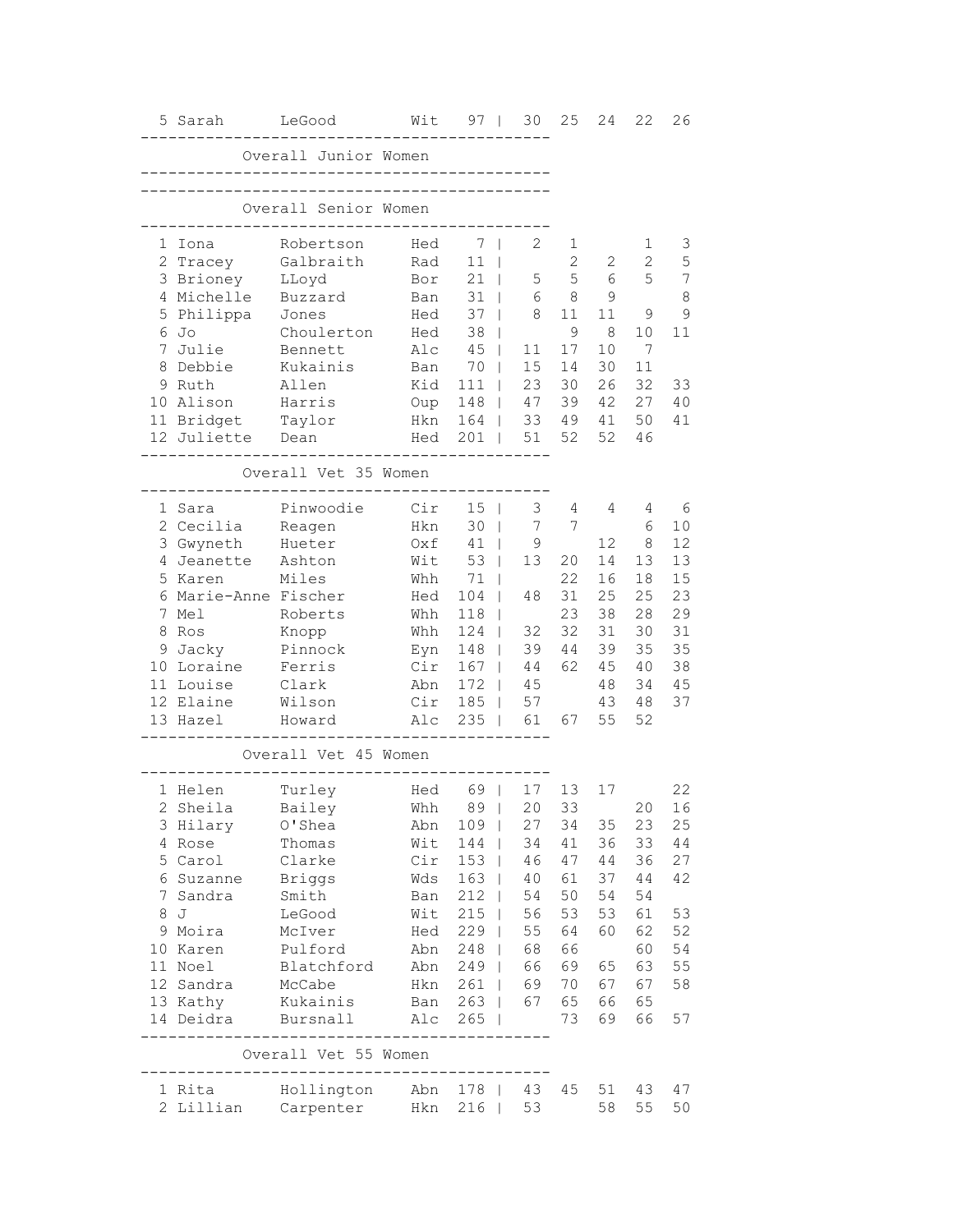| Race $7 - Men$<br>Round $5$ - Banbury |                                |                 |              |                          |              |                             |                          |                 |  |  |  |  |  |  |
|---------------------------------------|--------------------------------|-----------------|--------------|--------------------------|--------------|-----------------------------|--------------------------|-----------------|--|--|--|--|--|--|
|                                       | Team Results<br>First Division |                 |              |                          |              |                             |                          |                 |  |  |  |  |  |  |
|                                       | 1 White Horse                  |                 | 84           | $\Box$                   | 1            | $\overline{7}$<br>15        | - 8<br>20                | 11<br>22        |  |  |  |  |  |  |
|                                       | 2 Oxford City                  |                 | 115          | $\overline{\phantom{a}}$ | $\mathbf{2}$ | $4\overline{ }$             | 17                       | 18              |  |  |  |  |  |  |
| 3                                     | Woodstock                      |                 | 146          | $\Box$                   | 10           | 21<br>12 <sup>7</sup><br>26 | 23<br>16<br>27           | 30<br>19<br>36  |  |  |  |  |  |  |
| 4                                     | Headington                     |                 | 177          | $\mathbb{I}$             | 3            | 6                           | 13<br>34 40              | 29<br>52        |  |  |  |  |  |  |
| 5                                     | Banbury                        |                 | 254          | $\overline{1}$           | 9            | 14                          | 31                       | 32              |  |  |  |  |  |  |
| 6                                     | Witney                         |                 | 271          | $\Box$                   | 5            |                             | 48 51 69<br>25 28        | 37<br>70        |  |  |  |  |  |  |
| 7                                     | Cirencester                    |                 | 489          | - 1                      | 24           | 39                          | 41 65<br>47              | 53<br>127       |  |  |  |  |  |  |
| 8                                     | Headington                     |                 | B 493        | $\Box$                   | 54           |                             | 91 108<br>63 64<br>76 79 | 73              |  |  |  |  |  |  |
| 9                                     | Bourton                        |                 | 735          | $\Box$                   | 38           | 71                          | 77                       | 84<br>95<br>160 |  |  |  |  |  |  |
| 134 160<br>Second Division            |                                |                 |              |                          |              |                             |                          |                 |  |  |  |  |  |  |
|                                       |                                |                 | ------------ |                          |              |                             |                          |                 |  |  |  |  |  |  |
|                                       | 1 Abingdon                     |                 | 448          | $\mathbf{I}$             | 49           | 59<br>66                    | 60<br>74                 | 62<br>78        |  |  |  |  |  |  |
|                                       | 2 Oxford City B 527            |                 |              | $\overline{1}$           | 33           | 46                          | 58<br>88 94              | 87<br>121       |  |  |  |  |  |  |
| 3                                     | Team Kennet                    |                 | 602          | $\Box$                   | 35           |                             | 42 50<br>115 126         | 104<br>130      |  |  |  |  |  |  |
|                                       | 4 Cherwell                     |                 | 700          | $\overline{1}$           | 45           | 56                          | 89<br>123 128            | 101<br>158      |  |  |  |  |  |  |
|                                       | 5 Eynsham                      |                 | 713          | $\mathbf{I}$             | 55           |                             | 57 61<br>136 147         | 105<br>152      |  |  |  |  |  |  |
| 6                                     | Woodstock                      | $\mathbf{B}$    | 720          | $\Box$                   | 67           | 72 80                       | 109 135                  | 97<br>160       |  |  |  |  |  |  |
|                                       | 7 Witney                       | $\, {\bf B} \,$ | 723          |                          |              | 75 81 85 92                 | 117 129 144              |                 |  |  |  |  |  |  |
| 8                                     | White Horse B 731              |                 |              |                          | 44           | 83                          | 96<br>102 148            | 98<br>160       |  |  |  |  |  |  |
|                                       | 9 Headington C                 |                 | 853          |                          |              | 103 113 116                 | 125 138 139              | 119             |  |  |  |  |  |  |
| 10                                    | Abingdon B 855                 |                 |              |                          | 90           | 93 106 118                  | 132 156 160              |                 |  |  |  |  |  |  |
| 11                                    | Hook Norton                    |                 | 898          | $\Box$                   | 82           | 100 112                     | 160 160                  | 124<br>160      |  |  |  |  |  |  |
|                                       | 12 Bicester                    |                 | 953          | $\mathbf{I}$             | 43           | 110 160                     | 160 160                  | 160<br>160      |  |  |  |  |  |  |
|                                       | 13 Alchester                   |                 | 960          | $\mathbf{I}$             | 107          | 120 122                     | 150 160                  | 141<br>160      |  |  |  |  |  |  |
|                                       | 14 Oxf Uni Press               |                 | 1000         |                          |              | 68 133 159 160              | 160 160 160              |                 |  |  |  |  |  |  |
|                                       | 15 Kidlington                  |                 | 1010         |                          |              | 99 111 160                  |                          | 160             |  |  |  |  |  |  |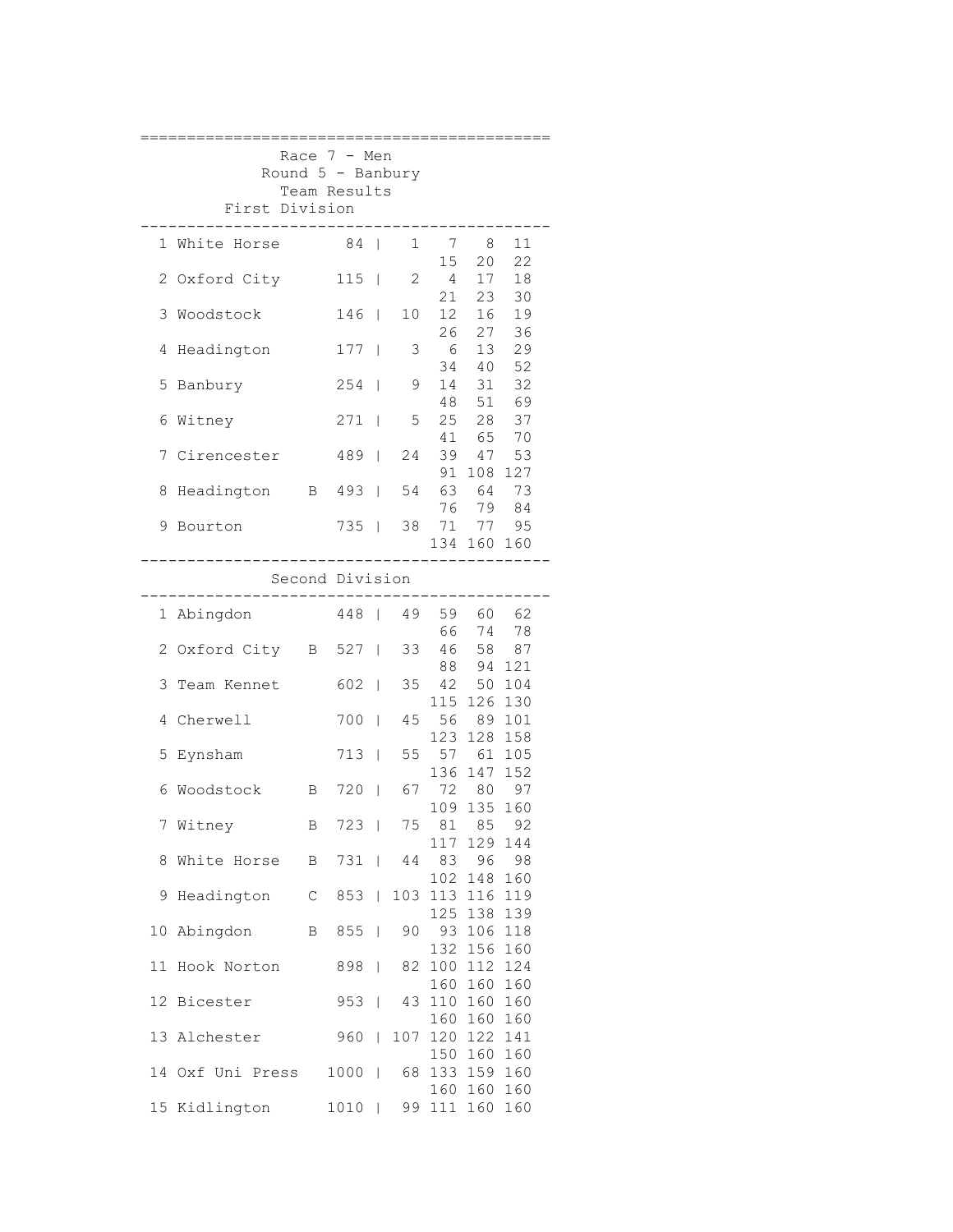|                                                            | 16 Headington                                                                                                                                                                                    |                                                                                                                                                                            | D 1031                                                                                                                 | $\Box$                                                                   | 140                                                                               | 160<br>151 154                                                                                                                                                            | 160                                                                   | 160<br>142 143 146<br>155                                                                                                                                               |                                                                                          |                                                                                            |
|------------------------------------------------------------|--------------------------------------------------------------------------------------------------------------------------------------------------------------------------------------------------|----------------------------------------------------------------------------------------------------------------------------------------------------------------------------|------------------------------------------------------------------------------------------------------------------------|--------------------------------------------------------------------------|-----------------------------------------------------------------------------------|---------------------------------------------------------------------------------------------------------------------------------------------------------------------------|-----------------------------------------------------------------------|-------------------------------------------------------------------------------------------------------------------------------------------------------------------------|------------------------------------------------------------------------------------------|--------------------------------------------------------------------------------------------|
|                                                            |                                                                                                                                                                                                  |                                                                                                                                                                            | Overall Standings<br>First Division                                                                                    |                                                                          |                                                                                   |                                                                                                                                                                           |                                                                       |                                                                                                                                                                         |                                                                                          |                                                                                            |
| 5<br>7                                                     | 1 White Horse<br>2 Woodstock<br>3 Headington<br>4 Oxford City<br>Banbury<br>6 Witney<br>Cirencester<br>8 Headington<br>9 Bourton                                                                 |                                                                                                                                                                            | 598<br>711<br>866<br>1219<br>1275<br>1412<br>2170<br>B 2550<br>3434<br>Second Division                                 | $\blacksquare$<br>$\Box$<br>$\overline{\phantom{a}}$<br>T<br>T<br>T<br>T | 153<br>162<br>193<br>275<br>210<br>201<br>588<br>707                              | 625 446                                                                                                                                                                   | 156<br>139<br>178<br>315<br>215<br>251<br>385<br>451                  | 128<br>113<br>129<br>301<br>121<br>370<br>419<br>397<br>950                                                                                                             | 77<br>151<br>189<br>213<br>475<br>319<br>289<br>589<br>591                               | 84<br>146<br>177<br>115<br>254<br>271<br>489<br>493<br>735                                 |
|                                                            |                                                                                                                                                                                                  |                                                                                                                                                                            |                                                                                                                        |                                                                          |                                                                                   |                                                                                                                                                                           |                                                                       |                                                                                                                                                                         |                                                                                          |                                                                                            |
| 3<br>4<br>7                                                | 1 Abingdon<br>2 Cherwell<br>Woodstock<br>Team Kennet<br>5 Witney<br>6 Hook Norton<br>Eynsham<br>8 Headington<br>9 Abingdon<br>10 Alchester<br>11 Kidlington<br>12 Oxf Uni Press<br>13 Headington |                                                                                                                                                                            | 2155<br>3000<br>B 3471<br>3671<br>B 3771<br>3792<br>3968<br>$C$ 4014<br>B 4261<br>4447<br>$4511$  <br>4893  <br>D 5066 | - 1<br>- 1<br>$\blacksquare$<br>T<br>- 1<br>$\Box$<br>$\Box$<br>$\Box$   | 367<br>448<br>833<br>660<br>839<br>837<br>923<br>762<br>840<br>710<br>851<br>1130 | 753 641<br>1014<br>735                                                                                                                                                    | 496<br>692<br>707<br>712<br>680<br>853<br>958<br>1016<br>1077<br>1019 | 413<br>645<br>554<br>822<br>816<br>739<br>744<br>652<br>914<br>884<br>807<br>991<br>851                                                                                 | 431<br>515<br>657<br>853<br>860<br>636<br>660<br>851<br>877<br>805<br>968<br>974<br>1035 | 448<br>700<br>720<br>602<br>723<br>898<br>713<br>853<br>855<br>960<br>1010<br>1000<br>1031 |
|                                                            |                                                                                                                                                                                                  |                                                                                                                                                                            | Race $7 - Men$<br>Round $5$ - Banbury<br>Individual Results                                                            |                                                                          |                                                                                   |                                                                                                                                                                           |                                                                       |                                                                                                                                                                         |                                                                                          |                                                                                            |
| 2.<br>4<br>5<br>7<br>8<br>9<br>10<br>11 <sup>1</sup><br>17 | 1 Tom<br>Steve<br>3 Gary<br>Mark<br>Jerry<br>6 John<br>Peter<br>Dave<br>Simon<br>Tony<br>Jason<br>12 David<br>13 Crispin<br>14 Peter<br>15 Tim<br>16 Tom<br>S<br>18 Richard<br>19 Brian          | Penfold<br>Kimber<br>Harris<br>Beerling<br>McCarthy<br>Lisiewicz<br>Wilson<br>Wright<br>Hunn<br>Cooke<br>Ashton<br>George<br>Hughes<br>Glare<br>Winter<br>Grant<br>Vaughan | Pritchard<br>Hetherington                                                                                              |                                                                          | Oxf                                                                               | Whh J<br>S<br>Hed S<br>Oxf S<br>Wit S<br>Hed S<br>Whh S<br>Whh V1<br>Ban S<br>Wds S<br>Whh S<br>Wds S<br>Hed V1<br>Ban S<br>Whh V1<br>Wds V1<br>Oxf S<br>Oxf V1<br>Wds Vl |                                                                       | 30.30<br>30.34<br>30.53<br>31.02<br>31.07<br>31.25<br>31.31<br>31.40<br>31.48<br>32.15<br>32.24<br>32.35<br>32.40<br>32.47<br>32.58<br>33.05<br>33.07<br>33.09<br>33.11 |                                                                                          |                                                                                            |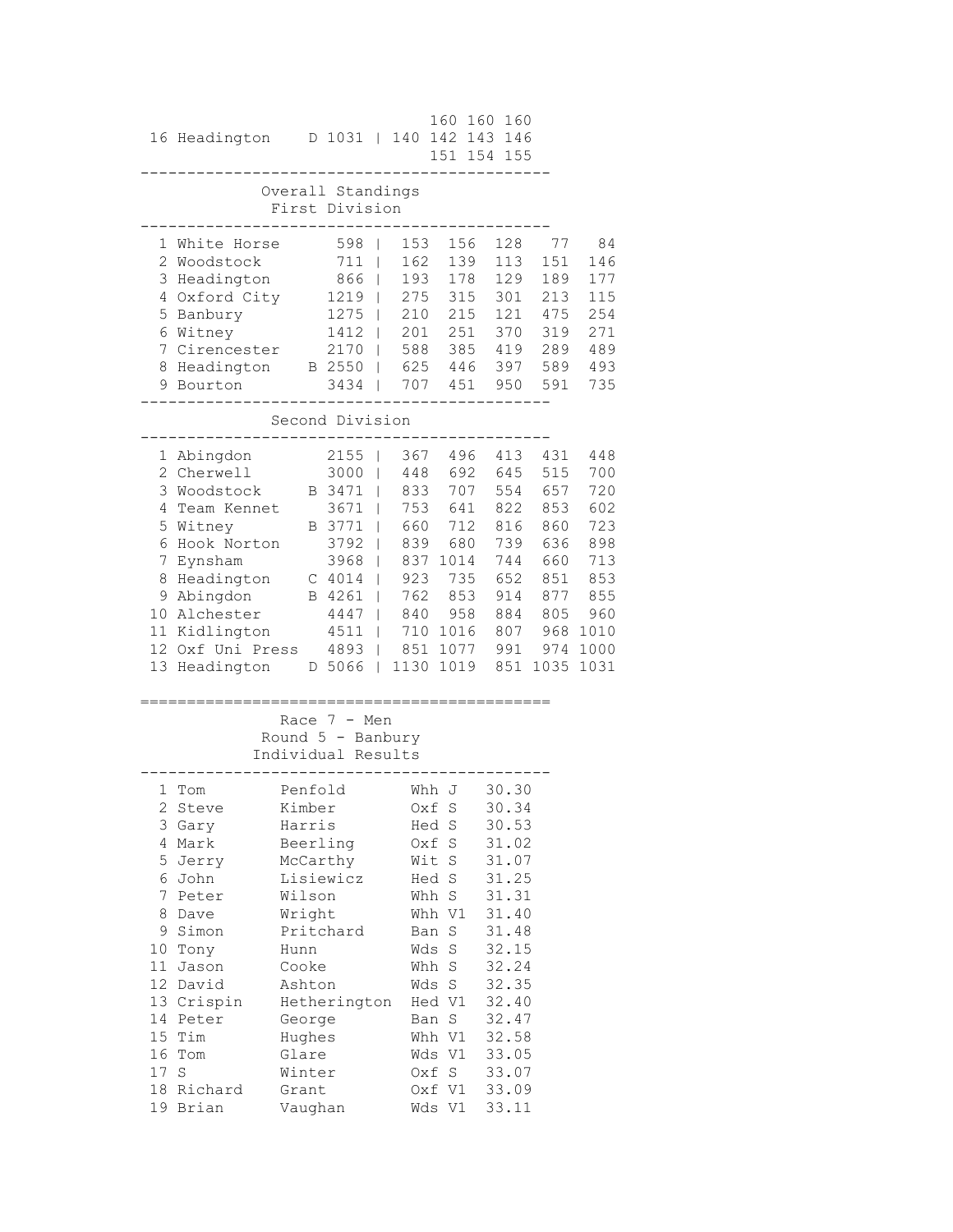| 20 | Derek         | Green         | Whh V1 |             | 33.14 |
|----|---------------|---------------|--------|-------------|-------|
| 21 | Brian         | Green         | Oxf V1 |             | 33.16 |
| 22 | Paul          | Jegou         | Whh    | $\mathbf S$ | 33.21 |
|    | 23 Robin      | Schofield     | Oxf V1 |             | 33.23 |
| 24 | Stuart        | Dinwoody      | Cir    | V1          | 33.37 |
| 25 | K             | Roebuck       | Wit    | $\rm S$     | 33.41 |
|    | 26 Rob        | Linnell       | Wds    | $\rm S$     | 33.44 |
| 27 |               |               |        |             |       |
|    | Nicholas      | Baimbridge    | Wds    | $\rm S$     | 33.45 |
|    | 28 Mike       | Baillie       | Wit    | $\rm S$     | 33.48 |
| 29 | John          | Griffiths     | Hed V1 |             | 33.53 |
| 30 | T             | Dixon         | Oxf V1 |             | 33.59 |
| 31 | Ian           | Robinson      | Ban    | $\rm S$     | 34.01 |
| 32 | Phil          | Vincent       | Ban    | $\rm S$     | 34.02 |
| 33 | John          | Exley         | Oxf    | V2          | 34.05 |
| 34 | Dave          | Gavaghan      | Hed    | S           | 34.16 |
|    | 35 Richard    | Purcell       | Tkt V1 |             | 34.24 |
|    | 36 Mike       | Hurd          | Wds V2 |             | 34.34 |
| 37 | Rick          | Parsons       | Wit V1 |             | 34.40 |
|    | 38 Steve      | Wheeler       | Bor V1 |             | 34.47 |
| 39 | Keith         | Firkin        | Cir V1 |             | 34.56 |
| 40 | Chris         | Nellins       | Hed V1 |             | 35.03 |
| 41 |               | Read          | Wit    |             | 35.04 |
|    | Κ             |               |        | $\mathbf S$ |       |
| 42 | Dick          | Kearn         | Tkt V1 |             | 35.09 |
|    | 43 Mark       | Curson        | Bic    | $\mathbf S$ | 35.15 |
| 44 | Nick          | Ponting       | Whh V1 |             | 35.17 |
|    | 45 Phil       | Gilkes        | Chw V1 |             | 35.18 |
| 46 | $\mathbbm{1}$ | Avery         | Oxf V1 |             | 35.18 |
| 47 | Dave          | Wright        | Cir V1 |             | 35.23 |
| 48 | Geoff         | Smith         | Ban V2 |             | 35.24 |
| 49 | Gary          | Richards      | Abn V1 |             | 35.30 |
| 50 | Tom           | Munt          | Tkt    | V1          | 35.34 |
| 51 | Phil          | Mestecky      | Ban    | $\rm S$     | 35.40 |
| 52 | Fraser        | Howard        | Hed    | $\mathbf S$ | 35.43 |
|    | 53 Kevin      | Ferris        | Cir V1 |             | 35.45 |
| 54 | Luke          | McNeil        | Hed    | $\rm S$     | 35.46 |
|    | 55 Andy       | Grove         | Eyn    | $\mathbb S$ | 35.48 |
|    | 56 Guy        | Tucker        | Chw V1 |             | 35.51 |
| 57 | Luke          | Creasey       | Eyn M  |             | 35.56 |
| 58 | Roy           | Tredwell      | Oxf V2 |             | 35.58 |
| 59 | Thornton      | Greenland     | Abn V2 |             | 36.06 |
| 60 | Matthew       | Giles         | Abn    | J           | 36.08 |
| 61 | Mark          | Creasey       | Eyn    | V1          | 36.11 |
| 62 | Les           | Newell        | Abn    | S           | 36.24 |
| 63 | Laurie        | Hurman        | Hed V1 |             | 36.27 |
|    |               |               | Hed    |             | 36.32 |
| 64 | Hanno         | Nickau        |        | S           |       |
| 65 | Ρ             | Ainsley       | Wit V1 |             | 36.34 |
| 66 | Robert        | Bridgeman     | Abn    | V1          | 36.39 |
| 67 | Steve         | Caswell       | Wds    | V1          | 36.40 |
| 68 | Gary          | Mort          | Oup V1 |             | 36.46 |
| 69 | Dave          | Drummond      | Ban    | S           | 36.49 |
| 70 | John          | Ashton        | Wit    | V1          | 36.54 |
| 71 | D             | Pearson       | Bor    | $\rm S$     | 36.58 |
| 72 | Robert        | <b>Briggs</b> | Wds V1 |             | 37.02 |
| 73 | Dermot        | McCann        | Hed V1 |             | 37.03 |
| 74 | John          | Oliver        | Abn    | V1          | 37.07 |
| 75 | Tony          | Lock          | Wit    | S           | 37.16 |
| 76 | Jon           | Marshall      | Hed S  |             | 37.27 |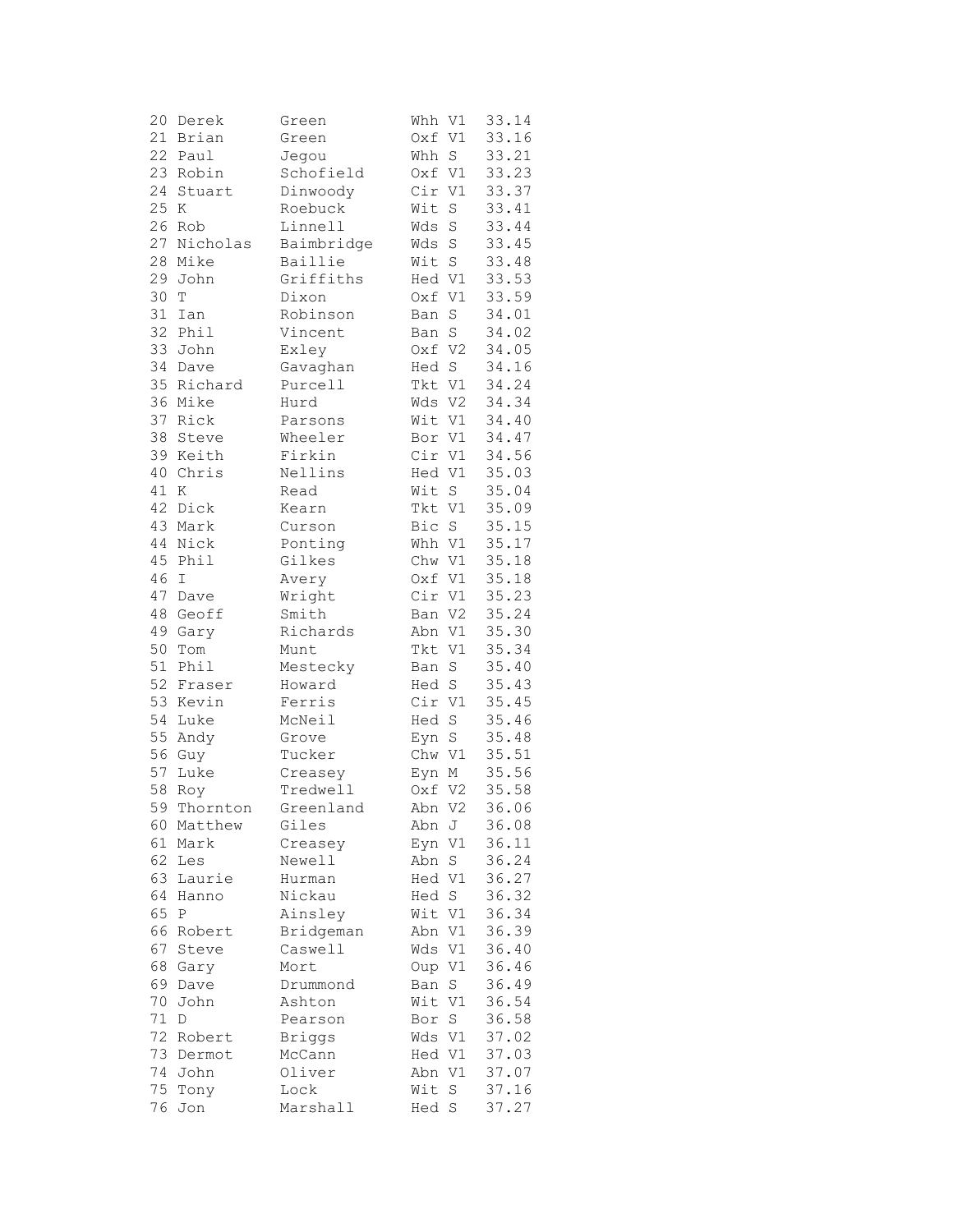| 77  | Jim             | Keily        | Bor V2 |                    | 37.39 |
|-----|-----------------|--------------|--------|--------------------|-------|
| 78  | Pete            | Stepney      | Abn V1 |                    | 38.02 |
| 79  | Eddie           | Shoesmith    | Hed V2 |                    | 38.03 |
| 80  | Mike            | Shipway      | Wds V2 |                    | 38.10 |
| 81  | Graham          | LeGood       | Wit V1 |                    | 38.13 |
| 82  | Barrie          | Price        | Hkn V3 |                    | 38.22 |
| 83  | Dave            | Murfin       | Whh    | $\mathbf S$        | 38.26 |
| 84  | Ian             | Meadowcroft  | Hed S  |                    | 38.32 |
| 85  | Andy            | Donaldson    | Wit V2 |                    | 38.39 |
| 86  | Timothy         | Wright       | Ban J  |                    | 38.47 |
| 87  | Phil            | Kimber       | Oxf V2 |                    | 38.56 |
| 88  | Richard         | Langton      | Oxf V2 |                    | 39.01 |
| 89  | John            | Shaw         | Chw V1 |                    | 39.04 |
| 90  | Dave            | Adams        | Abn V1 |                    | 39.08 |
| 91  | Bob             | Ferris       | Cir V1 |                    | 39.18 |
| 92  | P               | Clapham      | Wit V1 |                    | 39.31 |
| 93  | Andrew          | Garner       | Abn V1 |                    | 39.36 |
| 94  | Paul            | Grimsdale    | Oxf V1 |                    | 39.40 |
| 95  | Richard         | Bufton       | Bor    | $\operatorname{S}$ | 39.46 |
| 96  | Simon           |              |        |                    | 39.52 |
| 97  |                 | Williamson   | Whh V1 |                    | 39.54 |
| 98  | Jamie<br>Gareth | O'Shea       | Wds    | $\mathbf S$        | 39.56 |
|     |                 | Smith        | Whh V1 |                    |       |
| 99  | W               | <b>Bunce</b> | Kid V2 |                    | 40.06 |
| 100 | John            | Critchfield  | Hkn    | V1                 | 40.15 |
|     | 101 Jerry       | Ross         | Chw V1 |                    | 40.22 |
|     | 102 Cliff       | Jones        | Whh S  |                    | 40.28 |
|     | 103 Mark        | Hirst        | Hed S  |                    | 40.36 |
|     | 104 Nick        | Bull         | Tkt S  |                    | 40.44 |
|     | 105 Tony        | Whitlock     | Eyn V1 |                    | 40.47 |
| 106 | Stuart          | Twinn        | Abn V2 |                    | 40.51 |
| 107 | Steve           | Howard       | Alc V1 |                    | 40.54 |
| 108 | Collin          | O'Hare       | Cir V2 |                    | 40.58 |
| 109 | Kirk            | Adams        | Wds    | S                  | 40.59 |
| 110 | Ben             | Nash         | Bic J  |                    | 41.12 |
|     | 111 Paul        | Jennings     | Kid V2 |                    | 41.14 |
|     | 112 John        | Weaver       | Hkn S  |                    | 41.25 |
|     | 113 Trevor      | Witts        | Hed V1 |                    | 41.40 |
|     | 114 Phil        | Bevis        | Ban V2 |                    | 41.45 |
|     | 115 Dennis      | Hubbard      | Tkt V1 |                    | 41.48 |
|     | 116 Will        | Atkinson     | Hed V1 |                    | 41.49 |
| 117 | D               | Webster      | Wit    | S                  | 41.53 |
| 118 | Arthur          | Dawkins      | Abn    | V1                 | 42.01 |
| 119 | Ged             | Taylor       | Hed V2 |                    | 42.02 |
| 120 | Brian           | Page         | Alc V2 |                    | 42.03 |
| 121 | D               | Hall         | Oxf    | S                  | 42.08 |
| 122 | Dave            | Howse        | Alc V2 |                    | 42.20 |
| 123 | G               | Thomas       | Chw V1 |                    | 42.28 |
| 124 | John            | Brain        | Hkn    | V1                 | 42.38 |
| 125 | Pat             | Read         | Hed V1 |                    | 42.40 |
| 126 | Simon           | Hewitt       | Tkt V1 |                    | 42.44 |
| 127 | Chris           | Richards     | Cir V1 |                    | 42.53 |
| 128 | Dave            | Fortune      | Chw V1 |                    | 43.01 |
| 129 | Keith           | Morgan       | Wit V2 |                    | 43.10 |
| 130 | Daniel          | Johnson      | Tkt    | J                  | 43.12 |
|     | 131 Carl        | Pinder       | Oxf V1 |                    | 43.12 |
| 132 | Dave            | Roberts      | Abn    | S                  | 43.29 |
| 133 | Ian             | Heptonstall  | Oup    | S                  | 43.40 |
|     |                 |              |        |                    |       |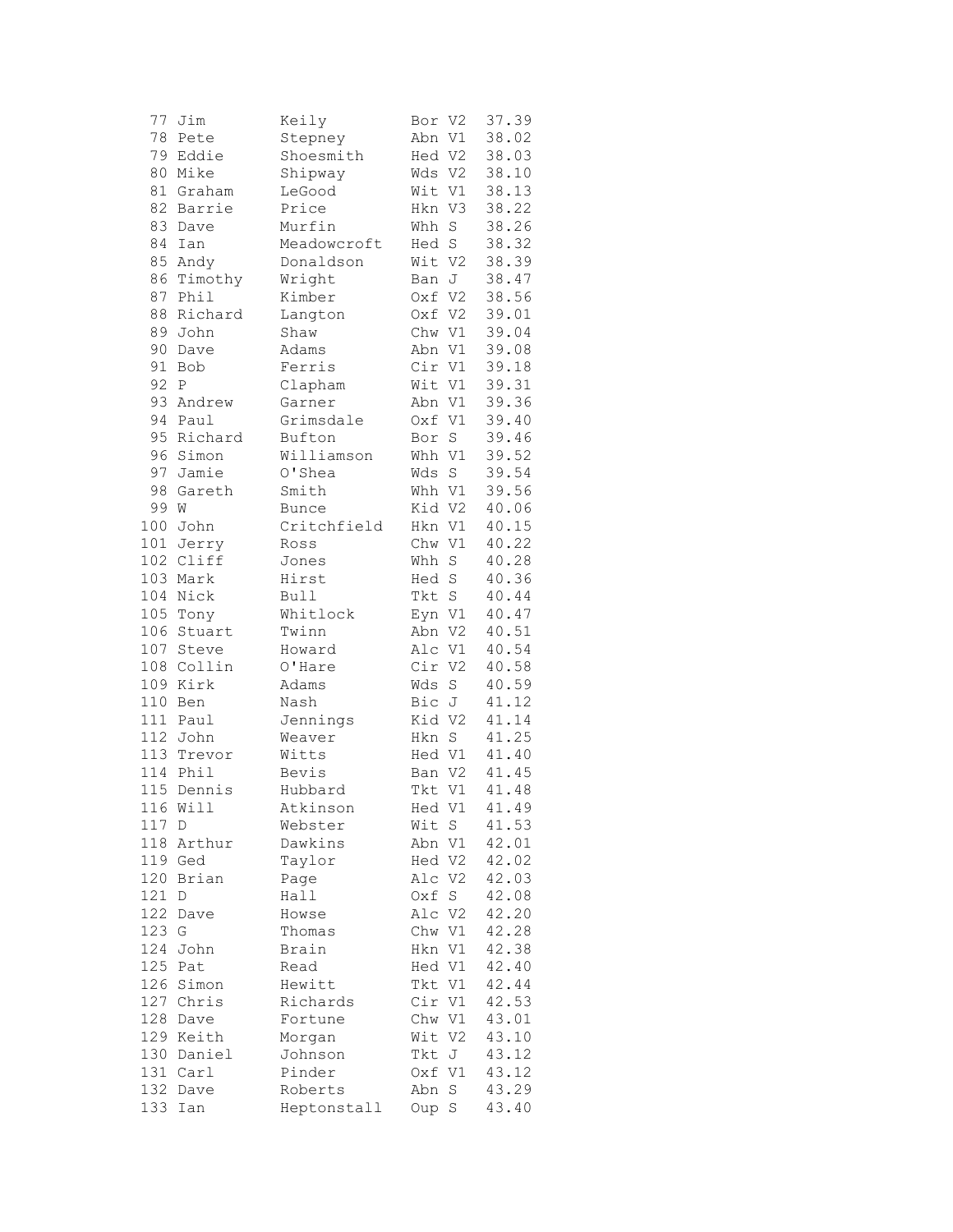| 157    | 134 Robin<br>135 Jon<br>136 Paul<br>137 Bob<br>138 Steve<br>139 Geoff<br>140 Everard<br>141 Paul<br>142 Howard<br>143 Gordon<br>144 John<br>147 Andy<br>148 Simon<br>149 Graham<br>150 Andy<br>151 Kit<br>154 Jon<br>156 Tim<br>158 Pete | Macdonald Bor V2 43.48<br>Hill<br>Creasey Eyn V2 44.39<br>May<br>Finnemore Hed S 44.59<br>Raynham<br>Robinson<br>Bursnall<br>Cannatella Hed V1 46.01<br>Manning<br>Abrahams Wit V3<br>145 Doug Roberts Wit V2 46.41<br>146 Graham Norris Hed V2 46.45<br>Creasey Eyn V2 46.53<br>Wysocki-Jones Whh S 47.07<br>Chambers       Tkt V2 47.14<br>Johnson       Alc V2 47.19<br>Villiers<br>152 Pete Pearce<br>153 Dave Bdelsten Cir V2 49.08<br>Moore Hed S 50.48<br>155 Francis Josephs Hed V2 52.46<br>Hampson Mabn V2 53.07<br>Hart<br>159 Nick Pickington Oup V1 57.54 |            | Wds V2 44.29<br>Cir V2 44.44<br>Hed V2 45.07<br>Hed V3 45.23<br>Alc V2 45.48<br>Hed V1 46.07<br>Hed V2 48.00<br>Eyn V2 48.39<br>$Cir$ 54.15<br>Chw V3 56.31 |   | 46.10         |          |          |                |                |  |
|--------|------------------------------------------------------------------------------------------------------------------------------------------------------------------------------------------------------------------------------------------|------------------------------------------------------------------------------------------------------------------------------------------------------------------------------------------------------------------------------------------------------------------------------------------------------------------------------------------------------------------------------------------------------------------------------------------------------------------------------------------------------------------------------------------------------------------------|------------|-------------------------------------------------------------------------------------------------------------------------------------------------------------|---|---------------|----------|----------|----------------|----------------|--|
|        |                                                                                                                                                                                                                                          | -----------------------------<br>Overall Junior Men                                                                                                                                                                                                                                                                                                                                                                                                                                                                                                                    |            |                                                                                                                                                             |   |               |          |          |                |                |  |
|        |                                                                                                                                                                                                                                          | -----------------------------                                                                                                                                                                                                                                                                                                                                                                                                                                                                                                                                          |            |                                                                                                                                                             |   |               |          |          |                |                |  |
|        | 1 Tom                                                                                                                                                                                                                                    | Penfold Whh 6   2 1 2<br>2 Matthew Giles Abn 224   43 64 69 57 60                                                                                                                                                                                                                                                                                                                                                                                                                                                                                                      |            |                                                                                                                                                             |   |               |          |          |                | 1              |  |
|        |                                                                                                                                                                                                                                          | 3 Daniel Johnson 1 Tkt 567   152 148 137 130                                                                                                                                                                                                                                                                                                                                                                                                                                                                                                                           |            |                                                                                                                                                             |   |               |          |          |                |                |  |
|        |                                                                                                                                                                                                                                          | Overall Senior Men                                                                                                                                                                                                                                                                                                                                                                                                                                                                                                                                                     |            |                                                                                                                                                             |   |               |          |          |                |                |  |
|        | 1 John                                                                                                                                                                                                                                   | Lisiewicz Hed 14   1                                                                                                                                                                                                                                                                                                                                                                                                                                                                                                                                                   |            |                                                                                                                                                             |   |               |          |          | $3 \t 4$       | 6              |  |
|        | 2 Gary                                                                                                                                                                                                                                   | Harris                                                                                                                                                                                                                                                                                                                                                                                                                                                                                                                                                                 |            |                                                                                                                                                             |   | Hed 17   13 2 |          |          | 5 7            | 3              |  |
|        |                                                                                                                                                                                                                                          | 3 Jerry McCarthy Wit 20                                                                                                                                                                                                                                                                                                                                                                                                                                                                                                                                                |            |                                                                                                                                                             |   |               | $3 \t 4$ |          | 8 <sup>8</sup> | 5              |  |
|        |                                                                                                                                                                                                                                          | 4 Peter Wilson                                                                                                                                                                                                                                                                                                                                                                                                                                                                                                                                                         | Whh        | $21$                                                                                                                                                        |   |               | 3        | 6        | 5              | $\overline{7}$ |  |
| Ⴢ      | David                                                                                                                                                                                                                                    | Ashton                                                                                                                                                                                                                                                                                                                                                                                                                                                                                                                                                                 | Wds        | 33                                                                                                                                                          |   | 4             | 9        | 9        | 11             | 12             |  |
| 6      | Simon                                                                                                                                                                                                                                    | Pritchard                                                                                                                                                                                                                                                                                                                                                                                                                                                                                                                                                              | Ban        | 36                                                                                                                                                          |   | 7             | 22       | 8        | 12             | $\mathsf 9$    |  |
| 7      | Peter                                                                                                                                                                                                                                    | George                                                                                                                                                                                                                                                                                                                                                                                                                                                                                                                                                                 | Ban        | 42                                                                                                                                                          |   | 8             | 13       | 7        |                | 14             |  |
| 8      | Jason                                                                                                                                                                                                                                    | Cooke                                                                                                                                                                                                                                                                                                                                                                                                                                                                                                                                                                  | Whh        | 53                                                                                                                                                          | T | 18            | 15       | 30       | $\mathsf 9$    | 11             |  |
|        | 9 Tony                                                                                                                                                                                                                                   | Hunn                                                                                                                                                                                                                                                                                                                                                                                                                                                                                                                                                                   | Wds        | 60                                                                                                                                                          |   | 21            | 17       | 12       | 22             | 10             |  |
| 10     | Roger                                                                                                                                                                                                                                    | Bradley                                                                                                                                                                                                                                                                                                                                                                                                                                                                                                                                                                | Wds        | 80                                                                                                                                                          |   | 27            | 14       | 21       | 18             |                |  |
| 11     | Paul                                                                                                                                                                                                                                     | Jegou                                                                                                                                                                                                                                                                                                                                                                                                                                                                                                                                                                  | Whh        | 84                                                                                                                                                          |   | 20            | 27       | 25       | 17             | 22             |  |
| 12     | Nicholas<br>13 Rob                                                                                                                                                                                                                       | Baimbridge<br>Linnell                                                                                                                                                                                                                                                                                                                                                                                                                                                                                                                                                  | Wds<br>Wds | 90<br>93                                                                                                                                                    |   | 16            | 30<br>16 | 17<br>18 | 33             | 27<br>26       |  |
|        | 14 Mike                                                                                                                                                                                                                                  | Baillie                                                                                                                                                                                                                                                                                                                                                                                                                                                                                                                                                                | Wit        | 102                                                                                                                                                         |   | 24            | 25       |          | 25             | 28             |  |
| 15     | Ian                                                                                                                                                                                                                                      | Robinson                                                                                                                                                                                                                                                                                                                                                                                                                                                                                                                                                               | Ban        | 121                                                                                                                                                         |   | 33            | 48       | 26       | 31             | 31             |  |
|        | 16 Andrew                                                                                                                                                                                                                                | Tilsley                                                                                                                                                                                                                                                                                                                                                                                                                                                                                                                                                                | Hkn        | 126                                                                                                                                                         |   | 32            | 32       | 38       | 24             |                |  |
| 17     | Dave                                                                                                                                                                                                                                     | Gavaghan                                                                                                                                                                                                                                                                                                                                                                                                                                                                                                                                                               | Hed        | 147                                                                                                                                                         | T | 40            | 61       | 43       | 30             | 34             |  |
| $18\,$ | K                                                                                                                                                                                                                                        | Read                                                                                                                                                                                                                                                                                                                                                                                                                                                                                                                                                                   | Wit        | 159                                                                                                                                                         |   | 34            | 34       |          | 50             | 41             |  |
|        | 19 Tony                                                                                                                                                                                                                                  | Lock                                                                                                                                                                                                                                                                                                                                                                                                                                                                                                                                                                   | Wit        | 182                                                                                                                                                         | T | 14            | 44       | 49       |                | 75             |  |
| 20     | Fraser                                                                                                                                                                                                                                   | Howard                                                                                                                                                                                                                                                                                                                                                                                                                                                                                                                                                                 | Hed        | 231                                                                                                                                                         |   | 56            | 54       | 77       | 69             | 52             |  |
| 21     | Hanno<br>22 Jon                                                                                                                                                                                                                          | Nickau<br>Marshall                                                                                                                                                                                                                                                                                                                                                                                                                                                                                                                                                     | Hed<br>Hed | 236<br>261                                                                                                                                                  |   | 61<br>67      | 60<br>70 | 51<br>57 | 66<br>67       | 64<br>76       |  |
|        |                                                                                                                                                                                                                                          |                                                                                                                                                                                                                                                                                                                                                                                                                                                                                                                                                                        |            |                                                                                                                                                             |   |               |          |          |                |                |  |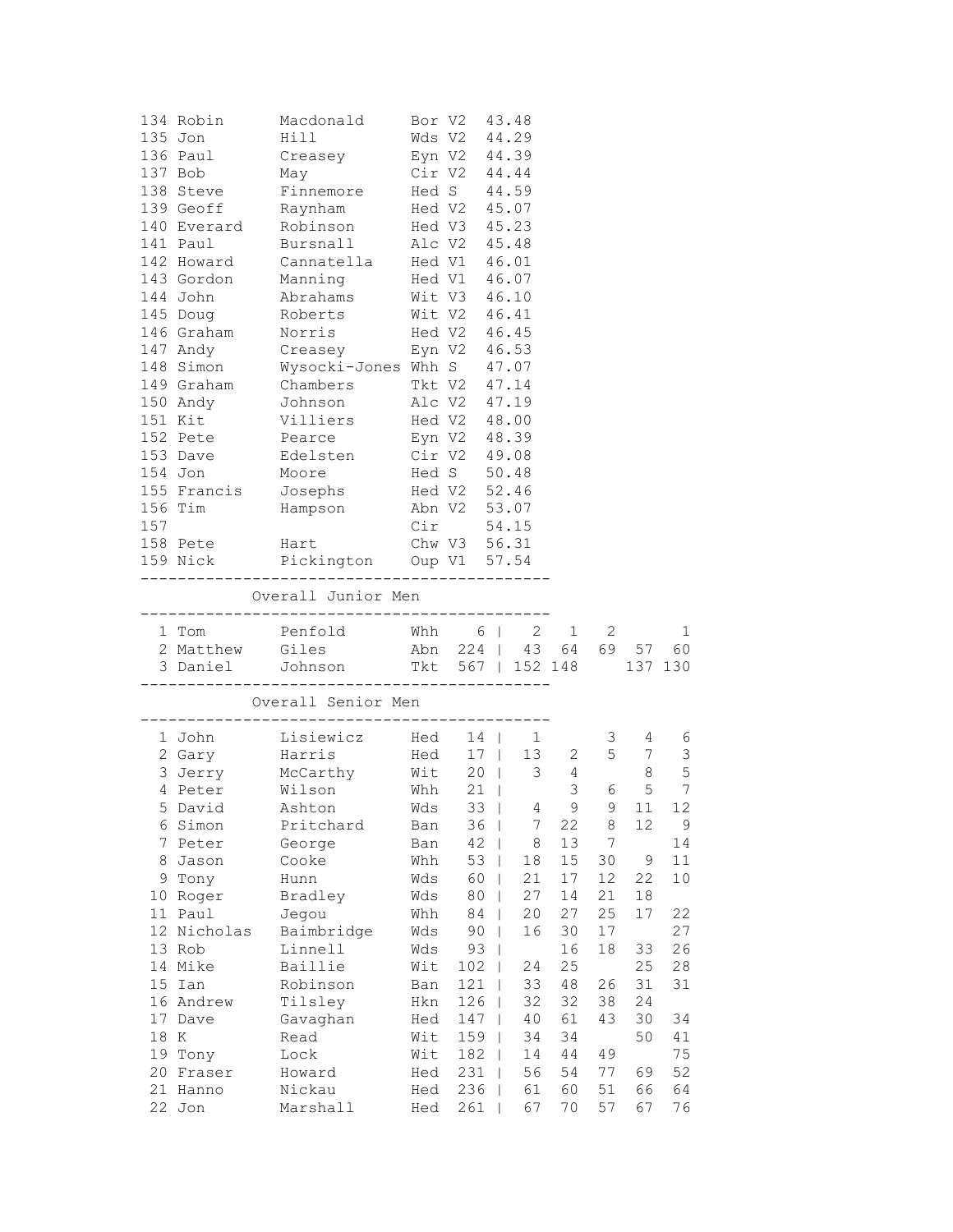|      | 23 Richard<br>24 Marcus | Bufton<br>Vallance                         | Bor<br>Alc  | 309<br>399                                           |                          | 69<br>89 | 69<br>144   | 80<br>71 | 91<br>95    | 95      |
|------|-------------------------|--------------------------------------------|-------------|------------------------------------------------------|--------------------------|----------|-------------|----------|-------------|---------|
| 25   | Ian                     | Meadowcroft                                | Hed         | 422                                                  | $\mathbf{I}$             | 126      | 134         | 98       | 114         | 84      |
|      | 26 Cliff                | Jones                                      | Whh         | 450                                                  | $\mathbb{R}$             | 124      | 110         | 114      |             | 102     |
| 27   | John                    | Weaver                                     | Hkn         | 469                                                  | $\mathbb{R}$             | 123      | 118         |          | 116         | 112     |
| 28   | Ian                     | Heptonstall                                | Oup         | 564                                                  | $\Box$                   |          |             | 162 133  | 136         | 133     |
|      | 29 Simon                | Wysocki-Jones Whh                          |             | 589                                                  |                          | 171      |             | 146 145  | 150         | 148     |
| 30   | Steve                   | Finnemore                                  | Hed         | 625                                                  | $\Box$                   |          | 173 167     |          | 147         | 138     |
|      | 31 Jon                  | Moore                                      | Hed         | 645                                                  | $\Box$                   |          | 158 176 157 |          |             | 154     |
|      |                         | Overall Vet 40 Men                         |             |                                                      |                          |          |             |          |             |         |
|      | 1 Dave                  | Wright                                     | Whh         | 38                                                   | $\mathbf{I}$             | 9        |             | 11       | 10          | 8       |
|      | 2 Brian                 | Vaughan                                    | Wds         | 78                                                   | $\overline{\phantom{a}}$ |          | 20          | 16       | 23          | 19      |
|      | 3 Robin                 | Schofield                                  | Oxf         | 88                                                   | $\Box$                   | 23       | 23          | 27       | 19          | 23      |
| 4    | Tom                     | Glare                                      | Wds         | 89                                                   | $\mathbf{I}$             |          | 33          | 20       | 20          | 16      |
| 5    | Keith                   | Firkin                                     | Cir         | 120                                                  |                          | 31       | 29          | 24       | 36          | 39      |
| 6    | Steve                   | Wheeler                                    | Bor         | 136                                                  |                          | 42       | 24          |          | 32          | 38      |
| 7    | Dick                    | Kearn                                      | Tkt         | 143                                                  |                          | 36       | 28          | 37       | 42          | 42      |
| 8    | Gary                    | Richards                                   | Abn         | 145                                                  |                          | 38       | 42          | 28       | 37          | 49      |
|      | 9 Chris                 | Nellins                                    | Hed         | 160                                                  | $\mathbf{I}$             | 48       | 40          | 32       | 80          | 40      |
| 10   | Phil                    | Gilkes                                     | Chw         | 181                                                  | $\mathbf{I}$             | 46       | 47          | 48       | 43          | 45      |
|      | 11 Nick                 | Ponting                                    | Whh         | 196                                                  | $\mathbf{I}$             | 87       | 58          | 53       | 41          | 44      |
|      | 12 Guy                  | Tucker                                     | ${\rm Chw}$ | 208                                                  | $\mathbf{I}$             | 45       | 65          | 46       | 61          | 56      |
|      | 13 Kevin                | Ferris                                     | Cir         | 210                                                  | $\mathbf{I}$             | 79       | 56          | 50       | 51          | 53      |
| 14   | Robert                  | <b>Briggs</b>                              | Wds         | 226                                                  |                          | 53       | 57          | 44       |             | 72      |
|      | 15 Gary                 | Mort                                       | Oup         | 237                                                  |                          | 54       | 50          |          | 65          | 68      |
|      | 16 Steve                | Caswell                                    | Wds         | 255                                                  |                          | 65       | 103         | 61       | 62          | 67      |
|      | 17 Pete                 | Stepney                                    | Abn         | 265                                                  | $\perp$                  | 68       | 76          | 63       | 58          | 78      |
| 18   | John                    | Oliver                                     | Abn         | 272                                                  | $\overline{\phantom{a}}$ | 86       | 73          | 62       | 63          | 74      |
| 19 P |                         | Ainsley                                    | Wit         | 289                                                  | $\overline{\phantom{a}}$ | 78       | 72          | 74       | 78          | 65      |
|      | 20 Graham               | LeGood                                     | Wit         | 313                                                  | $\mathbf{I}$             | 83       | 85          | 70       | 79          | 81      |
|      | 21 John                 | Ashton                                     | Wit         | 326                                                  | $\perp$                  | 113      | 114         | 73       | 70          | 70      |
|      | 22 Bob                  | Ferris                                     | Cir         | 328                                                  | $\mathbf{I}$             | 80       | 79          | 79       | 90          | 91      |
|      | 23 Andrew               | Garner                                     | Abn         | 346                                                  |                          | 74       | 87          | 92       | 100         | 93      |
|      | 24 Andy                 | Sleight                                    | Chw         | 352                                                  |                          | 90       | 94          | 91       | 77          |         |
| 25   | Dave                    | Adams                                      | Abn         | 358                                                  | $\mathbf{I}$             | 121      | 86          | 93       | 89          | 90      |
|      | 26 Trevor               | Witts                                      | Hed         | 396                                                  |                          |          | 91          | 84       | 108         | 113     |
|      | 27 Paul                 | Grimsdale                                  | Oxf         | 412                                                  | $\mathbf{I}$             | 95       | 126         | 97       |             | 94      |
|      | 28 Tim                  | Willson                                    |             | Cir 419   116 100 109 94                             |                          |          |             |          |             |         |
|      | 29 Tony                 | Whitlock                                   |             | Eyn 427   104 116 108 110 105                        |                          |          |             |          |             |         |
|      | 30 Jerry Ross           |                                            |             | Chw 443   141                                        |                          |          |             | 105      |             | 96 101  |
|      |                         | 31 Steve Howard                            |             | Alc 473   164 139 123 104 107                        |                          |          |             |          |             |         |
|      |                         | 32 Arthur Dawkins                          |             | Abn 476   125 115                                    |                          |          |             |          |             | 118 118 |
|      |                         | 33 Dennis Hubbard                          |             | Tkt 507   156 131 131 130 115                        |                          |          |             |          |             |         |
|      | 34 Pat                  | Read                                       |             | Hed 515   136 132 129 129 125                        |                          |          |             |          |             |         |
|      | 35 John                 | Brain                                      |             | Hkn 524   147 154 128 125 124                        |                          |          |             |          |             |         |
|      | 36 Tony                 | O'Keefe                                    |             | Oup 560   150 145 130 135<br>Cir 563   167   137 132 |                          |          |             |          |             |         |
|      | 37 Chris                | .<br>Richards                              |             |                                                      |                          |          |             |          | 137 132 127 |         |
|      | 38 Gordon               | Manning Hed 614   178 169 151 151 143      | ----------- |                                                      |                          |          |             |          |             |         |
|      |                         | Overall Vet 50 Men<br>____________________ |             |                                                      |                          |          |             |          |             |         |
|      | 1 Mike Hurd             |                                            |             | Wds 125   28                                         |                          |          |             | 33       |             | 28 36   |

| 1 Mike     | Hurd      | Wds 125 I 28             |  |                | 33 28 36    |  |
|------------|-----------|--------------------------|--|----------------|-------------|--|
| 2 Geoff    | Smith     | Ban 228   76 90 60 44 48 |  |                |             |  |
| 3 Thornton | Greenland | Abn 235 I                |  | 66 68 54 56 59 |             |  |
| 4 Mike     | Shipway   | Wds 299 I                |  |                | 89 55 75 80 |  |